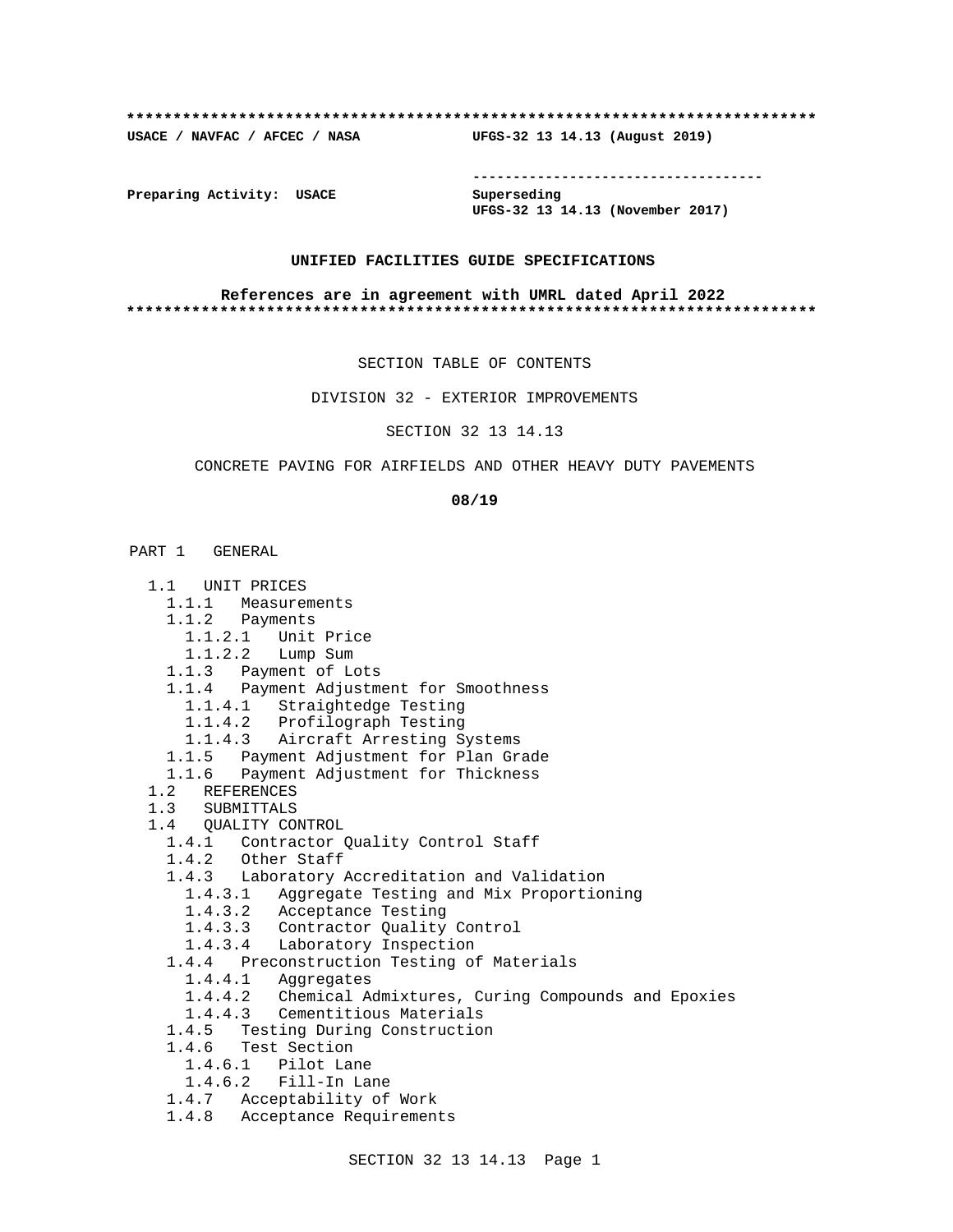1.4.8.1 Pavement Lots 1.4.8.2 Evaluation 1.5 DELIVERY, STORAGE, AND HANDLING 1.5.1 Bulk Cementitious Materials 1.5.2 Aggregate Materials 1.5.3 Other Materials PART 2 PRODUCTS 2.1 SYSTEM DESCRIPTION 2.1.1 Surface Smoothness 2.1.1.1 Straightedge Testing 2.1.1.2 Profilograph Testing 2.1.1.3 Bumps ("Must Grind" Areas) 2.1.1.4 Testing Method 2.1.1.4.1 Straightedge Testing 2.1.1.4.2 Profilograph Testing 2.1.2 Edge Slump and Joint Face Deformation 2.1.2.1 Edge Slump 2.1.2.2 Joint Face Deformation 2.1.2.3 Slump Determination 2.1.2.4 Excessive Edge Slump 2.1.3 Plan Grade 2.1.4 Flexural Strength 2.1.4.1 Sampling and Testing 2.1.4.2 Computations 2.1.5 Thickness 2.1.6 Evaluation of Cores 2.1.7 Diamond Grinding of PCC Surfaces 2.2 CEMENTITIOUS MATERIALS 2.2.1 Portland Cement 2.2.2 Blended Cements 2.2.3 Pozzolan 2.2.3.1 Fly Ash 2.2.3.2 Raw or Calcined Natural Pozzolan 2.2.3.3 Ultra Fine Fly Ash and Ultra Fine Pozzolan 2.2.3.4 Silica Fume 2.2.4 Slag Cement 2.2.5 Supplementary Cementitious Materials (SCM) Content 2.3 AGGREGATES 2.3.1 Aggregate Sources 2.3.1.1 Durability of Coarse Aggregate 2.3.1.2 Alkali-Silica Reactivity 2.3.1.3 Combined Aggregate Gradation 2.3.2 Coarse Aggregate 2.3.2.1 Material Composition 2.3.2.2 Particle Shape Characteristics 2.3.2.3 Size and Grading 2.3.2.4 Deleterious Materials - Airfield Pavements 2.3.2.5 Testing Sequence for Deleterious Materials in Coarse Aggregate - Airfields Only 2.3.2.6 Deleterious Material - Road Pavements 2.3.3 Fine Aggregate 2.3.3.1 Composition 2.3.3.2 Grading 2.3.3.3 Deleterious Material 2.4 CHEMICAL ADMIXTURES 2.4.1 General Requirements 2.4.2 Lithium Nitrate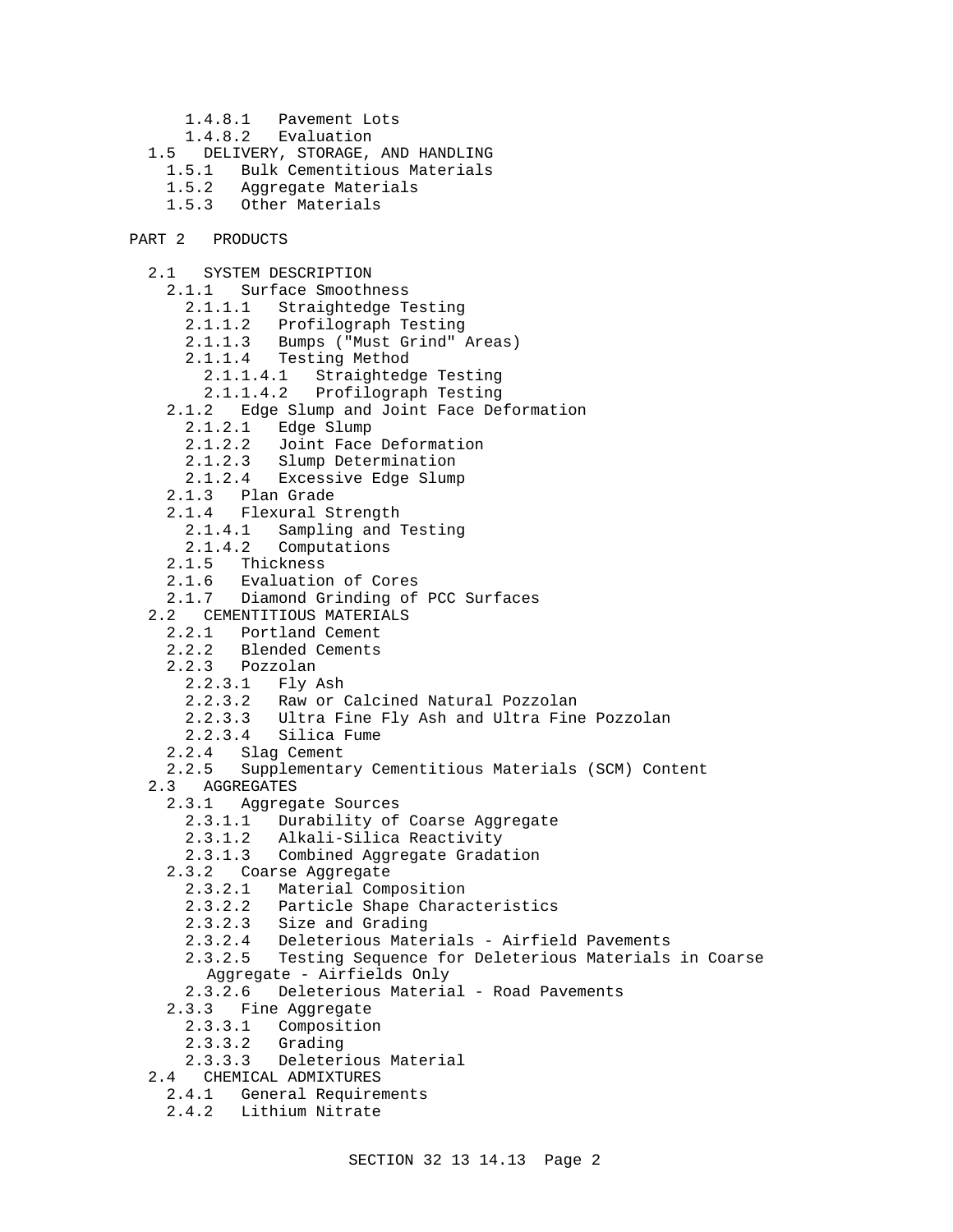2.4.3 High Range Water Reducing Admixture (HRWRA) 2.5 MEMBRANE FORMING CURING COMPOUND<br>2.6 WATER 2.6 WATER 2.7 JOINT MATERIALS<br>2.7.1 Expansion J Expansion Joint Material 2.7.2 Slip Joint Material 2.8 REINFORCING 2.8.1 Reinforcing Bars and Bar Mats Welded Wire Reinforcement 2.9 DOWELS[ AND TIE BARS] 2.9.1 Dowels 2.9.2 Dowel Bar Assemblies 2.9.3 Tie Bars 2.10 EPOXY RESIN 2.11 EQUIPMENT 2.11.1 Batching and Mixing Plant 2.11.1.1 Location 2.11.1.2 Type and Capacity 2.11.1.3 Tolerances 2.11.1.4 Moisture Control 2.11.2 Concrete Mixers 2.11.2.1 Stationary 2.11.2.2 Mixing Time and Uniformity for Stationary Mixers 2.11.2.3 Abbreviated Test 2.11.2.4 Truck 2.11.3 Transporting Equipment 2.11.4 Transfer and Spreading Equipment 2.11.5 Paver-Finisher 2.11.5.1 Vibrators 2.11.5.2 Screed or Extrusion Plate 2.11.5.3 Longitudinal Mechanical Float 2.11.5.4 Other Types of Finishing Equipment 2.11.5.5 Fixed Forms 2.11.5.6 Slipform 2.11.6 Curing Equipment 2.11.7 Texturing Equipment 2.11.7.1 Burlap Drag 2.11.7.2 Broom 2.11.7.3 Artificial Turf 2.11.7.4 Deep Texturing Equipment 2.11.8 Sawing Equipment 2.11.9 Straightedge 2.11.10 Work Bridge 2.12 SPECIFIED CONCRETE STRENGTH AND OTHER PROPERTIES 2.12.1 Specified Flexural Strength 2.12.2 Water-Cementitious Materials Ratio 2.12.3 Air Content 2.12.4 Slump 2.12.5 Concrete Temperature 2.12.6 Concrete Strength for Final Acceptance 2.13 MIXTURE PROPORTIONS 2.13.1 Composition 2.13.2 Proportioning Studies 2.13.2.1 Water-Cementitious Materials Ratio 2.13.2.2 Trial Mixture Studies 2.13.2.3 Mixture Proportioning for Flexural Strength 2.13.3 Average CQC Flexural Strength Required for Mixtures 2.13.3.1 From Previous Test Records 2.13.3.2 Without Previous Test Records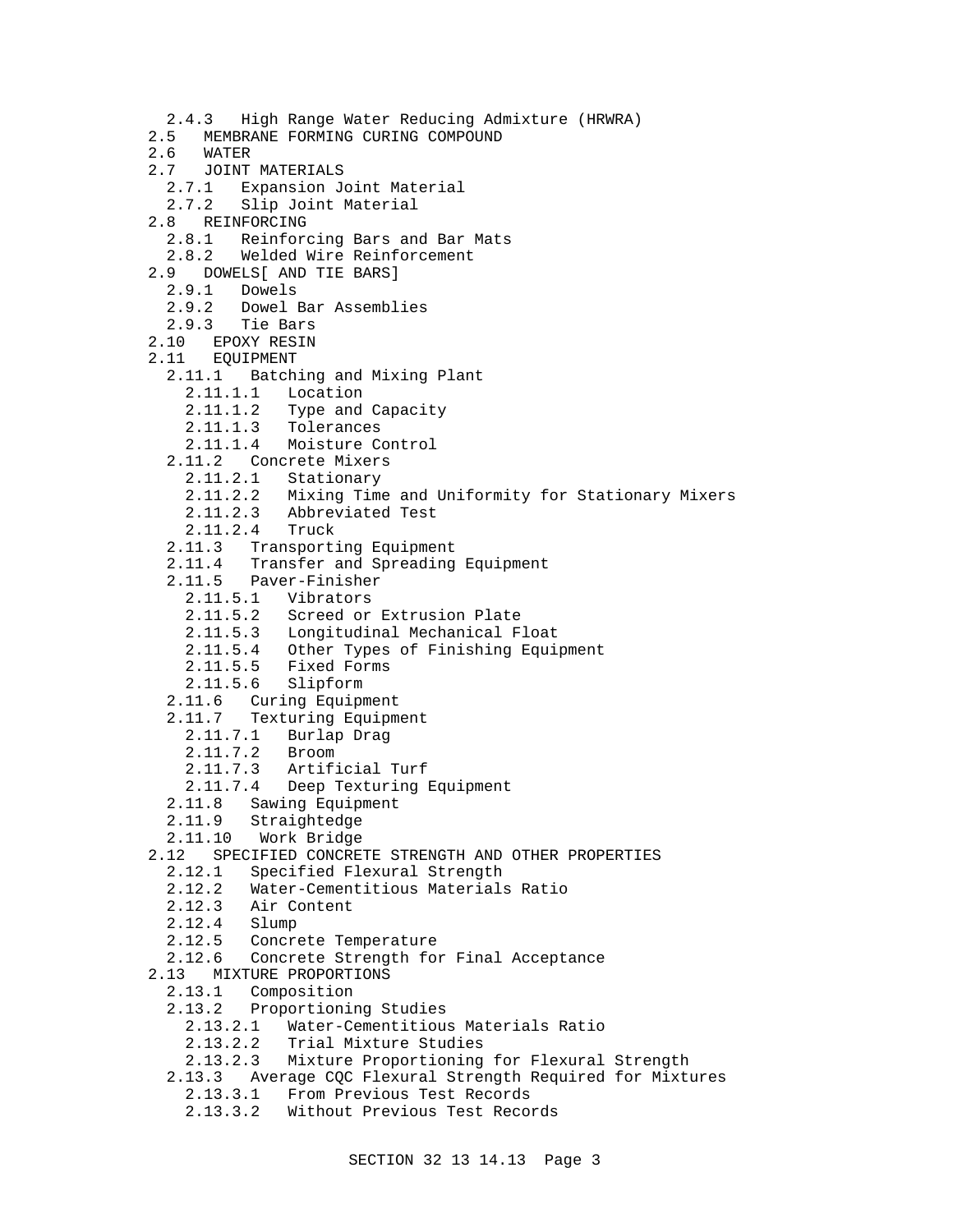- PART 3 EXECUTION
	- 3.1 PREPARATION FOR PAVING
		- 3.1.1 Weather Precaution
	- 3.1.2 Proposed Techniques
	- 3.2 CONDITIONING OF UNDERLYING MATERIAL
		- 3.2.1 General Procedures
	- 3.2.2 Traffic on Underlying Material
	- 3.3 WEATHER LIMITATIONS
		- 3.3.1 Placement and Protection During Inclement Weather
		- 3.3.2 Paving in Hot Weather
		- 3.3.3 Prevention of Plastic Shrinkage Cracking
		- 3.3.4 Paving in Cold Weather
	- 3.4 CONCRETE PRODUCTION
		- 3.4.1 Batching and Mixing Concrete
		- 3.4.2 Transporting and Transfer Spreading Operations
	- 3.5 PAVING
		- 3.5.1 General Requirements
		- 3.5.2 Consolidation
		- Operation
		- 3.5.4 Required Results
		- 3.5.5 Fixed Form Paving
			- 3.5.5.1 Forms for Fixed-Form Paving
			- 3.5.5.2 Form Removal
		- 3.5.6 Slipform Paving
			- General
			- 3.5.6.2 Guideline for Slipform Paving
			- 3.5.6.3 Stringless Technology
		- 3.5.7 Placing Reinforcing Steel
			- 3.5.7.1 Pavement Thickness Greater Than 300 mm 12 inches
		- 3.5.7.2 Pavement Thickness Less Than 300 mm 12 Inches
			- Placing Dowels[ and Tie Bars]
			- 3.5.8.1 Contraction Joints
			- 3.5.8.2 Construction Joints-Fixed Form Paving
			- 3.5.8.3 Dowels Installed in Hardened Concrete
			- 3.5.8.4 Lubricating Dowel Bars
	- 3.6 FINISHING
		- 3.6.1 Machine Finishing With Fixed Forms
		- 3.6.2 Machine Finishing with Slipform Pavers
- 3.6.3 Surface Correction and Testing
- 3.6.4 Hand Finishing
	- 3.6.4.1 Equipment and Template
	- 3.6.4.2 Finishing and Floating
	- 3.6.5 Texturing
		- 3.6.5.1 Burlap Drag Surface
		- 3.6.5.2 Broom Texturing
		- 3.6.5.3 Artificial Turf Drag Surface
		- 3.6.5.4 Wire-Comb Texturing
	- 3.6.5.5 Surface Grooving<br>3.6.6 Edging
	-
	- 3.6.6 Edging<br>3.6.7 Outlets Outlets in Pavement
	- 3.7 CURING
		- 3.7.1 Protection of Concrete
		- 3.7.2 Membrane Curing
		- 3.7.3 Moist Curing
	- 3.8 JOINTS
		- 3.8.1 General Requirements for Joints
		- 3.8.2 Longitudinal Construction Joints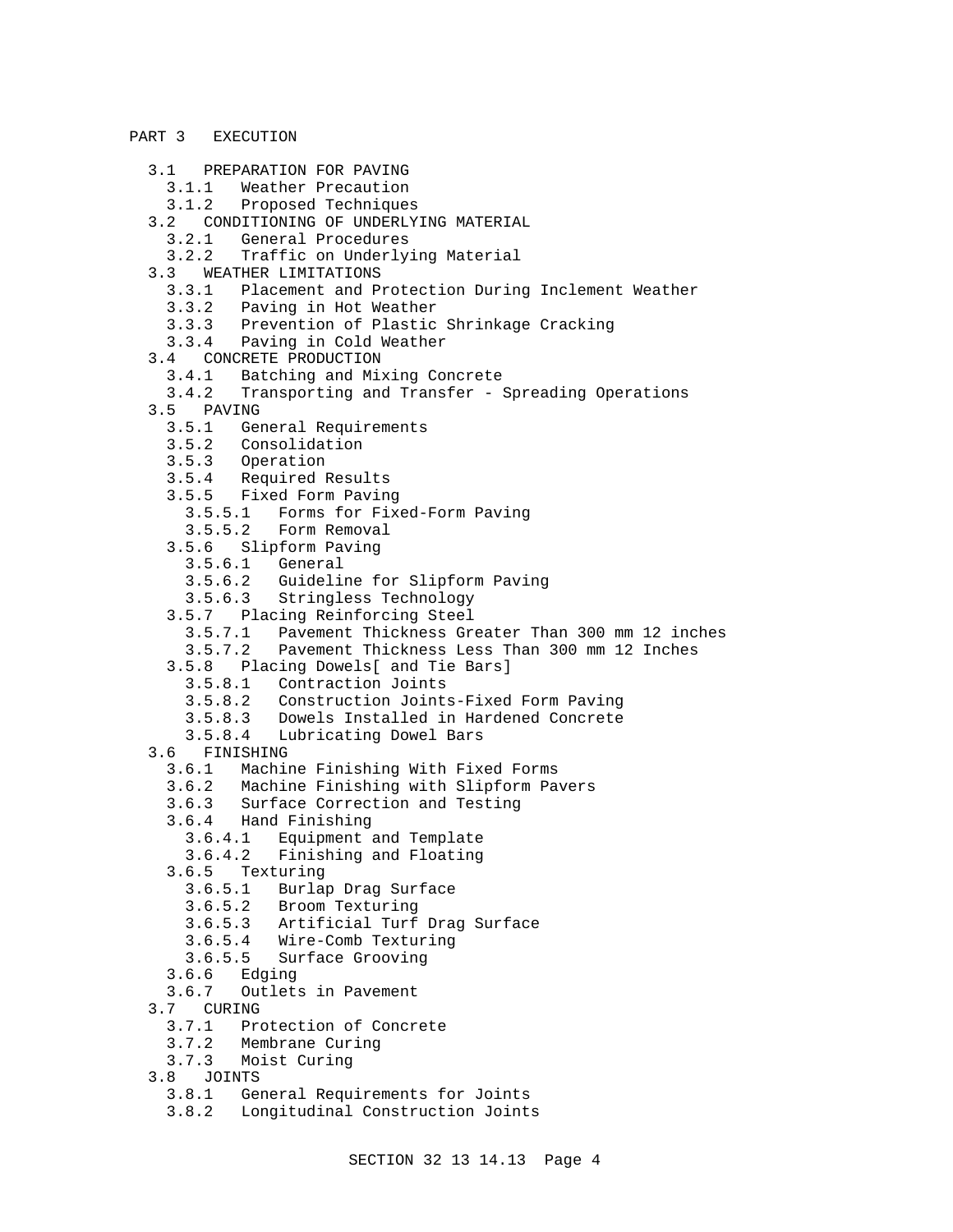- 3.8.3 Transverse Construction Joints
- 3.8.4 Expansion Joints
- 3.8.5 Slip Joints
- Contraction Joints
- 3.8.7 Thickened Edge Joints
- 3.9 REPAIR, REMOVAL AND REPLACEMENT OF NEWLY CONSTRUCTED SLABS
	- 3.9.1 General Criteria
	- Slabs with Cracks
	- 3.9.3 Removal and Replacement of Full Slabs
	- 3.9.4 Repairing Spalls Along Joints
	- 3.9.5 Repair of Weak Surfaces
	- 3.9.6 Repair of Pilot Lane Vertical Faces
- 3.10 EXISTING CONCRETE PAVEMENT REMOVAL AND REPAIR
	- 3.10.1 Removal of Existing Pavement Slab
	- 3.10.2 Edge Repair
		- 3.10.2.1 Spall Repair
		- 3.10.2.2 Underbreak and Underlying Material
- 3.11 PAVEMENT PROTECTION
- 3.12 TESTING AND INSPECTION FOR CONTRACTOR QUALITY CONTROL DURING CONSTRUCTION
	- 3.12.1 Testing and Inspection by Contractor
	- 3.12.2 Testing and Inspection Requirements
	- 3.12.3 Concrete Strength Testing for CQC
	- 3.12.4 Reports
- -- End of Section Table of Contents --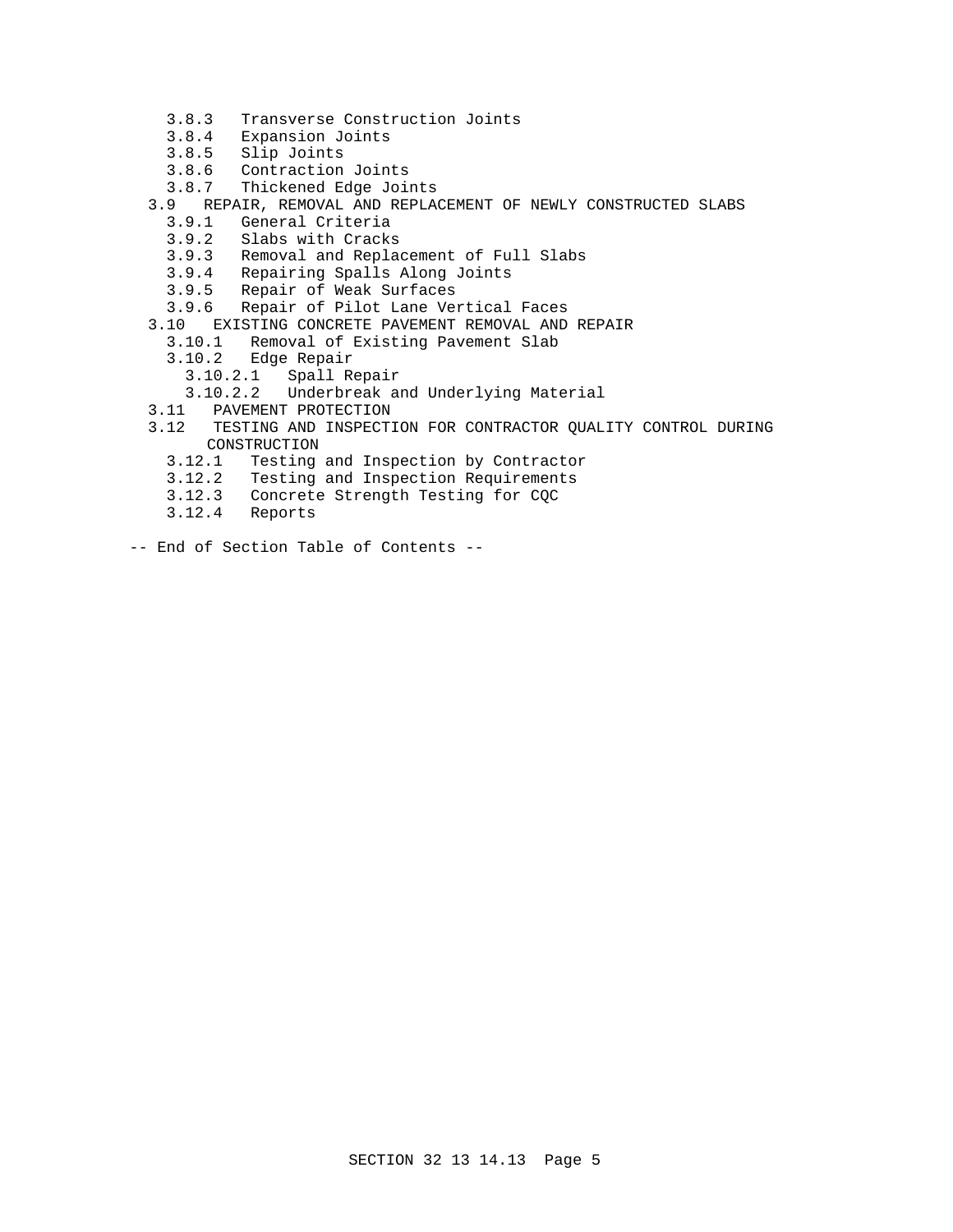**\*\*\*\*\*\*\*\*\*\*\*\*\*\*\*\*\*\*\*\*\*\*\*\*\*\*\*\*\*\*\*\*\*\*\*\*\*\*\*\*\*\*\*\*\*\*\*\*\*\*\*\*\*\*\*\*\*\*\*\*\*\*\*\*\*\*\*\*\*\*\*\*\*\***

**USACE / NAVFAC / AFCEC / NASA UFGS-32 13 14.13 (August 2019)**

**------------------------------------**

**Preparing Activity: USACE Superseding**

**UFGS-32 13 14.13 (November 2017)**

### **UNIFIED FACILITIES GUIDE SPECIFICATIONS**

**References are in agreement with UMRL dated April 2022 \*\*\*\*\*\*\*\*\*\*\*\*\*\*\*\*\*\*\*\*\*\*\*\*\*\*\*\*\*\*\*\*\*\*\*\*\*\*\*\*\*\*\*\*\*\*\*\*\*\*\*\*\*\*\*\*\*\*\*\*\*\*\*\*\*\*\*\*\*\*\*\*\*\***

#### SECTION 32 13 14.13

CONCRETE PAVING FOR AIRFIELDS AND OTHER HEAVY DUTY PAVEMENTS **08/19**

**\*\*\*\*\*\*\*\*\*\*\*\*\*\*\*\*\*\*\*\*\*\*\*\*\*\*\*\*\*\*\*\*\*\*\*\*\*\*\*\*\*\*\*\*\*\*\*\*\*\*\*\*\*\*\*\*\*\*\*\*\*\*\*\*\*\*\*\*\*\*\*\*\*\***

**NOTE: This guide specification covers the requirements for construction of concrete pavement for Army, Navy and Air Force airfields and heavy-duty roads, parking areas, hardstands, and vehicular pavement.**

**Adhere to** UFC 1-300-02 **Unified Facilities Guide Specifications (UFGS) Format Standard when editing this guide specification or preparing new project specification sections. For bracketed items, choose applicable item(s) or insert appropriate information.**

**Comments, suggestions and recommended changes for this guide specification are welcome and must be submitted as a** Criteria Change Request (CCR)**. \*\*\*\*\*\*\*\*\*\*\*\*\*\*\*\*\*\*\*\*\*\*\*\*\*\*\*\*\*\*\*\*\*\*\*\*\*\*\*\*\*\*\*\*\*\*\*\*\*\*\*\*\*\*\*\*\*\*\*\*\*\*\*\*\*\*\*\*\*\*\*\*\*\***

PART 1 GENERAL

**\*\*\*\*\*\*\*\*\*\*\*\*\*\*\*\*\*\*\*\*\*\*\*\*\*\*\*\*\*\*\*\*\*\*\*\*\*\*\*\*\*\*\*\*\*\*\*\*\*\*\*\*\*\*\*\*\*\*\*\*\*\*\*\*\*\*\*\*\*\*\*\*\*\***

**NOTE: In preparing contract specifications for concrete pavement, the designer will use UFC 3-250-04 STANDARD PRACTICE FOR CONCRETE PAVEMENTS for guidance. State highway specifications may only be used for non organizational parking, roads, streets, and driveways where the equivalent passes of an 18-kip EASL are less than 5.7 million. All organizational vehicle parking, roads and airfield concrete pavements will use the UFGS without exception.**

**Specifications developed for Corps of Engineers managed projects must be edited in accordance with ER 1110-34-1 Engineering and Design Transportation Systems Mandatory Center of Expertise (Section 11, 12, App A, B, C).**

**Contact the Corps of Engineers Transportation Systems Center (TSMCX), the Air Force Civil Engineer**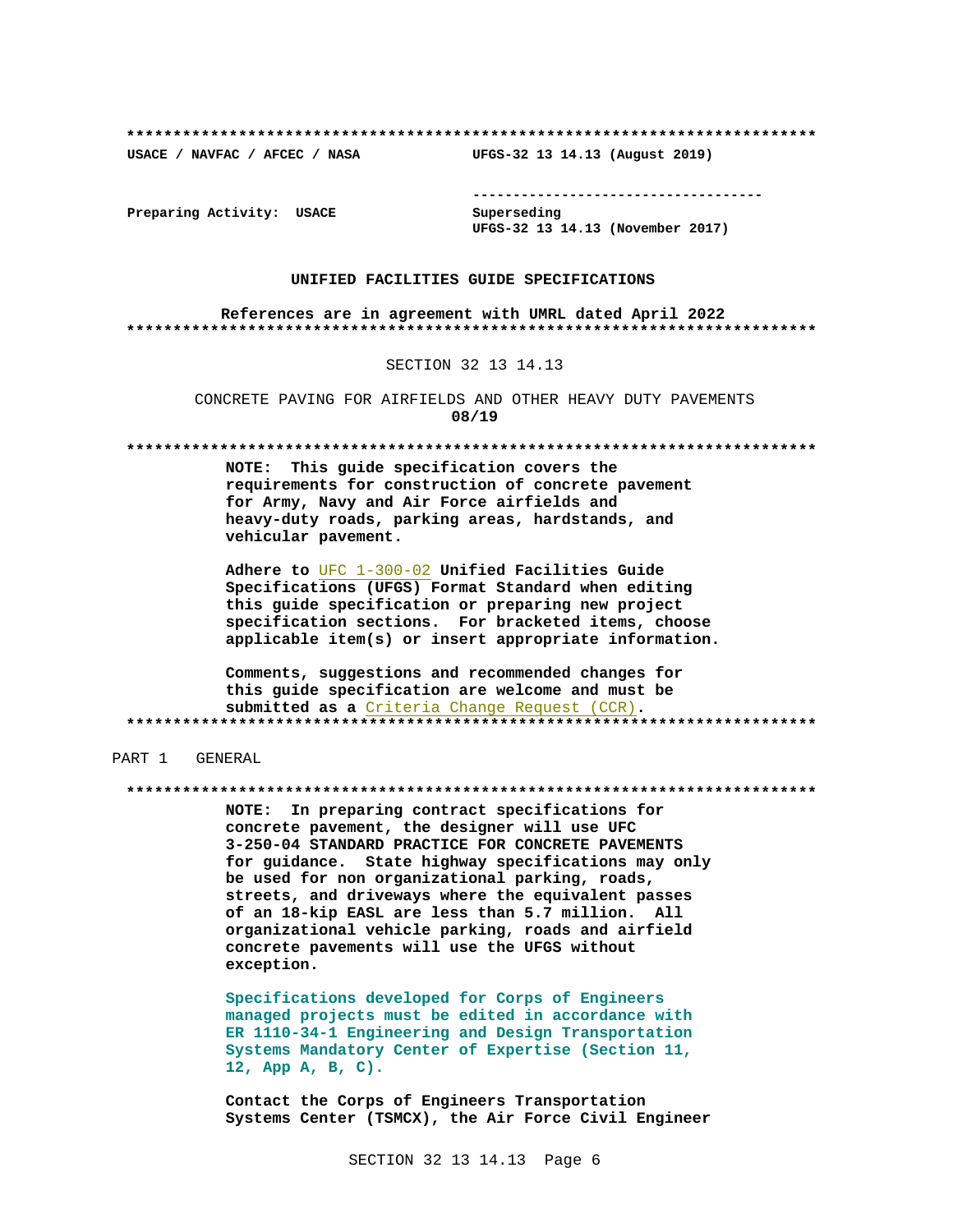Center (AFCEC) pavement Subject Matter Expert (SME), or Naval Facilities Engineering Command (NAVFAC) for guidance on interpreting and editing this specification section.

This specification section is structured for Contractor sampling and testing of materials and mixture proportioning. If Government sampling, testing and mixture proportioning is required, contact the TSMCX, AFCEC pavement SME, or NAVFAC for specification language. 

1.1 UNIT PRICES

## NOTE: For Lump Sum payment, include concrete unit price from Government estimate in paragraph PAYMENTS to provide cost basis for calculating payment reduction.

#### $1.1.1$ Measurements

The quantity of concrete to be paid for will be the volume of concrete in cubic meters yards including thickened edges [monolithic curb], where required, placed in the completed and accepted pavement. Concrete will be measured in place in the completed and accepted pavement only within the neat line dimensions shown in the plan and cross section. No deductions will be made for rounded or beveled edges or the space occupied by pavement reinforcement, dowel bars, [tie bars, ]or electrical conduits, nor for any void, or other structure extending into or through the pavement slab, measuring 0.1 cubic meter 3 cubic feet or less in volume. No other allowance for concrete will be made unless placed in specified locations in accordance with the approved contract modification. The quantity of other materials specified herein, and used in the construction of the work covered by this section, will not be measured for payment, but will be considered a subsidiary obligation, covered under the price per cubic meter yard for concrete. Joint sealing materials are covered in Section 32 01 19.61 SEALING OF JOINTS IN RIGID PAVEMENT or Section 32 13 73.19 COMPRESSION CONCRETE PAVING JOINT SEALANT.

#### $1.1.2$ Payments

## NOTE: Use the applicable paragraph from the two choices below and delete the other.

### 1.1.2.1 Unit Price

The quantity of concrete measured as specified above will be paid for at the contract unit price when placed in completed and accepted pavements. Payment will be made at the contract price for cubic meter yard for the scheduled item, with necessary adjustments as specified below. Payment will constitute full compensation for providing all materials, equipment, plant and tools, and for all labor and other incidentals necessary to complete the concrete pavement, except for other items specified herein for separate payment.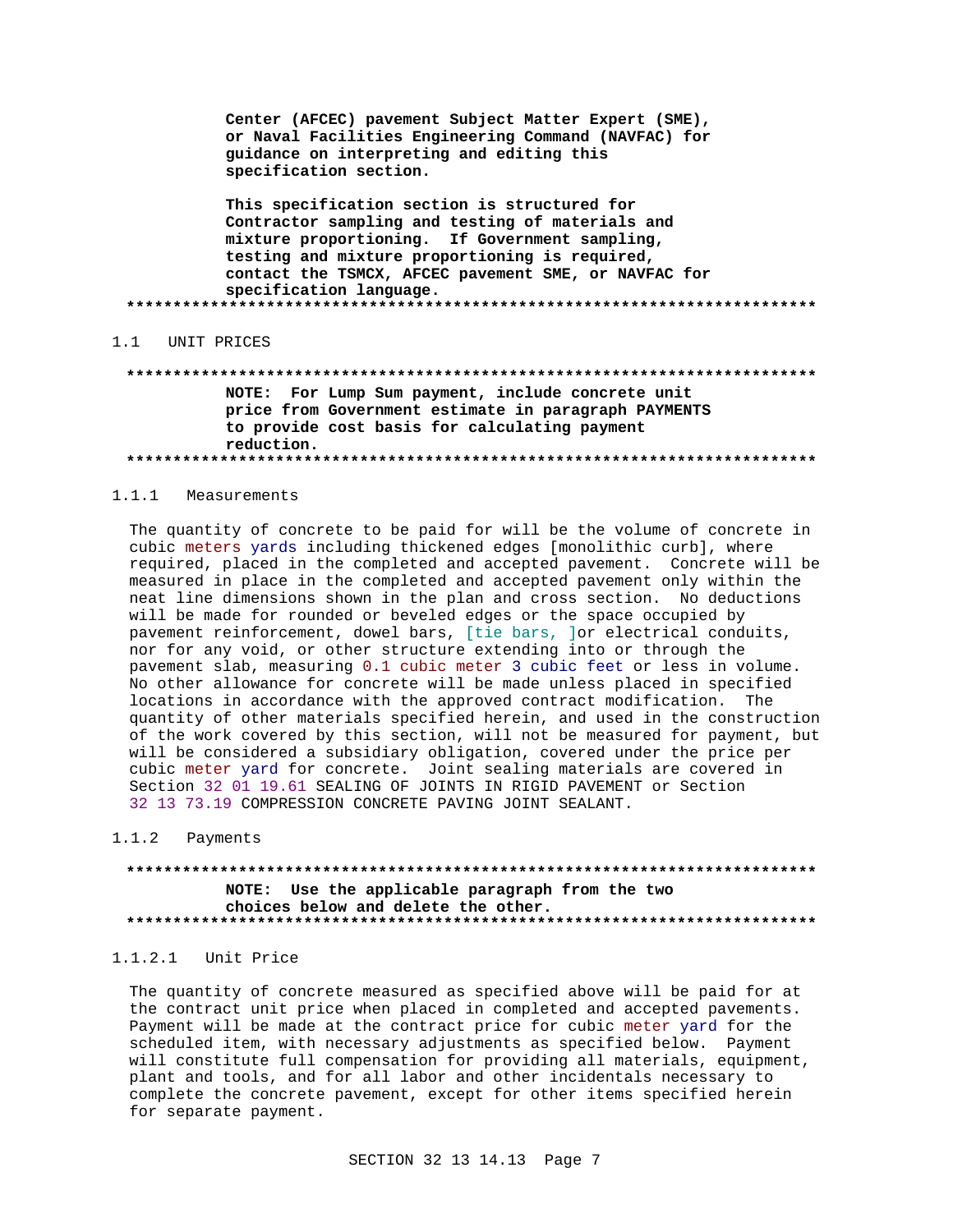### 1.1.2.2 Lump Sum

The quantity of concrete will be paid for and included in the lump-sum contract price. If less than 100 percent payment is due based on the pay factors stipulated below, a unit price of [\_\_\_\_\_] per cubic meter yard will be used for purposes of calculating the payment reduction. Payment will constitute full compensation for all materials, equipment, plant and tools, and for all labor and other incidentals necessary to complete the concrete pavement, except for other items specified herein for separate payment.

### 1.1.3 Payment of Lots

When a lot of material fails to meet the specification requirements, that lot will be accepted at a reduced price or be removed and replaced. The lowest computed percent payment determined for any pavement characteristic discussed below (for example, thickness, grade, and surface smoothness) becomes the actual percent payment for that lot. The actual percent payment will be applied to the unit price and the measured quantity of concrete in the lot to determine actual payment. Use results of strength tests to control concreting operations. Strength will be evaluated, but will not be considered for payment adjustment. Remove and replace any pavement not meeting the required 'Concrete Strength for Final Acceptance' at no additional cost to the Government.

## 1.1.4 Payment Adjustment for Smoothness

## 1.1.4.1 Straightedge Testing

Record location and deviation from straightedge for all measurements. When more than 5.0 and less than or equal to 10.0 percent of all measurements made within a lot exceed the tolerance specified in paragraph SURFACE SMOOTHNESS, after any reduction of high spots or removal and replacement, the computed percent payment based on surface smoothness will be 95 percent. When more than 10.0 percent and less than or equal to 15.0 percent of all measurements exceed the tolerance, the computed percent payment will be 90 percent. When more than 15.0 and less than or equal to 20.0 percent of all measurements exceed the tolerance, the computed percent payment will be 75 percent. Remove and replace the lot when more than 20.0 percent of the measurements exceed the tolerance, at no additional cost to the Government.

## 1.1.4.2 Profilograph Testing

Record location and data from all profilograph measurements. When the Profile Index of a 0.1 km 0.1 mile segment of a lot exceeds the tolerance specified in paragraph SURFACE SMOOTHNESS by 16 mm per km 1.0 inch per mile but less than 32 mm per km 2.0 inches per mile, after any reduction of high spots or removal and replacement, the computed percent payment based on surface smoothness will be 95 percent. When the Profile Index exceeds the tolerance by 32 mm per km 2.0 inches per mile but less than 47 mm per km 3.0 inches per mile, the computed percent payment will be 90 percent. When the Profile Index exceeds the tolerance by 47 mm per km 3.0 inches per mile but less than 63 mm per km 4.0 inches per mile, the computed percent payment will be 75 percent. Remove and replace the lot when the Profile Index exceeds the tolerance by 63 mm per km 4.0 inches per mile or more, at no additional cost to the Government.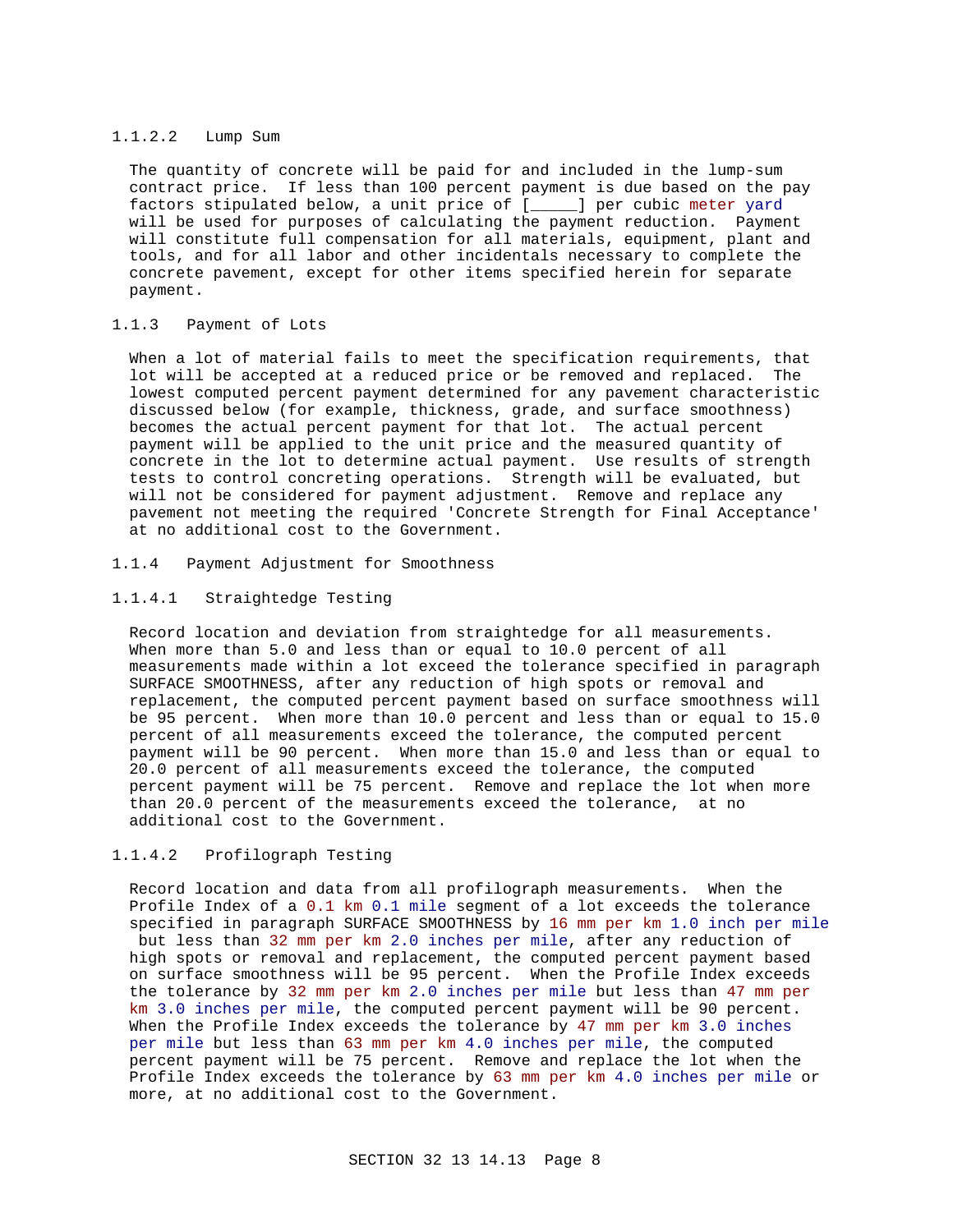## 1.1.4.3 Aircraft Arresting Systems

## NOTE: Delete this paragraph, AIRCRAFT ARRESTING SYSTEMS, if not present or impacted by paving operations.

The 60 m 200 feet of airfield pavement on both the approach and departure sides of the arresting system pendant is a critical area. Consider this area as a separate lot for payment adjustment for smoothness. Protruding objects and undulating surfaces are detrimental to successful tailhook engagements and are not allowable. No exceedance of the tolerances specified in paragraph SURFACE SMOOTHNESS is acceptable. Remove and replace pavements exceeding the tolerances.

Payment Adjustment for Plan Grade  $1.1.5$ 

When more than 5.0 and less than or equal to 10.0 percent of all measurements made within a lot are outside the specified tolerance, the computed percent payment for that lot will be 95 percent. When more than 10.0 percent but less than 50 percent are outside the specified tolerances, the computed percent payment for the lot will be 75 percent. Remove and replace the deficient area where the deviation from grade exceeds the specified tolerances by 50 percent or more, at no additional cost to the Government.

#### $1.1.6$ Payment Adjustment for Thickness

Using the Average Thickness of the lot, determine the computed percent payment for thickness by entering the following table:

| Computed Percent Payment for Thickness                              |                                                                |                                              |  |  |  |  |
|---------------------------------------------------------------------|----------------------------------------------------------------|----------------------------------------------|--|--|--|--|
|                                                                     |                                                                |                                              |  |  |  |  |
| Deficiency in Thickness<br>Determined by cores<br>millimetersinches | Pavements Equal To or<br>Greater Than 200 mm 8 inches<br>Thick | Pavements Less Than 200 mm 8<br>inches Thick |  |  |  |  |
| 0.00 to 6.2 0.00 to 0.24                                            | 100                                                            | 100                                          |  |  |  |  |
| 6.3 to 12.5 0.25 to 0.49                                            | 75                                                             | 65                                           |  |  |  |  |
| 12.6 to 18.9 0.50 to 0.74                                           | 50                                                             | $\Omega$                                     |  |  |  |  |
| 19.0 0.75 or greater                                                | $\Omega$                                                       | $\Omega$                                     |  |  |  |  |

Where 0 percent payment is indicated, remove the entire lot and replace at no additional cost to the Government. Where either of the two cores from a sublot show a thickness deficiency of 19 mm 0.75 inch or greater, [13 mm 0.50 inch for pavements 200 mm 8 inches or less in thickness] drill two more cores in the sublot and compute the average thickness of the four cores. If this average shows a thickness deficiency of 19 mm 0.75 inch or more [13 mm 0.50 inch for pavements 200 mm 8 inches or less in thickness] remove the entire sublot.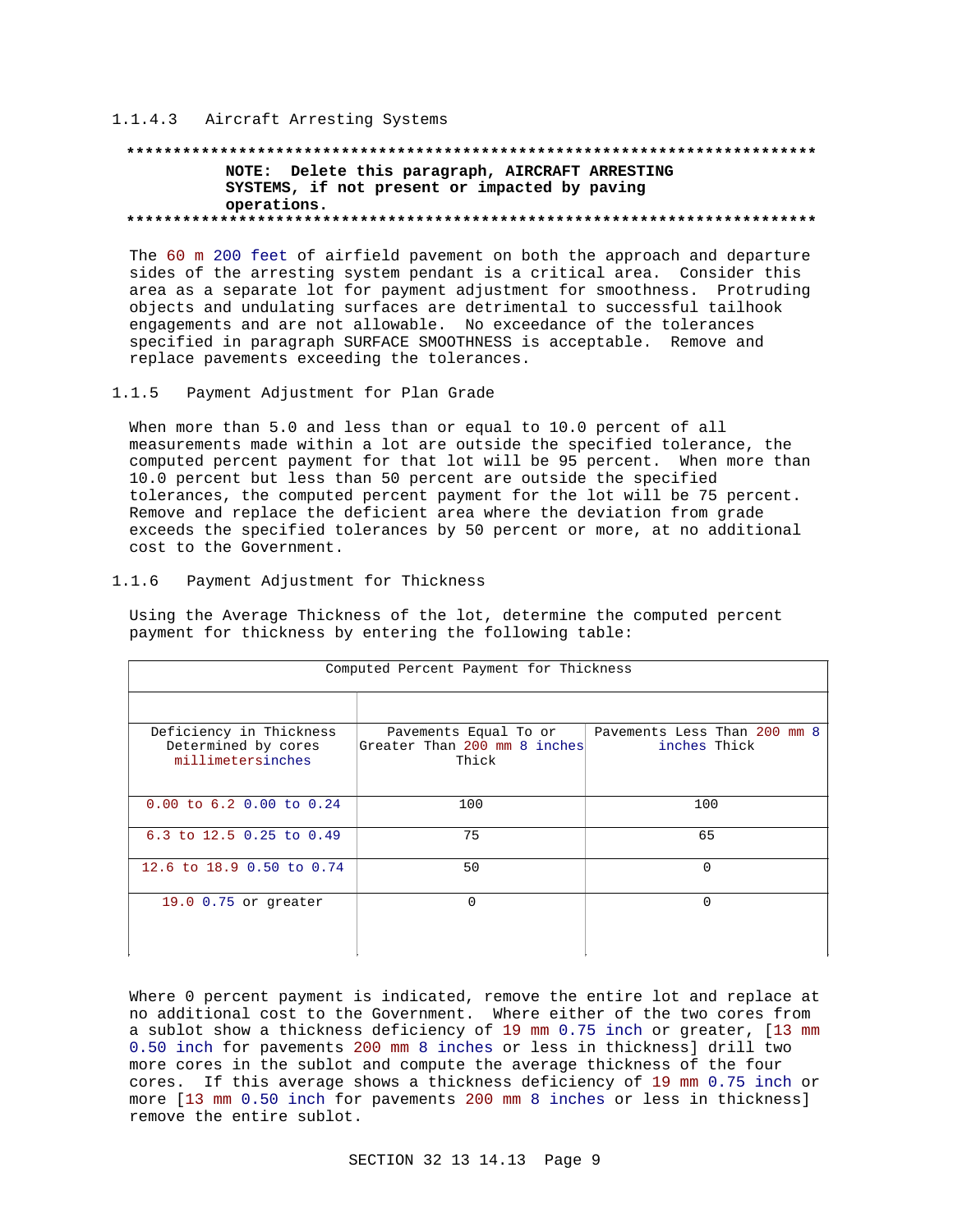#### $1.2$ REFERENCES

#### 

NOTE: This paragraph is used to list the publications cited in the text of the guide specification. The publications are referred to in the text by basic designation only and listed in this paragraph by organization, designation, date, and title.

Use the Reference Wizard's Check Reference feature when you add a Reference Identifier (RID) outside of the Section's Reference Article to automatically place the reference in the Reference Article. Also use the Reference Wizard's Check Reference feature to update the issue dates.

References not used in the text will automatically be deleted from this section of the project specification when you choose to reconcile references in the publish print process. 

The publications listed below form a part of this specification to the extent referenced. The publications are referred to within the text by the basic designation only.

> AMERICAN ASSOCIATION OF STATE HIGHWAY AND TRANSPORTATION OFFICIALS (AASHTO)

| AASHTO M 182 |  |  | (2005; R 2017) Standard Specification for |  |  |  |  |  |
|--------------|--|--|-------------------------------------------|--|--|--|--|--|
|              |  |  | Burlap Cloth Made from Jute or Kenaf and  |  |  |  |  |  |
|              |  |  | Cotton Mats                               |  |  |  |  |  |

AMERICAN CONCRETE INSTITUTE (ACI)

| ACI 201.1R      | (2008) Guide for Conducting a Visual<br>Inspection of Concrete in Service                                  |
|-----------------|------------------------------------------------------------------------------------------------------------|
| ACI 211.1       | (1991; R 2009) Standard Practice for<br>Selecting Proportions for Normal,<br>Heavyweight and Mass Concrete |
| ACI 214R        | (2011) Evaluation of Strength Test Results<br>of Concrete                                                  |
| ACI 305R        | (2020) Guide to Hot Weather Concreting                                                                     |
| <b>ACI 306R</b> | (2016) Guide to Cold Weather Concreting                                                                    |
| ACI 325.14R     | (2017) Guide for Design and Proportioning<br>of Concrete Mixtures for Pavements                            |

## ASTM INTERNATIONAL (ASTM)

ASTM A184/A184M (2019) Standard Specification for Welded Deformed Steel Bar Mats for Concrete Reinforcement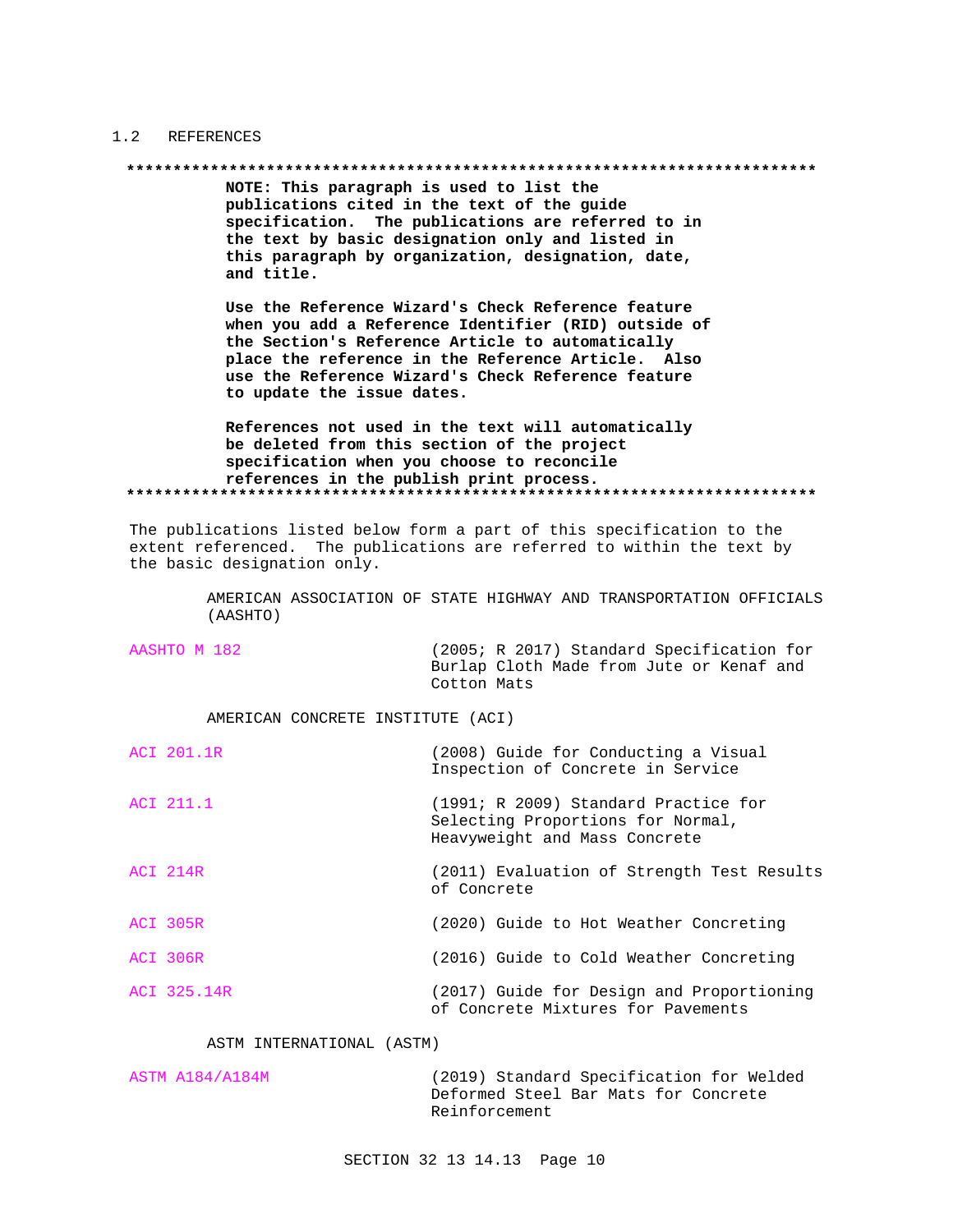| <b>ASTM A615/A615M</b>   | (2020) Standard Specification for Deformed<br>and Plain Carbon-Steel Bars for Concrete<br>Reinforcement                                             |
|--------------------------|-----------------------------------------------------------------------------------------------------------------------------------------------------|
| <b>ASTM A996/A996M</b>   | (2016) Standard Specification for<br>Rail-Steel and Axle-Steel Deformed Bars<br>for Concrete Reinforcement                                          |
| ASTM A1064/A1064M        | (2017) Standard Specification for<br>Carbon-Steel Wire and Welded Wire<br>Reinforcement, Plain and Deformed, for<br>Concrete                        |
| <b>ASTM A1078/A1078M</b> | (2019) Standard Specification for<br>Epoxy-Coated Steel Dowels in Concrete<br>Pavement                                                              |
| ASTM C29/C29M            | (2017a) Standard Test Method for Bulk<br>Density ("Unit Weight") and Voids in<br>Aggregate                                                          |
| ASTM C31/C31M            | (2021a) Standard Practice for Making and<br>Curing Concrete Test Specimens in the Field                                                             |
| ASTM C33/C33M            | (2018) Standard Specification for Concrete<br>Aggregates                                                                                            |
| ASTM C39/C39M            | (2021) Standard Test Method for<br>Compressive Strength of Cylindrical<br>Concrete Specimens                                                        |
| ASTM C78/C78M            | (2021) Standard Test Method for Flexural<br>Strength of Concrete (Using Simple Beam<br>with Third-Point Loading)                                    |
| ASTM C88                 | (2018) Standard Test Method for Soundness<br>of Aggregates by Use of Sodium Sulfate or<br>Magnesium Sulfate                                         |
| ASTM C94/C94M            | (2021b) Standard Specification for<br>Ready-Mixed Concrete                                                                                          |
| ASTM C117                | (2017) Standard Test Method for Materials<br>Finer than 75-um (No. 200) Sieve in<br>Mineral Aggregates by Washing                                   |
| <b>ASTM C123/C123M</b>   | (2014) Standard Test Method for<br>Lightweight Particles in Aggregate                                                                               |
| <b>ASTM C131/C131M</b>   | (2020) Standard Test Method for Resistance<br>to Degradation of Small-Size Coarse<br>Aggregate by Abrasion and Impact in the<br>Los Angeles Machine |
| <b>ASTM C136/C136M</b>   | (2019) Standard Test Method for Sieve<br>Analysis of Fine and Coarse Aggregates                                                                     |
| <b>ASTM C138/C138M</b>   | (2017a) Standard Test Method for Density                                                                                                            |

SECTION 32 13 14.13 Page 11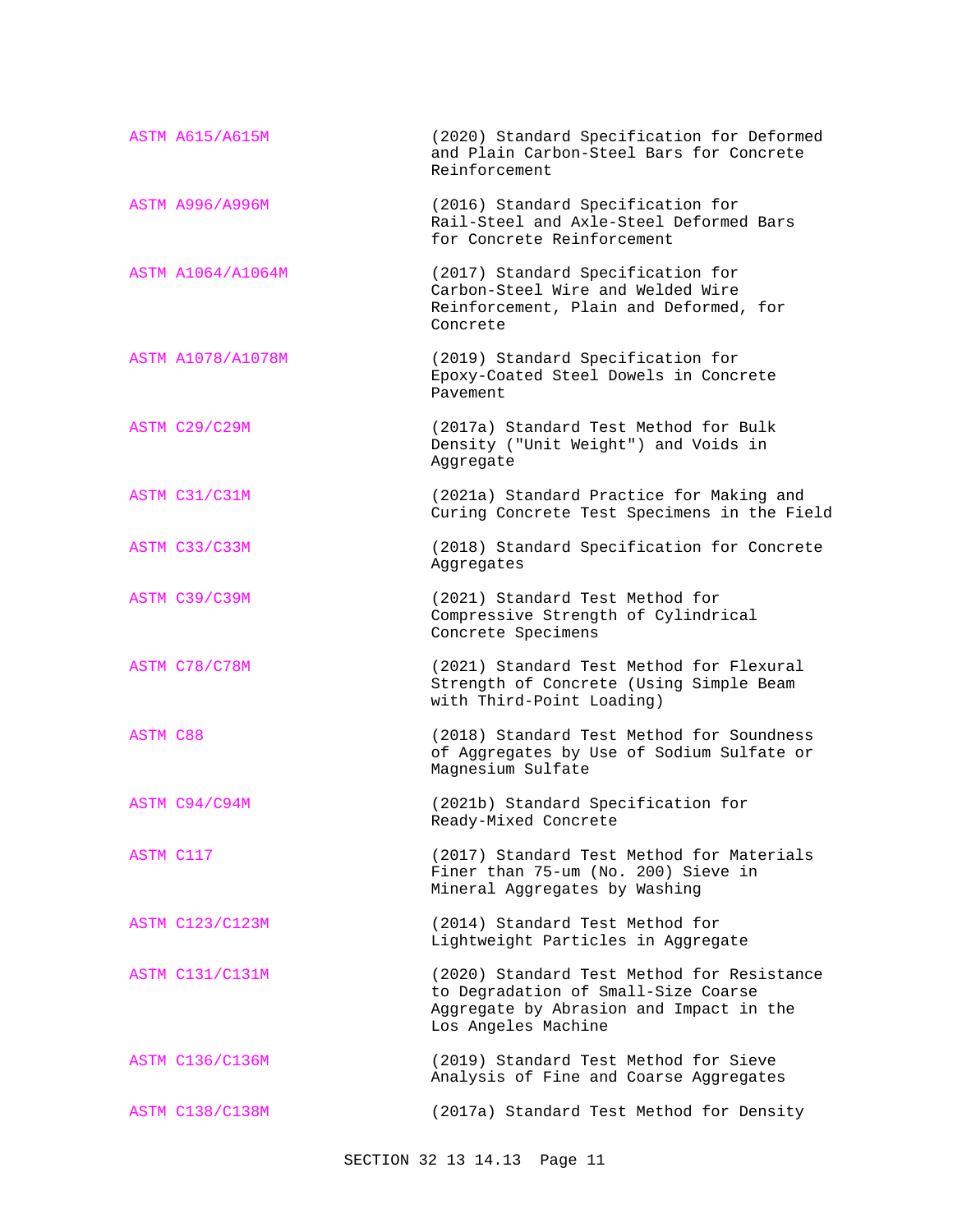|                        | (Unit Weight), Yield, and Air Content<br>(Gravimetric) of Concrete                                            |
|------------------------|---------------------------------------------------------------------------------------------------------------|
| ASTM C142/C142M        | (2017) Standard Test Method for Clay Lumps<br>and Friable Particles in Aggregates                             |
| <b>ASTM C143/C143M</b> | (2020) Standard Test Method for Slump of<br>Hydraulic-Cement Concrete                                         |
| <b>ASTM C150/C150M</b> | (2021) Standard Specification for Portland<br>Cement                                                          |
| <b>ASTM C172/C172M</b> | (2017) Standard Practice for Sampling<br>Freshly Mixed Concrete                                               |
| ASTM C174/C174M        | (2017) Standard Test Method for Measuring<br>Thickness of Concrete Elements Using<br>Drilled Concrete Cores   |
| <b>ASTM C192/C192M</b> | (2019) Standard Practice for Making and<br>Curing Concrete Test Specimens in the<br>Laboratory                |
| <b>ASTM C231/C231M</b> | (2017a) Standard Test Method for Air<br>Content of Freshly Mixed Concrete by the<br>Pressure Method           |
| <b>ASTM C260/C260M</b> | (2010a; R 2016) Standard Specification for<br>Air-Entraining Admixtures for Concrete                          |
| <b>ASTM C294</b>       | (2012; R 2017) Standard Descriptive<br>Nomenclature for Constituents of Concrete<br>Aggregates                |
| <b>ASTM C295/C295M</b> | (2019) Standard Guide for Petrographic<br>Examination of Aggregates for Concrete                              |
| ASTM C309              | (2019) Standard Specification for Liquid<br>Membrane-Forming Compounds for Curing<br>Concrete                 |
| <b>ASTM C494/C494M</b> | (2019) Standard Specification for Chemical<br>Admixtures for Concrete                                         |
| <b>ASTM C595/C595M</b> | (2021) Standard Specification for Blended<br>Hydraulic Cements                                                |
| ASTM C618              | (2019) Standard Specification for Coal Fly<br>Ash and Raw or Calcined Natural Pozzolan<br>for Use in Concrete |
| <b>ASTM C666/C666M</b> | (2015) Resistance of Concrete to Rapid<br>Freezing and Thawing                                                |
| <b>ASTM C881/C881M</b> | (2020a) Standard Specification for<br>Epoxy-Resin-Base Bonding Systems for<br>Concrete                        |
| <b>ASTM C989/C989M</b> | (2018a) Standard Specification for Slag                                                                       |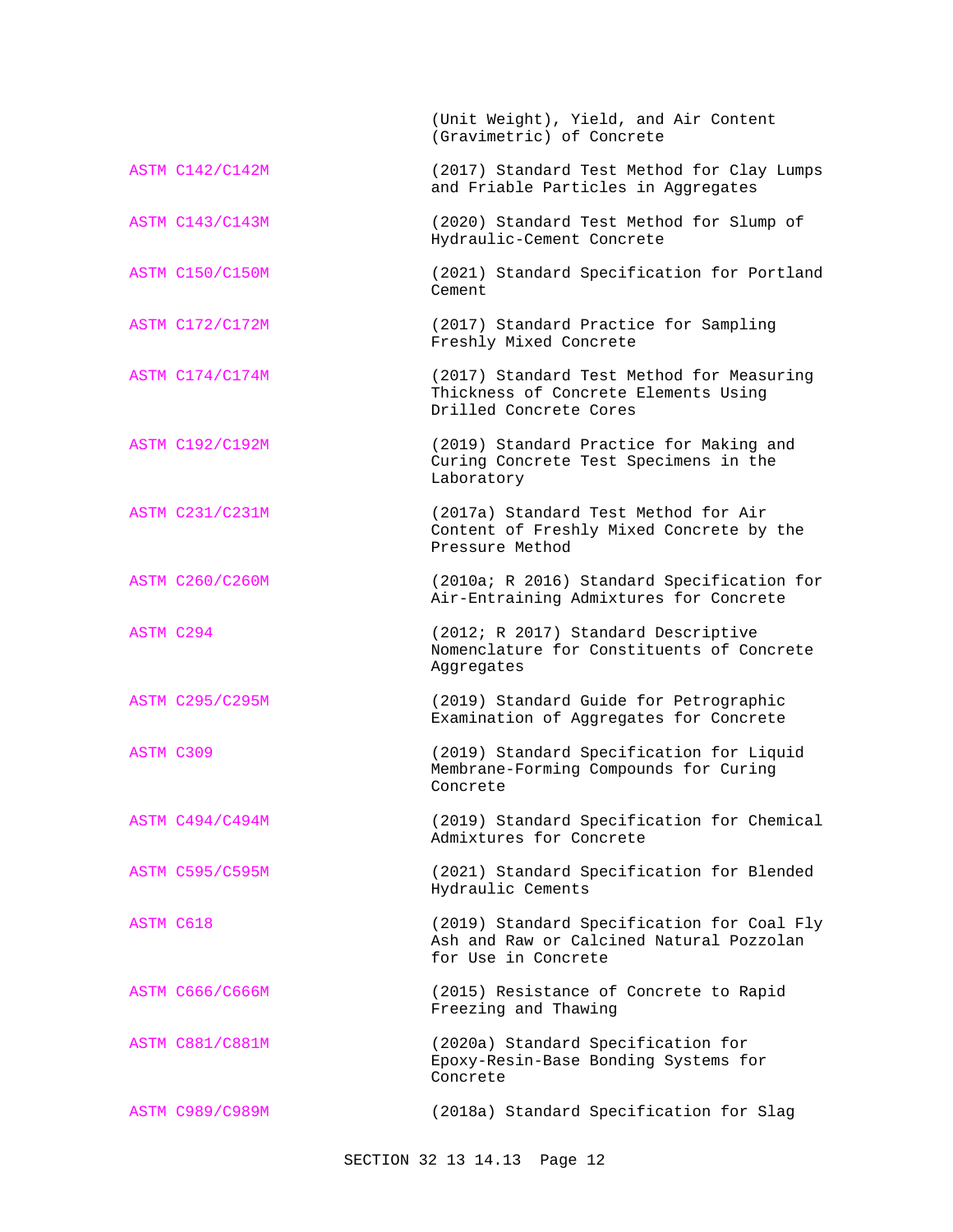|                   | Cement for Use in Concrete and Mortars                                                                                                                                       |
|-------------------|------------------------------------------------------------------------------------------------------------------------------------------------------------------------------|
| ASTM C1017/C1017M | (2013; E 2015) Standard Specification for<br>Chemical Admixtures for Use in Producing<br>Flowing Concrete                                                                    |
| ASTM C1064/C1064M | (2017) Standard Test Method for<br>Temperature of Freshly Mixed<br>Hydraulic-Cement Concrete                                                                                 |
| ASTM C1077        | (2017) Standard Practice for Agencies<br>Testing Concrete and Concrete Aggregates<br>for Use in Construction and Criteria for<br>Testing Agency Evaluation                   |
| ASTM C1240        | (2020) Standard Specification for Silica<br>Fume Used in Cementitious Mixtures                                                                                               |
| <b>ASTM C1260</b> | (2021) Standard Test Method for Potential<br>Alkali Reactivity of Aggregates<br>(Mortar-Bar Method)                                                                          |
| <b>ASTM C1567</b> | (2021) Standard Test Method for Potential<br>Alkali-Silica Reactivity of Combinations<br>of Cementitious Materials and Aggregate<br>(Accelerated Mortar-Bar Method)          |
| ASTM C1602/C1602M | (2018) Standard Specification for Mixing<br>Water Used in Production of Hydraulic<br>Cement Concrete                                                                         |
| ASTM C1646/C1646M | (2016) Making and Curing Test Specimens<br>for Evaluating Frost Resistance of Coarse<br>Aggregate in Air-Entrained Concrete by<br>Rapid Freezing and Thawing                 |
| ASTM D75/D75M     | (2019) Standard Practice for Sampling<br>Aggregates                                                                                                                          |
| ASTM D1751        | (2018) Standard Specification for<br>Preformed Expansion Joint Filler for<br>Concrete Paving and Structural<br>Construction (Nonextruding and Resilient<br>Bituminous Types) |
| ASTM D1752        | (2018) Standard Specification for<br>Preformed Sponge Rubber, Cork and Recycled<br>PVC Expansion Joint Fillers for Concrete<br>Paving and Structural Construction            |
| ASTM D2995        | (1999; R 2009) Determining Application<br>Rate of Bituminous Distributors                                                                                                    |
| ASTM D3665        | (2012; R 2017) Standard Practice for<br>Random Sampling of Construction Materials                                                                                            |
| ASTM D4791        | (2019) Flat Particles, Elongated<br>Particles, or Flat and Elongated Particles<br>in Coarse Aggregate                                                                        |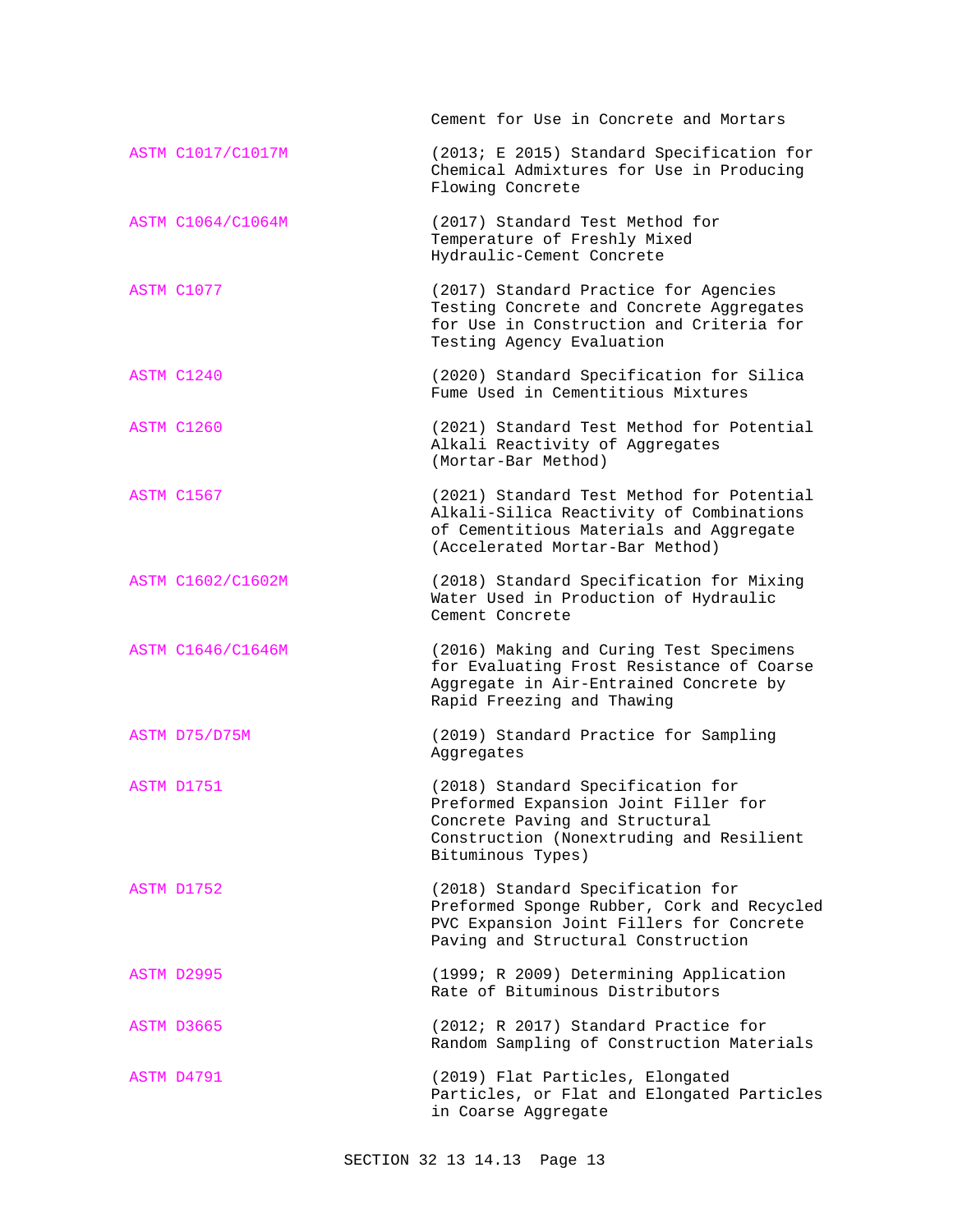| ASTM E1274                           | (2018) Standard Test Method for Measuring<br>Pavement Roughness Using a Profilograph                                                                                                     |
|--------------------------------------|------------------------------------------------------------------------------------------------------------------------------------------------------------------------------------------|
|                                      | NATIONAL READY MIXED CONCRETE ASSOCIATION (NRMCA)                                                                                                                                        |
| NRMCA QC 3                           | (2015) Quality Control Manual: Section 3,<br>Plant Certifications Checklist:<br>Certification of Ready Mixed Concrete<br>Production Facilities                                           |
| U.S. AIR FORCE (USAF)                |                                                                                                                                                                                          |
| AF ETL 97-5                          | (1997) Proportioning Concrete Mixtures<br>with Graded Aggregates for Rigid Airfield<br>Pavements                                                                                         |
| U.S. ARMY CORPS OF ENGINEERS (USACE) |                                                                                                                                                                                          |
| COE CRD-C 55                         | (1992) Test Method for Within-Batch<br>Uniformity of Freshly Mixed Concrete                                                                                                              |
| $COE$ $CRD-C$ 130                    | (2001) Standard Recommended Practice for<br>Estimating Scratch Hardness of Coarse<br>Aggregate Particles                                                                                 |
| COE CRD-C $143$                      | (1962) Specifications for Meters for<br>Automatic Indication of Moisture in Fine<br>Aggregate                                                                                            |
| COE CRD-C 300                        | (1990) Specifications for Membrane-Forming<br>Compounds for Curing Concrete                                                                                                              |
| COE CRD-C 521                        | (1981) Standard Test Method for Frequency<br>and Amplitude of Vibrators for Concrete                                                                                                     |
| $COE$ $CRD-C$ 662                    | (2009) Determining the Potential<br>Alkali-Silica Reactivity of Combinations<br>of Cementitious Materials, Lithium Nitrate<br>Admixture and Aggregate (Accelerated<br>Mortar-Bar Method) |

# 1.3 SUBMITTALS

#### **\*\*\*\*\*\*\*\*\*\*\*\*\*\*\*\*\*\*\*\*\*\*\*\*\*\*\*\*\*\*\*\*\*\*\*\*\*\*\*\*\*\*\*\*\*\*\*\*\*\*\*\*\*\*\*\*\*\*\*\*\*\*\*\*\*\*\*\*\*\*\*\*\*\***

**NOTE: Review submittal description (SD) definitions in Section 01 33 00 SUBMITTAL PROCEDURES and edit the following list, and corresponding submittal items in the text, to reflect only the submittals required for the project. The Guide Specification technical editors have classified those items that require Government approval, due to their complexity or criticality, with a "G." Generally, other submittal items can be reviewed by the Contractor's Quality Control System. Only add a "G" to an item, if the submittal is sufficiently important or complex in context of the project.**

**For Army projects, fill in the empty brackets**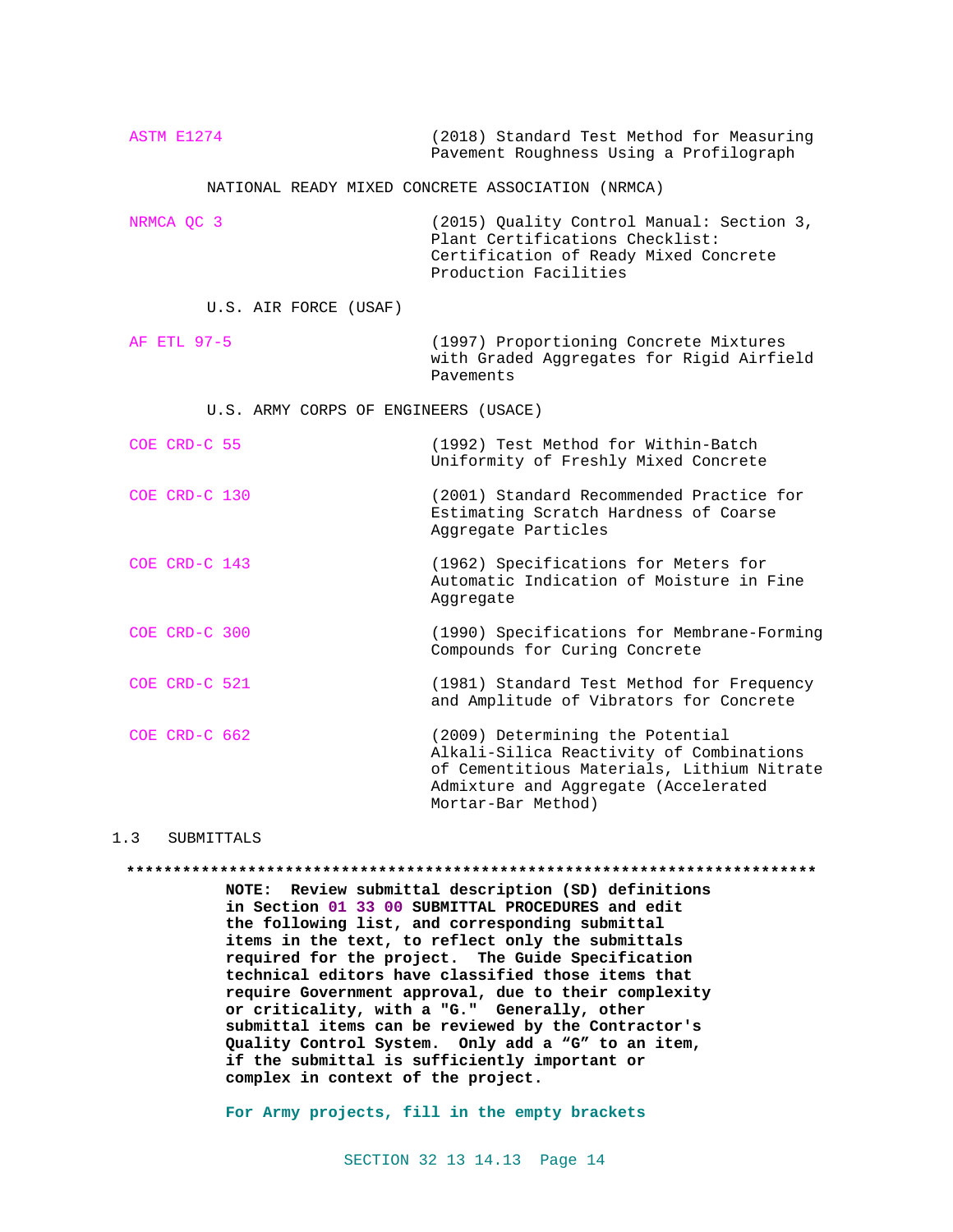**following the "G" classification, with a code of up to three characters to indicate the approving authority. Codes for Army projects using the Resident Management System (RMS) are: "AE" for Architect-Engineer; "DO" for District Office (Engineering Division or other organization in the District Office); "AO" for Area Office; "RO" for Resident Office; and "PO" for Project Office. Codes following the "G" typically are not used for Navy, Air Force, and NASA projects.**

**The "S" classification indicates submittals required as proof of compliance for sustainability Guiding Principles Validation or Third Party Certification and as described in Section 01 33 00 SUBMITTAL PROCEDURES.**

**Choose the first bracketed item for Navy, Air Force and NASA projects, or choose the second bracketed item for Army projects. \*\*\*\*\*\*\*\*\*\*\*\*\*\*\*\*\*\*\*\*\*\*\*\*\*\*\*\*\*\*\*\*\*\*\*\*\*\*\*\*\*\*\*\*\*\*\*\*\*\*\*\*\*\*\*\*\*\*\*\*\*\*\*\*\*\*\*\*\*\*\*\*\*\***

Government approval is required for submittals with a "G" or "S" classification. Submittals not having a "G" or "S" classification are [for Contractor Quality Control approval.][for information only. When used, a code following the "G" classification identifies the office that will review the submittal for the Government.] Submit the following in accordance with Section 01 33 00 SUBMITTAL PROCEDURES:

SD-03 Product Data

Diamond Grinding Plan; G[, [\_\_\_\_]]

Dowels; G[, [\_\_\_\_\_]]

Dowel Bar Assemblies; G[, [\_\_\_\_\_]]

Equipment

Proposed Techniques; G[, [\_\_\_\_\_]]

SD-05 Design Data

Preliminary Proposed Proportioning; G, DO

Proportioning Studies; G, DO

SD-06 Test Reports

Batch Plant Manufacturer's Inspection Report; G[, [\_\_\_\_\_]]

Slipform Paver Manufacturer's Inspection Report; G[, [\_\_\_\_\_]]

Sampling and Testing; G[, [\_\_\_\_]]

Diamond Grinding of PCC Surfaces; G[, [\_\_\_\_\_]]

Mixer Performance (Uniformity) Testing; G[, [\_\_\_\_]]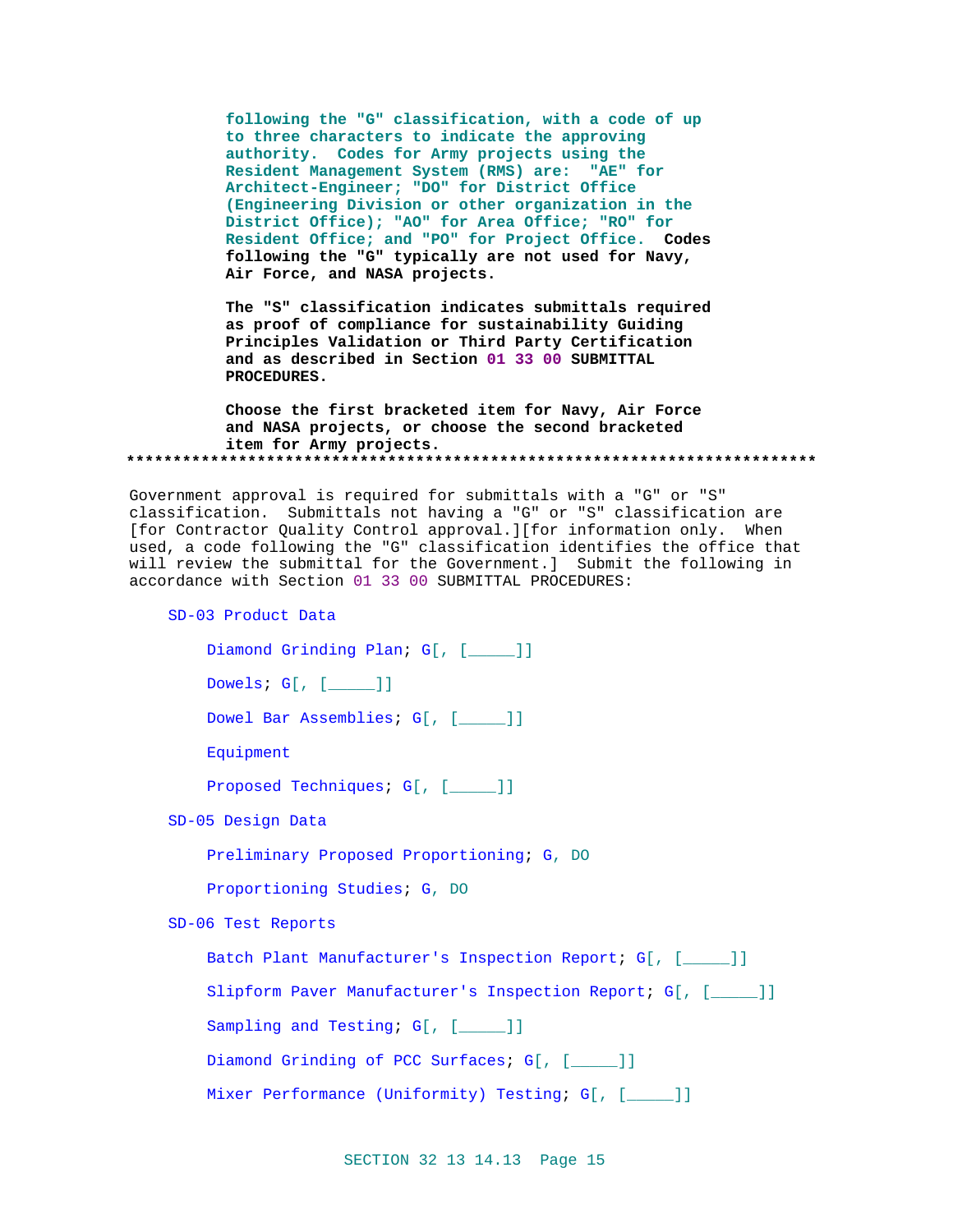Repair Recommendations Plan; G[, [\_\_\_\_]]

SD-07 Certificates

Contractor Quality Control Staff; G[, [\_\_\_\_]]

Laboratory Accreditation and Validation

Commercial Laboratory; G[, [\_\_\_\_]]

NRMCA Certificate of Conformance

#### $1.4$ OUALITY CONTROL

#### 

NOTE: For Air Force and Army airfield projects, select first bracketed item for CQC System Manager. Edit second bracketed item for all other projects. 

#### $1.4.1$ Contractor Quality Control Staff

Reference Section 01 45 00.00 10 QUALITY CONTROL for Contractor personnel qualification requirements. Submit American Concrete Institute certification for Contractor Ouality Control staff. Oualifications and resumes for petrographer, surveyor, concrete batch plant operator, and profilograph operator. All Contractor Quality Control personnel assigned to concrete construction are required to be American Concrete Institute (ACI) certified in the following grade:

- a. The minimum requirements for the CQC System Manager consist of [being a graduate engineer or a graduate of construction management, with a minimum of 5 years airfield construction experience and a minimum of 1 year experience as a CQC System Manager on an airfield construction  $project.]$  $[$ .]
- b. CQC personnel responsible for inspection of concrete paving operations: ACI Concrete Transportation Inspector. The ACI Concrete Transportation Inspector is required to be present at the paving site during all paving operations, with the exception of the initial saw cutting operation. The QC manager is required to be present during initial saw cutting operations.
- c. CQC staff is required to oversee all aspects of sawing operations (sawing, flushing, vacuuming, checking for random cracking, lighting).
- d. Lead Foreman or Journeyman of the Concrete Placing, Finishing, and Curing Crews: ACI Concrete Flatwork Technician/Finisher.
- e. Batch Plant Manufacturer's Representative: A representative from the batch plant manufacturer is required to be on-site to inspect and make necessary adjustments to all components of the batch plant including but not limited to aggregate bin weighing operations, water metering, cement and fly ash weighing devices. All necessary inspections and adjustments by the manufacturer representative is required to be performed prior to uniformity testing. Submit a written Batch Plant Manufacturer's Inspection Report signed by the representative noting all inspection items and corrections and stating the batch plant is capable of producing the volume of concrete as required herein.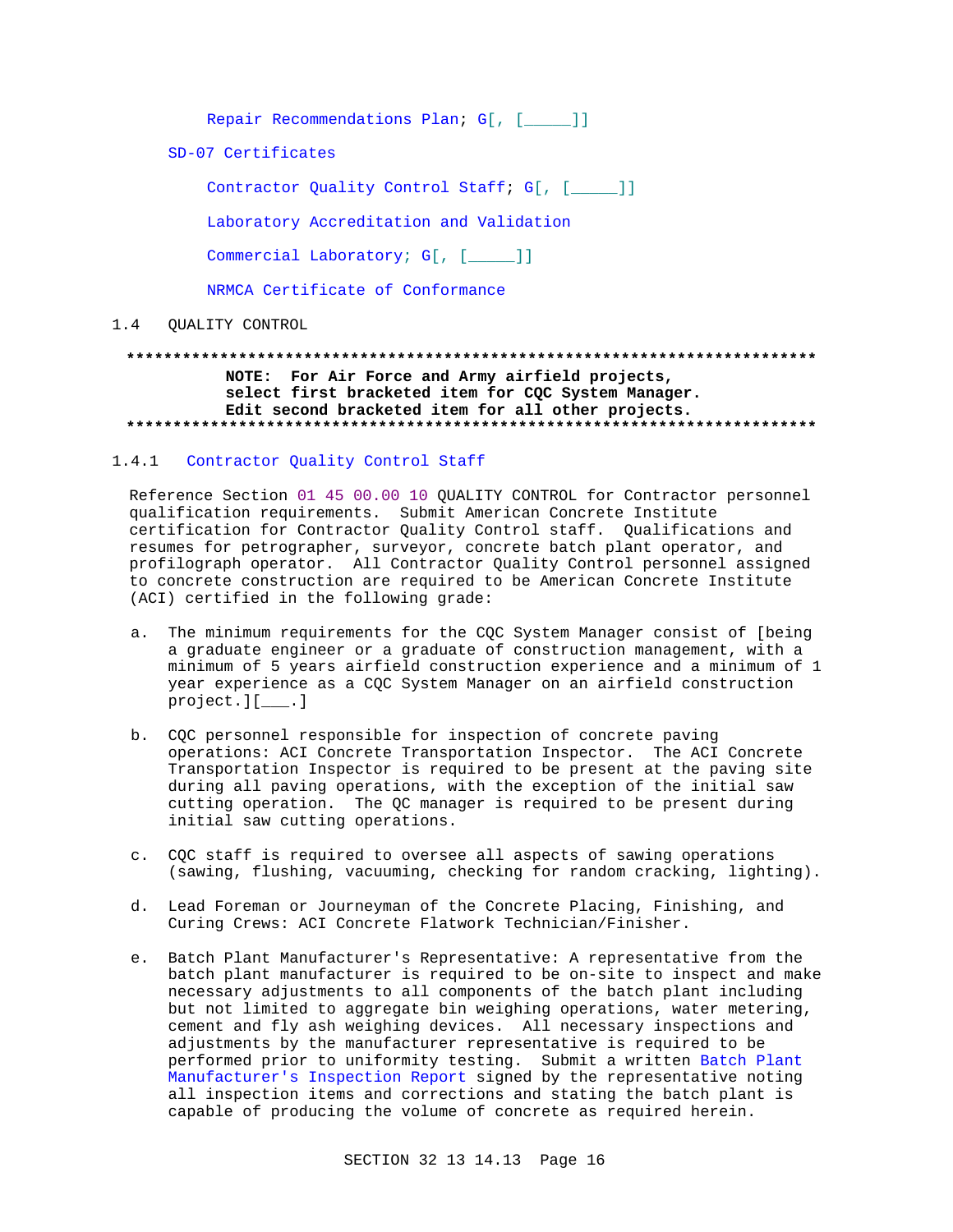- f. Field Testing Technicians: ACI Concrete Field Testing Technician, Grade I.
- g. Slipform Paving Equipment Manufacturer's Representative: A representative of the slipform paving equipment manufacturer is required to be on-site to inspect and make corrections to the paving equipment to ensure proper operations. Perform a complete and full hydraulic flow test of the vibrator system prior to the test section being placed. Submit a written Slipform Paver Manufacturer's Inspection Report signed by the manufacturer's representative noting all inspections, corrections, and flow tests have been performed and the paver is in a condition to perform the required work.
- h. Laboratory Testing Technicians: ACI Concrete Strength Testing Technician and Laboratory Testing Technician, Grade I or II.

#### $1.4.2$ Other Staff

Submit for approval, the qualifications and resumes for the following  $stat:$ 

- a. Petrographer: Bachelor of Science degree in geology or petrography, trained in petrographic examination of concrete aggregate according to ASTM C294 and ASTM C295/C295M and trained in identification of the specific deleterious materials and tests identified in this specification. Detail the education, training and experience related to the project-specific test methods and deleterious materials in the Resume and submit at least 20 days before petrographic and deleterious materials examination is to commence.
- b. Licensed Surveyor: Perform all survey work under the supervision of a Licensed Surveyor.
- c. Concrete Batch Plant Operator: National Ready Mix Concrete Association (NRMCA) Plant Manager certification.
- d. Profilograph Operator: Certification by equipment manufacturer or a state Department of Transportation.

#### $1.4.3$ Laboratory Accreditation and Validation

## NOTE: The USACE validation letter requirement does not apply to the Navy.

Provide laboratory and testing facilities. Submit accreditation of the commercial laboratory by an independent evaluation authority, indicating conformance to ASTM C1077, including all applicable test procedures. The laboratories performing the tests are required to be accredited in accordance with ASTM C1077, including ASTM C78/C78M and ASTM C1260. Provide current accreditation and include the required and optional test methods, as specified. In addition, all contractor quality control testing laboratories performing acceptance testing require USACE validation by the Material Testing Center (MTC) for both parent laboratory and on-site laboratory. Validation on all laboratories is required to remain current throughout the duration of the paving project. Contact the MTC manager listed at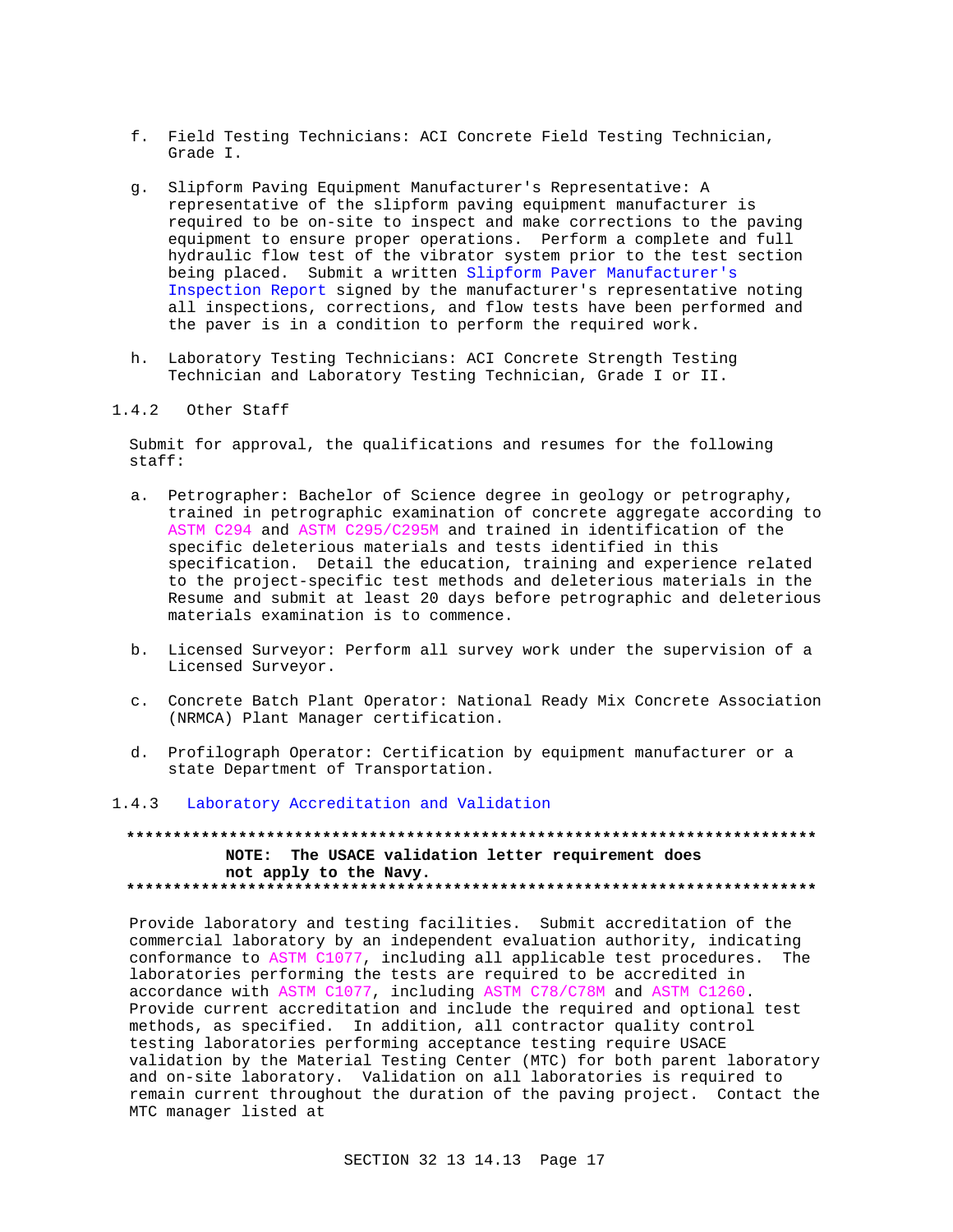http://www.erdc.usace.army.mil/Media/FactSheets/FactSheetArticleView/tabid/9254/Articl

for costs and scheduling. Provide on-site temperature-controlled concrete curing facilities.

Aggregate Testing and Mix Proportioning  $1.4.3.1$ 

Aggregate testing and mixture proportioning studies are required to be performed by a commercial laboratory.

 $1.4.3.2$ Acceptance Testing

## NOTE: While ASTM C31 and ASTM C192 allow use of other materials for beam molds, require steel molds for flexural beam specimens (ASTM C78).

Provide all materials, labor, and facilities required for molding, curing, testing, and protecting test specimens at the paving site and in the laboratory. Provide steel molds for molding the beam specimens. Provide and maintain boxes or other facilities suitable for storing and curing the specimens at the paving site while in the mold within the temperature range stipulated by ASTM C31/C31M. Provide flexural loading equipment in accordance with ASTM C78/C78M.

 $1.4.3.3$ Contractor Quality Control

All sampling and testing is required to be performed by an approved, on-site, independent, commercial laboratory, or for cementitious materials and admixtures, the manufacturer's laboratory.

 $1.4.3.4$ Laboratory Inspection

The Government will inspect all laboratories requiring validation for equipment and test procedures prior to the start of any concreting operations for conformance to ASTM C1077. Schedule and provide payment for laboratory inspections. Additional payment or a time extension due to failure to acquire the required laboratory validation is not allowed. The laboratory is to maintain this certification for the duration of the project.

#### $1.4.4$ Preconstruction Testing of Materials

NOTE: Designer must edit this paragraph and following subparagraphs as appropriate. For Design Build Contracts the testing must be performed by the Contractor utilizing an approved petrographer and commercial testing laboratory. Delete any subparagraphs which are not applicable. Fill in blanks as appropriate. 

All sampling and testing is required to be performed. Use an approved commercial laboratory or, for cementitious materials and chemical admixtures, a laboratory maintained by the manufacturer of the material. Materials are not allowed to be used until notice of acceptance has been given. Additional payment or extension of time due to failure of any material to meet project requirements, or for any additional sampling or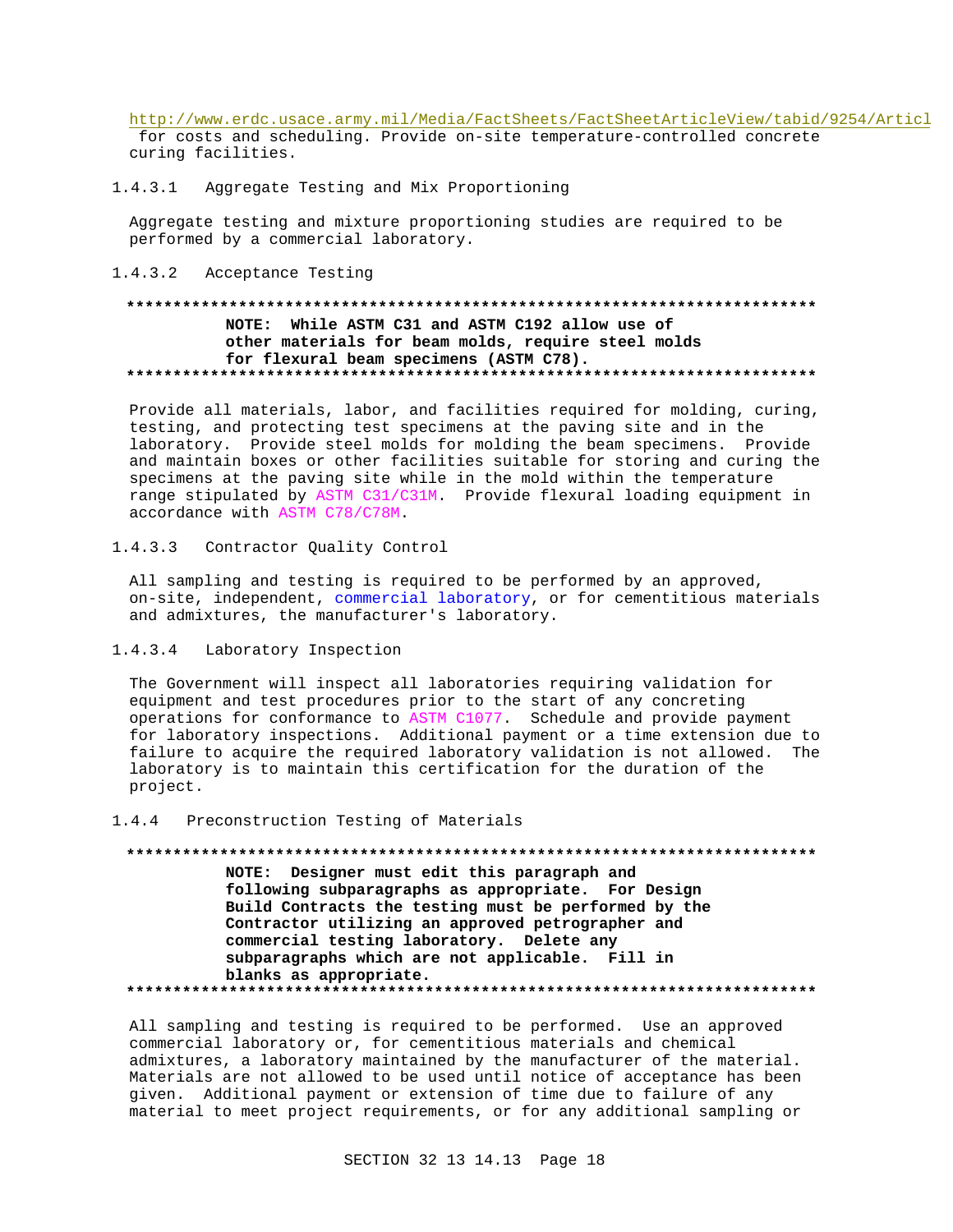testing required is not allowed. Additional tests may be performed by the Government; such Government testing does not relieve any required testing responsibilities.

#### $1.4.4.1$ Aggregates

## NOTE: Delete 'test section' for Design-Bid-Build projects. Delete 'contract award' for Design-Build projects.

Sample aggregates in the presence of a Government Representative. Obtain samples in accordance with ASTM D75/D75M and be representative of the materials to be used for the project. Perform all aggregate tests no earlier than 120 days prior to [contract award][test section].

#### $1.4.4.2$ Chemical Admixtures, Curing Compounds and Epoxies

At least 30 days before the material is used, submit certified copies of test results for the specific lots or batches to be used on the project. Provide test results less than 6 months old prior to use in the work. Retest chemical admixtures that have been in storage at the project site for longer than 6 months or that have been subjected to freezing, and rejected if test results do not meet manufacturer requirements.

#### $1.4.4.3$ Cementitious Materials

Cement, slag cement, [and pozzolan ]will be accepted on the basis of manufacturer's certification of compliance, accompanied by mill test reports showing that the material in each shipment meets the requirements of the specification under which it is provided. Provide mill test reports no more than 1 month old, prior to use in the work. Do not use cementitious materials until notice of acceptance has been given. Cementitious materials may be subjected to testing by the Government from samples obtained at the mill, at transfer points, or at the project site. If tests prove that a cementitious material that has been delivered is unsatisfactory, promptly remove it from the project site. Retest cementitious material that has not been used within 6 months after testing, and reject if test results do not meet manufacturer requirements.

#### $1.4.5$ Testing During Construction

During construction, sample and test aggregates, cementitious materials, and concrete as specified herein. The Government will sample and test concrete and ingredient materials as considered appropriate. Provide facilities and labor as may be necessary for procurement of representative test samples. Testing by the Government does not relieve the specified testing requirements.

#### Test Section  $1.4.6$

#### \*\*\*\*\*\*\*\*\*\*\*\*\*\*\*\*\*\*\*\*

NOTE: If test section is not to be part of the production pavement area, delete the bracketed sentence referring to test sections constructed as part of production pavement and production lot payment. 

SECTION 32 13 14.13 Page 19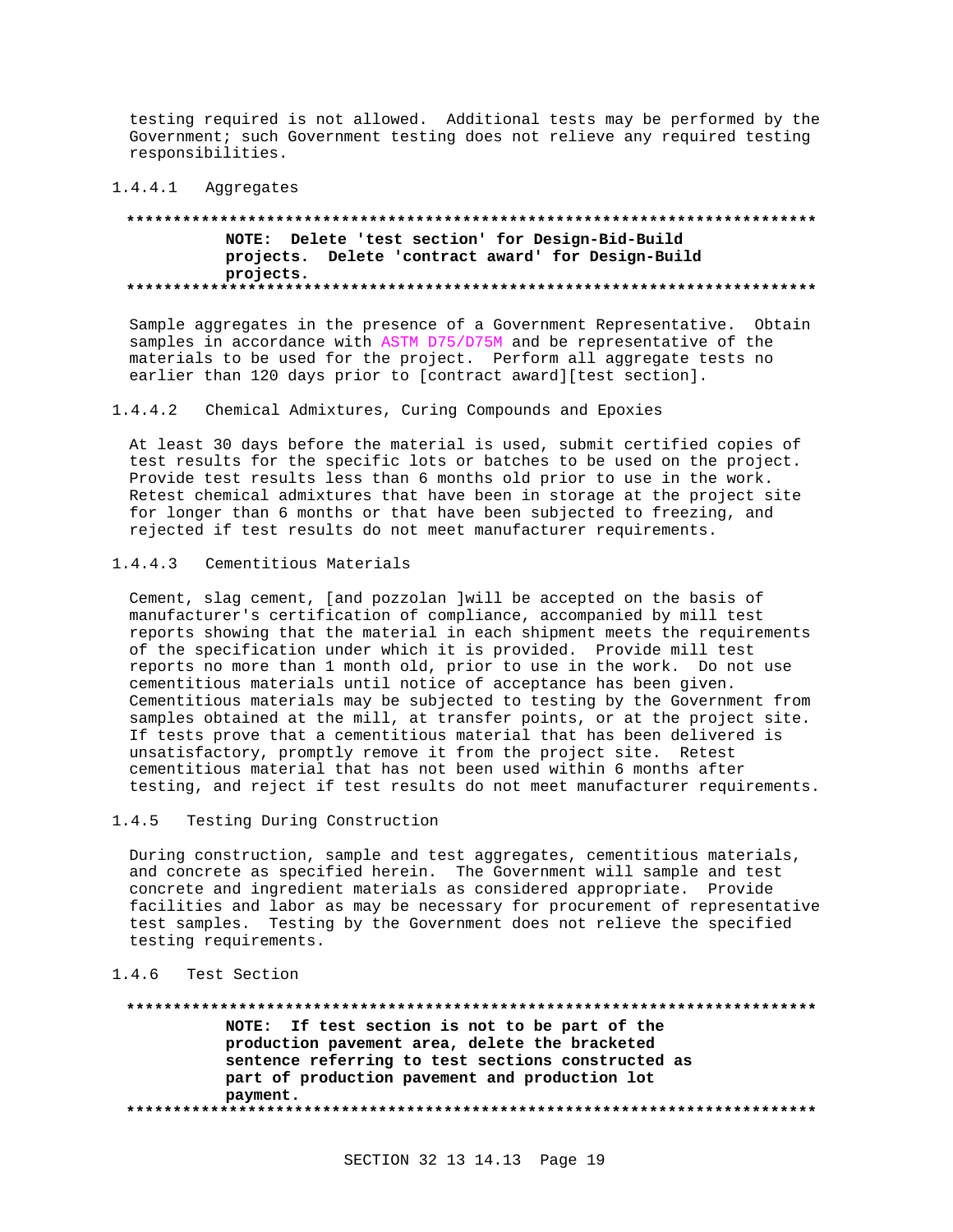Operate and calibrate the mixing plant prior to start of placing the test sections. Do not construct the test sections prior to receiving approval for uniformity testing. Construct the pilot lane and fill-in lane test sections on two separate days using the projects approved mixture proportions. Construct test sections with the same pavement section and placement width proposed for production paving. The underlying grade or pavement structure upon which the test sections are to be constructed is required to be the same as the remainder of the course represented by the test sections. Perform variations in mixture proportions, other than water, if directed. Use the same equipment, materials, and construction techniques on the test sections proposed for use in all subsequent work. Perform base course preparation, concrete production, placing, consolidating, texturing, curing, construction of joints, and all testing in accordance with applicable provisions of this specification. Three days after completion of the test sections, provide and evaluate eight cores with a minimum diameter of 150 mm 6 inches by full depth cut from points selected in the test sections by the Government. Construct the test sections meeting all specification requirements and being acceptable in all aspects, including plastic and hardened concrete properties, surface texture, thickness, grade, and longitudinal and transverse joint alignment. Failure to construct an acceptable test section necessitates construction of additional test sections at no additional cost to the Government. Do not commence production paving until the results on aggregates and concrete, including evaluation of cores, and all pavement measurements for edge slump, joint face deformation, actual plan grade, surface smoothness and thickness have been submitted and approved. Remove test sections which do not meet specification requirements at no expense to the Government. If slipform paving is performed and is unable to construct an acceptable test section, repair or replace the slipform paving equipment, or paving completed using fixed-forms and equipment compatible with them and allowed by the specification. [Pavement accepted as a production lot will be evaluated and paid as specified in PART 1 GENERAL.] Use the test sections to develop and demonstrate the proposed techniques of mixing, hauling, placing, consolidating, finishing, texturing, curing, initial saw cutting, start-up procedures, sampling, testing methods, plant operations, and the preparation of the construction joints for production paving.

# 1.4.6.1 Pilot Lane

Up to 10 days, but not more than 60 days, prior to construction of the concrete pavement, construct a test section [near the job site, but not as part of the production pavement area. ][as part of the production paving area at an outer edge as indicated on the drawings. ]Construct the test section consisting of one paving lane at least 130 m 400 feet long and to the same thickness as the thickest portion of pavement shown on the Drawings. Construct at the same lane width as that required for use in the project. If [keyed or ]doweled longitudinal construction joints are required in any of the production pavements, install them full length along one side of the test lane throughout the test section. [If both keys and dowels are required, install each in half of the test section. ]

## 1.4.6.2 Fill-In Lane

A fill-in lane is defined as full width concrete placement using two adjacent existing lanes as forms. Consider the first 130 m 400 feet of the initial production fill-in lane as a fill-in lane test section for purposes of testing and evaluation. All requirements for the test section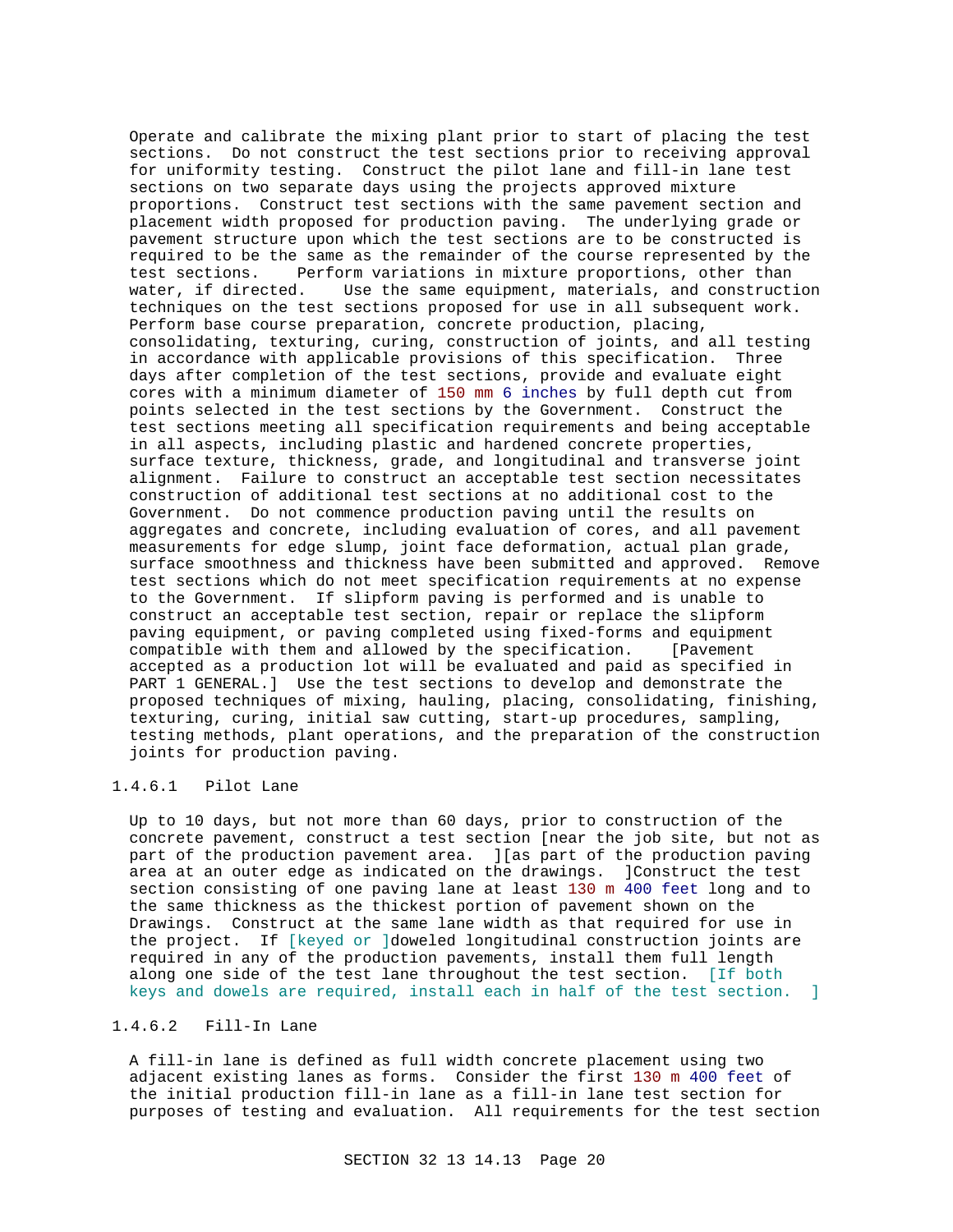are applicable. Obtain cores from the fill-in lane side of the longitudinal construction joint with the pilot lane.

#### $1.4.7$ Acceptability of Work

The materials and the pavement itself will be accepted on the basis of production testing. The Government may make check tests to validate the results of the production testing. If the results of the production testing vary by less than 2.0 percent of the Government's test results, the results of the production testing will be used. If the results of the Government and production tests vary by 2.0 percent, but less than 4.0 percent, the average of the two will be considered the value to be used. If these vary by 4.0 percent or more, carefully evaluate each sampling and testing procedure and obtain another series of Government and production tests on duplicate samples of material. If these vary by 4.0 percent or more, use the results of the tests made by the Government and the Government will continue check testing of this item on a continuous basis until the two sets of tests agree within less than 4.0 percent on a regular basis. Testing performed by the Government does not relieve the specified testing requirements.

#### $1.4.8$ Acceptance Requirements

### 1.4.8.1 Pavement Lots

### 

NOTE: The lot size can be specified on the basis of time or volume of production. Normally, it is most practical for construction oversight if a lot is made equal to one shift, but not over 10 hours. If the lot size is based on the amount of production, it is to be selected to be approximately equal to the amount of concrete pavement produced in one shift (one day) of operation. The lot size must never exceed 750 cubic meters 1000 cubic yards. of concrete pavement. When the total job does not exceed 750 cubic meters 1000 cubic yards, the lot size becomes the total job. Edit the following paragraphs accordingly. Do not change terminology (for instance computed percent payment, actual percent payment).

A lot is that quantity of construction to be evaluated for acceptance with specification requirements. A lot is equal to one shift of production not to exceed 750 cubic meters 1000 cubic yards. In order to evaluate thickness, divide each lot into four equal sublots. A sublot is equal to one shift of production not to exceed 190 cubic meters 250 cubic yards. Grade determinations will be made on the lot as a whole. Surface smoothness determinations will be made on every 0.1 km 0.1 mile segment in each lot. Select sample locations on a random basis in accordance with ASTM D3665. When operational conditions cause a lot to be terminated before the specified four sublots have been completed, use the following procedure to adjust the lot size and number of tests for the lot. Where three sublots have been completed, they constitute a lot. Where one or two sublots have been completed, incorporate them into the next lot (except for the last lot), and the total number of sublots used and acceptance criteria adjusted accordingly.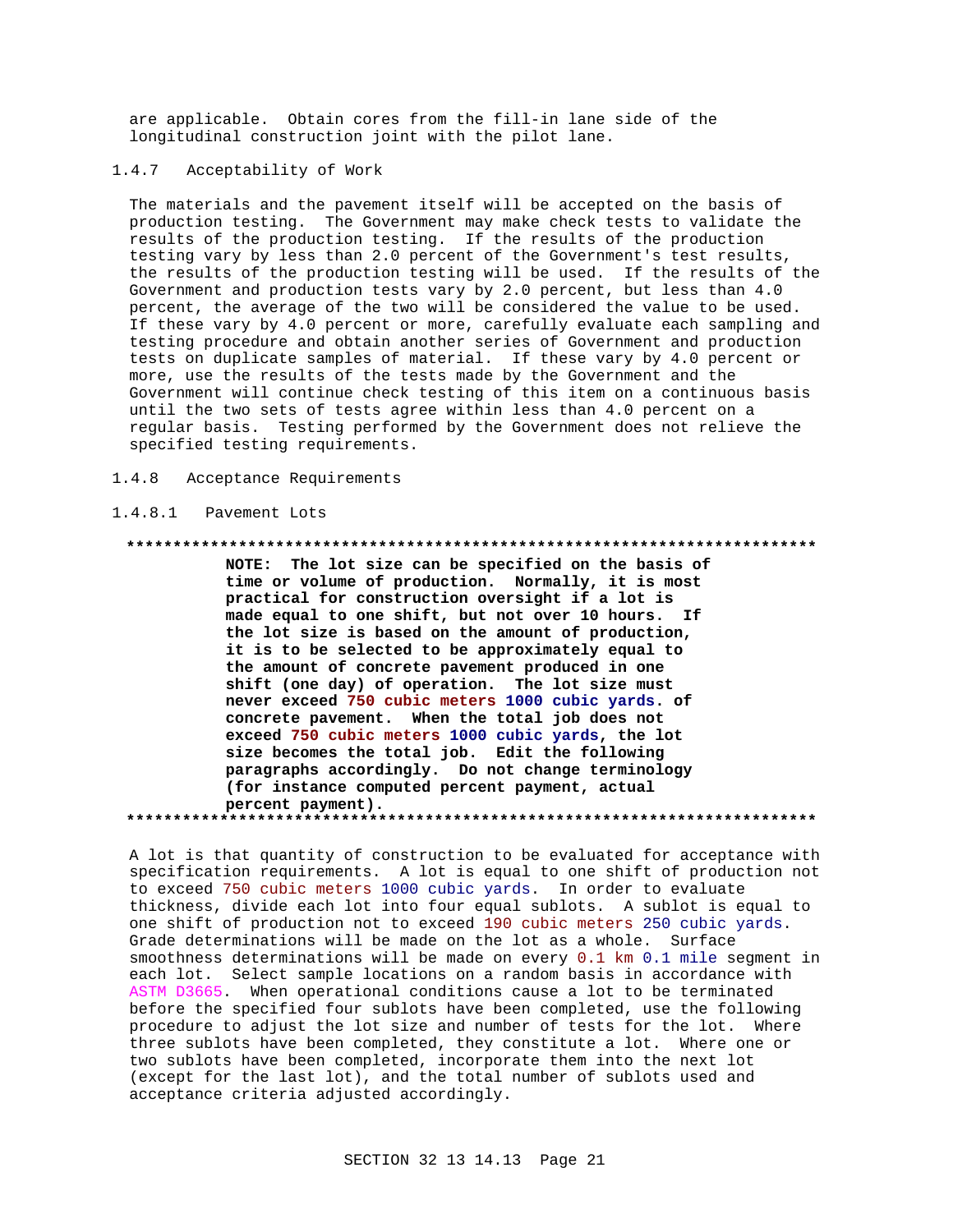## 1.4.8.2 Evaluation

Provide all sampling and testing required for acceptance and payment adjustment, including batch tickets with all required acceptance testing. Individuals performing sampling, testing and inspection duties are required to meet the Qualifications. The Government reserves the right to direct additional samples and tests for any area which appears to deviate from the specification requirements. Testing in these areas are in addition to the sublot or lot testing, and the requirements for these areas are the same as those for a sublot or lot. Provide facilities for and, where directed, personnel to assist in obtaining samples for any Government testing.

1.5 DELIVERY, STORAGE, AND HANDLING

### 1.5.1 Bulk Cementitious Materials

Provide all cementitious materials in bulk at a temperature, as delivered to storage at the site, not exceeding 65 degrees C 150 degrees F. Provide sufficient cementitious materials in storage to sustain continuous operation of the concrete mixing plant while the pavement is being placed. Provide separate facilities to prevent any intermixing during unloading, transporting, storing, and handling of each type of cementitious material.

## 1.5.2 Aggregate Materials

Store aggregate at the site of the batching and mixing plant avoiding breakage, segregation, intermixing or contamination by foreign materials. Store each size of aggregate from each source separately in free-draining stockpiles. Provide a minimum 0.6 m 24 inch thick sacrificial layer left undisturbed for each aggregate stored on ground. Provide free-draining storage for fine aggregate and the smallest size coarse aggregate for at least 24 hours immediately prior to use. Maintain sufficient aggregate at the site at all times to permit continuous uninterrupted operation of the mixing plant at the time concrete pavement is being placed. Do not allow tracked equipment on coarse aggregate stockpiles.

# 1.5.3 Other Materials

Store reinforcing bars and accessories above the ground on supports. Store all materials to avoid contamination and deterioration.

## PART 2 PRODUCTS

# **\*\*\*\*\*\*\*\*\*\*\*\*\*\*\*\*\*\*\*\*\*\*\*\*\*\*\*\*\*\*\*\*\*\*\*\*\*\*\*\*\*\*\*\*\*\*\*\*\*\*\*\*\*\*\*\*\*\*\*\*\*\*\*\*\*\*\*\*\*\*\*\*\*\* NOTE: Delete any reference to any products which are not to be used on the project. Coordinate all product requirements with the appropriate agency's Pavements or Materials Engineer. \*\*\*\*\*\*\*\*\*\*\*\*\*\*\*\*\*\*\*\*\*\*\*\*\*\*\*\*\*\*\*\*\*\*\*\*\*\*\*\*\*\*\*\*\*\*\*\*\*\*\*\*\*\*\*\*\*\*\*\*\*\*\*\*\*\*\*\*\*\*\*\*\*\***

## 2.1 SYSTEM DESCRIPTION

This section is intended to stand alone for construction of concrete pavement. However, where the construction covered herein interfaces with other sections, construct each interface to conform to the requirements of both this section and the other section, including tolerances for both.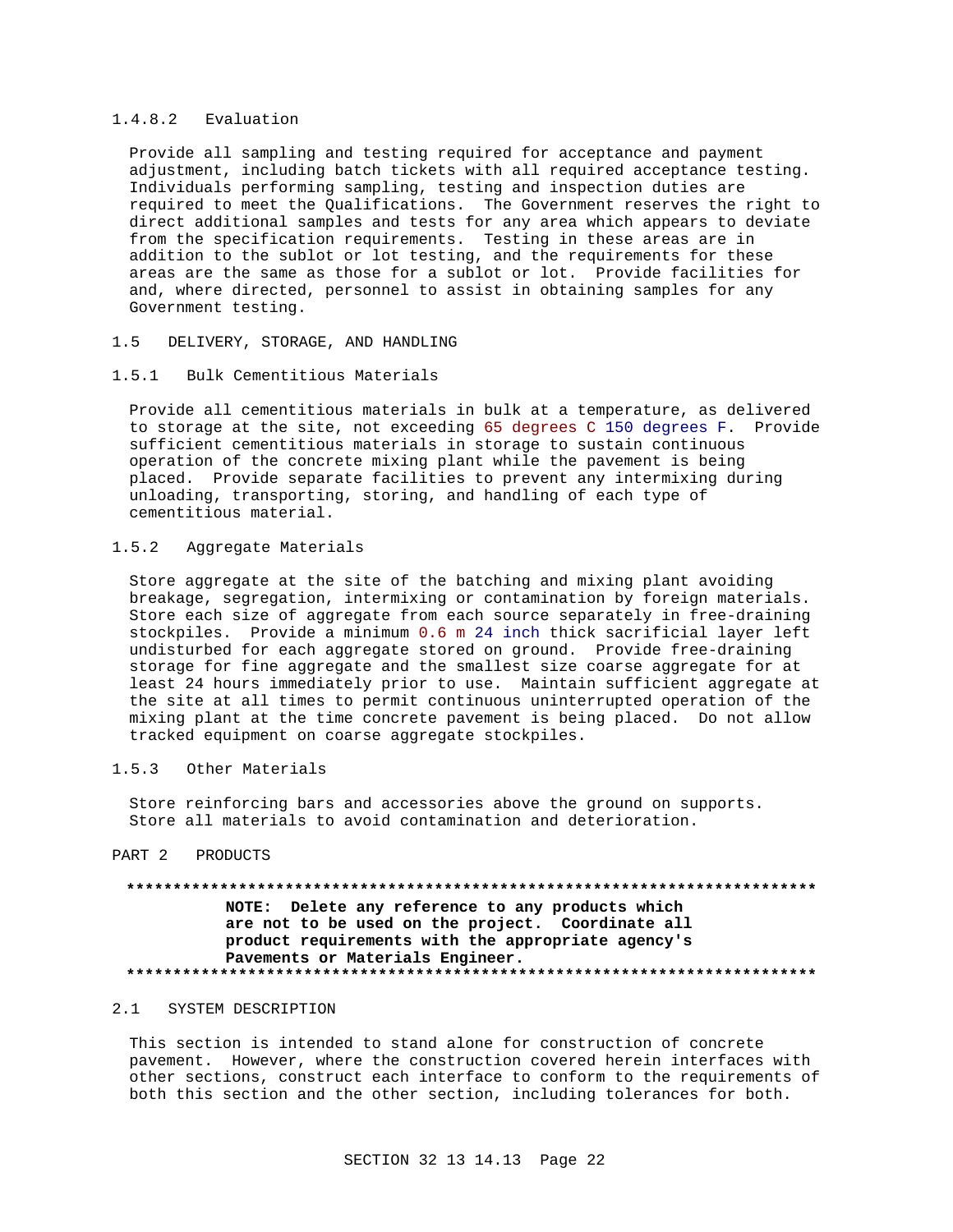### 2.1.1 Surface Smoothness

#### 

NOTE: Edit these paragraphs as appropriate to the project. If it is desired to restrict surface smoothness testing and evaluation to either straightedge method or profilograph method, retain the one and delete the other; otherwise, retain both as a Contractor's option. Require use of the profilograph method for airfield taxiways and runways. When the profilograph method is allowed, and there are areas with dimensions less than 60 m (200 feet) in any direction, retain the straightedge method for these short runs. Profilograph is typically used to measure longitudinal smoothness and straightedge for transverse smoothness. Aircraft arresting systems require straightedge for longitudinal and transverse smoothness. 

Use the profilograph method for all longitudinal testing, except for paving lanes less than 60 m 200 feet in length. Use the straightedge method for transverse testing, for longitudinal testing where the length of each pavement lane is less than 60 m 200 feet, [ within 60 m 200 feet on both the approach and departure sides of an aircraft arresting gear, ] and at the ends of the paving limits for the project. Smoothness requirements do not apply over crowns, drainage structures, or similar penetration. Maintain detailed notes of the testing results and provide a copy to the Government after each day's testing.

#### $2.1.1.1$ Straightedge Testing

#### 

NOTE: Retain first and third bracketed statements for airfield projects and delete the fourth bracketed statement. Retain second bracketed statement for projects with an aircraft arresting systems. Retain fourth bracketed statement for roads and streets projects and delete first and third bracketed statements. 

Provide the finished surfaces of the pavements with no abrupt change of 6 mm 1/4 inch or more, and all pavements within the limits specified when checked with an approved 4 m 12 foot straightedge. [ Provide runways and taxiways with a variation from the specified straight edge not greater than

3 mm 1/8 inch in the longitudinal direction and not greater than 6 mm 1/4 inch in the transverse direction. I Provide runway pavement within 60 m 200 feet on both the approach and departure sides of an aircraft arresting gear with a variation in the longitudinal direction from the specified straightedge not more than plus or minus 3 mm 1/8 inch. I[ Provide all other airfield areas with a variation from a straight edge not greater than

6 mm 1/4 inch in either the longitudinal or transverse direction.] [Provide roads, streets, tank hardstands, vehicular parking areas, and open storage areas with a variation from the specified straight edge not greater than 6 mm 1/4 inch in either the longitudinal or transverse direction.]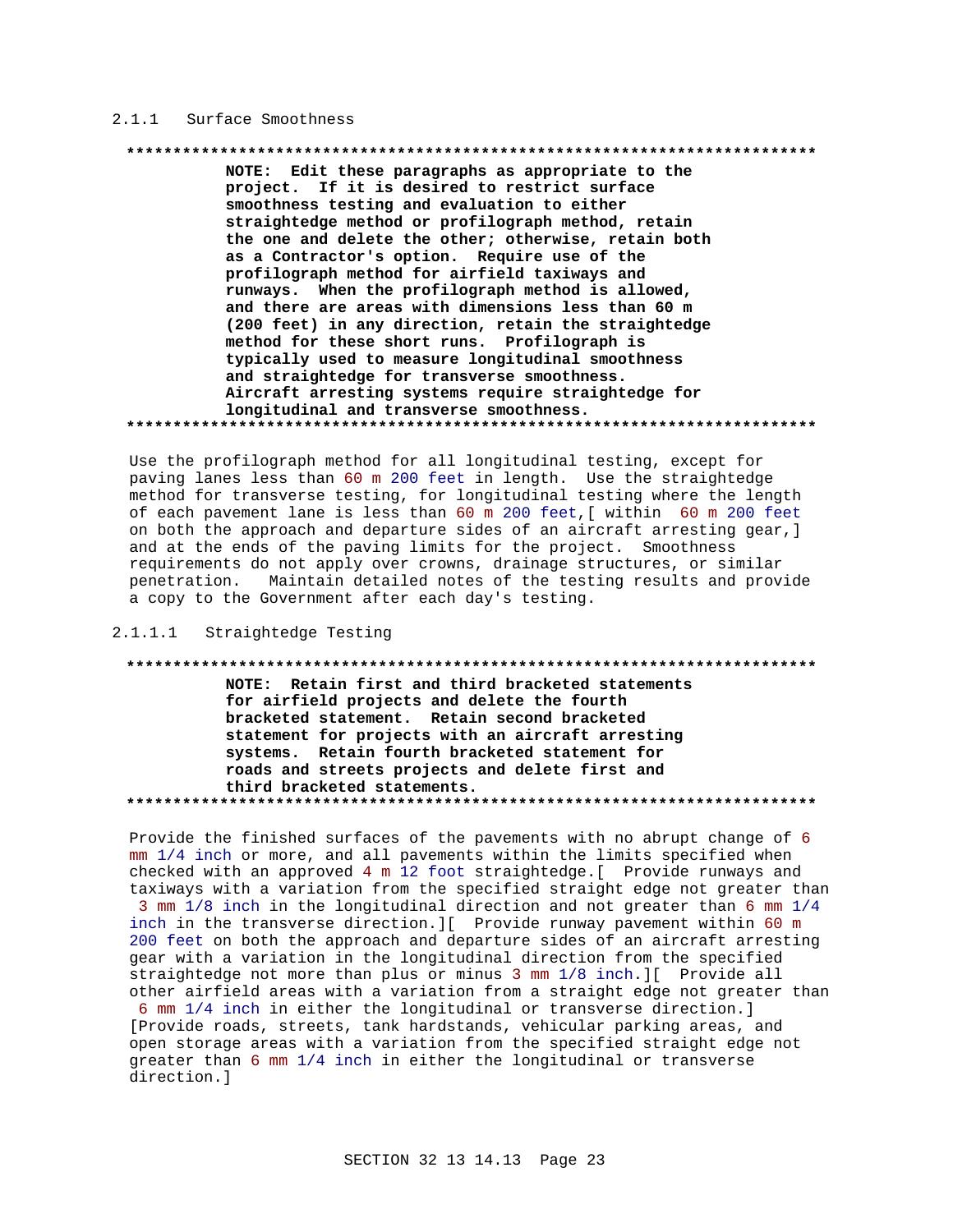## 2.1.1.2 Profilograph Testing

Provide the finished surfaces of the pavements with no abrupt change of 6 mm 1/4 inch or more, and each 0.1 km 0.1 mile segment of each pavement lot with a Profile Index not greater than specified when tested with an approved California-type profilograph. [Provide runways and taxiways with a Profile index not greater than 110 mm per km 7 inches per mile in the longitudinal direction. Provide runway and taxiway transverse smoothness measured with the straightedge method and the straightedge requirements apply. Provide all other airfield areas with a Profile Index not greater than 140 mm per km 9 inches per mile in the longitudinal direction.] [Provide roads, streets, tank hardstands, vehicular parking areas and open storage areas with a Profile index not greater than 140 mm per km 9 inches per mile in the longitudinal direction.]

### 2.1.1.3 Bumps ("Must Grind" Areas)

Reduce any bumps ("must grind" areas) shown on the profilograph trace which exceed 10 mm 0.4 inch in height by diamond grinding in accordance with subparagraph DIAMOND GRINDING OF PCC SURFACES below until they do not exceed 7.5 mm 0.3 inch when retested. Taper such diamond grinding in all directions to provide smooth transitions to areas not requiring diamond grinding.

## 2.1.1.4 Testing Method

After the concrete has hardened sufficiently to permit walking thereon, but not later than 48 hours after placement, test the entire surface of the pavement in each lot in such a manner as to reveal all surface irregularities exceeding the tolerances specified above. If any pavement areas are diamond ground, retest these areas immediately after diamond grinding. Test the entire area of the pavement in both a longitudinal and a transverse direction on parallel lines. Perform the transverse lines 4.5 m 15 feet or less apart, as directed. Perform the longitudinal lines at the centerline of each paving lane shown on the drawings, regardless of whether multiple lanes are allowed to be paved at the same time, and at the 1/8th point in from each side of the lane. Also test other areas having obvious deviations. Perform longitudinal testing lines continuous across all joints. Perform transverse testing lines for pilot lanes carried to construction joint lines and for fill-in lanes carried 600 mm 24 inches across construction joints, and the readings in this area applied to the fill-in lane. Perform straightedge testing of the longitudinal edges of slipformed pilot lanes before paving fill-in lanes as specified below.

### 2.1.1.4.1 Straightedge Testing

Hold the straightedge in contact with the surface and moved ahead one-half the length of the straightedge for each successive measurement. Determine the amount of surface irregularity by placing the freestanding (unleveled) straightedge on the pavement surface and measuring the maximum gap between the straightedge and the pavement surface. Determine measurements along the entire length of the straight edge.

## 2.1.1.4.2 Profilograph Testing

Perform profilograph testing using approved California profilograph and procedures described in ASTM E1274. Utilize electronic recording and automatic computerized reduction of data equipment to indicate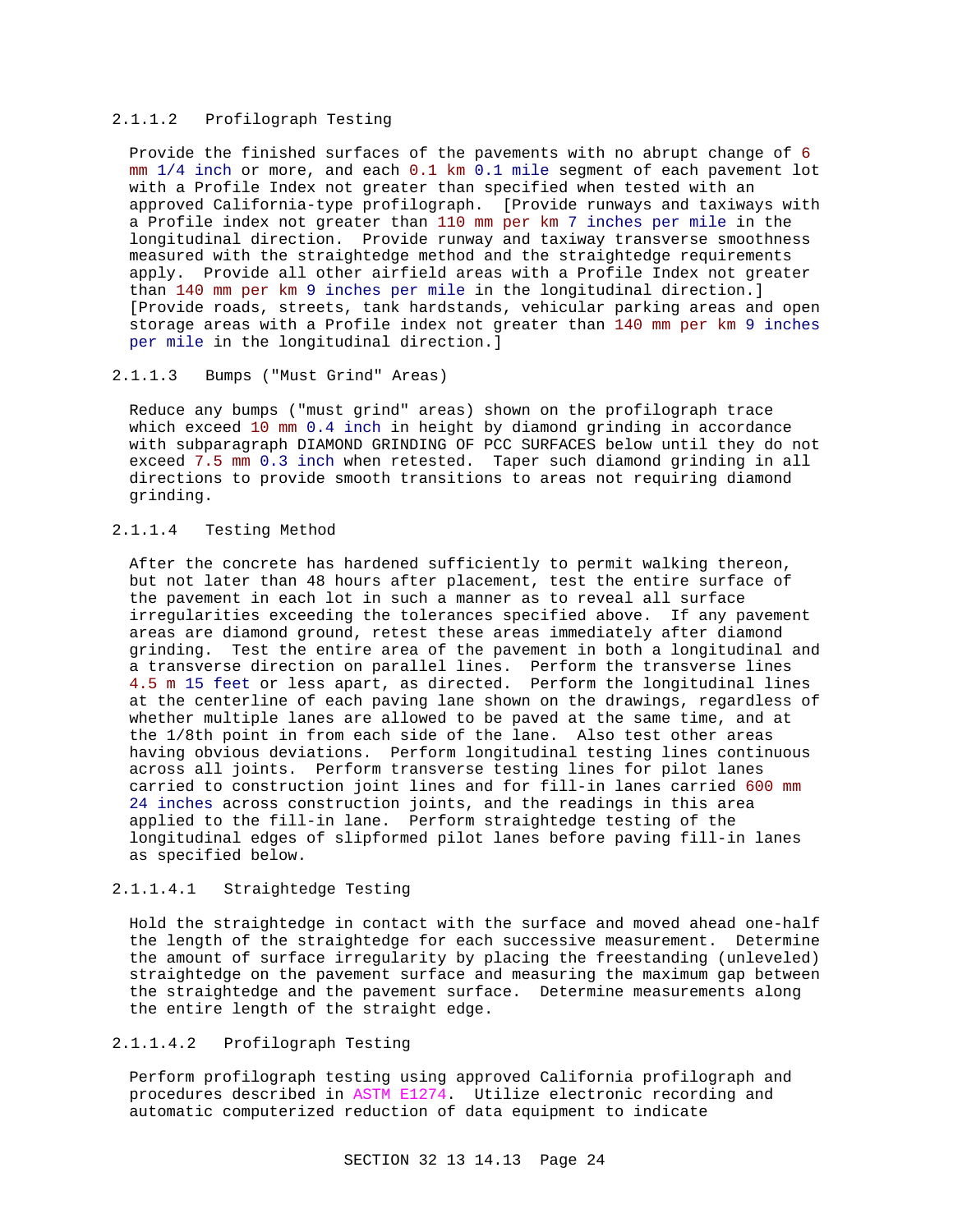"must-grind" bumps and the Profile Index for each 0.1 km 0.1 mile segment of the pavement lot. Accommodate grade breaks on aprons [parking lots] by breaking the profile segment into short sections and repositioning the blanking band on each section. Provide the "blanking band" of 5 mm 0.2 inch wide and the "bump template" span 25 mm 1 inch with an offset of 10 mm 0.4 inch. Count the profilograph testing of the last 9.1 m 30 feet of a paving lane in the longitudinal direction from each day's paving operation on the following day's continuation lane. Compute the profile index for each pass of the profilograph (3 per lane) in each 0.1 km 0.1 mile segment. The profile index for each segment is the average of the profile indices for each pass in each segment. Scale and proportion profilographs of unequal lengths to an equivalent 0.1 km 0.1 mile as outlined in the ASTM E1274. Provide a copy of the reduced tapes to the Government at the end of each day's testing.

# 2.1.2 Edge Slump and Joint Face Deformation

## 2.1.2.1 Edge Slump

When slip-form paving is used, provide a maximum of 15.0 percent of the total free edge of each pavement panel with a maximum edge slump of 6 mm 1/4 inch and none of the free edge of the pavement lot with an edge slump exceeding 9 mm 3/8 inch. (A pavement panel is defined as a lane width by the length between two adjacent transverse contraction joints. The total free edge of the pavement is the cumulative total linear measurement of pavement panel edge originally constructed as non-adjacent to any existing pavement; for example, 30 m 100 feet of pilot lane originally constructed as a separate lane, would have 60 m 200 feet of free edge; 30 m 100 feet of fill-in lane would have no free edge.) The area affected by the downward movement of the concrete along the pavement edge is a maximum of 450 mm 18 inches back from the edge.

# 2.1.2.2 Joint Face Deformation

In addition to the edge slump limits specified above, provide a vertical joint face with a surface within the maximum limits shown below:

| Offset from<br>Straightedge<br>Applied<br>Longitudinally<br>to Pavement<br>Surface $(a)$                                        | Offset from<br>Straightedge<br>Applied<br>Longitudinally<br>to Vertical<br>Face (b) | Offset from<br>Straightedge<br>Applied Top to<br>Bottom Against<br>the Joint Face<br>(c) | Abrupt Offset<br>in Any<br>Direction (d) | Offset of Joint<br>Face from True<br>Vertical (e) |  |  |  |
|---------------------------------------------------------------------------------------------------------------------------------|-------------------------------------------------------------------------------------|------------------------------------------------------------------------------------------|------------------------------------------|---------------------------------------------------|--|--|--|
| Airfield Pavement                                                                                                               |                                                                                     |                                                                                          |                                          |                                                   |  |  |  |
| $3 \text{ mm } 1/8 \text{ inch}$                                                                                                | $6 \text{ mm } 1/4 \text{ inch}$                                                    | $9 \text{ mm } 3/8 \text{ inch}$                                                         | $3 \text{ mm } 1/8 \text{ inch}$         | 8 mm per 100 mm 1<br>inch per 12 inches           |  |  |  |
|                                                                                                                                 | All Other Pavement                                                                  |                                                                                          |                                          |                                                   |  |  |  |
| $6 \text{ mm } 1/4 \text{ inch}$                                                                                                | All other items same as airfield pavement                                           |                                                                                          |                                          |                                                   |  |  |  |
| (a) Measurement is taken by placing the straightedge longitudinally on the pavement<br>surface 25 mm 1 inch from the free edge. |                                                                                     |                                                                                          |                                          |                                                   |  |  |  |
| (b) Measurement is taken by applying the straightedge longitudinally along the<br>vertical joint face.                          |                                                                                     |                                                                                          |                                          |                                                   |  |  |  |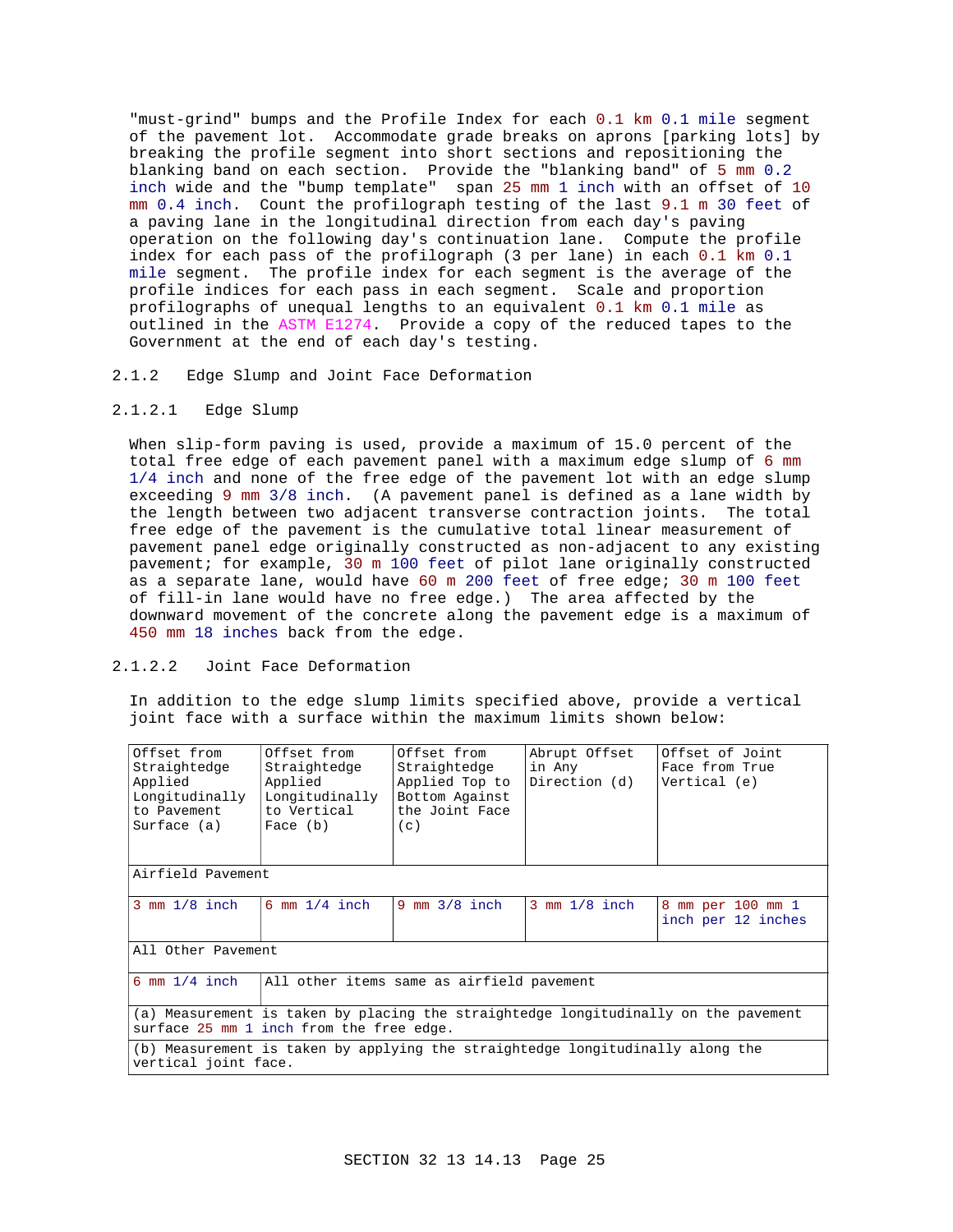| Offset from                                                                             | Offset from                                                                          | Offset from    | Abrupt Offset | Offset of Joint |  |  |
|-----------------------------------------------------------------------------------------|--------------------------------------------------------------------------------------|----------------|---------------|-----------------|--|--|
| Straightedge                                                                            | Straightedge                                                                         | Straightedge   | in Anv        | Face from True  |  |  |
| Applied                                                                                 | Applied                                                                              | Applied Top to | Direction (d) | Vertical (e)    |  |  |
| Longitudinally                                                                          | Longitudinally                                                                       | Bottom Against |               |                 |  |  |
| lto Pavement                                                                            | to Vertical                                                                          | the Joint Face |               |                 |  |  |
| Surface (a)                                                                             | Face (b)                                                                             | $\mathsf{C}$ ) |               |                 |  |  |
|                                                                                         |                                                                                      |                |               |                 |  |  |
|                                                                                         |                                                                                      |                |               |                 |  |  |
| (c) Measurement places a 9.5 mm $3/8$ inch spacer attached to a straightedge and spaced |                                                                                      |                |               |                 |  |  |
|                                                                                         | approximately equal to the thickness of the concrete being measured. The offset from |                |               |                 |  |  |
|                                                                                         |                                                                                      |                |               |                 |  |  |

straightedge with spacers is measured by placing the spacers against the top and bottom of the vertical concrete face.

(d) An abrupt offset in the joint face occurring along a short distance. Check for abrupt offsets at any location that an abrupt offset appears to be a possible issue.

(e) Measurement of the offset from the joint face to a level in the true vertical position against the joint face.

## 2.1.2.3 Slump Determination

Test the pavement surface to determine edge slump immediately after the concrete has hardened sufficiently to permit walking thereon. Perform testing with a minimum 4 m 12 foot straightedge to reveal irregularities exceeding the edge slump tolerance specified above. Determine the vertical edge slump at each free edge of each slipformed paving lane constructed. Place the straightedge transverse to the direction of paving and the end of the straightedge located at the edge of the paving lane. Record measurements at 1.5 to 3.0 m 5 to 10 foot spacings, as directed, commencing at the header where paving was started. Initially record measurements at 1.5 m 5 foot intervals in each lane. When no deficiencies are present after 5 measurements, the interval may be increased. The maximum interval is 3.0 m 10 feet. When any deficiencies exist, return the interval to 1.5 m 5 feet. In addition to the transverse edge slump determination above, at the same time, record the longitudinal surface smoothness of the joint on a continuous line 25 mm 1 inch back from the joint line using the minimum 4 m 12 foot straightedge advanced one-half its length for each reading. Perform other tests of the exposed joint face to ensure that a uniform, true vertical joint face is attained. Properly reference all recorded measurements in accordance with paving lane identification and stationing, and a report submitted within 24 hours after measurement is made. Identify areas requiring replacement within the report.

## 2.1.2.4 Excessive Edge Slump

When edge slump exceeding the limits specified above is encountered on either side of the paving lane, record additional straightedge measurements to define the linear limits of the excessive slump. Remove and replace concrete slabs having excessive edge slump or joint deformation to the next transverse joint in conformance with paragraph REPAIR, REMOVAL AND REPLACEMENT OF NEWLY CONSTRUCTED SLABS. Discontinue use of slip-form paving equipment and procedures that fail to consistently provide edges within the specified tolerances on edge slump and joint face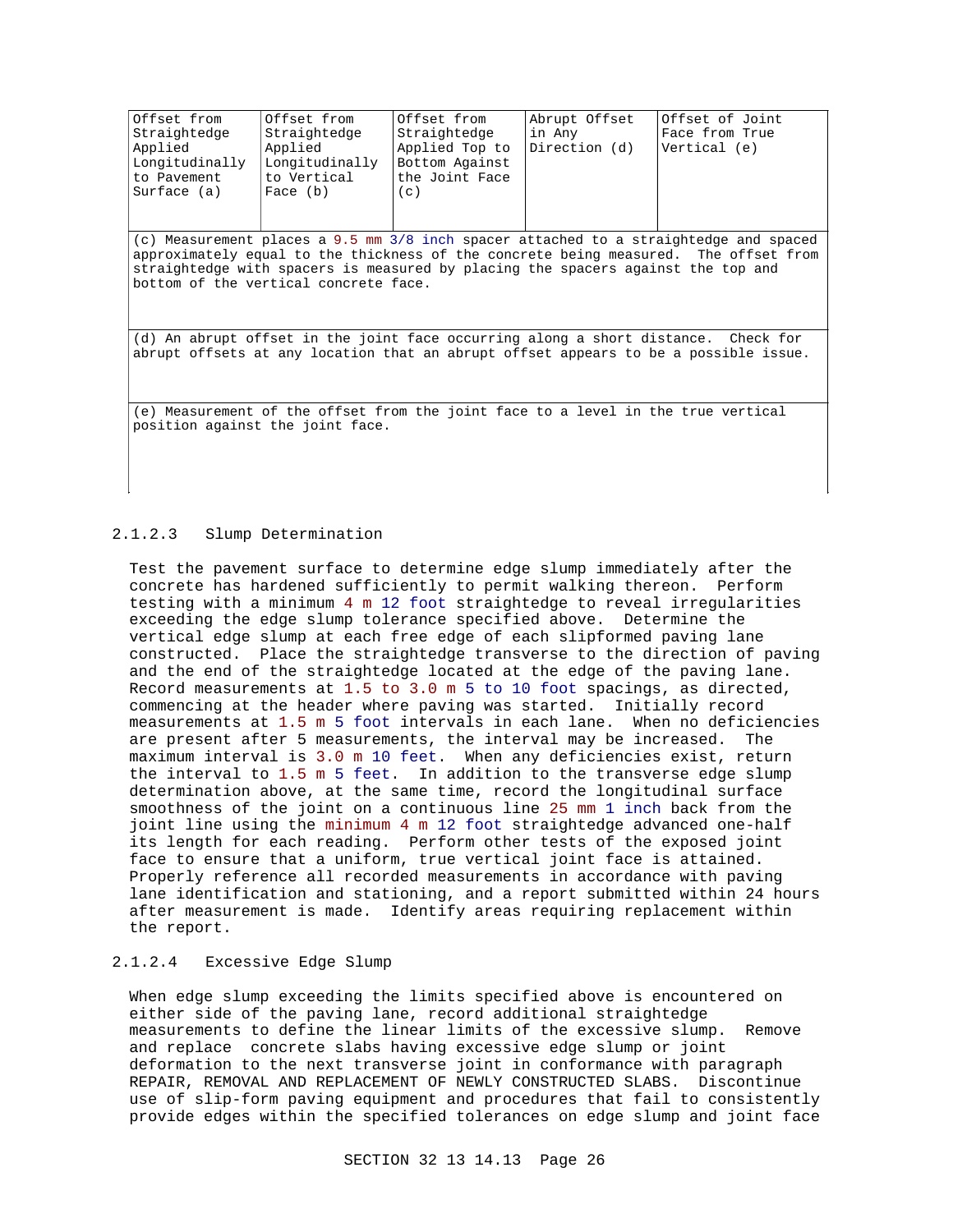deformation construct by means of standard paving procedures using fixed forms.

## $2.1.3$  Plan Grade

Within 5 days after paving of each lot, test the finished surface of the pavement area by running lines of levels at intervals corresponding with every longitudinal and transverse joint to determine the elevation at each joint intersection. Record the results of this survey and provide a copy to the Government at the completion of the survey of each lot. [Provide finished surfaces of all airfield pavements that vary less than 13 mm 1/2 inch above or below the plan grade line or elevation indicated. I[Provide surfaces of [\_\_\_] that vary less than 19 mm 3/4 inch. ]The above deviations from the approved grade line and elevation are not permitted in areas where closer conformance with the planned grade and elevation is required for the proper functioning of appurtenant structures. Provide finished surfaces of new abutting pavements that coincide at their juncture. Provide horizontal control of the finished surfaces of all airfield pavements that vary not more than 13 mm 1/2 inch from the plan alignment indicated.

### 2.1.4 Flexural Strength

### 

NOTE: Normally, concrete for airfield pavement is to be proportioned and accepted on the basis of 90-day flexural strength. If it is desired to use 28-day strength for design of airfield pavement, approval must be obtained through the TSMCX, AFCEC pavement SME, or NAVFAC. Make the same changes if this is concrete for road pavement proportioned for 28-day strength (no approval needed).

The designer may choose the first Option "Cylinders/Beam" or the second Option "Beams" for strength testing. 

Submit certified copies of laboratory test reports and sources for cement, supplementary cementitious materials (SCM), aggregates, admixtures, curing compound, epoxy, and proprietary patching materials proposed for use on this project. Each lot of pavement will be evaluated for acceptance in accordance with the following procedures.

#### $2.1.4.1$ Sampling and Testing

For acceptance, obtain one composite sample of concrete from each sublot in accordance with ASTM C172/C172M from one batch or truckload. [ Fabricate and cure test cylinders 152 x 305 mm 6 x 12 inches in accordance with ASTM C31/C31M, and tested in accordance with ASTM C39/C39M. Test two test cylinders per sublot (8 per lot) at 14 days. I[ Fabricate and cure test beams 152 x 152 mm 6 x 6 inches in accordance with ASTM C31/C31M; and tested at 14 days in accordance with ASTM C78/C78M.]

## 2.1.4.2 Computations

Average the eight 14-day strength tests for the lot. Use the average strength in accordance with paragraph CONCRETE STRENGTH FOR FINAL ACCEPTANCE in PART 2.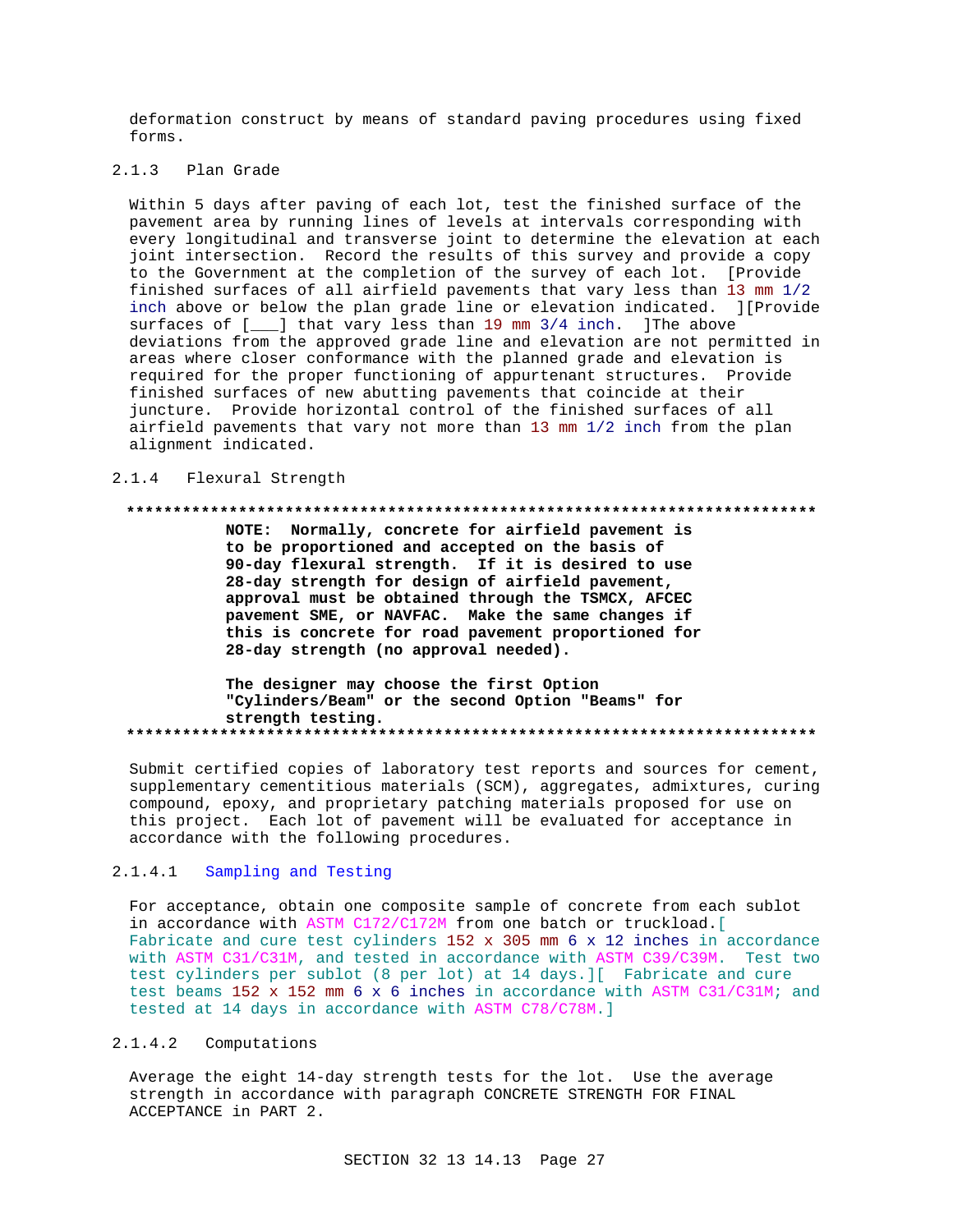### 2.1.5 Thickness

Each lot of pavement will be evaluated for acceptance and payment adjustment in accordance with the following procedure. Drill two cores, between 100 and 150 mm 4 and 6 inches in diameter, from the pavement, per sublot (8 per lot). Drill the cores within 3 days after lot placement, filling the core holes with an approved non-shrink concrete, respraying the cored areas with curing compound, and for measuring the cores. Provide the results with the thickness measurement data. Record eight measurements of thickness around the circumference of each core and one in the center, in accordance with ASTM C174/C174M. Average the pavement thickness from the 8 cores for the lot and evaluate as described in paragraph PAYMENT ADJUSTMENT FOR THICKNESS above.

# 2.1.6 Evaluation of Cores

Record and submit testing, inspection, and evaluation of each core for mortar-rich surface, uniformity of aggregate distribution, segregation, voids, cracks, and depth of reinforcement or dowel (if present). Moisten the core with water to visibly expose the aggregate and take a minimum of three photographs of the sides of the cores entire length, rotating the core approximately 120 degrees between photographs. Include a ruler for scale in the photographs that does not obscure the core. Provide plan view of location for each core.

# 2.1.7 Diamond Grinding of PCC Surfaces

Those performing diamond grinding are required to have a minimum of three years experience in diamond grinding of airfield pavements. In areas not meeting the specified limits for surface smoothness and plan grade, reduce high areas to attain the required smoothness and grade, except as depth is limited below. Reduce high areas by diamond grinding the hardened concrete with an approved equipment after the concrete is at a minimum age of 14 days. Perform diamond grinding by sawing with an industrial diamond abrasive which is impregnated in the saw blades. Assemble the saw blades in a cutting head mounted on a machine designed specifically for diamond grinding that produces the required texture and smoothness level without damage to the concrete pavement or joint faces. Provide diamond grinding equipment with saw blades that are 3 mm 1/8-inch wide, a minimum of 55 to 60 blades per 300 mm 12 inches of cutting head width, and capable of cutting a path a minimum of 0.9 m 3 ft wide. Diamond grinding equipment that causes ravels, aggregate fractures, spalls or disturbance to the joints is not permitted. The maximum area corrected by diamond grinding the surface of the hardened concrete is 10 percent of the total area of any sublot. The maximum depth of diamond grinding is 6 mm 1/4 inch. Provide diamond grinding machine equipped to flush and vacuum the pavement surface. Dispose of all debris from diamond grinding operations off Government property. Prior to diamond grinding, submit a Diamond Grinding Plan for review and approval. At a minimum, include the daily reports for the deficient areas, the location and extent of deficiencies, corrective actions, and equipment. Remove and replace all pavement areas requiring plan grade or surface smoothness corrections in excess of the limits specified above in conformance with paragraph REPAIR, REMOVAL AND REPLACEMENT OF NEWLY CONSTRUCTED SLABS. [Retexture pavement areas given a wire comb or tined texture, areas exceeding 2 square meters 25 square feet that have been corrected by diamond grinding by transverse grooving using an approved grooving machine of standard manufacture. Provide grooves that are 6 mm  $1/4$  inch deep by 6 mm  $1/4$  inch wide on 37 mm  $1-1/2$  inch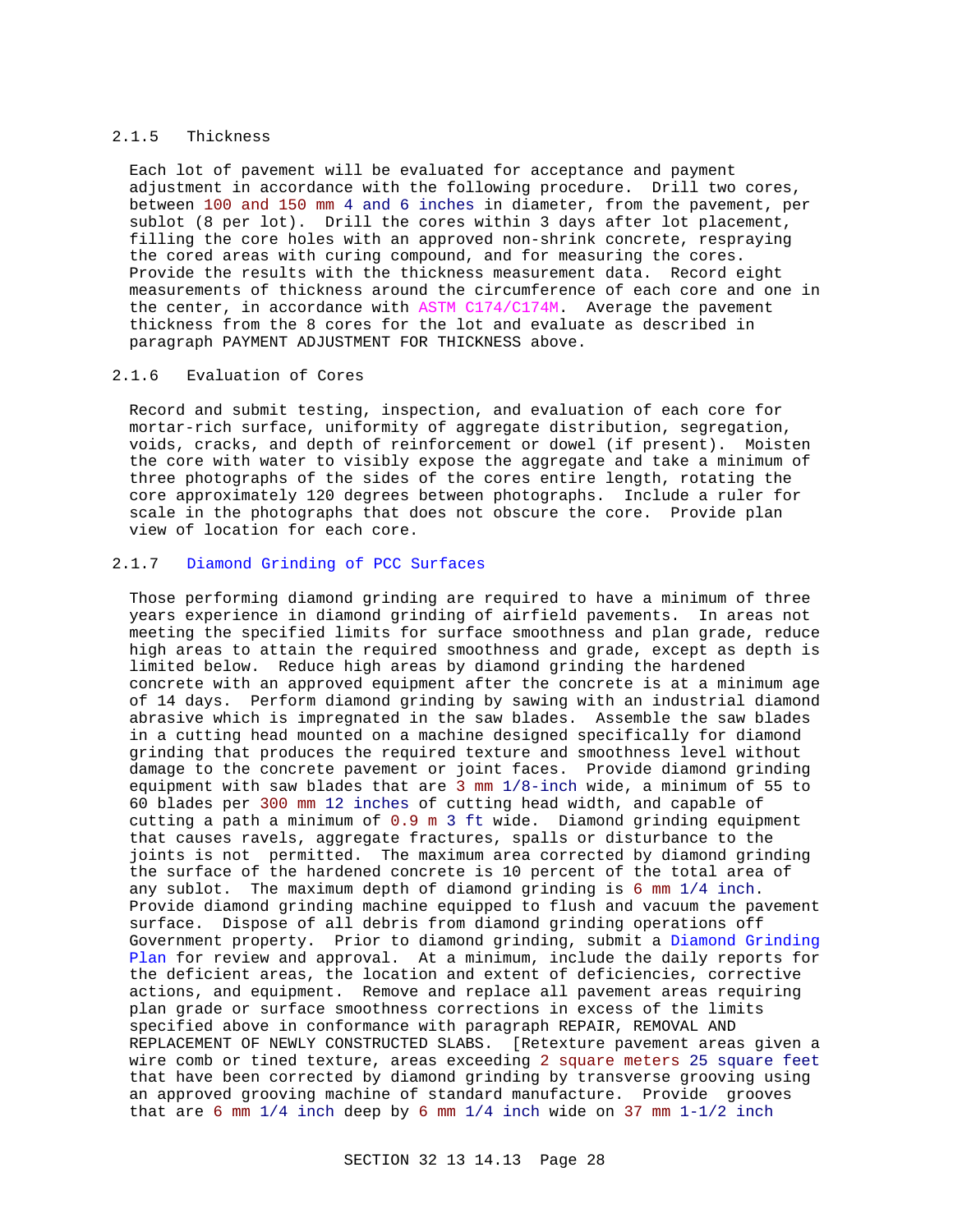centers and carried into, and tapered to zero depth within the non-corrected surface, or match any existing grooves in the adjacent pavement. JAll areas in which diamond grinding has been performed are subject to the thickness tolerances specified in paragraph THICKNESS, above.

Prior to production diamond grinding operations, perform a test section at the approved location. Perform a test section that consists of a minimum of two adjacent passes with a minimum length of 12 m 40 feet to allow evaluation of the finish, transition between adjacent passes, and the results of crossing a transverse joint. Production diamond grinding operations are not to be performed prior to approval.

#### $2.2$ CEMENTITIOUS MATERIALS

#### 

NOTE: Edit these paragraphs as appropriate for the particular project. Guidance for use of cementitious materials must be sought from the Pavement Materials engineer or from the TSMCX, AFCEC pavement SME, or NAVFAC, especially for areas subject to alkali-aggregate reactivity, or sulfate attack.

When sulfate bearing soil or water is encountered, specify Type II cement for moderate sulfate concentration and Type V cement for high concentration and consider requiring use of fly ash or slag cement for partial replacement. Do not specify Type I or III cement. See UFC 3-250-04 for guidance. Specify limit on false set if it is a problem in the area.

Type III cement must not be specified unless accelerated paving is involved and then only after laboratory mixture proportioning studies and tests during the design stage of the project. 

Provide cementitious materials consisting of portland cement, [blended cement] or portland cement in combination with supplementary cementitious materials (SCM), that conform to appropriate specifications listed below. New submittals are required when the cementitious materials sources or types change.

#### $2, 2, 1$ Portland Cement

Provide portland cement conforming to ASTM C150/C150M, Type [I] [II] [V], low alkali [including false set requirements]. [Provide Type III cement only in the following locations [\_\_\_\_].]

# 2.2.2 Blended Cements

Provide blended cement conforms to ASTM C595/C595M, Type IP or IS, including the optional requirement for mortar expansion [and sulfate soundness]. Provide pozzolan added to the Type IP blend consisting of ASTM C618 Class F or Class N and that is interground with the cement clinker. Include in written statement from the manufacturer that the amount of pozzolan in the finished cement does not vary more than plus or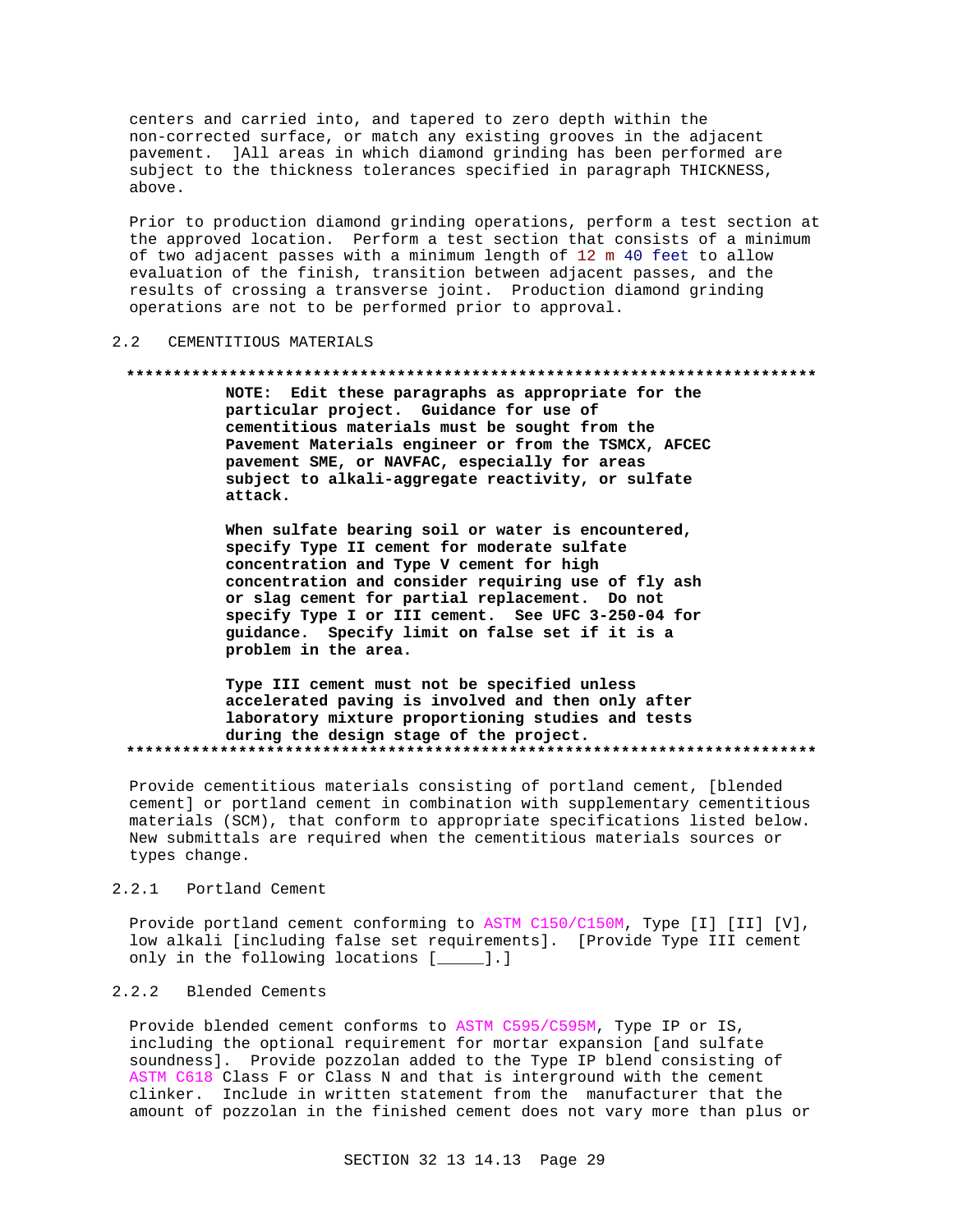minus 5 mass percent of the finished cement from lot to lot or within a lot. The percentage and type of mineral admixture used in the blend are not allowed to change from that submitted for the aggregate evaluation and mixture proportioning. The requirements of Table 2 in paragraph SUPPLEMENTARY CEMENTITIOUS MATERIALS (SCM) CONTENT do not apply to the SCM content of blended cement.

### 2.2.3 Pozzolan

2.2.3.1 Fly Ash

# NOTE: Class C fly ash is not permitted for paving concrete.

Use loss on ignition not exceeding 3 percent for frost areas to reduce carbon interference with air entraining admixture. 

Provide fly ash that conforms to ASTM C618, Class F, including the optional requirements for uniformity and effectiveness in controlling Alkali-Silica reaction with a loss on ignition not exceeding [3] [6] percent. Provide Class F fly ash for use in mitigating Alkali-Silica Reactivity with a total equivalent alkali content less than 3 percent.

 $2.2.3.2$ Raw or Calcined Natural Pozzolan

Provide natural pozzolan that is raw or calcined and conforms to ASTM C618, Class N, including the optional requirements for uniformity and effectiveness in controlling Alkali-Silica reaction with a loss on ignition not exceeding [3] [6] percent. Provide Class N pozzolan for use in mitigating Alkali-Silica Reactivity with a total equivalent alkali content less than 3 percent.

 $2.2.3.3$ Ultra Fine Fly Ash and Ultra Fine Pozzolan

Provide Ultra Fine Fly Ash (UFFA) and Ultra Fine Pozzolan (UFP) that conforms to ASTM C618, Class F or N, and the following additional requirements:

- a. The strength activity index at 28 days of age of at least 95 percent of the control specimens.
- b. The average particle size not exceeding 6 microns.

 $[2.2.3.4$  Silica Fume

NOTE: Silica Fume must only be used for OCONUS projects where Class F fly ash and slag cement are not available, and when approved by the TSMCX, AFCEC pavement SME, or NAVFAC. Delete this paragraph here and where encountered throughout the remainder of this section. 

Provide silica fume that conforms to ASTM C1240, including the optional limits on reactivity with cement alkalis. Provide silica fume as a dry,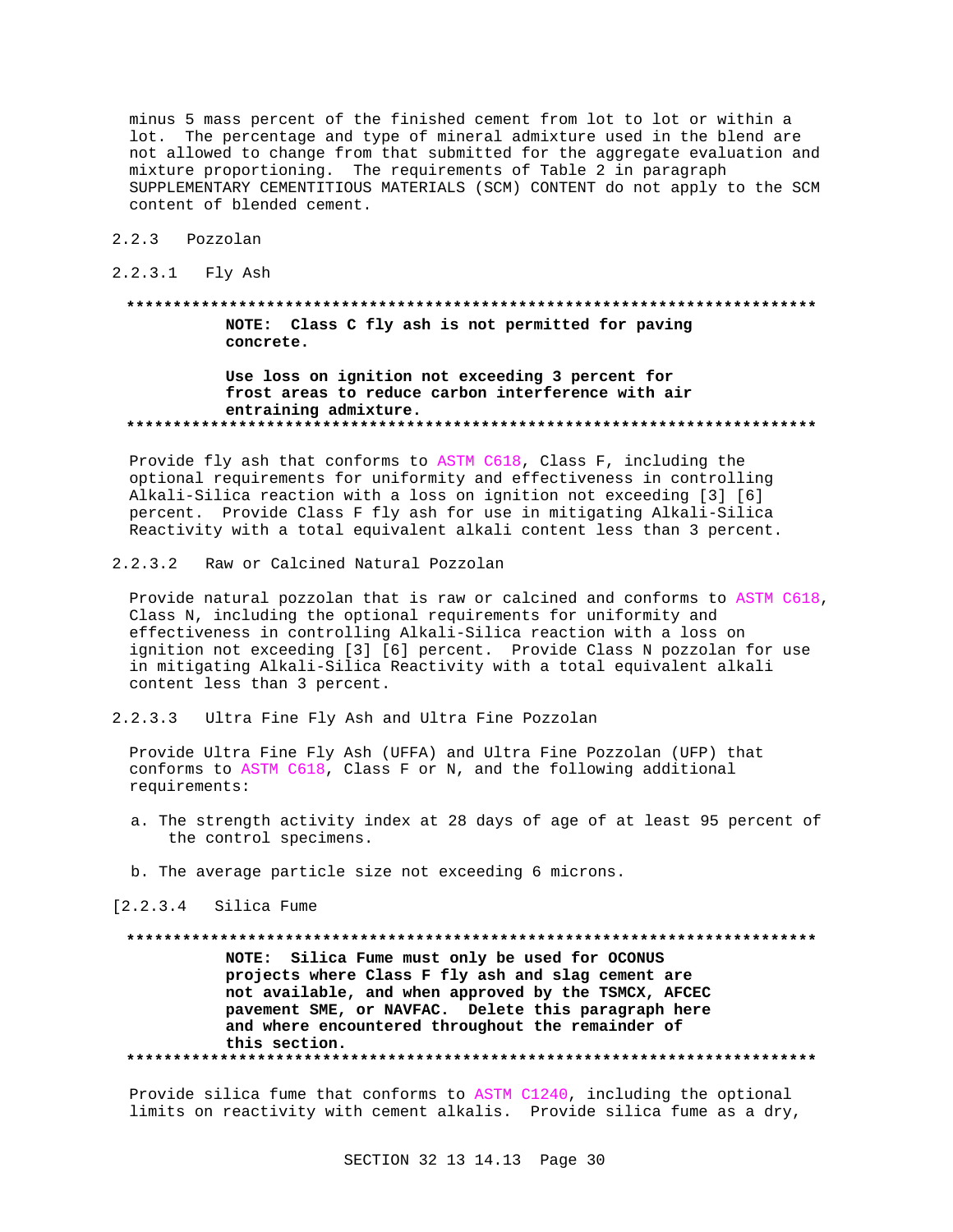densified material or as a slurry. Provide the services of a manufacturer's technical representative, experienced in mixing, proportioning, placement procedures, and curing of concrete containing silica fume, at no expense to the Government. This representative is required to be present on the project prior to and during at least the first 4 days of concrete production and placement using silica fume.

#### $12.2.4$ Slag Cement

Provide slag cement (ground-granulated blast-furnace slag) that conforms to ASTM C989/C989M, [Grade 100 or ]Grade 120.

 $2, 2, 5$ Supplementary Cementitious Materials (SCM) Content

## NOTE: Use first tailoring option for Navy projects. Use second tailoring option for Army/Air Force projects.

[Provide a concrete mix that contain one of the SCMs listed in Table 2 within the range specified therein, whether or not the aggregates are found to be reactive in accordance with paragraph ALKALI SILICA REACTIVITY. ] [Use of one of the SCMs listed below is optional, unless the SCM is required to mitigate ASR. The use of SCMs is encouraged in accordance with Section 01 33 29 SUSTAINABILITY REQUIREMENTS AND REPORTING.]

| TARLE <sub>2</sub>                           |                              |                              |
|----------------------------------------------|------------------------------|------------------------------|
| SUPPLEMENTARY CEMENTITIOUS MATERIALS CONTENT |                              |                              |
| Supplementary Cementitious Material          | Minimum Content<br>(percent) | Maximum Content<br>(percent) |
| Class N Pozzolan and Class F Fly Ash         |                              |                              |
| $SiO2 + Al2O3 + Fe2O3 > 70$ percent          | 25                           | 35                           |
| $SiO2 + A12O3 + Fe2O3 > 80$ percent          | 20                           | 35                           |
| $SiO2 + A12O3 + Fe2O3 > 90$ percent          | 15                           | 35                           |
| UFFA and UFP                                 | 7                            | 16                           |
| Slag Cement                                  | 40                           | 50                           |
| [Silica Fume]                                | [7]                          | $[10]$                       |

#### $2.3$ AGGREGATES

\*\*\*\*\*\*\*\*\*\*\*\*\*\*\*\* NOTE: During the design stage, the designer must research availability of aggregate materials in the project area to determine conformance with the project specifications.

Provide aggregates meeting the requirements of this specification. If aggregate sources in the project area do not meet the requirements of this specification, provide aggregates from sources outside the project area.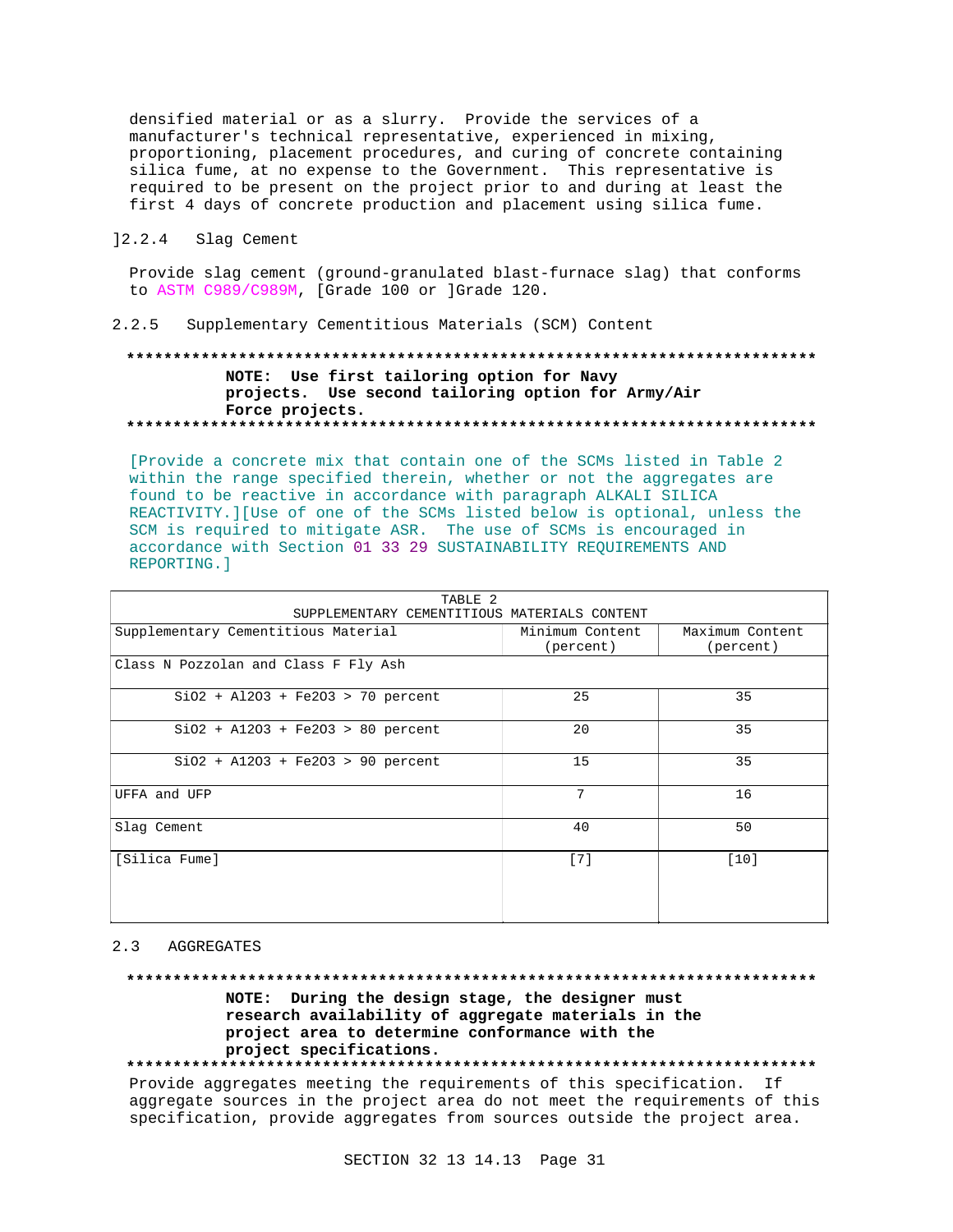### 2.3.1 Aggregate Sources

## 2.3.1.1 Durability of Coarse Aggregate

## NOTE: Use first Tailoring Option for Army and Air Force; second option is for Navy projects only.

[Provide aggregate with a satisfactory service record in freezing and thawing of at least 5 years successful service in three concrete paving projects. Include a condition survey of the existing concrete and a review of the concrete-making materials, including coarse aggregates, cement, and mineral admixtures in the service record. Consider the previous aggregate source and test results, cement mill certificate data, mineral admixture chemical and physical composition, and the mix design (cement factor and water-cementitious material ratio) in the review. Provide service record performed by an independent third party professional engineer, petrographer, or concrete materials engineer along with their resume. Include photographs and a written report addressing D-cracks and popouts in accordance with ACI 201.1R in the service record. Provide coarse aggregate with a durability factor of 80 or more when subjected to freezing and thawing of specimens prepared in accordance with ASTM C1646/C1646M and tested in accordance with ASTM C666/C666M, Procedure A, when a coarse aggregate size group or source proposed for use does not have a satisfactory demonstrable service record. Test all coarse aggregate size groups and sources proposed for use individually.] [Evaluate and test all fine and coarse aggregates to be used in all concrete for durability in accordance with ASTM C88. Provide fine and coarse aggregates with a maximum of 18 percent loss when subjected to 5 cycles using Magnesium Sulfate or a maximum of 12 percent loss when subjected to 5 cycles if Sodium Sulfate is used.]

#### $2.3.1.2$ Alkali-Silica Reactivity

Evaluate and test fine and coarse aggregates to be used in all concrete for alkali-aggregate reactivity. Test all size groups and sources proposed for use.

- a. Evaluate the fine and coarse aggregates separately, using ASTM C1260. Reject individual aggregates with test results that indicate an expansion of greater than 0.08 percent after 28 days of immersion in 1N NaOH solution, or perform additional testing as follows: utilize the proposed low alkali portland cement, blended cement, and SCM, or Lithium Nitrate in combination with each individual aggregate. If only SCMs are being evaluated, test in accordance with ASTM C1567. If Lithium Nitrate is being evaluated, with or without SCMs, test in accordance with COE CRD-C 662. Determine the quantity that meets all the requirements of these specifications and that lowers the expansion equal to or less than 0.08 percent after 28 days of immersion in a 1N NaOH solution. Base the mixture proportioning on the highest percentage of SCM required to mitigate ASR-reactivity.
- b. If any of the above options does not lower the expansion to less than 0.08 percent after 28 days of immersion in a 1N NaOH solution, reject the aggregate(s) and submit new aggregate sources for retesting. Submit the results of testing for evaluation and acceptance.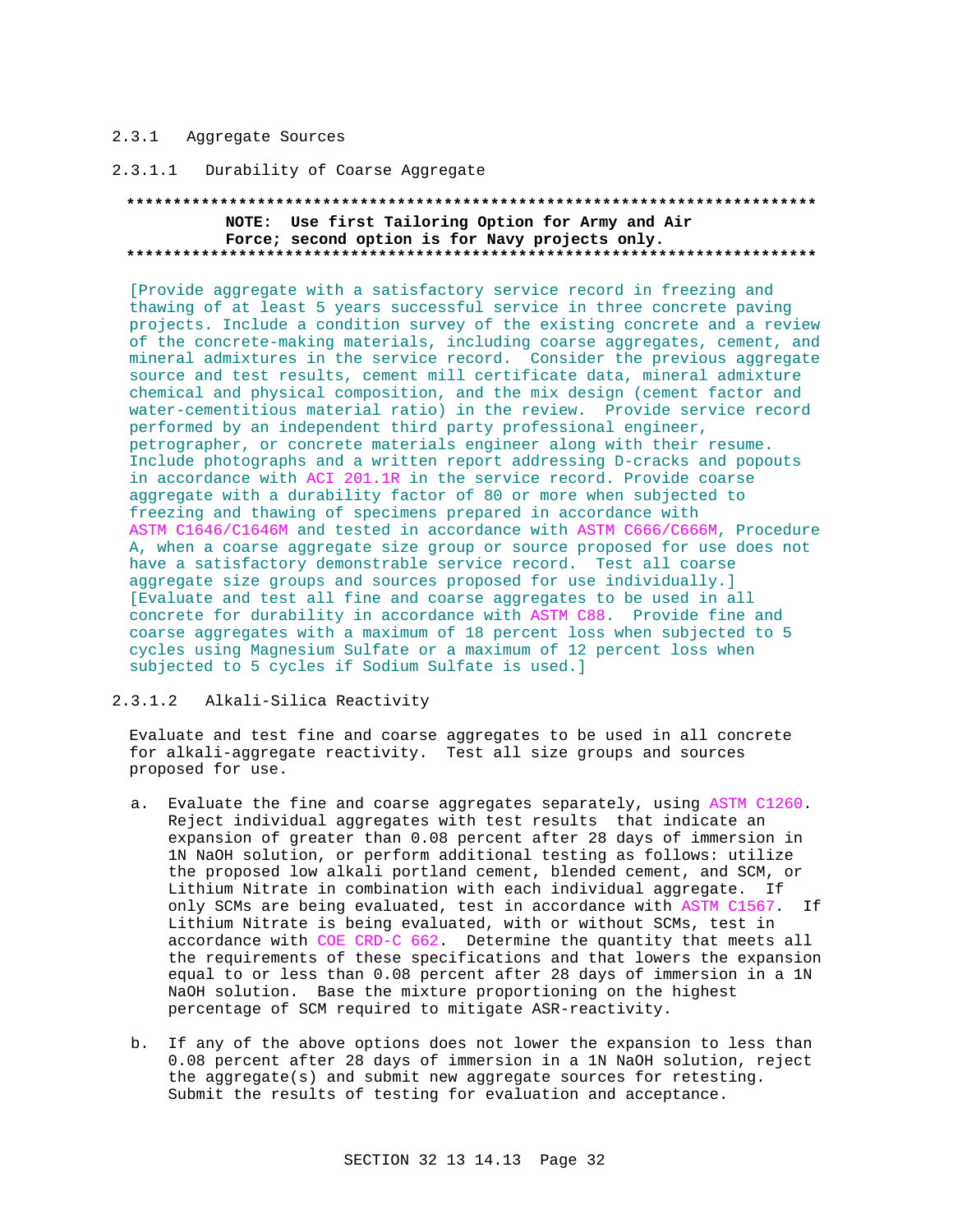### 2.3.1.3 Combined Aggregate Gradation

In addition to the grading requirements specified for coarse aggregate and for fine aggregate, provide the combined aggregate grading meeting the following requirements:

- a. Provide materials selected and the proportions used such that when the Coarseness Factor (CF) and the Workability Factor (WF) are plotted on a diagram as described in d. below, the point and its associated production tolerance thus determined falls within the parallelogram described therein. Refer to AF ETL 97-5 for combined aggregate plot area recommendations for the intended placement technique(s).
- b. Determine the Coarseness Factor (CF) from the following equation:

```
CF = (cumulative percent retained on the 9.5 mm sieve)(100) (cumulative percent retained on the 2.36 mm sieve)CF = 
(cumulative percent retained on the 3/8 inch sieve)(100)
       (cumulative percent retained on the No. 8 sieve)
```
- c. The Workability Factor (WF) is defined as the percent passing the 2.36 mm No. 8 sieve based on the combined aggregate gradation. Adjust the WF, prorated upwards only, by 2.5 percentage points for each 56 kg per cubic meter 94 pounds per cubic yard of cementitious material greater than 335 kg per cubic meter 564 pounds per cubic yard.
- d. Plot a diagram using a rectangular scale with WF on the Y-axis with units from 20 (bottom) to 45 (top), and with CF on the X-axis with units from 80 (left side) to 30 (right side). On this diagram, plot a parallelogram with corners at the following coordinates (CF-75, WF-28), (CF-75, WF-40), (CF-45, WF-32.5), and (CF-45, WF-44.5). If the point determined by the intersection of the computed CF and WF does not fall within the above parallelogram, revise the grading of each size of aggregate used and the proportions selected as necessary.
- e. Plot the associated production tolerance limits, identified in Table 6, around the CF and adjusted WF point.
- 2.3.2 Coarse Aggregate

### 2.3.2.1 Material Composition

#### **\*\*\*\*\*\*\*\*\*\*\*\*\*\*\*\*\*\*\*\*\*\*\*\*\*\*\*\*\*\*\*\*\*\*\*\*\*\*\*\*\*\*\*\*\*\*\*\*\*\*\*\*\*\*\*\*\*\*\*\*\*\*\*\*\*\*\*\*\*\*\*\*\*\***

**NOTE: Crushing gravel tends to improve quality and bond characteristics and generally results in higher flexural strength of concrete. When mixture proportioning studies or local experience indicates that low flexural strength concrete will be produced with an uncrushed gravel, the possibility of producing higher strength concrete by crushing the gravel must be investigated. When desirable to limit coarse aggregate to crushed materials, modify this paragraph appropriately.**

**Do not, under any conditions, permit use of steel furnace slag for any aggregate. (It is markedly different from iron blast furnace slag.)**

**In power check pads, the high temperatures from jet**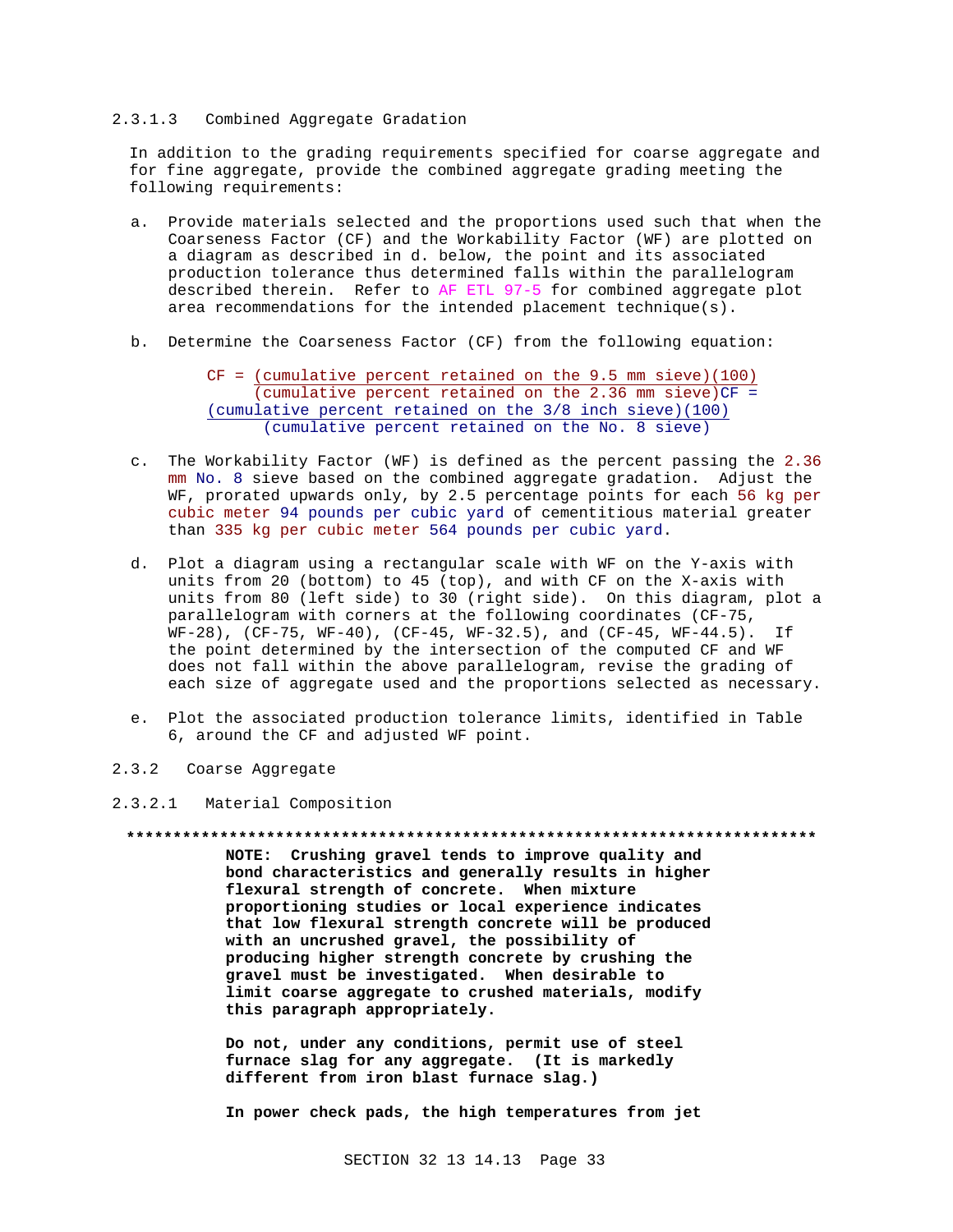**blast can cause distress in aggregates in the concrete. Include bracketed item if power check pads are to be constructed. If no service record is available, lab study of available aggregates must be made. Only basalt is permitted on Navy projects.**

**Special attention must be given to aggregates to be used for compass calibration pads. Aggregates with magnetic properties, such as, but not limited to, magnetite in granites, high-iron minerals in traprock, pyrite in limestone, and free iron or iron oxide in slag aggregate must not be used. When the paving of compass calibration pads is required, add the bracketed item concerning compass pads as additional requirements for coarse and fine aggregates.**

**Retain the bracketed requirement for washing coarse aggregate if aggregates in the area require it. Add the requirement to use a log washer or other specific equipment if experience in the area shows the need. Delete if not needed. It is permissible to list certain aggregate sources that do not require washing, if that is appropriate. The designer must make the decision during preparation of specifications; do not make the Resident Engineer decide after award if aggregates need to be washed. \*\*\*\*\*\*\*\*\*\*\*\*\*\*\*\*\*\*\*\*\*\*\*\*\*\*\*\*\*\*\*\*\*\*\*\*\*\*\*\*\*\*\*\*\*\*\*\*\*\*\*\*\*\*\*\*\*\*\*\*\*\*\*\*\*\*\*\*\*\*\*\*\*\***

Provide coarse aggregate consisting of crushed or uncrushed gravel, crushed stone, [crushed adequately seasoned air-cooled iron blast-furnace slag; steel furnace slag is not permitted,] or a combination thereof. [Provide aggregate used for paving compass calibration hardstands free of materials having undesirable magnetic properties, including magnetite in granite, high-iron minerals in traprock, and pyrite in limestone. ][Provide coarse aggregate for paving power check pads consisting of limestone, dolomite, basalt or other approved low-silica content aggregate which do not cause thermal distress from jet blast.] Provide aggregates, as delivered to the mixers, consisting of clean, hard, uncoated particles meeting the requirements of ASTM C33/C33M except as specified herein. [Provide coarse aggregate that has been washed sufficient to remove dust and other coatings.] [Provide coarse aggregate that has been cleaned by processing with an approved log washer.] [Provide iron blast-furnace slag conforming to the grading to be used in the concrete with a compact density of not less than 1125 kg per cubic meter 70 lb per cubic foot determined in accordance with ASTM C29/C29M]. Provide coarse aggregate with no more than 40 percent loss when subjected to the Los Angeles abrasion test in accordance with ASTM C131/C131M. Provide coarse aggregates with a maximum sodium sulfate soundness loss of 12 percent, or with a magnesium sulfate soundness loss of 18 percent after five cycles when tested in accordance with ASTM C88.

## 2.3.2.2 Particle Shape Characteristics

Provide particles of the coarse aggregate that are generally spherical or cubical in shape. The quantity of flat particles and elongated particles in any size group coarser than the 9.5 mm 3/8 inch sieve are not allowed to exceed 20 percent by weight as determined by the Flat Particle Test and the Elongated Particle Test of ASTM D4791, Method A. A flat particle is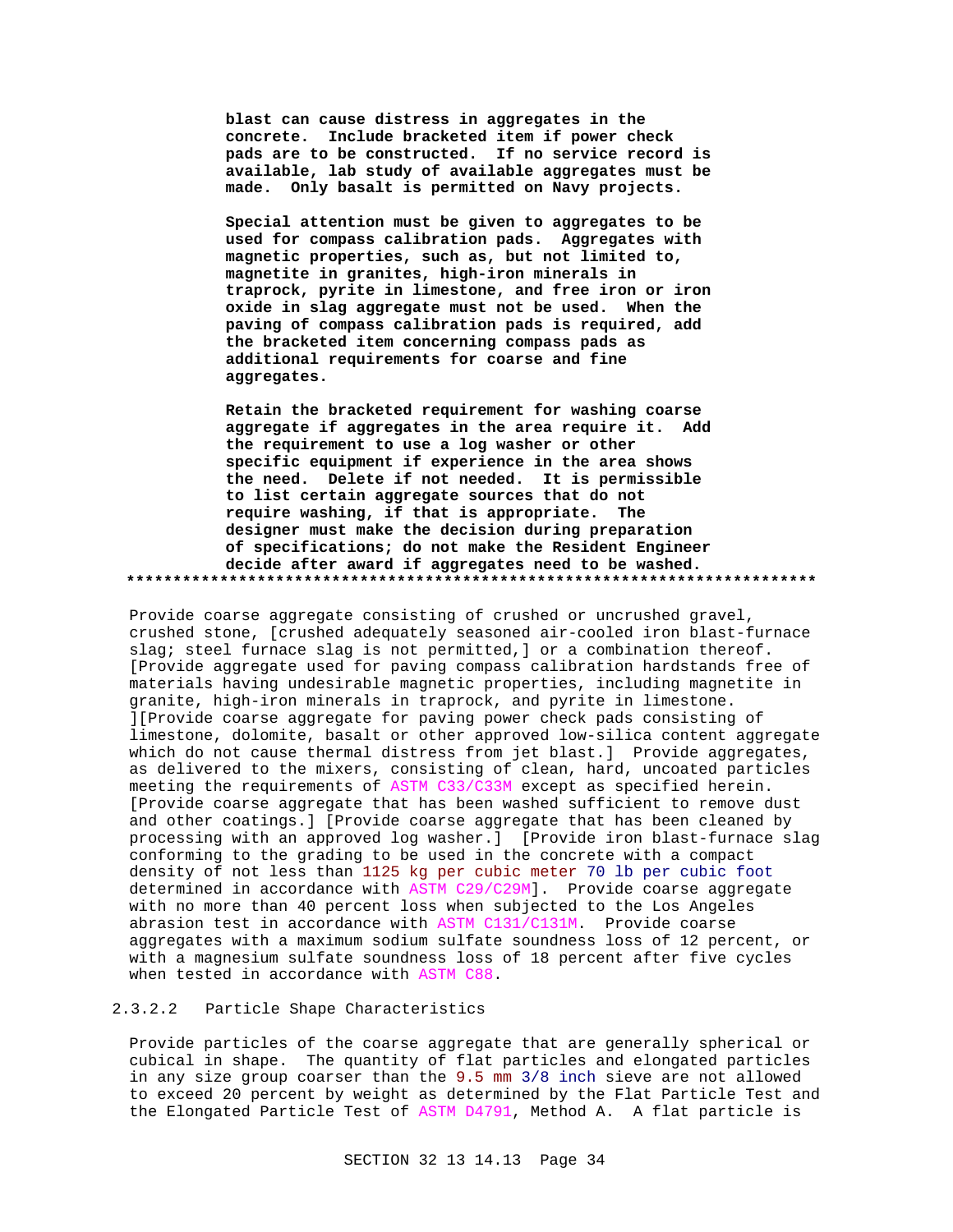defined as one having a ratio of width to thickness greater than 3; an elongated particle is one having a ratio of length to width greater than 3.

## 2.3.2.3 Size and Grading

# **\*\*\*\*\*\*\*\*\*\*\*\*\*\*\*\*\*\*\*\*\*\*\*\*\*\*\*\*\*\*\*\*\*\*\*\*\*\*\*\*\*\*\*\*\*\*\*\*\*\*\*\*\*\*\*\*\*\*\*\*\*\*\*\*\*\*\*\*\*\*\*\*\*\* NOTE: Aggregate quality requirements are not allowed to be reduced or eliminated for airfield projects. Use nominal maximum aggregate size of 37.5 mm 1-1/2 inch (ASTM C33 size number 4)for airfield pavements. Subject to approval of the TSMCX, AFCEC pavement SME, or NAVFAC, a 25 mm 1-inch nominal maximum aggregate size may be used to avoid durability problems associated with some larger size aggregate. For thin bonded overlays, limit the nominal maximum aggregate size to less than one-third of the uniform overlay thickness (not including leveling portion). \*\*\*\*\*\*\*\*\*\*\*\*\*\*\*\*\*\*\*\*\*\*\*\*\*\*\*\*\*\*\*\*\*\*\*\*\*\*\*\*\*\*\*\*\*\*\*\*\*\*\*\*\*\*\*\*\*\*\*\*\*\*\*\*\*\*\*\*\*\*\*\*\*\***

Provide coarse aggregate with a nominal maximum size of [37.5] [\_\_\_\_] mm [1.5] [\_\_\_\_\_] inches with a minimum of 10 percent retained on the [25] mm [1.0] inch sieve of the proposed combined aggregate gradation. Grade and provide the coarse aggregates in a minimum of two size groups meeting the individual grading requirements of ASTM C33/C33M, Size No. 4 (37 mm to 19 mm1.5 to 0.75 inch) and Size No. 67 (19 mm to No. 40.75 inch to No. 4) to meet the criteria of paragraph COMBINED AGGREGATE GRADATION. A third coarse aggregate size group may be required to meet the criteria of paragraph COMBINED AGGREGATE GRADATION.

### 2.3.2.4 Deleterious Materials - Airfield Pavements

#### **\*\*\*\*\*\*\*\*\*\*\*\*\*\*\*\*\*\*\*\*\*\*\*\*\*\*\*\*\*\*\*\*\*\*\*\*\*\*\*\*\*\*\*\*\*\*\*\*\*\*\*\*\*\*\*\*\*\*\*\*\*\*\*\*\*\*\*\*\*\*\*\*\*\***

**NOTE: Include these deleterious material requirements for airfield paving projects only, otherwise, delete. In Table 5 select columns showing appropriate percentage by weight in accordance with the following. Delete the inapplicable column in the table and the heading of the column used.**

|                                                                                                                   | Weather Severity Air Freezing Index<br>Coldest Year in 30<br>(a) | Average Precipitation<br>for any Single Month<br>During the Freezing<br>Period |  |  |  |
|-------------------------------------------------------------------------------------------------------------------|------------------------------------------------------------------|--------------------------------------------------------------------------------|--|--|--|
| Moderate                                                                                                          | 500 or less                                                      | Any Amount                                                                     |  |  |  |
| Moderate (b)                                                                                                      | 501 or more                                                      | Less than $25 \text{ mm } 1 \text{ inch}$                                      |  |  |  |
| Severe                                                                                                            | 501 or more                                                      | 25 mm 1 inch or more                                                           |  |  |  |
| $(a)$ Calculated as described in UFC 3-130-01. See ASTM<br>C33/C33M for simplified map of CONUS weather severity. |                                                                  |                                                                                |  |  |  |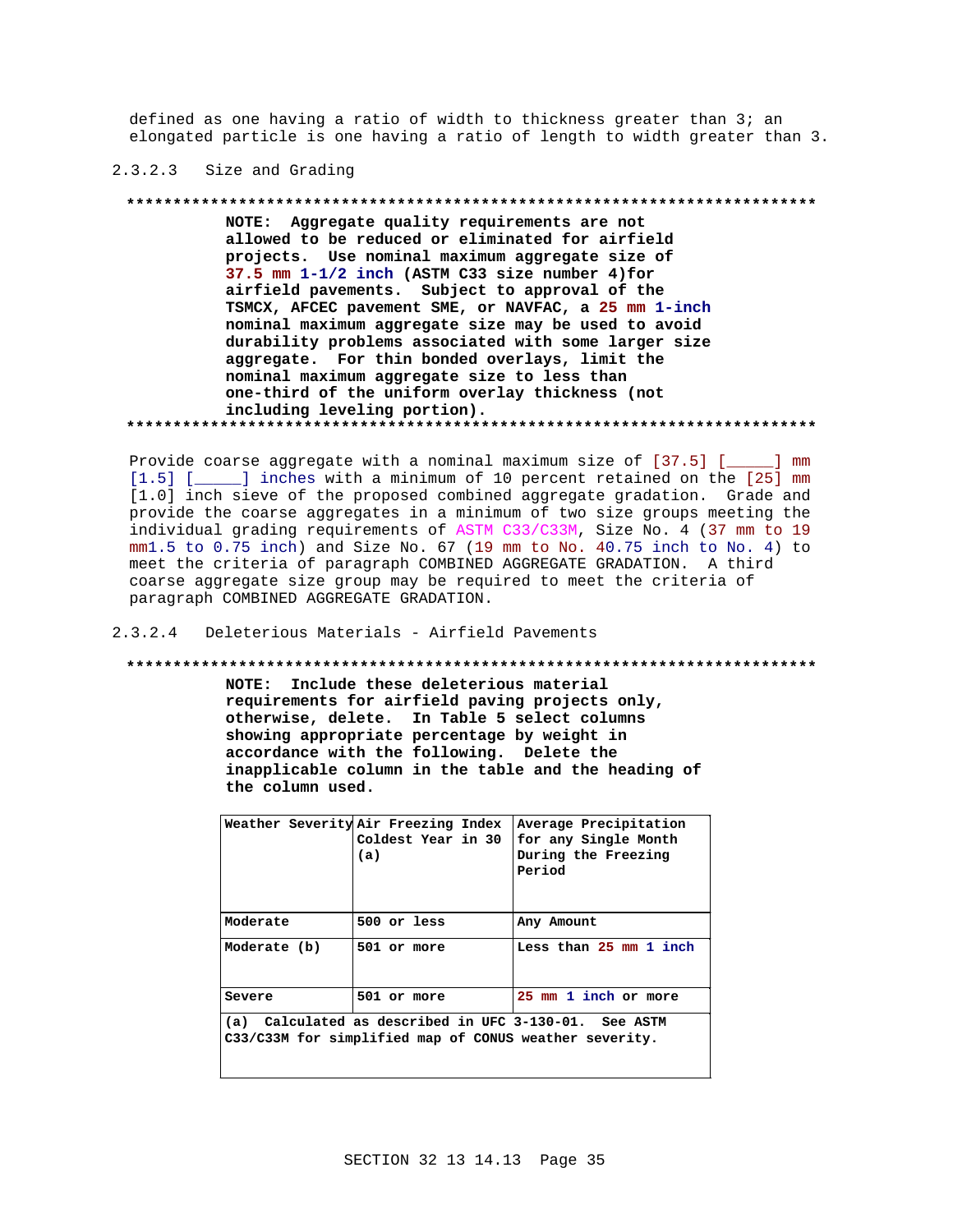|     |  | (a) |  |  | Weather Severity Air Freezing Index   Average Precipitation<br>Coldest Year in 30   for any Single Month<br>During the Freezing<br>Period |  |
|-----|--|-----|--|--|-------------------------------------------------------------------------------------------------------------------------------------------|--|
| (h) |  |     |  |  | In poorly drained areas, the weather must be                                                                                              |  |

**(b) In poorly drained areas, the weather must be considered severe even though the other criteria indicate a rating of moderate.**

**(c) For Navy projects, select "Severe Weather" column of Table 5. Delete "Moderate Weather" and associated limits.**

#### **\*\*\*\*\*\*\*\*\*\*\*\*\*\*\*\*\*\*\*\*\*\*\*\*\*\*\*\*\*\*\*\*\*\*\*\*\*\*\*\*\*\*\*\*\*\*\*\*\*\*\*\*\*\*\*\*\*\*\*\*\*\*\*\*\*\*\*\*\*\*\*\*\*\***

The amount of deleterious material in each size group of coarse aggregate is not allowed to exceed the limits shown in Table 5 below, determined in accordance with the test methods shown.

| TABLE <sub>5</sub>                                                                                                   |                   |                     |  |  |  |  |  |  |  |  |
|----------------------------------------------------------------------------------------------------------------------|-------------------|---------------------|--|--|--|--|--|--|--|--|
| LIMITS OF DELETERIOUS MATERIALS IN COARSE AGGREGATE FOR AIRFIELD PAVEMENTS                                           |                   |                     |  |  |  |  |  |  |  |  |
| Percentage by Mass                                                                                                   |                   |                     |  |  |  |  |  |  |  |  |
| Materials (h)                                                                                                        | Severe<br>Weather | Moderate<br>Weather |  |  |  |  |  |  |  |  |
| Clay lumps and friable particles<br>(ASTM C142/C142M)                                                                | 0.2               | 0.2                 |  |  |  |  |  |  |  |  |
| Shale (a) (ASTM C295/C295M)                                                                                          | 0.1               | 0.2                 |  |  |  |  |  |  |  |  |
| Material finer than 0.075 mm No. 200 sieve (b) (<br>ASTM C117)                                                       | 0.5               | 0.5                 |  |  |  |  |  |  |  |  |
| Lightweight particles (c)<br>(ASTM C123/C123M)                                                                       | 0.2               | 0.2                 |  |  |  |  |  |  |  |  |
| Clay ironstone (d) (ASTM C295/C295M)                                                                                 | 0.1               | 0.5                 |  |  |  |  |  |  |  |  |
| Chert, cherty stone, and other aggregates (less<br>than $2.40$ Sp. Gr.) (e)<br>(ASTM C123/C123M and ASTM C295/C295M) | 0.1               | 0.5                 |  |  |  |  |  |  |  |  |
| Claystone, mudstone, and siltstone (f) (<br>ASTM C295/C295M)                                                         | 0.1               | 0.1                 |  |  |  |  |  |  |  |  |
| Shaly and argillaceous limestone (q)<br>(ASTM C295/C295M)                                                            | 0.2               | 0.2                 |  |  |  |  |  |  |  |  |
| Other soft particles (COE CRD-C 130)                                                                                 | 1.0               | 1.0                 |  |  |  |  |  |  |  |  |
| Total of all deleterious substances exclusive of<br>material finer than 0.075 mm No. 200 sieve                       | 1.0               | 2.0                 |  |  |  |  |  |  |  |  |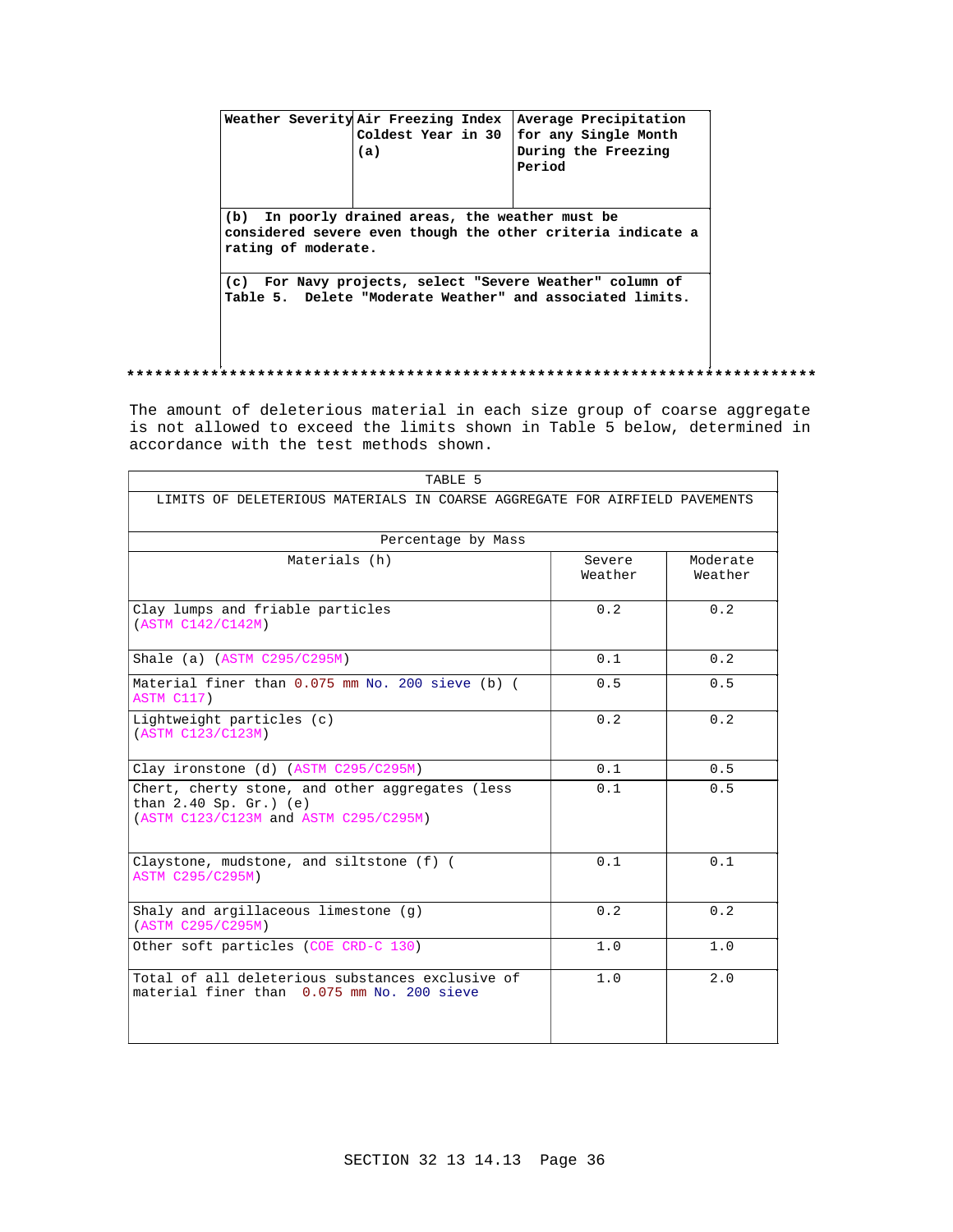| TABLE 5                                                                                                                                                                                                                                                                                                                                                                                                                                                                                                                                                                                                                                                                                                            |                                                                                                                                                                                                                            |                     |  |  |
|--------------------------------------------------------------------------------------------------------------------------------------------------------------------------------------------------------------------------------------------------------------------------------------------------------------------------------------------------------------------------------------------------------------------------------------------------------------------------------------------------------------------------------------------------------------------------------------------------------------------------------------------------------------------------------------------------------------------|----------------------------------------------------------------------------------------------------------------------------------------------------------------------------------------------------------------------------|---------------------|--|--|
| LIMITS OF DELETERIOUS MATERIALS IN COARSE AGGREGATE FOR AIRFIELD PAVEMENTS                                                                                                                                                                                                                                                                                                                                                                                                                                                                                                                                                                                                                                         |                                                                                                                                                                                                                            |                     |  |  |
| Percentage by Mass                                                                                                                                                                                                                                                                                                                                                                                                                                                                                                                                                                                                                                                                                                 |                                                                                                                                                                                                                            |                     |  |  |
| Materials (h)                                                                                                                                                                                                                                                                                                                                                                                                                                                                                                                                                                                                                                                                                                      | Severe<br>Weather                                                                                                                                                                                                          | Moderate<br>Weather |  |  |
| (a)<br>become slate.                                                                                                                                                                                                                                                                                                                                                                                                                                                                                                                                                                                                                                                                                               | Shale is defined as a fine-grained, thinly laminated or fissile<br>sedimentary rock. It is commonly composed of clay or silt or both. It has<br>been indurated by compaction or by cementation, but not so much as to have |                     |  |  |
| (b) Limit for material finer than 0.075 mm No. 200 sieve is allowed to be<br>increased to 1.5 percent for crushed aggregates if the fine material consists<br>of crusher dust that is essentially free from clay or shale. Use XRD or other<br>appropriate techniques as determined by petrographer to quantify amount and<br>justify increase.                                                                                                                                                                                                                                                                                                                                                                    |                                                                                                                                                                                                                            |                     |  |  |
| (c) Test with a separation medium with a density of Sp. Gr. of 2.0.<br>limit does not apply to coarse aggregate manufactured from blast-furnace slag<br>unless contamination is evident.                                                                                                                                                                                                                                                                                                                                                                                                                                                                                                                           |                                                                                                                                                                                                                            | This                |  |  |
| (d) Clay ironstone is defined as an impure variety of iron carbonate, iron<br>oxide, hydrous iron oxide, or combinations thereof, commonly mixed with clay,<br>silt, or sand. It commonly occurs as dull, earthy particles, homogeneous<br>concretionary masses, or hard-shell particles with soft interiors.<br>Other names<br>commonly used for clay ironstone are "chocolate bars" and limonite concretions.                                                                                                                                                                                                                                                                                                    |                                                                                                                                                                                                                            |                     |  |  |
| (e) Chert is defined as a rock composed of quartz, chalcedony or opal, or any<br>mixture of these forms of silica. It is variable in color. The texture is so<br>fine that the individual mineral grains are too small to be distinguished by<br>the unaided eye. Its hardness is such that it scratches glass but is not<br>scratched by a knife blade. It may contain impurities such as clay,<br>carbonates, iron oxides, and other minerals. Cherty stone is defined as any<br>type of rock (generally limestone) that contains chert as lenses and nodules,<br>or irregular masses partially or completely replacing the original stone.<br>Other aggregates consist of obsidian, ash tuff, and palygorskite. |                                                                                                                                                                                                                            |                     |  |  |
| Claystone, mudstone, or siltstone, is defined as a massive fine-grained<br>(f)<br>sedimentary rock that consists predominantly of indurated clay or silt without<br>laminations or fissility. It may be indurated either by compaction or by<br>cementation.                                                                                                                                                                                                                                                                                                                                                                                                                                                       |                                                                                                                                                                                                                            |                     |  |  |
| Shaly limestone is defined as limestone in which shale occurs as one or<br>(q)<br>more thin beds or laminae. These laminae may be reqular or very irreqular and<br>may be spaced from a few inches down to minute fractions of an inch.<br>Argillaceous limestone is defined as a limestone in which clay minerals occur<br>disseminated in the stone in the amount of 10 to 50 percent by weight of the<br>rock; when these make up from 50 to 90 percent, the rock is known as<br>calcareous (or dolomitic) shale (or claystone, mudstone, or siltstone).                                                                                                                                                        |                                                                                                                                                                                                                            |                     |  |  |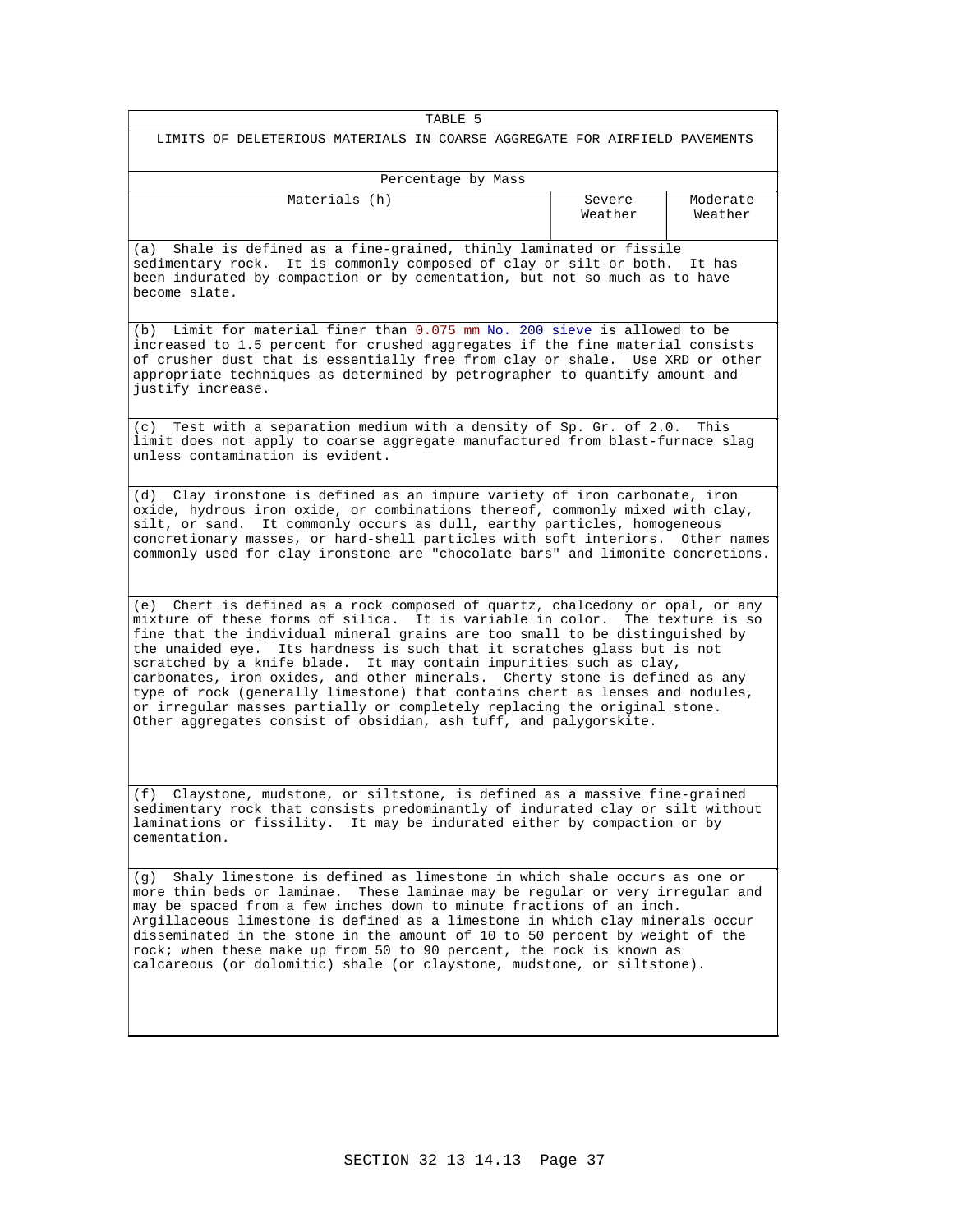| TABLE 5                                                                                                                       |                   |                     |
|-------------------------------------------------------------------------------------------------------------------------------|-------------------|---------------------|
| LIMITS OF DELETERIOUS MATERIALS IN COARSE AGGREGATE FOR AIRFIELD PAVEMENTS                                                    |                   |                     |
|                                                                                                                               |                   |                     |
| Percentage by Mass                                                                                                            |                   |                     |
| Materials (h)                                                                                                                 | Severe<br>Weather | Moderate<br>Weather |
|                                                                                                                               |                   |                     |
| Perform testing in accordance with the referenced test methods, except use<br>(h)<br>the minimum sample size specified below. |                   |                     |

2.3.2.5 Testing Sequence for Deleterious Materials in Coarse Aggregate - Airfields Only

No extension of time or additional payment due to any delays caused by the testing, evaluation, or personnel requirements is allowed. The minimum test sample size of the coarse aggregate is 90 kg 200 pounds for the 19 mm 3/4 inch and larger maximum size and 12 kg 25 pounds for the 4.75 to 19 mm No. 4 to 3/4 inch coarse aggregate. Provide facilities for the ready procurement of representative test samples. The testing procedure on each sample of coarse aggregate for compliance with limits on deleterious materials is as follows:

Step 1: Wash each full sample of coarse aggregate for material finer than the 0.075 mm No. 200 sieve. Discard material finer than the 0.075 mm No. 200 sieve.

Step 2: Test remaining full sample for clay lumps and friable particles and remove.

Step 3. Test remaining full sample for chert and cherty stone with SSD density of less than 2.40 specific gravity. Remove lightweight chert and cherty stone. Retain other materials less than 2.40 specific gravity for Step 4.

Step 4: Test the materials less than 2.40 specific gravity from Step 3 for lightweight particles (Sp. GR. 2.0) and remove. Restore other materials less than 2.40 specific gravity to the sample.

Step 5: Test remaining sample for clay-ironstone, shale, claystone, mudstone, siltstone, shaly and argillaceous limestone, and remove.

Step 6: Test a minimum of one-fifth of remaining full sample for other soft particles.

2.3.2.6 Deleterious Material - Road Pavements

**\*\*\*\*\*\*\*\*\*\*\*\*\*\*\*\*\*\*\*\*\*\*\*\*\*\*\*\*\*\*\*\*\*\*\*\*\*\*\*\*\*\*\*\*\*\*\*\*\*\*\*\*\*\*\*\*\*\*\*\*\*\*\*\*\*\*\*\*\*\*\*\*\*\* NOTE: Use this paragraph only for heavy-duty pavements, roads, streets, and parking lots for vehicular and tracked traffic. Otherwise, delete. \*\*\*\*\*\*\*\*\*\*\*\*\*\*\*\*\*\*\*\*\*\*\*\*\*\*\*\*\*\*\*\*\*\*\*\*\*\*\*\*\*\*\*\*\*\*\*\*\*\*\*\*\*\*\*\*\*\*\*\*\*\*\*\*\*\*\*\*\*\*\*\*\*\***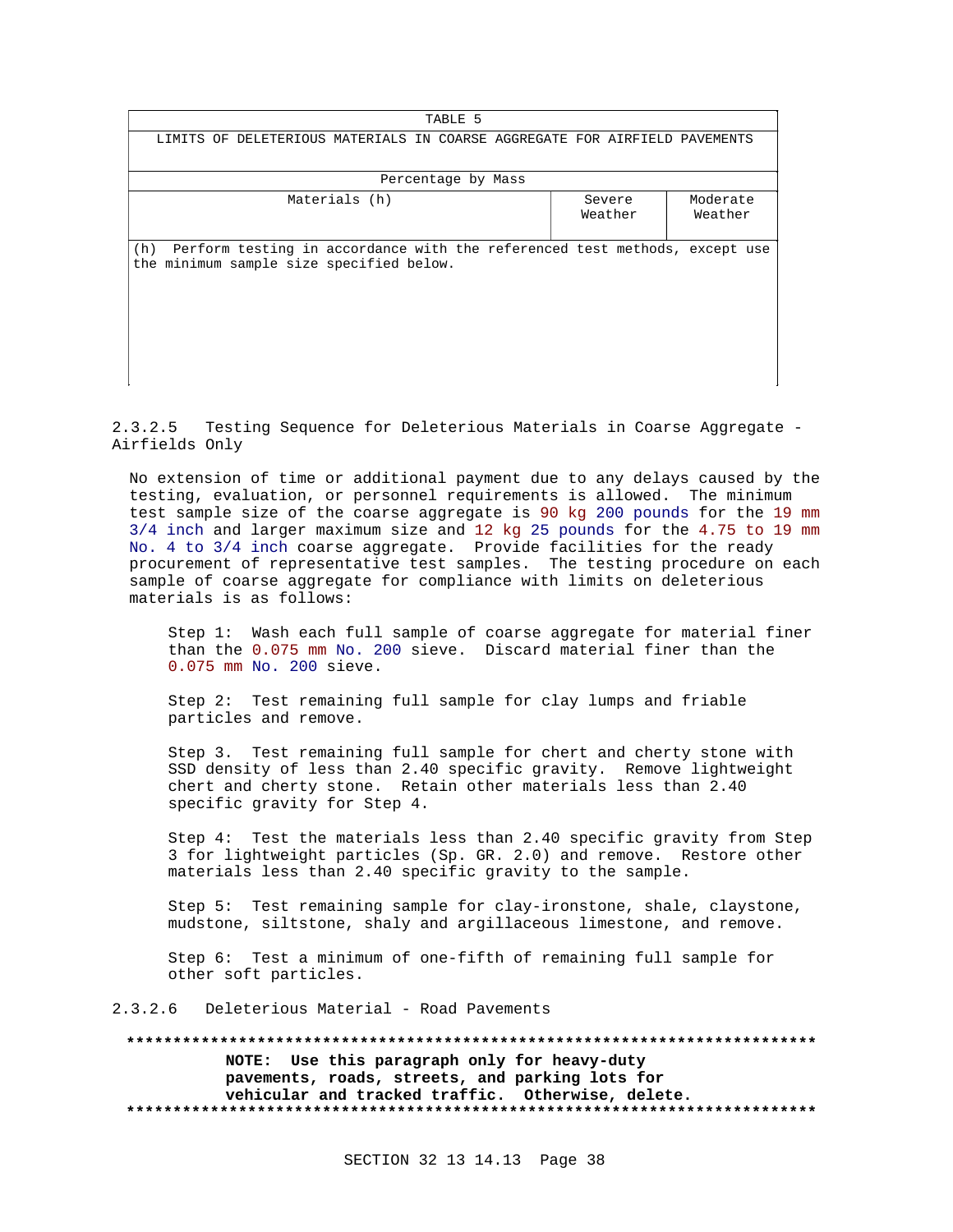The amount of deleterious material in each size group of coarse aggregate is not to exceed the limits in the following table when tested as indicated.

| LIMITS OF DELETERIOUS MATERIALS IN COARSE AGGREGATE FOR ROAD PAVEMENTS                            |     |  |
|---------------------------------------------------------------------------------------------------|-----|--|
| Percentage by Mass                                                                                |     |  |
| Clay lumps and friable particles (ASTM C142/C142M)<br>2.0                                         |     |  |
| Material finer than 0.075 mm No. 200 sieve (ASTM C117)<br>1.0                                     |     |  |
| Lightweight particles (ASTM C123/C123M)                                                           | 1.0 |  |
| Other soft particles (COE CRD-C 130)                                                              | 2.0 |  |
| Total of all deleterious substances, exclusive of material finer<br>than $0.075$ mm No. 200 sieve | 5.0 |  |

The limit for material finer than the 0.075 mm No. 200 sieve is allowed to be increased to 1.5 percent for crushed aggregates consisting of crusher dust that is essentially free from clay or shale. Use a separation medium for lightweight particles with a density of 2.0 specific gravity. This limit does not apply to coarse aggregate manufactured from blast-furnace slag unless contamination is evident.

# 2.3.3 Fine Aggregate

#### 2.3.3.1 Composition

Provide fine aggregate consisting of natural sand, manufactured sand, or a combination of the two, and composed of clean, hard, durable particles meeting the requirements of ASTM C33/C33M. [Provide aggregate used for paving compass calibration hardstands free of materials having undesirable magnetic properties, including magnetite in granite, high-iron minerals in traprock, and pyrite in limestone. ]Stockpile and batch each type of fine aggregate separately. Provide fine aggregate with particles that are generally spherical or cubical in shape.

# 2.3.3.2 Grading

Provide fine aggregate, as delivered to the mixer, with a grading that conforms to the requirements of ASTM C33/C33M and having a fineness modulus of not less than 2.50 nor more than 3.40.

#### 2.3.3.3 Deleterious Material

## **\*\*\*\*\*\*\*\*\*\*\*\*\*\*\*\*\*\*\*\*\*\*\*\*\*\*\*\*\*\*\*\*\*\*\*\*\*\*\*\*\*\*\*\*\*\*\*\*\*\*\*\*\*\*\*\*\*\*\*\*\*\*\*\*\*\*\*\*\*\*\*\*\*\* NOTE: Retain sample size for airfield pavements. \*\*\*\*\*\*\*\*\*\*\*\*\*\*\*\*\*\*\*\*\*\*\*\*\*\*\*\*\*\*\*\*\*\*\*\*\*\*\*\*\*\*\*\*\*\*\*\*\*\*\*\*\*\*\*\*\*\*\*\*\*\*\*\*\*\*\*\*\*\*\*\*\*\***

[The minimum test sample size for fine aggregate proposed for use in airfield paving is 5 kg 10 pounds. ]The amount of deleterious material in the fine aggregate is not to exceed the following limits by mass when performed on the full sample: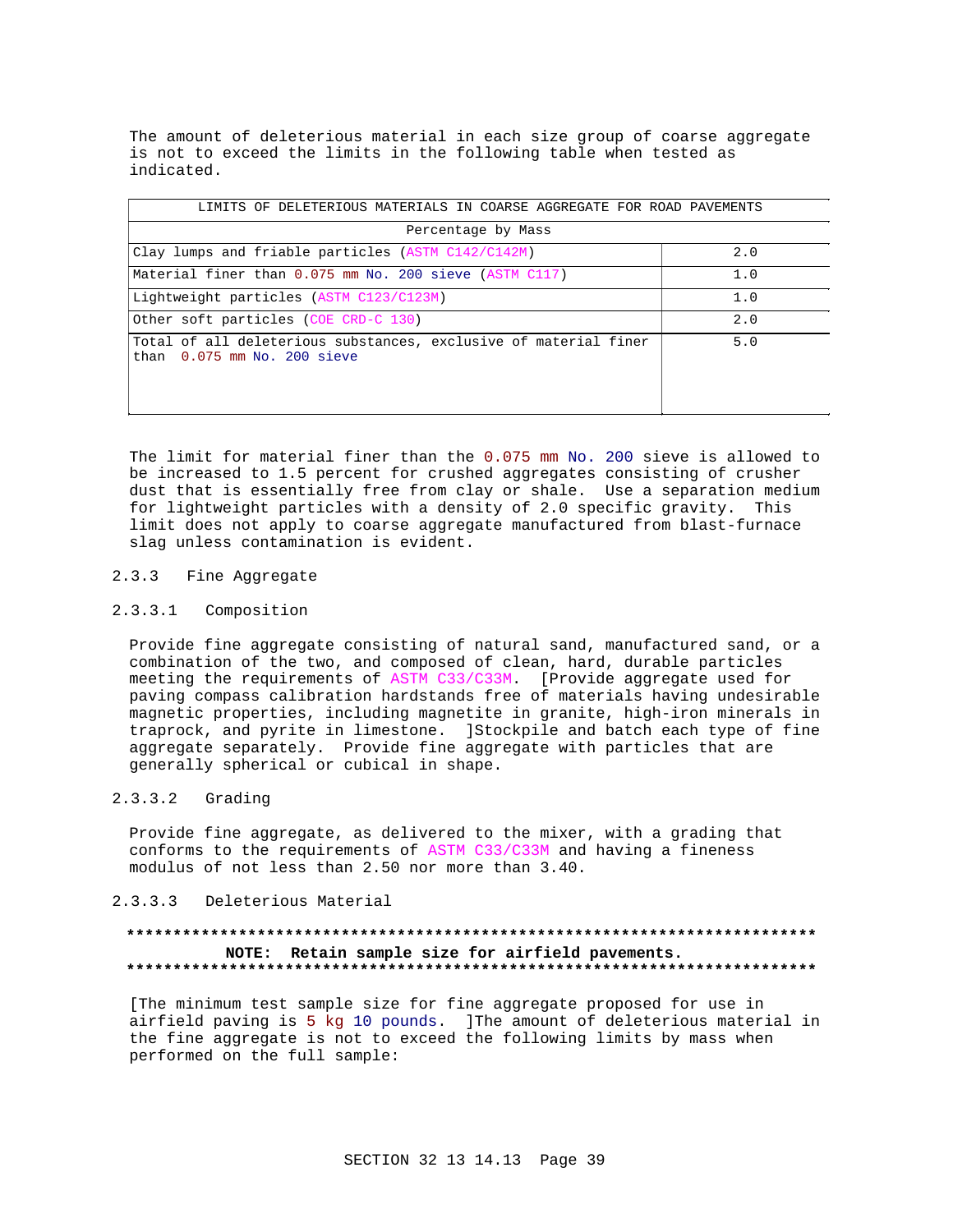| Material                                                                                 | Percentage by Mass |
|------------------------------------------------------------------------------------------|--------------------|
| Clay lumps and friable particles ASTM C142/C142M                                         | 1.0                |
| Material finer than 0.075 mm No. 200 sieve ASTM C117                                     | 3.0                |
| Lightweight particles ASTM C123/C123M using a medium with a<br>density of Sp. Gr. of 2.0 | 0.5                |
| Total of all above                                                                       | 3.0                |

#### 2.4 CHEMICAL ADMIXTURES

## 2.4.1 General Requirements

Chemical admixtures may only be used when the specific admixture type and manufacturer is the same material used in the mixture proportioning studies. Provide air-entraining admixture conforming to ASTM C260/C260M. An accelerating admixture conforming to ASTM C494/C494M, Type C, may be used only when specified in paragraph MIXTURE PROPORTIONS below provided it is not used to reduce the amount of cementitious material. Calcium chloride and admixtures containing calcium chloride are not allowed. Provide retarding or water-reducing admixture that meet the requirements of ASTM C494/C494M, Type A, B, or D, except that the 6-month and 1-year compressive strength tests are waived. ASTM C494/C494M, Type F and G high range water reducing admixtures and Type S specific performance admixtures are not allowed. ASTM C1017/C1017M flowable admixtures are not allowed.

#### 2.4.2 Lithium Nitrate

Provide lithium admixture that consists of a nominal 30 percent aqueous solution of Lithium Nitrate, with a density of 1.2 kg per L 10 pounds per gallon, with the approximate chemical form as shown below:

| Constituent                  | Limit (Percent by Mass) |
|------------------------------|-------------------------|
| $Lino3$ (Lithium Nitrate)    | 30 plus or minus 0.5    |
| $SO_4^{\,-2}$ (Sulfate Ion)  | 0.1<br>(max)            |
| $Cl^-$ (Chloride Ion)        | $0.2$ (max)             |
| Na <sup>+</sup> (Sodium Ion) | 0.1<br>(max)            |
| $K^+$ (Potassium Ion)        | 0.1<br>(max)            |

Provide the services of a manufacturer's technical representative experienced in dispensing, mixing, proportioning, placement procedures and curing of concrete containing lithium nitrate, at no expense to the Government. This representative is required to be present on the project prior to and during at least the first two days of placement using lithium nitrate.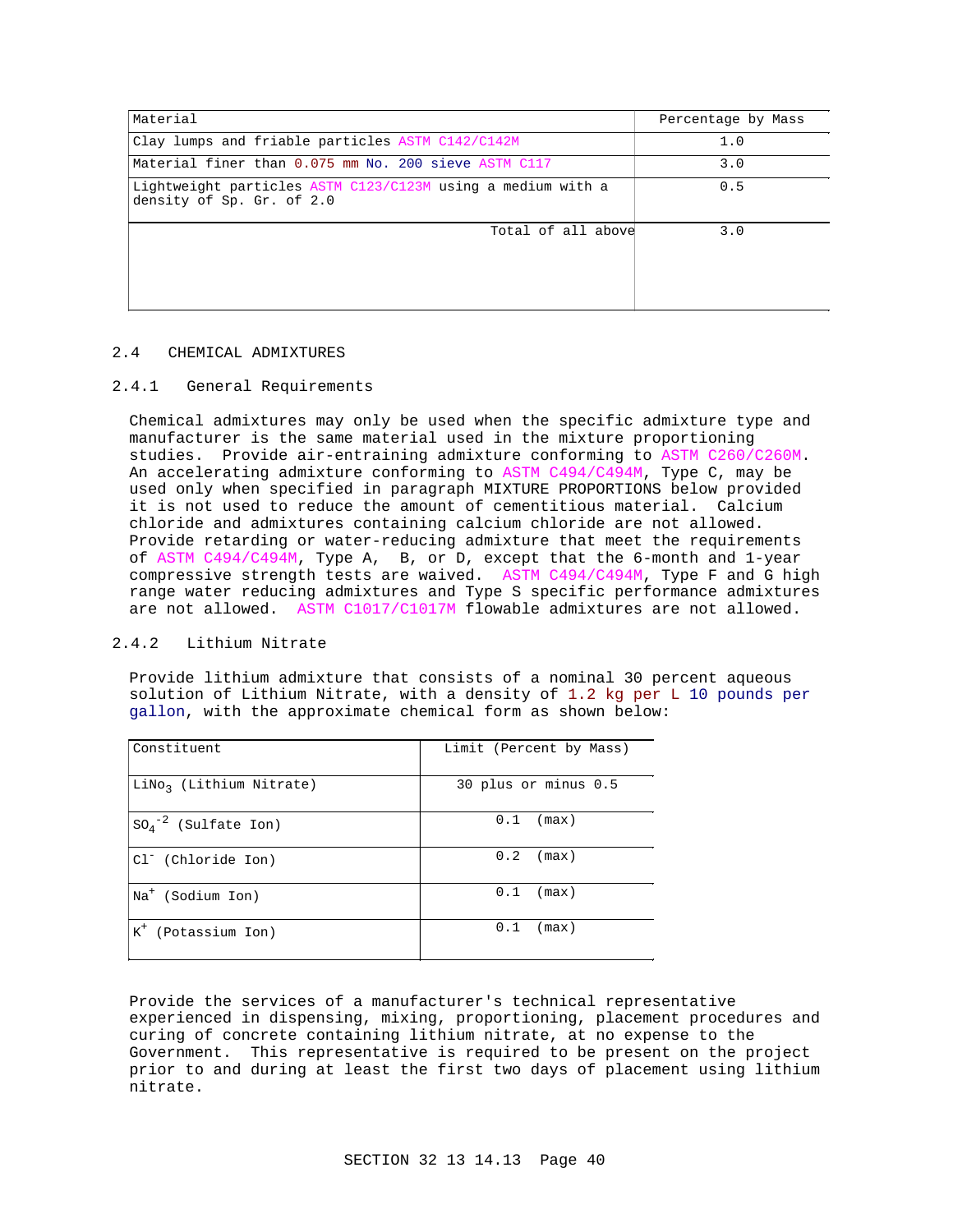[2.4.3 High Range Water Reducing Admixture (HRWRA)

## NOTE: High Range Water Reducing Admixtures are permitted only when using Silica Fume. Delete for all other projects

Provide a high-range water-reducing admixture that meets the requirements of ASTM C494/C494M, Type F or G, that is free from chlorides, alkalis, and is of the synthesized, sulfonated complex polymer type. Add the HRWRA to the concrete as a single component at the batch plant. Add the admixture to the concrete mixture only when its use is approved or directed, and only when it has been used in mixture proportioning studies to arrive at approved mixture proportions. Submit certified copies of the independent laboratory test results required for compliance with ASTM C494/C494M.

 $] 2.5$ MEMBRANE FORMING CURING COMPOUND

# NOTE: Use CRD-C 300 for Army, Air Force, and Navy/Marine Corps airfield pavement projects. ASTM C309 may be used for roads and streets.

Provide membrane forming curing compound that [conforms to COE CRD-C 300 and is white pigmented.] [conforms to ASTM C309, white-pigmented Type 2, Class B.]

 $2.6$ **WATER** 

> Provide water for mixing and curing that is fresh, clean, potable, and free of injurious amounts of oil, acid, salt, or alkali, except that non-potable water, or water from concrete production operations, may be used if it meets the requirements of ASTM C1602/C1602M.

#### 2.7 JOINT MATERIALS

#### NOTE: Edit as appropriate for project requirements. Coordinate with Section 32 01 19.61 for Army projects and 32 13 73.19 for all other projects. .....................

 $2.7.1$ Expansion Joint Material

Provide preformed expansion joint filler material conforming to [ASTM D1751 ] [or] [ASTM D1752 Type [II] [III].] Provide expansion joint filler that is 19 mm 3/4 inch thick, unless otherwise indicated, and provided in a single full depth piece.

 $2.7.2$ Slip Joint Material

Provide slip joint material that is 6 mm 1/4 inch thick expansion joint filler, unless otherwise indicated, conforming to paragraph EXPANSION JOINT MATERIAL.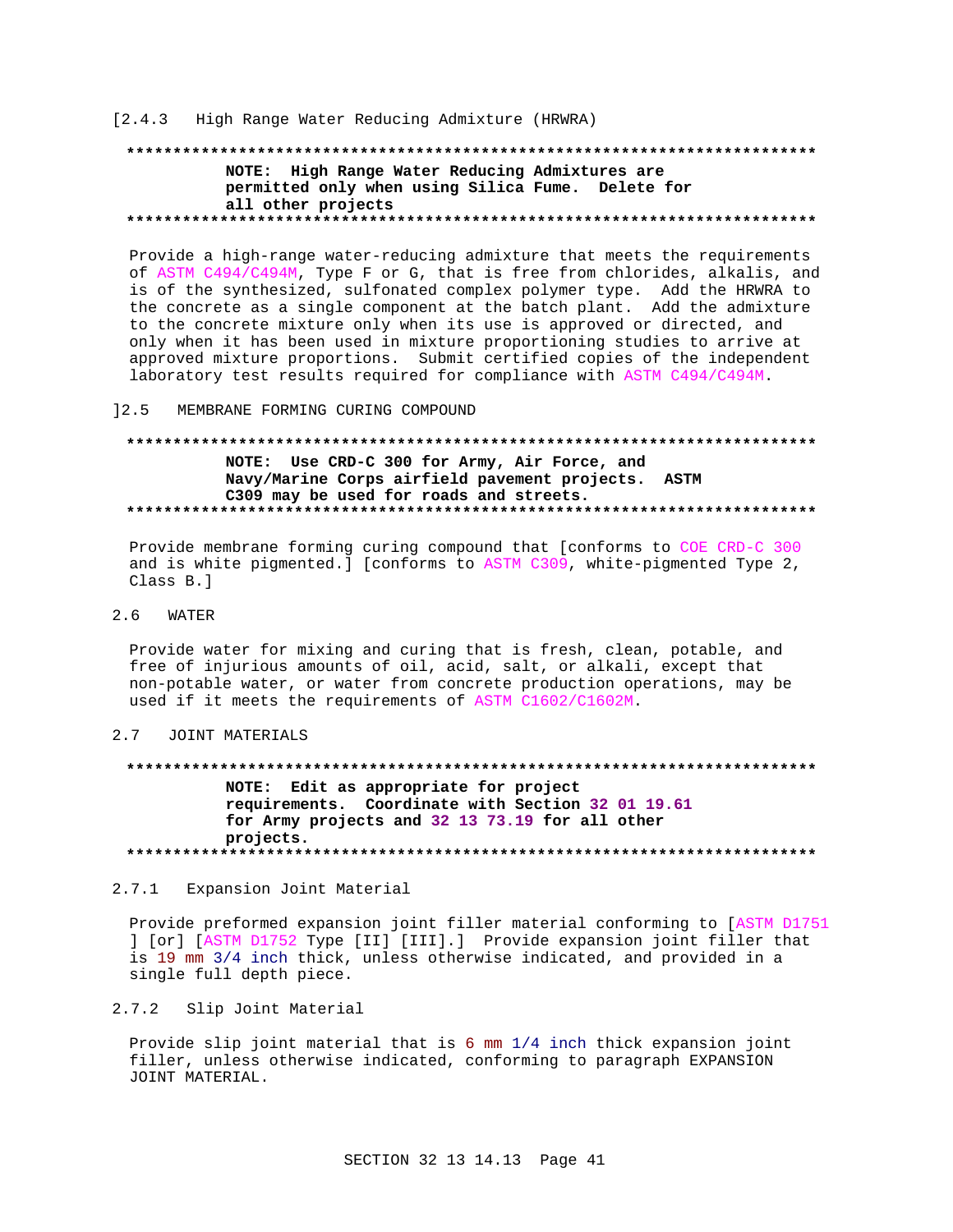#### 2.8 REINFORCING

# **\*\*\*\*\*\*\*\*\*\*\*\*\*\*\*\*\*\*\*\*\*\*\*\*\*\*\*\*\*\*\*\*\*\*\*\*\*\*\*\*\*\*\*\*\*\*\*\*\*\*\*\*\*\*\*\*\*\*\*\*\*\*\*\*\*\*\*\*\*\*\*\*\*\***

## **NOTE: Edit these paragraphs to conform to project requirements. Delete those not needed. Add epoxy-coated bars (ASTM A775/A775M) or low-alloy bars (ASTM A706/A706M) when required by design. \*\*\*\*\*\*\*\*\*\*\*\*\*\*\*\*\*\*\*\*\*\*\*\*\*\*\*\*\*\*\*\*\*\*\*\*\*\*\*\*\*\*\*\*\*\*\*\*\*\*\*\*\*\*\*\*\*\*\*\*\*\*\*\*\*\*\*\*\*\*\*\*\*\***

Provide reinforcement that is free from loose, flaky rust, loose scale, oil, grease, mud, or other coatings that might reduce the bond with concrete. Removal of thin powdery rust and tight rust is not required. However, reinforcing steel which is rusted to the extent that it does not conform to the required dimensions or mechanical properties is not allowed to be used.

2.8.1 Reinforcing Bars and Bar Mats

Provide reinforcing bars conforming to [ASTM A615/A615M, billet-steel] [ ASTM A996/A996M, rail and axle steel], Grade 60 [\_\_\_\_]. Provide bar mats conforming to ASTM A184/A184M. The bar members may be billet rail or axle steel.

### 2.8.2 Welded Wire Reinforcement

Provide welded wire reinforcement that is deformed or smooth, conforming to ASTM A1064/A1064M, and is provided in flat sheets.

#### 2.9 DOWELS[ AND TIE BARS]

## **\*\*\*\*\*\*\*\*\*\*\*\*\*\*\*\*\*\*\*\*\*\*\*\*\*\*\*\*\*\*\*\*\*\*\*\*\*\*\*\*\*\*\*\*\*\*\*\*\*\*\*\*\*\*\*\*\*\*\*\*\*\*\*\*\*\*\*\*\*\*\*\*\*\* NOTE: Retain paragraph on dowels. Even if not required, design must normally allow dowels as an option. Edit tie bars as required by design. \*\*\*\*\*\*\*\*\*\*\*\*\*\*\*\*\*\*\*\*\*\*\*\*\*\*\*\*\*\*\*\*\*\*\*\*\*\*\*\*\*\*\*\*\*\*\*\*\*\*\*\*\*\*\*\*\*\*\*\*\*\*\*\*\*\*\*\*\*\*\*\*\*\***

#### 2.9.1 Dowels

Provide dowels in single piece bars fabricated or cut to length at the shop or mill before delivery to the site. Dowels are to be free of loose, flaky rust and loose scale and be clean and straight. Dowels may be sheared to length provided that the deformation from true shape caused by shearing does not exceed 1 mm 0.04 inch on the diameter of the dowel and does not extend more than 1 mm 0.04 inch from the end of the dowel. Dowels are required to be plain (non-deformed) steel bars conforming to ASTM A615/A615M, Grade 40 or 60; ASTM A996/A996M, Grade 50 or 60. Dowels are to be epoxy coated in conformance with Type 1 coating requirements of ASTM A1078/A1078M, to include the ends. Provide grout retention rings that are fully circular metal or plastic devices capable of supporting the dowel until the epoxy hardens. Dowel sleeves or inserts are not permitted.

# 2.9.2 Dowel Bar Assemblies

Provide dowel bar assemblies that consist of a framework of metal bars or wires arranged to provide rigid support for the dowels throughout the paving operation, with a minimum of four continuous bars or wires extending along the joint line. Provide dowels that are welded to the assembly or held firmly by mechanical locking arrangements that prevent them from rising, sliding out, or becoming distorted during paving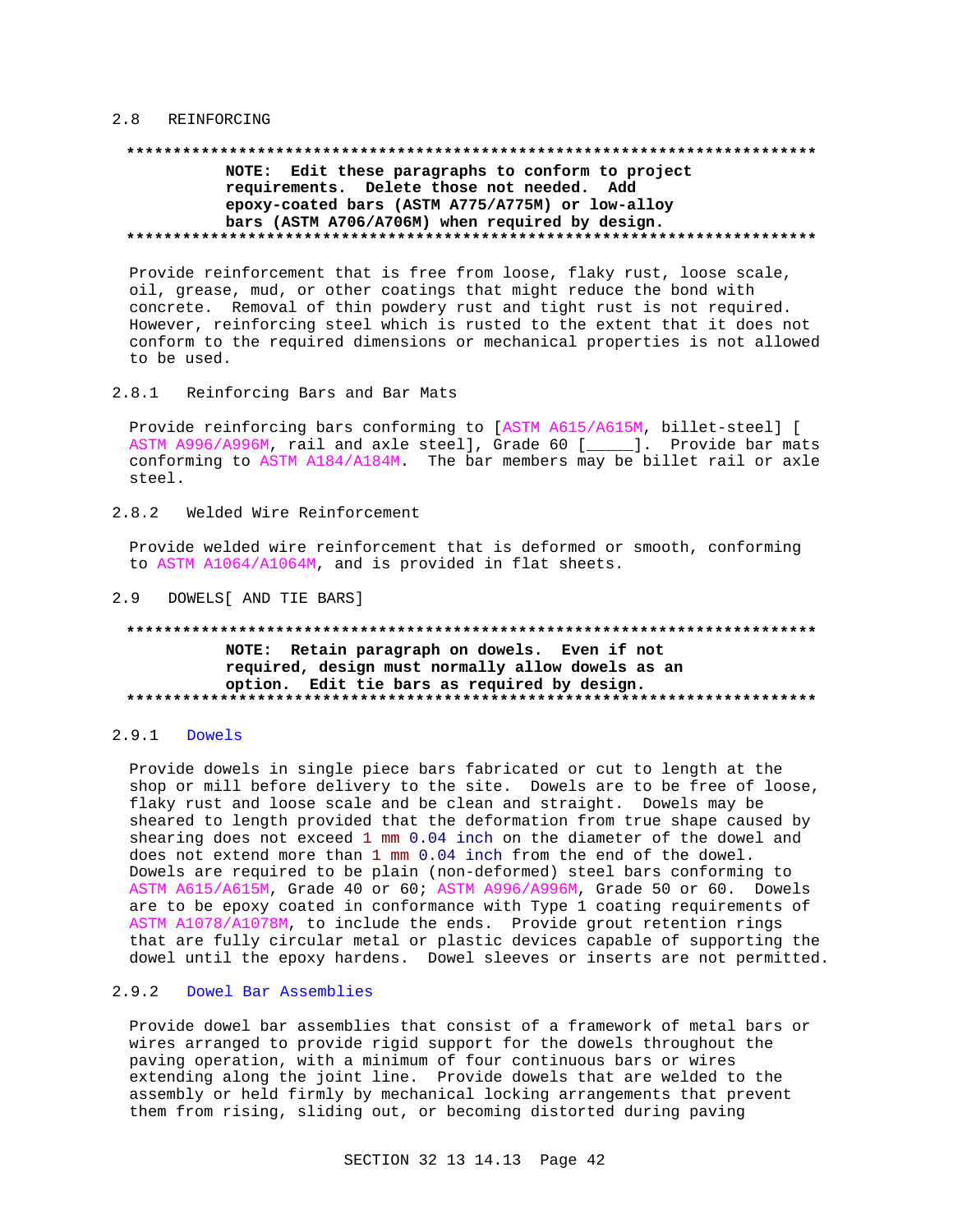operations.

### [2.9.3 Tie Bars

Provide tie bars that are deformed steel bars conforming to ASTM A615/A615M, or ASTM A996/A996M, Grade 60 [\_\_\_\_\_], and of the sizes and dimensions indicated. Deformed rail steel bars and high-strength billet or axle steel bars, Grade 50 or higher, are not allowed to be used for bars that are bent and straightened during construction.

#### ]2.10 EPOXY RESIN

Provide epoxy-resin materials that consist of two-component materials conforming to the requirements of ASTM C881/C881M, Class as appropriate for each application temperature to be encountered, except that in addition, the materials meet the following requirements:

- a. Material for use for embedding dowels and anchor bolts be Type IV, Grade 3.
- b. Material for use as patching materials for complete filling of spalls and other voids and for use in preparing epoxy resin mortar be Type III, Grade as approved.
- c. Material for use for injecting cracks be Type IV, Grade 1.
- d. Material for bonding freshly mixed portland cement concrete or mortar or freshly mixed epoxy resin concrete or mortar to hardened concrete be Type V, Grade as approved.

#### 2.11 EQUIPMENT

All plant, equipment, tools, and machines used in the work are required to be maintained in satisfactory working conditions at all times. Submit the following:

a. Details and data on the batching and mixing plant prior to plant assembly including manufacturer's literature showing that the equipment meets all requirements specified herein.

**\*\*\*\*\*\*\*\*\*\*\*\*\*\*\*\*\*\*\*\*\*\*\*\*\*\*\*\*\*\*\*\*\*\*\*\*\*\*\*\*\*\*\*\*\*\*\*\*\*\*\*\*\*\*\*\*\*\*\*\*\*\*\*\*\*\*\*\*\*\*\*\*\*\* NOTE: For OCONUS projects, contact NRMCA (** http://www.nrmca.org**) concerning approved engineers available in the geographic area. \*\*\*\*\*\*\*\*\*\*\*\*\*\*\*\*\*\*\*\*\*\*\*\*\*\*\*\*\*\*\*\*\*\*\*\*\*\*\*\*\*\*\*\*\*\*\*\*\*\*\*\*\*\*\*\*\*\*\*\*\*\*\*\*\*\*\*\*\*\*\*\*\*\***

- b. Obtain National Ready Mixed Concrete Association (NRMCA) certification of the concrete plant, at no expense to the Government. Provide inspection report of the concrete plant by an engineer approved by the NRMCA. A list of NRMCA approved engineers is available on the NRMCA website at http://www.nrmca.org. Submit a copy of the NRMCA QC Manual Section 3 Concrete Plant Certification Checklist, NRMCA Certificate of Conformance, and Calibration documentation on all measuring and weighing devices prior to uniformity testing.
- c. A description of the equipment proposed for transporting concrete mixture from the central mixing plant to the paving equipment.
- d. A description of the equipment proposed for the machine and hand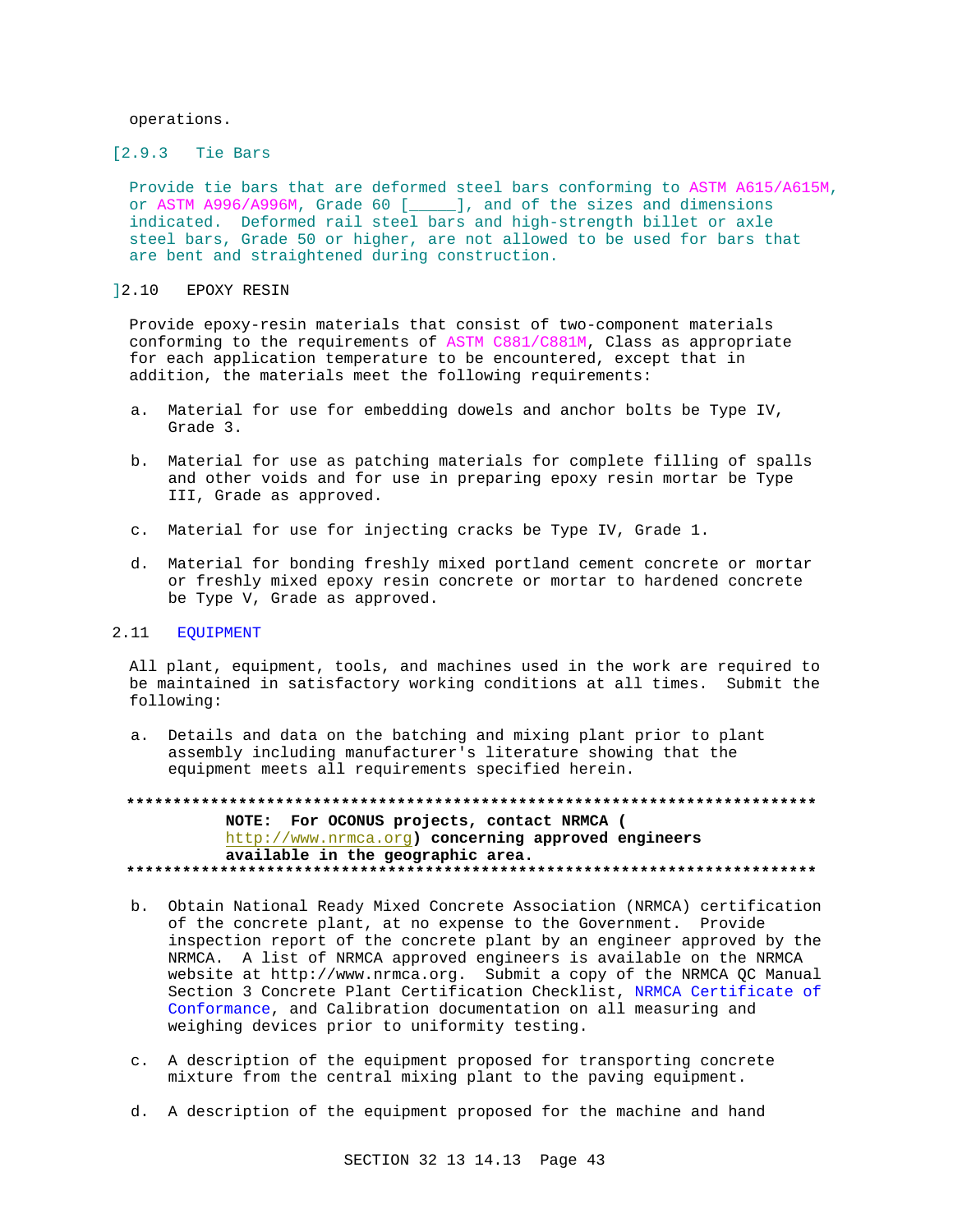placing, consolidating and curing of the concrete mixture. Manufacturer's literature on the paver and finisher, together with the manufacturer's written instructions on adjustments and operating procedures necessary to assure a tight, smooth surface on the concrete pavement. The literature is required to show that the equipment meets all details of these specifications. [Include detailed information on automatic laser controlled systems if proposed for use.]

#### 2.11.1 Batching and Mixing Plant

#### 

NOTE: The batching and mixing plant must be on the construction site or as close as possible, but must be no farther than 15 minutes haul time from the placing site during all periods of the work day. Verify the availability of water and electrical power for sites on Government land. On Navy projects, specify an off-site batch plant. Edit bracketed items as appropriate.

Plant capacity must be governed by the laydown pattern or the size of the job to prevent delay of paving operations. 

 $2.11.1.1$  Location

Locate the batching and mixing plant [on project site as indicated on the drawings][off Government premises no more than 15 minutes haul time from the placing site]. [Water and electrical power [are] [are not] available on the project site.] Provide operable telephonic or radio communication between the plant and the placing site at all times concreting is taking place.

#### $2.11.1.2$ Type and Capacity

Provide a batching and mixing plant consisting of a stationary-type central mix plant, including permanent installations and portable or relocatable plants installed on stable foundations. Provide a plant designed and operated to produce concrete within the specified tolerances, with a minimum capacity of 200 cubic meters 250 cubic yards [\_\_\_\_] per hour, that conforms to the requirements of NRMCA QC 3 including provisions addressing:

- 1. Material Storage and Handling
- 2. Batching Equipment
- 3. Central Mixer
- 4. Ticketing System
- 5. Delivery System

# 2.11.1.3 Tolerances

| Materials              | Percentage of Required Mass |
|------------------------|-----------------------------|
| Cementitious Materials | plus or minus 1             |
| Aggregate              | plus or minus 2             |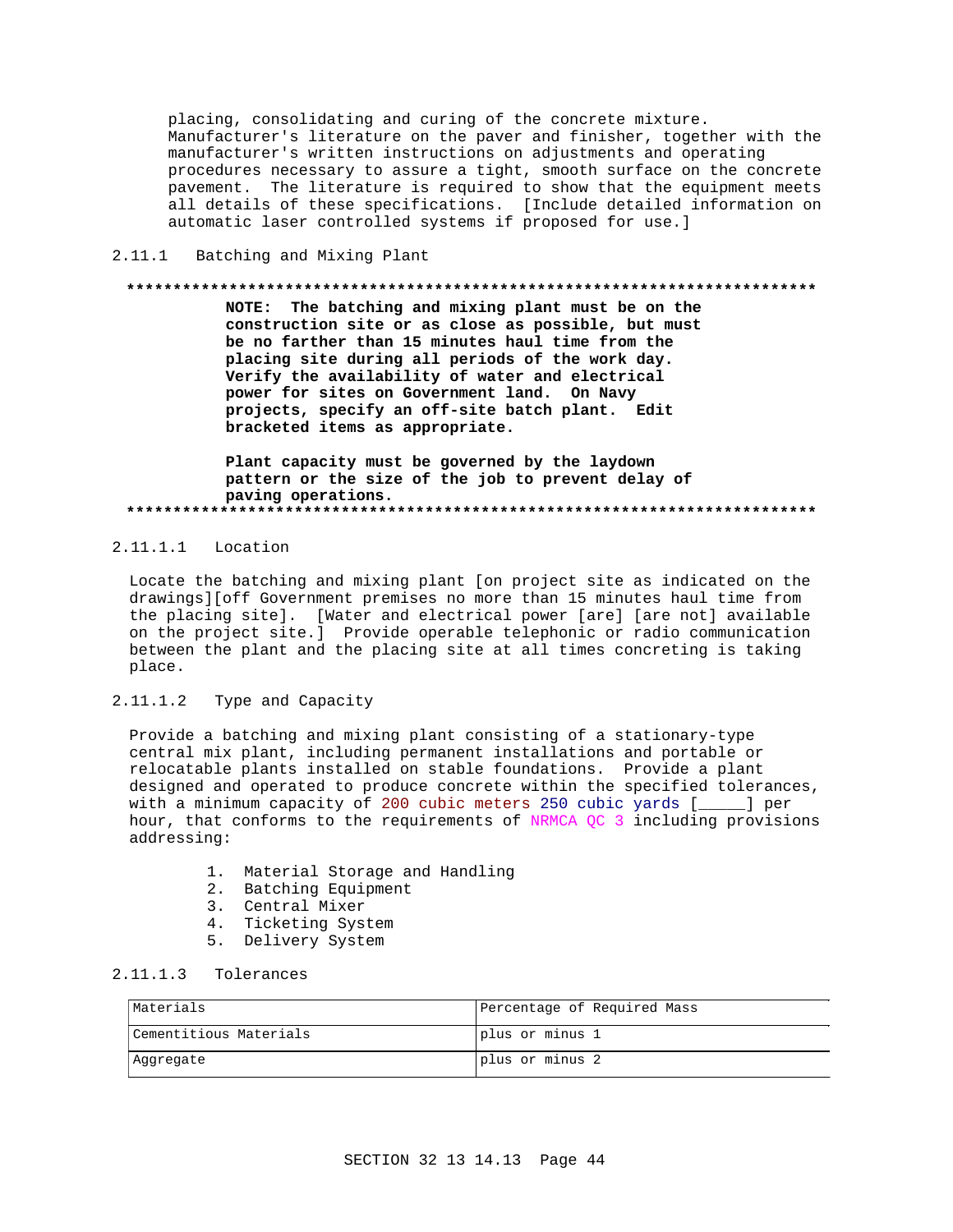| Materials | Percentage of Required Mass |
|-----------|-----------------------------|
| Water     | plus or minus 1             |
| Admixture | plus or minus 3             |

For volumetric batching equipment for water and admixtures, the above numeric tolerances apply to the required volume of material being batched. Dilute concentrated admixtures uniformly, if necessary, to provide sufficient volume per batch to ensure that the batchers consistently operate within the above tolerance.

#### 2.11.1.4 Moisture Control

Provide a plant capable of ready adjustment to compensate for the varying moisture contents of the aggregates and to change the quantities of the materials being batched. [Provide an electric moisture meter complying with the provisions of COE CRD-C 143 for measuring of moisture in the fine aggregate. Provide a sensing element arranged so that measurement is made near the batcher charging gate of the fine aggregate bin or in the fine aggregate batcher.]

## 2.11.2 Concrete Mixers

Provide stationary or truck mixers that are capable of combining the materials into a uniform mixture and of discharging this mixture without segregation. Do not charge the mixers in excess of the capacity recommended by the manufacturer. Operate the mixers at the drum or mixing blade speed designated by the manufacturer. Maintain the mixers in satisfactory operating condition, with the mixer drums kept free of hardened concrete. Replace mixer blades or paddles when worn down more than 10 percent of their depth when compared with the manufacturer's dimension for new blades or paddles.

# 2.11.2.1 Stationary

Stationary mixers are required to be drum or pan mixers. Provide mixers with an acceptable device to lock the discharge mechanism until the required mixing time has elapsed.

# 2.11.2.2 Mixing Time and Uniformity for Stationary Mixers

Use the projects approved mixture proportions for uniformity testing. For stationary mixers, before uniformity data are available, the minimum mixing time for each batch after all solid materials are in the mixer, provided that all of the mixing water is introduced before one-fourth of the mixing time has elapsed, is 1 minute for mixers having a capacity of 0.75 cubic meter 1 cubic yard. For mixers of greater capacity, increase this minimum time by 20 seconds for each additional cubic meter 1.33 cubic yard or fraction thereof. After results of uniformity tests are available, the mixing time may be reduced to the minimum time required to meet uniformity requirements; but if uniformity requirements are not being met, increase the mixing time as directed. Perform mixer performance tests at new mixing times immediately after any change in mixing time or volume. For regular testing perform all six tests on three batches of concrete. The range for regular testing is the average of the ranges of the three batches. Conduct the Regular Test sequence for initial determination of the mixing time or as directed. When regular testing is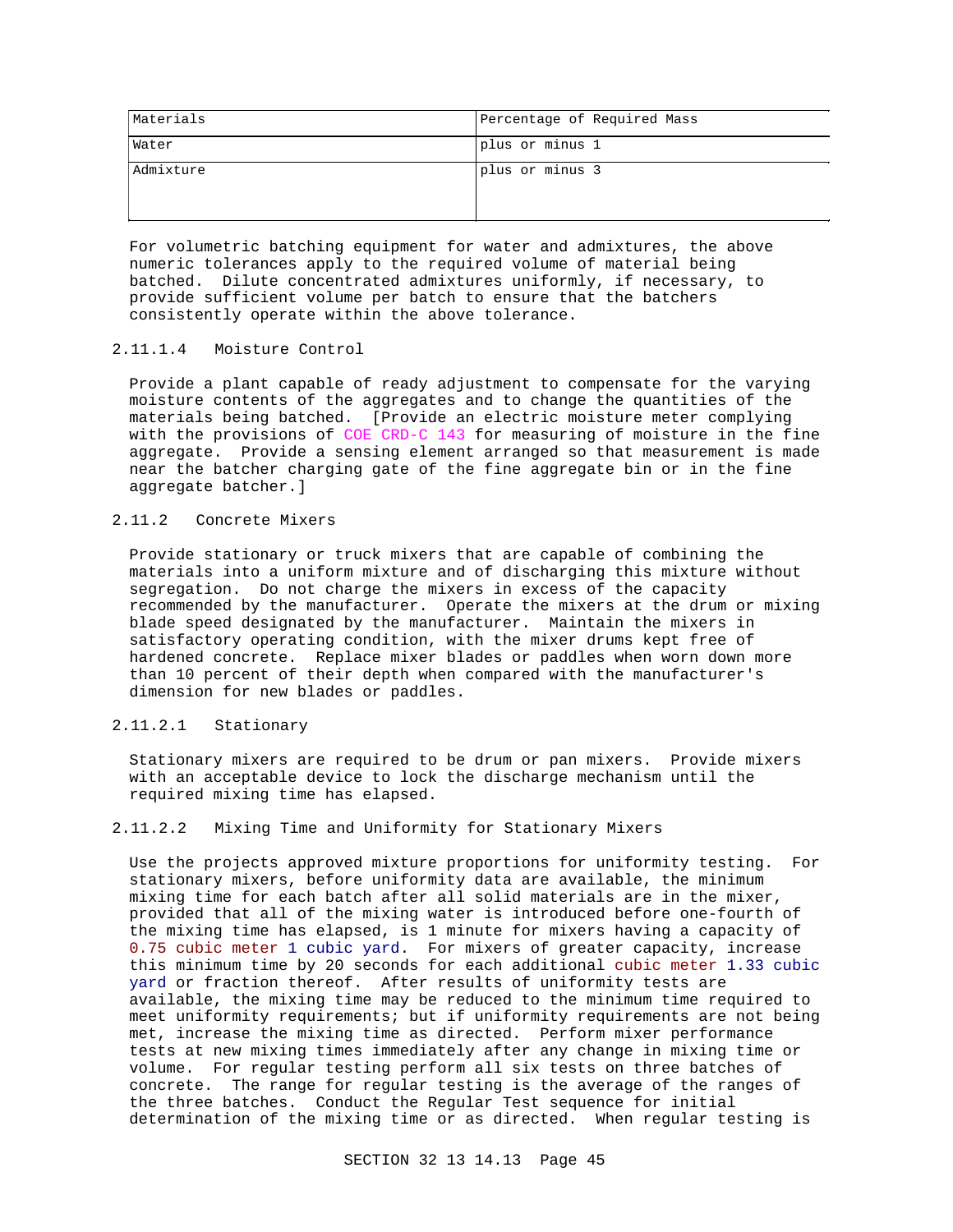performed, the concrete is required to meet the limits of any five of the six uniformity requirements listed in Table 1 below.

# 2.11.2.3 Abbreviated Test

Use the projects approved mixture proportions for uniformity testing. Conduct the Abbreviated Test sequence for production concrete verification at the frequency specified in Table 6. When abbreviated testing is performed, the concrete is required to meet only those requirements listed for abbreviated testing. Abbreviated testing consists of performing the three required tests on a single batch of concrete. The range for abbreviated testing is the range for one batch. If more than one mixer is used and all are identical in terms of make, type, capacity, condition, speed of rotation, the results of tests on one of the mixers apply to the others, subject to the approval. Perform all mixer performance (uniformity) testing in accordance with COE CRD-C 55 and with paragraph TESTING AND INSPECTION FOR CONTRACTOR QUALITY CONTROL DURING CONSTRUCTION in PART 3.

| TABLE 1 UNIFORMITY REOUIREMENTS--STATIONARY MIXERS |                                                                      |                                                          |
|----------------------------------------------------|----------------------------------------------------------------------|----------------------------------------------------------|
| Parameter                                          | Regular Tests Allowable<br>Maximum Range for Average<br>of 3 Batches | Abbreviated Tests Allowable<br>Maximum Range for 1 Batch |
| Unit weight of air-free<br>mortar                  | 32 kg per cubic m 2.0<br>pounds per cubic foot                       | 32 kg per cubic m 2.0 pounds<br>per cubic foot           |
| Air content                                        | 1.0 percent                                                          | - -                                                      |
| Slump                                              | $25 \text{ mm } 1.0 \text{ inch}$                                    | 25 mm 1.0 inch                                           |
| Coarse aggregate                                   | 6.0 percent                                                          | 6.0 percent                                              |
| Compressive strength at 7<br>days                  | 10.0 percent                                                         | 10.0 percent                                             |
| Water content                                      | 1.5 percent                                                          |                                                          |

# 2.11.2.4 Truck

Truck mixers are not allowed for mixing or transporting slipformed paving concrete. Provide only truck mixers designed for mixing or transporting paving concrete with extra large blading and rear opening specifically for low-slump paving concrete. Provide truck mixers, the mixing of concrete therein, and concrete uniformity and testing thereof that conform to the requirements of ASTM C94/C94M. Determine the number of revolutions between 70 to 100 for truck-mixed concrete and the number of revolutions for shrink-mixed concrete by uniformity tests as specified in ASTM C94/C94M

 and in requirements for mixer performance stated in paragraph TESTING AND INSPECTION FOR CONTRACTOR QUALITY CONTROL DURING CONSTRUCTION in PART 3. If requirements for the uniformity of concrete are not met with 100 revolutions of mixing after all ingredients including water are in the truck mixer drum, discontinue use of the mixer until the condition is corrected. Water is not allowed to be added after the initial introduction of mixing water except, when on arrival at the job site, the slump is less than specified and the water-cement ratio is less than that given as a maximum in the approved mixture. Additional water may be added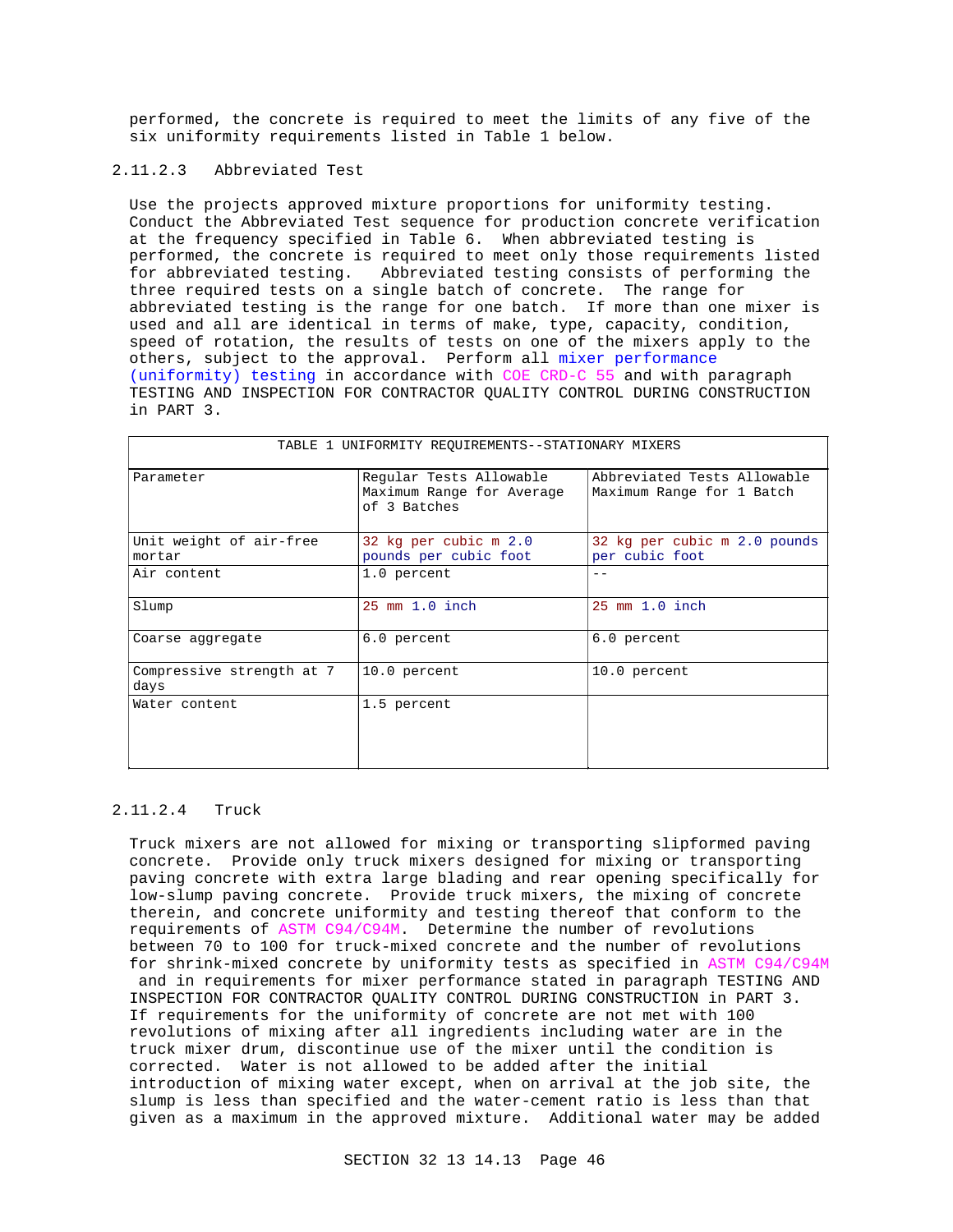to bring the slump within the specified range provided the approved water-cement ratio is not exceeded. Inject water into the head of the mixer (end opposite the discharge opening) drum under pressure, and turn the drum or blades a minimum of 30 additional revolutions at mixing speed. The addition of water to the batch at any later time is not allowed. [ Perform mixer performance (uniformity) tests for truck mixers in accordance with ASTM C94/C94M.]

#### $2.11.3$ Transporting Equipment

Transport slipform concrete to the paving site in non-agitating equipment conforming to ASTM C94/C94M or in approved agitators. Transport fixed form concrete in approved truck mixers designed with extra large blading and rear opening specifically for low slump concrete. Provide transporting equipment designed and operated to deliver and discharge the required concrete mixture completely without segregation.

## 2.11.4 Transfer and Spreading Equipment

NOTE: A transfer spreader is required for all Army and Air Force airfield paving projects. This paragraph is required for Navy projects if soft subgrade conditions are anticipated or the design incorporates a drainage layer. Coordinate with Part 3 requirements in sub-paragraph TRAFFIC ON UNDERLYING MATERIAL. 

Provide equipment for transferring concrete from the transporting equipment to the paving lane in front of the paver that is specially manufactured, self-propelled transfer equipment which accepts the concrete outside the paving lane, transfers, and spreads it evenly across the paving lane in front of the paver and strike off the surface evenly to a depth which permits the paver to operate efficiently.

#### 2.11.5 Paver-Finisher

NOTE: The following subparagraphs apply to both fixed-form and slip-form paver-finishers. FIXED FORMS is applicable to fixed-form paver-finishers and SLIPFORM is applicable to slip-form paver-finishers. 

Provide paver-finisher consisting of a heavy-duty, self-propelled machine designed specifically for paving and finishing high quality pavement, with a minimum weight of 3280 kg per m 2200 pounds per foot of lane width, and powered by an engine having a minimum 15,000 W per m 6.0 horsepower per foot of lane width. The paver-finisher is required to spread, consolidate, and shape the plastic concrete to the desired cross section in one pass. The mechanisms for forming the pavement are required to be easily adjustable in width and thickness. In addition to other spreaders required by paragraph above, the paver-finisher equipped with a full width knock-down auger or paddle mechanism, capable of operating in both directions, which evenly spreads the fresh concrete in front of the screed or extrusion plate.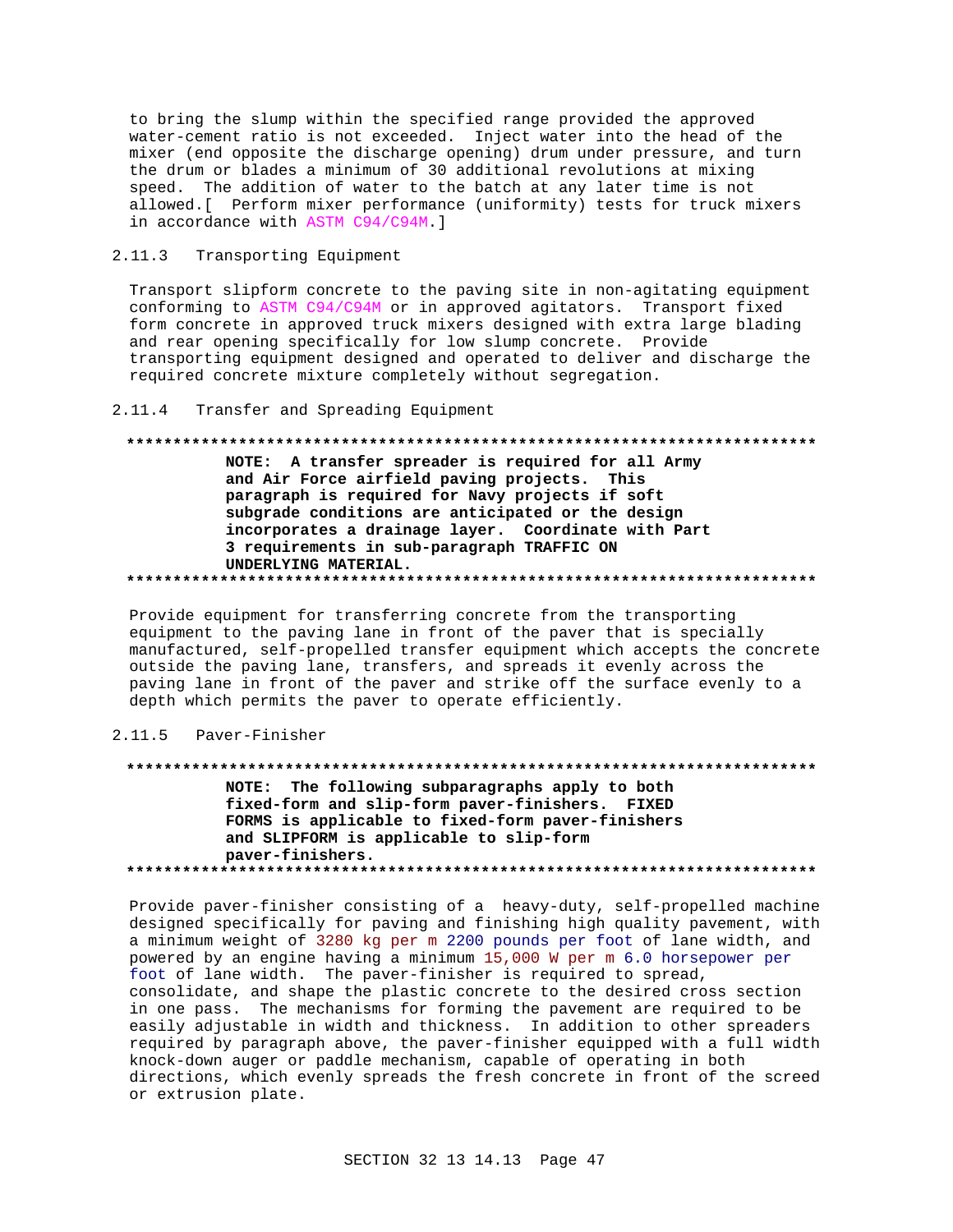#### 2.11.5.1 Vibrators

# **\*\*\*\*\*\*\*\*\*\*\*\*\*\*\*\*\*\*\*\*\*\*\*\*\*\*\*\*\*\*\*\*\*\*\*\*\*\*\*\*\*\*\*\*\*\*\*\*\*\*\*\*\*\*\*\*\*\*\*\*\*\*\*\*\*\*\*\*\*\*\*\*\*\***

#### **NOTE: Retain bracketed electronic vibrator monitoring equipment statement for airfield paving. \*\*\*\*\*\*\*\*\*\*\*\*\*\*\*\*\*\*\*\*\*\*\*\*\*\*\*\*\*\*\*\*\*\*\*\*\*\*\*\*\*\*\*\*\*\*\*\*\*\*\*\*\*\*\*\*\*\*\*\*\*\*\*\*\*\*\*\*\*\*\*\*\*\***

Provide gang mounted immersion vibrators at the front of the paver on a frame equipped with suitable controls so that all vibrators can be operated at any desired depth within the slab or completely withdrawn from the concrete, as required. Provide vibrators that are automatically controlled to immediately stop as forward motion of the paver ceases. [ Equipped the paver-finisher with an electronic vibrator monitoring device displaying the operating frequency of each individual internal vibrator with a readout display visible to the paver operator that operates continuously while paving, and displays all vibrator frequencies with manual or automatic sequencing among all individual vibrators. Discontinue paving if the vibrator monitoring system fails to operate properly during the paving operation. ] Provide the spacing of the immersion vibrators across the paving lane as necessary to properly consolidate the concrete, with a maximum clear distance between vibrators of 750 mm 30 inches and outside vibrators a maximum of 300 mm 12 inches from the lane edge. Determine vibrator frequency and amplitude per COE CRD-C 521.

#### 2.11.5.2 Screed or Extrusion Plate

Equipped the paver-finisher with a transversely oscillating screed or an extrusion plate to shape, compact, and smooth the surface and finish the surface that no significant amount of hand finishing, except use of cutting straightedges, is required. Provide adjustment for variation in lane width or thickness and to prevent more than 200 mm 8 inches of the screed or extrusion plate extending over previously placed concrete on either end when paving fill-in lanes. Repair or replace machines that cause displacement of properly installed forms or cause ruts or indentations in the prepared underlying materials and machines that cause frequent delays due to mechanical failures as directed.

## 2.11.5.3 Longitudinal Mechanical Float

A longitudinal mechanical float may be used. If used, provide a float that is specially designed and manufactured to smooth and finish the pavement surface without working excess paste to the surface that is rigidly attached to the rear of the paver-finisher or to a separate self-propelled frame spanning the paving lane. Provide float plate at least 1.5 m 5 feet long by 200 mm 8 inches wide and automatically be oscillated in the longitudinal direction while slowly moving from edge to edge of the paving lane, with the float plate in contact with the surface at all times.

# 2.11.5.4 Other Types of Finishing Equipment

Clary screeds, other rotating tube floats, or bridge deck finishers are not allowed on mainline paving, but may be allowed on irregular or odd-shaped slabs, and near buildings or trench drains, subject to approval. Provide bridge deck finishers with a minimum operating weight of 3400 kg 7500 pounds that have a transversely operating carriage containing a knock-down auger and a minimum of two immersion vibrators. Only use vibrating screeds or pans for isolated slabs where hand finishing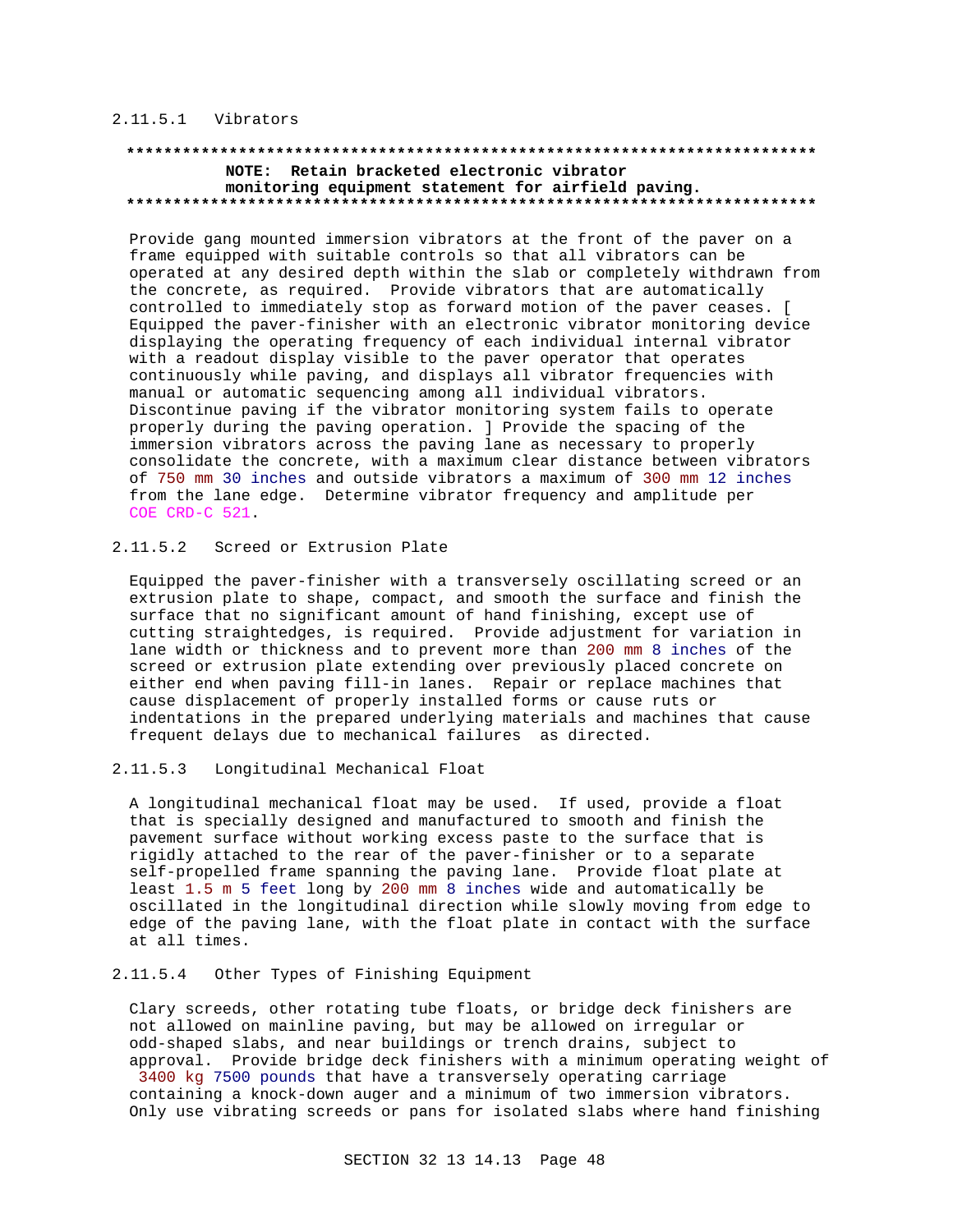is permitted as specified, and only where specifically approved.

### 2.11.5.5 Fixed Forms

Provide paver-finisher equipped with wheels designed to ride the forms, keep it aligned with the forms, and spread the load so as to prevent deformation of the forms. Provide paver-finishers traveling on guide rails located outside the paving lane that are equipped with wheels when traveling on new or existing concrete to remain. Alternatively, a modified slipform paver that straddles the forms may be used. Provide a modified slipform paver which has the side conforming plates removed or rendered ineffective and travels over or along pre-placed fixed forms.

# 2.11.5.6 Slipform

The slipform paver-finisher is required to be automatically controlled and crawler mounted with padded tracks so as to be completely stable under all operating conditions and provide a finish to the surface and edges so that no edge slump beyond allowable tolerance occurs. Provide suitable moving side forms that are adjustable and produce smooth, even edges, perpendicular to the top surface and meeting specification requirements for alignment and freedom from edge slump.

# 2.11.6 Curing Equipment

Provide equipment for applying membrane-forming curing compound mounted on a self-propelled frame that spans the paving lane. Constantly agitate the curing compound reservoir mechanically (not air) during operation and provide a means for completely draining the reservoir. Provide a spraying system that consists of a mechanically powered pump which maintains constant pressure during operation, an operable pressure gauge, and either a series of spray nozzles evenly spaced across the lane to provide uniformly overlapping coverage or a single spray nozzle which is mounted on a carriage which automatically traverses the lane width at a speed correlated with the forward movement of the overall frame. Protect all spray nozzles with wind screens. Calibrate the spraying system in accordance with ASTM D2995, Method A, for the rate of application required in paragraph MEMBRANE CURING. Provide hand-operated sprayers allowed by that paragraph with compressed air supplied by a mechanical air compressor. Immediately replace curing equipment if it fails to apply an even coating of compound at the specified rate.

#### 2.11.7 Texturing Equipment

#### **\*\*\*\*\*\*\*\*\*\*\*\*\*\*\*\*\*\*\*\*\*\*\*\*\*\*\*\*\*\*\*\*\*\*\*\*\*\*\*\*\*\*\*\*\*\*\*\*\*\*\*\*\*\*\*\*\*\*\*\*\*\*\*\*\*\*\*\*\*\*\*\*\*\***

**NOTE: Designer must select type of texturing desired, retain that subparagraph, and delete the others. A genuine effort must be made to determine the type of texturing, if any, desired by the using service. If no guidance is given, the usual default method must be burlap drag. If other than a burlap drag textured finish is required, edit the appropriate paragraph(s) as shown below.**

**For Air Force airfield paving projects, do not specify artificial turf, wire comb, or surface grooving textures. For Navy airfield paving projects, do not specify wire comb or surface grooving textures. Use Section 32 01 18.71 GROOVING**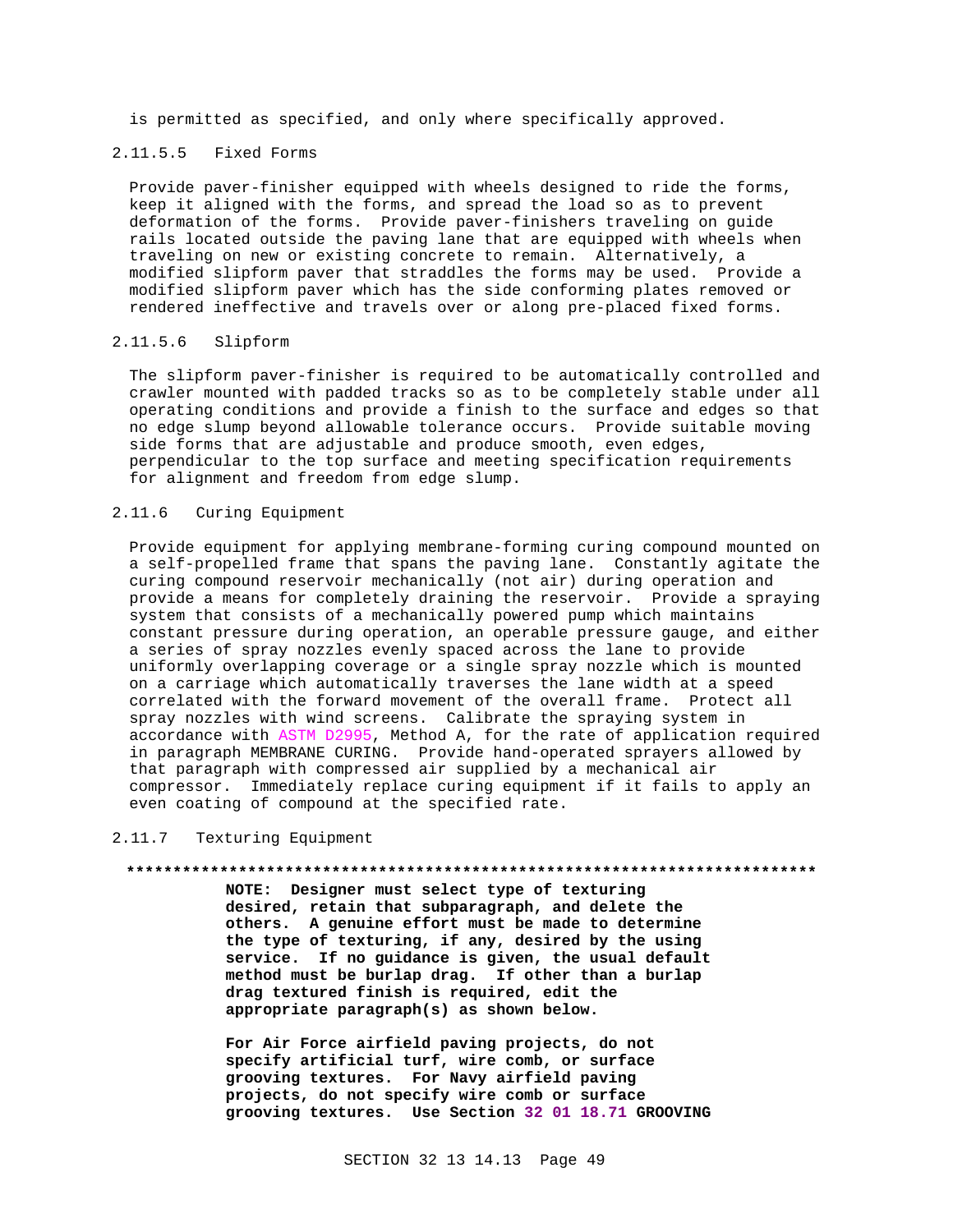#### **FOR AIRFIELD PAVEMENTS, to specify saw-cut grooves.**

#### **Spring tine grooving is limited to use on roads and streets only. \*\*\*\*\*\*\*\*\*\*\*\*\*\*\*\*\*\*\*\*\*\*\*\*\*\*\*\*\*\*\*\*\*\*\*\*\*\*\*\*\*\*\*\*\*\*\*\*\*\*\*\*\*\*\*\*\*\*\*\*\*\*\*\*\*\*\*\*\*\*\*\*\*\***

Provide texturing equipment as specified below. Before use, demonstrate the texturing equipment on a test section, and modify the equipment as necessary to produce the texture directed.

### 2.11.7.1 Burlap Drag

Securely attach a burlap drag to a separate wheel mounted frame spanning the paving lane or to one of the other similar pieces of equipment. Provide length of the material between 600 to 900 mm 24 to 36 inches dragging flat on the pavement surface. Provide burlap drag with a width at least equal to the width of the slab. Provide clean, reasonably new burlap material, completely saturated with water before attachment to the frame, always resaturated before start of use, and kept clean and saturated during use. Provide burlap conforming to AASHTO M 182, Class 3 or 4.

#### [2.11.7.2 Broom

Apply surface texture using an approved mechanical stiff bristle broom drag of a type that provides a uniformly scored surface transverse to the pavement center line. Provide broom capable of traversing the full width of the pavement in a single pass at a uniform speed and with a uniform pressure that results in scores uniform in appearance and approximately 1.5 mm 1/16 inch in depth but not more than 3 mm 1/8 inch in depth.

### ][2.11.7.3 Artificial Turf

Provide full-width artificial turf drag with the leading transverse edge securely fastened to a lightweight pole on a traveling bridge. Provide a minimum of 600 mm 2 feet of the artificial turf in contact with the concrete surface during texturing operations that results in corrugations uniform in appearance and approximately 2 mm 1/16 inch in depth. A variety of different types of artificial turf are available and approval of any one type will be done only after it has been demonstrated to provide a satisfactory texture. One type that has provided satisfactory texture consists of 7,200 approximately 0.85-inch-long polyethylene turf blades per square foot.

## ][2.11.7.4 Deep Texturing Equipment

Provide texturing equipment that consists of [a stiff bristled broom] [a comb with spring wire tines] [spring strips which produce true, even grooves] forming a drag at least 1.2 m 4 feet long. Mount this drag in a wheeled frame spanning the paving lane and so constructed that the drag is mechanically pulled in a straight line across the paving lane perpendicular to the centerline.

#### ]2.11.8 Sawing Equipment

**\*\*\*\*\*\*\*\*\*\*\*\*\*\*\*\*\*\*\*\*\*\*\*\*\*\*\*\*\*\*\*\*\*\*\*\*\*\*\*\*\*\*\*\*\*\*\*\*\*\*\*\*\*\*\*\*\*\*\*\*\*\*\*\*\*\*\*\*\*\*\*\*\*\* NOTE: Retain bracketed sentence as necessary to correlate with paragraph REMOVAL OF EXISTING PAVEMENT SLAB in PART 3. Otherwise delete. Also**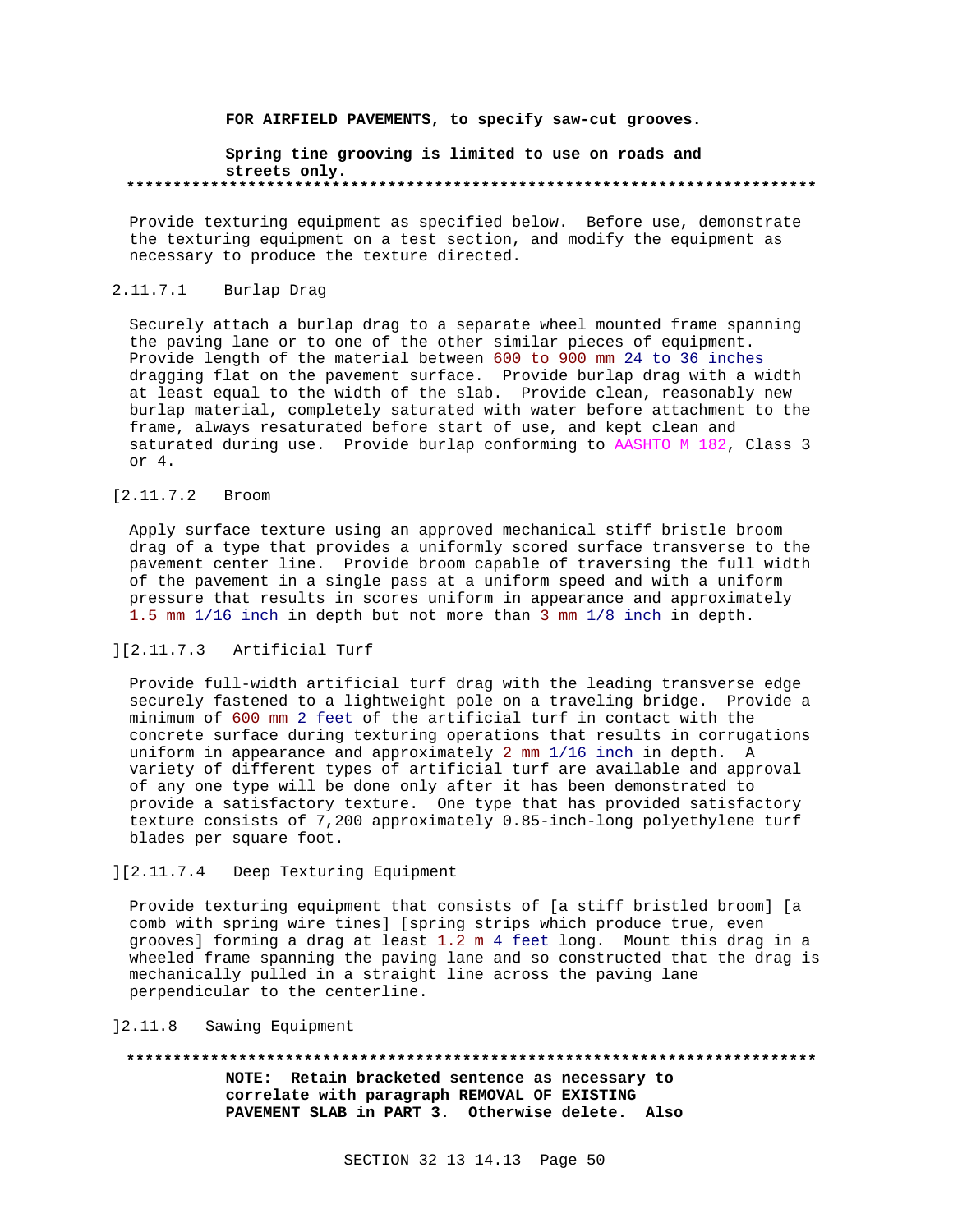#### delete wheel saw option on Navy projects.

Provide equipment for sawing joints and for other similar sawing of concrete consisting of standard diamond-type concrete saws mounted on a wheeled chassis which can be easily guided to follow the required alignment. Provide diamond tipped blades. If demonstrated to operate properly, abrasive blades may be used. Provide spares as required to maintain the required sawing rate. [Provide wheel saws used in the removal of concrete with large diameter tungsten carbide tipped blades mounted on a heavy-duty chassis which produce a saw kerf at least 40 mm 1-1/2 inches wide. JProvide saws capable of sawing to the full depth required. Early-entry saws may be used, subject to demonstration and approval. No change to the initial sawcut depth is permitted.

#### $2.11.9$ Straightedge

Provide and maintain at the job site, in good condition, a minimum 4 m 12 foot straightedge for each paving train for testing the hardened portland cement concrete surfaces. Provide straightedges constructed of aluminum or magnesium alloy and blades of box or box-girder cross section with flat bottom, adequately reinforced to insure rigidity and accuracy. Provide straightedges with handles for operation on the pavement.

2.11.10 Work Bridge

Provide a self-propelled working bridge capable of spanning the required paving lane width where workmen can efficiently and adequately reach the pavement surface.

#### 2.12 SPECIFIED CONCRETE STRENGTH AND OTHER PROPERTIES

#### 

NOTE: Fill in blanks as appropriate. Specified strength must be the flexural strength used in the structural design of the pavement and must not exceed 650 psi 4.5 MPa at 90 days of age. Designer must also ensure that this strength is attainable with the available aggregates. For the standard coarse aggregate with the nominal maximum size of 37 mm 1.5 inches, the total air content must be specified as 6.0 percent where freezing and thawing is a concern. For a coarse aggregate with the nominal maximum size of 25 mm 1.0 inch, the total air content must be specified as 6.5 percent where freezing and thawing is a concern. Specify 4.0 percent where freezing and thawing is not a concern. Specify strength at 90 days. However, modify to 28-days in line 2 if 28-day strength is approved by TSMCX, AFCEC pavement SME, or NAVFAC as stated in paragraph FLEXURAL STRENGTH. Be sure this and succeeding paragraphs correlate. 

#### 2.12.1 Specified Flexural Strength

NOTE: Use the Tailoring Option "Beams" or "Cylinders/Beams" to specify flexural strength for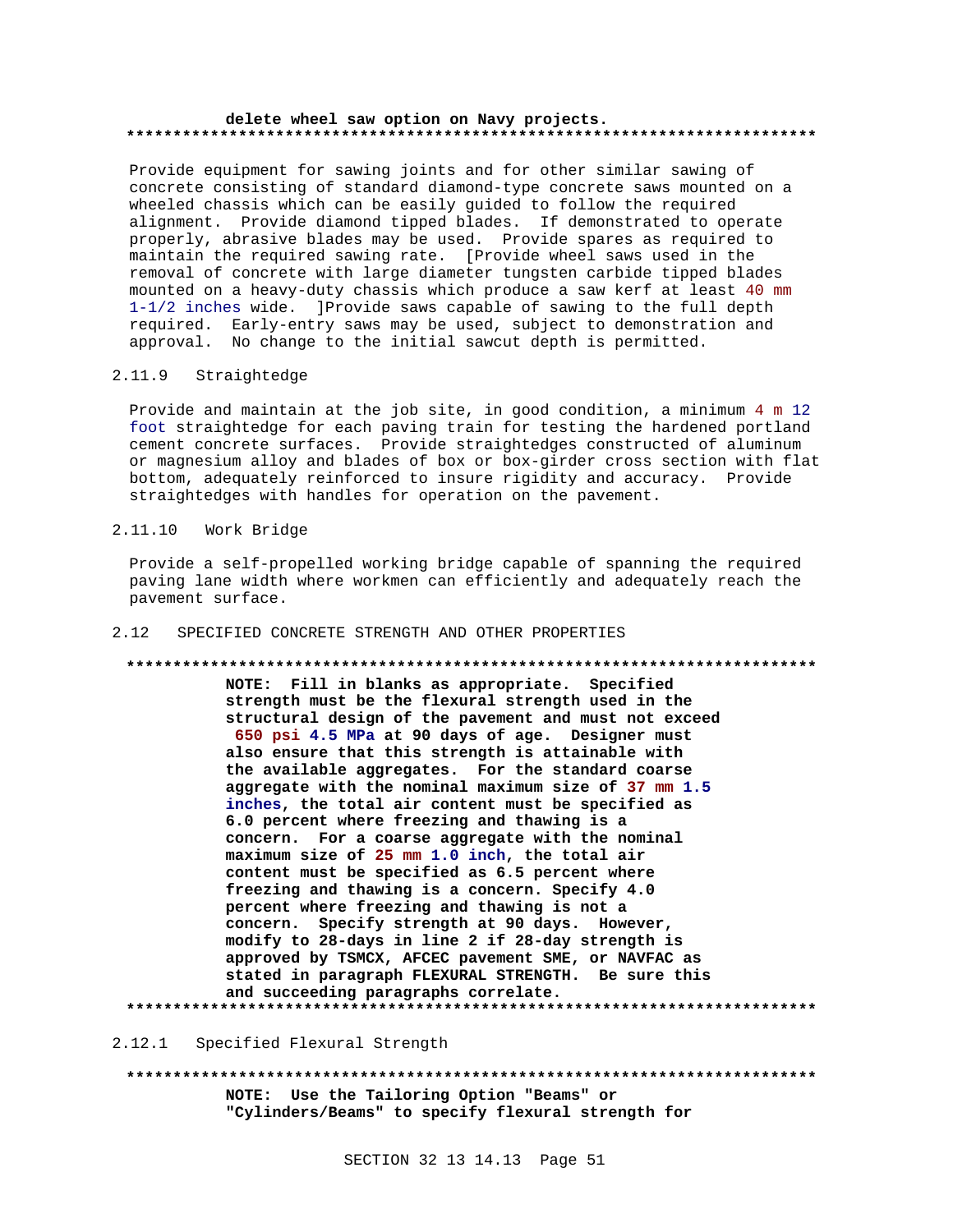#### **concrete. \*\*\*\*\*\*\*\*\*\*\*\*\*\*\*\*\*\*\*\*\*\*\*\*\*\*\*\*\*\*\*\*\*\*\*\*\*\*\*\*\*\*\*\*\*\*\*\*\*\*\*\*\*\*\*\*\*\*\*\*\*\*\*\*\*\*\*\*\*\*\*\*\*\***

Specified flexural strength, R, for concrete is [\_\_\_\_\_] MPa psi at [28] [90] days, as determined by [tests made in accordance with ASTM C78/C78M of beams fabricated and cured in accordance with ASTM C192/C192M] [equivalent flexural strength, as specified in paragraph MIXTURE PROPORTIONING FOR FLEXURAL STRENGTH below].

# 2.12.2 Water-Cementitious Materials Ratio

Maximum allowable water-cementitious material ratio is 0.45. The water-cementitious material ratio is the equivalent water-cement ratio as determined by conversion from the weight ratio of water to cement plus SCM by the mass equivalency method described in ACI 211.1.

#### 2.12.3 Air Content

Provide concrete that is air-entrained with a total air content of [4.0] [6.0] [6.5] plus or minus 1.5 percentage points, at the point of placement. Determine air content in accordance with ASTM C231/C231M.

2.12.4 Slump

The maximum allowable slump of the concrete at the point of placement is 50 mm 2 inches for pavement constructed with fixed forms. For slipformed pavement, at the start of the project, select a slump which produces in-place pavement meeting the specified tolerances for control of edge slump. The selected slump is applicable to both pilot and fill-in lanes.

### 2.12.5 Concrete Temperature

The temperature of the concrete as delivered is required to conform to the requirements of paragraphs PAVING IN HOT WEATHER and PAVING IN COLD WEATHER, in PART 3. Determine the temperature of concrete in accordance with ASTM C1064/C1064M.

#### 2.12.6 Concrete Strength for Final Acceptance

# **\*\*\*\*\*\*\*\*\*\*\*\*\*\*\*\*\*\*\*\*\*\*\*\*\*\*\*\*\*\*\*\*\*\*\*\*\*\*\*\*\*\*\*\*\*\*\*\*\*\*\*\*\*\*\*\*\*\*\*\*\*\*\*\*\*\*\*\*\*\*\*\*\*\* NOTE: Use the Tailoring Option to specify concrete strength by using "Cylinders/Beams" or "Beams". \*\*\*\*\*\*\*\*\*\*\*\*\*\*\*\*\*\*\*\*\*\*\*\*\*\*\*\*\*\*\*\*\*\*\*\*\*\*\*\*\*\*\*\*\*\*\*\*\*\*\*\*\*\*\*\*\*\*\*\*\*\*\*\*\*\*\*\*\*\*\*\*\*\***

[The strength of the concrete will be considered acceptable when the average equivalent [90-day] [28-day] flexural strengths for each lot are above the 'Specified Flexural Strength' as determined by correlation with 14-day compressive strength tests specified in paragraph MIXTURE PROPORTIONING FOR FLEXURAL STRENGTH below,][The strength of the concrete will be considered acceptable when the equivalent [90-day] [28-day] flexural strengths for each lot are above the 'Specified Flexural Strength' as determined by correlation with 14-day flexural strength tests specified in paragraph MIXTURE PROPORTIONING FOR FLEXURAL STRENGTH below,] and no individual set (2 specimens per sublot) in the lot are 170 kPa 25 psi or more below the equivalent 'Specified Flexural Strength'. If any lot or sublot, respectively, fails to meet the above criteria, remove and replace the lot or sublot at no additional cost to the Government. This is in addition to and does not replace the average strength required for day-to-day CQC operations as specified in paragraph AVERAGE CQC FLEXURAL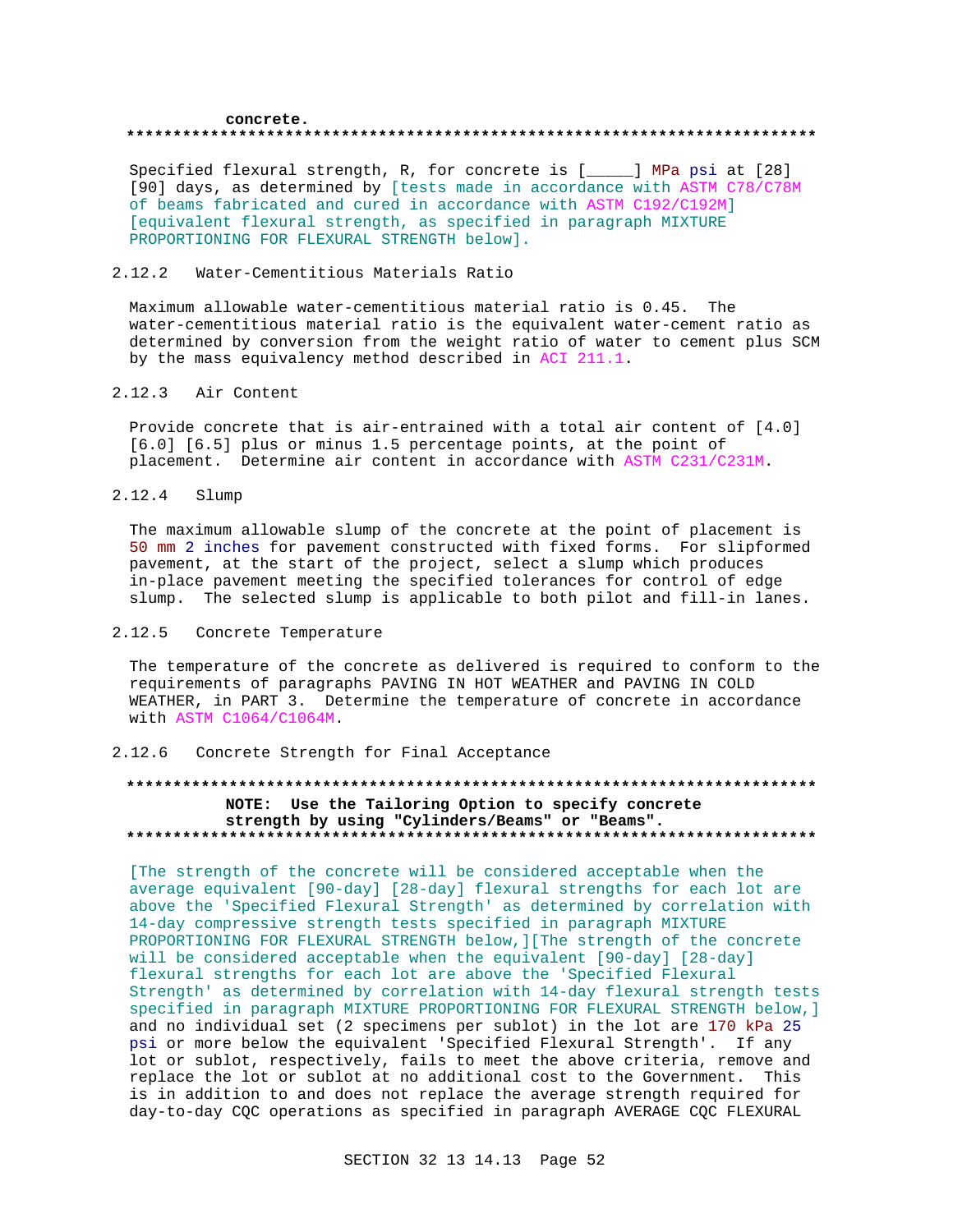STRENGTH REQUIRED FOR MIXTURES, below.

#### 2.13 MIXTURE PROPORTIONS

#### **\*\*\*\*\*\*\*\*\*\*\*\*\*\*\*\*\*\*\*\*\*\*\*\*\*\*\*\*\*\*\*\*\*\*\*\*\*\*\*\*\*\*\*\*\*\*\*\*\*\*\*\*\*\*\*\*\*\*\*\*\*\*\*\*\*\*\*\*\*\*\*\*\*\***

**NOTE: Edit bracketed items as appropriate. Normally, permit accelerating admixtures only with fast-track paving. If approval has been obtained and airfield pavement has been designed and specified for 28-day flexural strength in paragraph SPECIFIED FLEXURAL STRENGTH, modify the following subparagraphs accordingly. Do the same if this is road pavement designed for 28-day strength. Use the higher bracketed total cementitious content if a supplementary cementitious material is used. \*\*\*\*\*\*\*\*\*\*\*\*\*\*\*\*\*\*\*\*\*\*\*\*\*\*\*\*\*\*\*\*\*\*\*\*\*\*\*\*\*\*\*\*\*\*\*\*\*\*\*\*\*\*\*\*\*\*\*\*\*\*\*\*\*\*\*\*\*\*\*\*\*\***

#### 2.13.1 Composition

Provide concrete composed of cementitious material, water, fine and coarse aggregates, and admixtures. Include supplementary Cementitious Materials (SCM) choice and usage in accordance with paragraph SUPPLEMENTARY CEMENTITIOUS MATERIALS (SCM) CONTENT. Provide a minimum total cementitious materials content of [280 kg per cubic meter 470 pounds per cubic yard] [310 kg per cubic meter 517 pounds per cubic yard]. Acceptable admixtures consist of air entraining admixture and may also include, as approved, [water-reducing admixture, ][retarding admixture, ][accelerating admixture, ][water-reducing and retarding admixtures, ][water reducing and accelerating admixtures].

### 2.13.2 Proportioning Studies

Perform trial design batches, mixture proportioning studies, and testing, at no expense to the Government. Submit for approval the Preliminary Proposed Proportioning to include items a., b., and i. below a minimum of 7 days prior to beginning a mixture proportioning study. Submit the results of the mixture proportioning studies signed and stamped by the registered professional engineer having technical responsibility for the mix design study, and submitted at least 30 days prior to commencing concrete placing operations. Include a statement summarizing the maximum nominal coarse aggregate size and the weights and volumes of each ingredient proportioned on a one cubic meter yard basis. Base aggregate quantities on the mass in a saturated surface dry condition. Provide test results demonstrating that the proposed mixture proportions produce concrete of the qualities indicated. Base methodology for trial mixtures having proportions, slumps, and air content suitable for the work as described in ACI 211.1, modified as necessary to accommodate flexural strength. ACI 211.1 can be supplemented with ACI 325.14R. Submit test results including:

- a. Coarse and fine aggregate gradations and plots. Include historic gradation averages and standard deviations on individual sieves for each aggregate size group.
- b. Combined aggregate gradation and coarseness vs. workability plots.
- c. Coarse aggregate quality test results.
- d. Fine aggregate quality test results.
- e. Mill certificates for cement and supplemental cementitious materials.
- f. Certified test results for air entraining, water reducing, retarding, non-chloride accelerating[, and Lithium Nitrate] admixtures.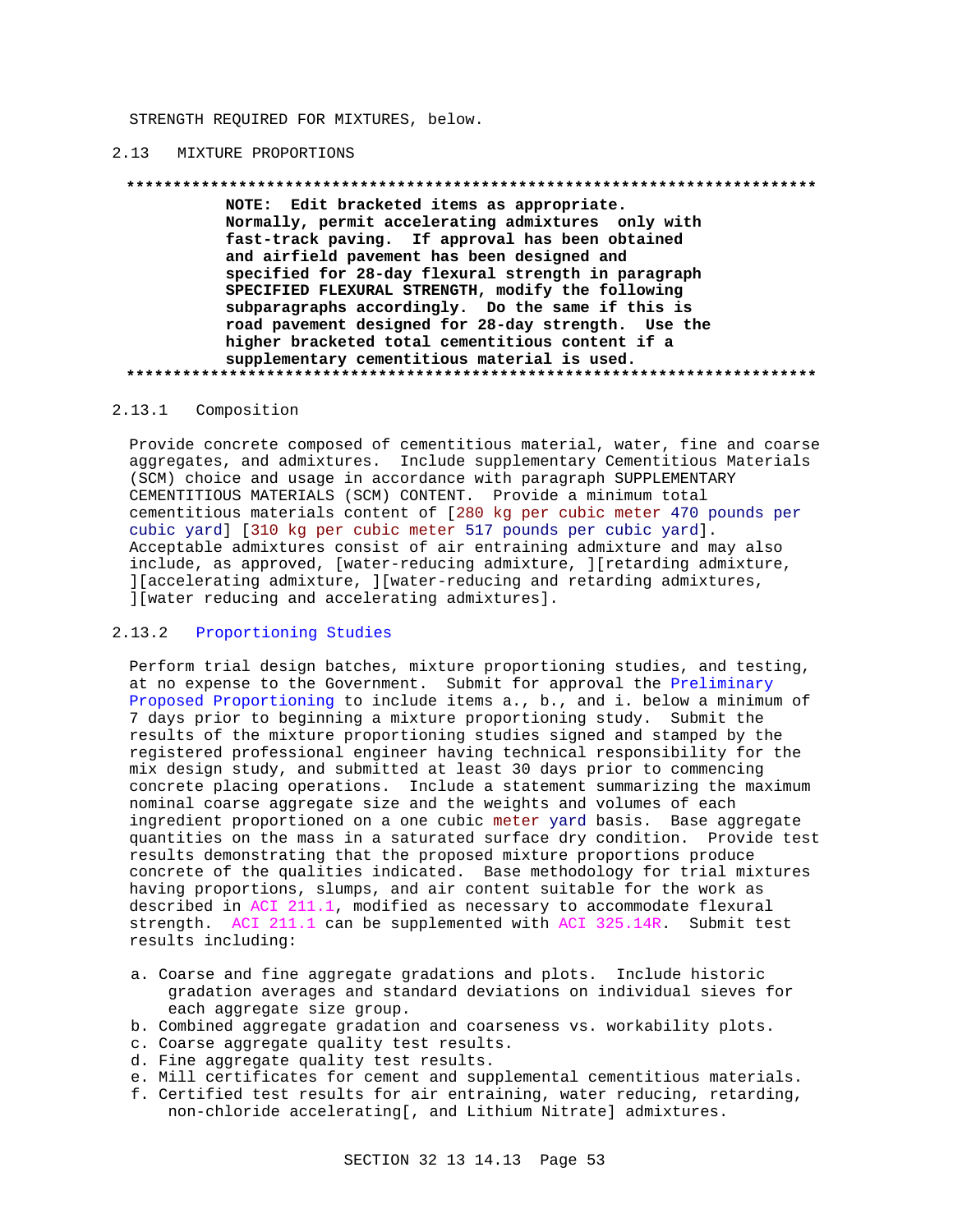- g. Specified flexural strength, slump, and air content.
- h. Documentation of required average CQC flexural strength, Ra.
- i. Recommended proportions and volumes for proposed mixture and each of three trial water-cementitious materials ratios.
- j. Individual beam [and cylinder ]breaks.
- k. Flexural [and compressive ]strength summaries and plots.
- l. Correlation ratios for acceptance testing and CQC testing.
- m. Historical record of ACI 214R strength test results, documenting production standard deviation (if available).
- n. Narrative discussing methodology on how the mix design was developed.
- o. Alternative aggregate blending to be used during the test section if necessary to meet the required surface and consolidation requirements.
- 2.13.2.1 Water-Cementitious Materials Ratio

Perform at least three different water-cementitious materials ratios, which produce a range of strength encompassing that required on the project. The maximum allowable water-cementitious material ratio required in paragraph SPECIFIED FLEXURAL STRENGTH, above is the equivalent water-cementitious materials ratio. The maximum water-cementitious materials ratio of the approved mix design becomes the maximum water-cementitious materials ratio for the project, and in no case exceeds 0.45.

2.13.2.2 Trial Mixture Studies

Perform separate sets of trial mixture studies made for each combination of cementitious materials and each combination of admixtures proposed for use. No combination of either are to be used until proven by such studies, except that, if approved in writing and otherwise permitted by these specifications, an accelerating or retarding admixture may be used without separate trial mixture study. Perform separate trial mixture studies for each placing method (slip form, fixed form, or hand placement) proposed. Report the temperature of concrete in each trial batch. Design each mixture to promote easy and suitable concrete placement, consolidation and finishing, and to prevent segregation and excessive bleeding. Proportion laboratory trial mixtures for maximum permitted slump and air content.

2.13.2.3 Mixture Proportioning for Flexural Strength

**\*\*\*\*\*\*\*\*\*\*\*\*\*\*\*\*\*\*\*\*\*\*\*\*\*\*\*\*\*\*\*\*\*\*\*\*\*\*\*\*\*\*\*\*\*\*\*\*\*\*\*\*\*\*\*\*\*\*\*\*\*\*\*\*\*\*\*\*\*\*\*\*\*\* NOTE: The first Tailoring Option, "Beams", includes items a through j; the second option "Cylinders/Beams" includes the second listing of items 1 through 10. \*\*\*\*\*\*\*\*\*\*\*\*\*\*\*\*\*\*\*\*\*\*\*\*\*\*\*\*\*\*\*\*\*\*\*\*\*\*\*\*\*\*\*\*\*\*\*\*\*\*\*\*\*\*\*\*\*\*\*\*\*\*\*\*\*\*\*\*\*\*\*\*\*\***

Follow the step by step procedure below:

- [ a. Fabricate all beams for each mixture from the same batch or blend of batches. Fabricate and cure all beams in accordance with ASTM C192/C192M, using 152 x 152 mm 6 x 6 inches steel beam molds.
	- b. Cure test beams from each mixture for 3, 7, 14, and [28] [90]-day flexural tests; 6 beams to be tested per age.
	- c. Test beams in accordance with ASTM C78/C78M.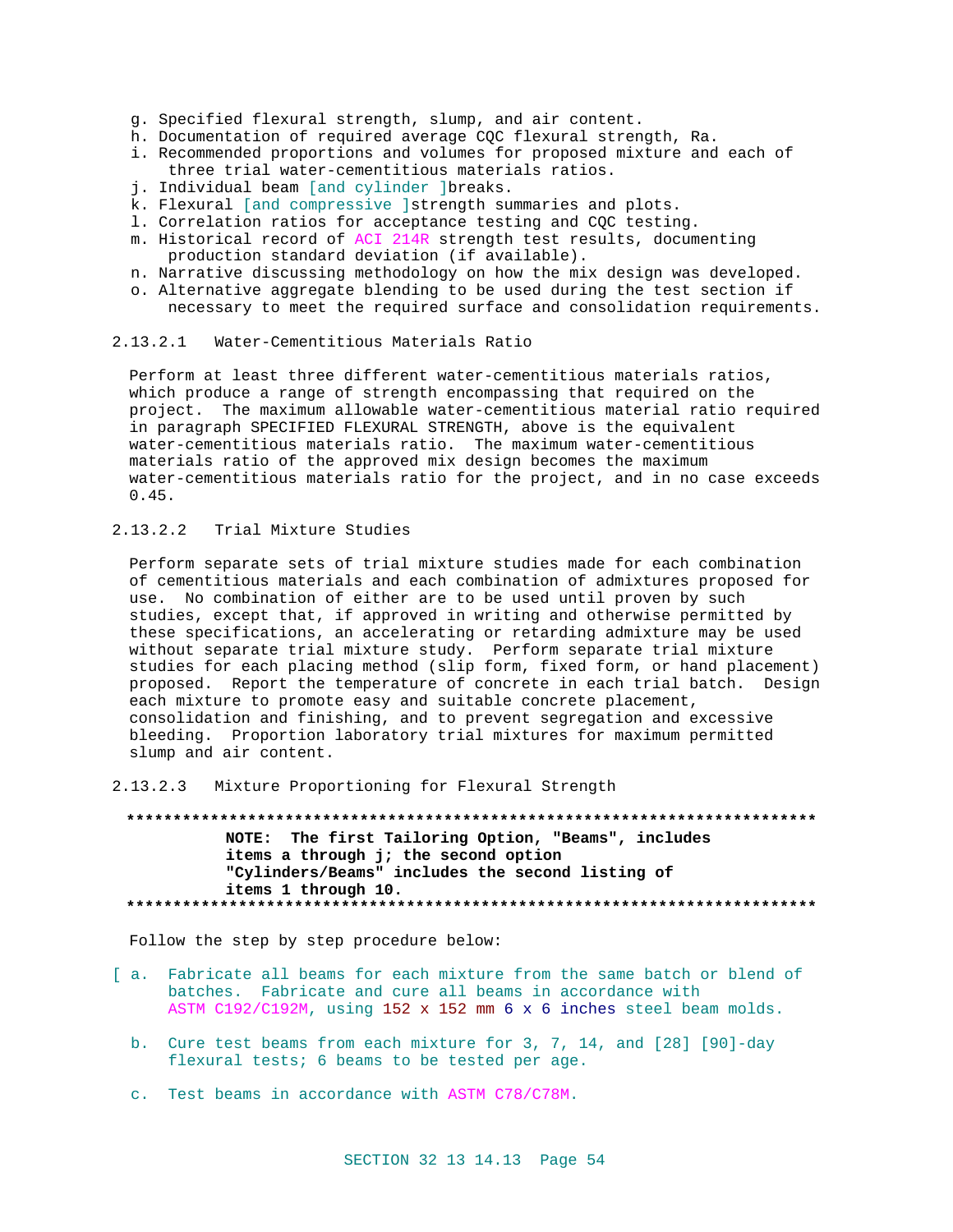- d. Using the average strength for each w/c at each age, plot all results from each of the three mixtures on separate graphs for w/c versus: 3-day flexural strength 7-day flexural strength 14-day flexural strength [28-day flexural strength] [90-day flexural strength]
- e. From these graphs select a w/c that produces a mixture giving a [28] [90]-day flexural strength equal to the required strength determined in accordance with the next paragraph.
- f. Using the above selected w/c, select from the graphs the expected 3, 7 and 14-day flexural strengths.
- g. From the above expected strengths for the selected mixture, determine the Ratio of the 7-day flexural strength of the selected mixture to the [28] [90]-day flexural strength of the mixture (for CQC control).
- h. From the above expected strengths for the selected mixture, determine the Ratio of the 14-day flexural strength of the selected mixture to the [28] [90]-day flexural strength of the mixture (for acceptance).
- i. If there is a change in materials, perform additional mixture design studies using the new materials and new Correlation Ratios determined.
- j. No concrete pavement placement is allowed until the mixture proportions are approved. The approved water-cementitious materials ratio is restricted to the maximum value specified in paragraph SPECIFIED FLEXURAL STRENGTH, above and not be increased without written approval.]
- [ a. Fabricate all beams and cylinders for each mixture from the same batch or blend of batches. Fabricate and cure all beams and cylinders in accordance with ASTM C192/C192M, using 152 x 152 mm 6 x 6 inches steel beam molds and 152 x 305 mm 6 x 12 inches single-use cylinder molds.
	- b. Cure test beams from each mixture for 3, 7, 14, [28] and [90]-day flexural tests; 6 beams to be tested per age.
	- c. Cure test cylinders from each mixture for 3, 7, 14, [28] and [90]-day compressive strength tests; 6 cylinders to be tested per age.
	- d. Test beams in accordance with ASTM C78/C78M, cylinders in accordance with ASTM C39/C39M.
	- e. Using the average strength for each w/c at each age, plot all results from each of the three mixtures on separate graphs for w/c versus: 3-day flexural strength 7-day flexural strength 14-day flexural strength [28-day flexural strength] [90-day flexural strength] 3-day compressive strength 7-day compressive strength 14-day compressive strength [28-day compressive strength]
		- [90-day compressive strength]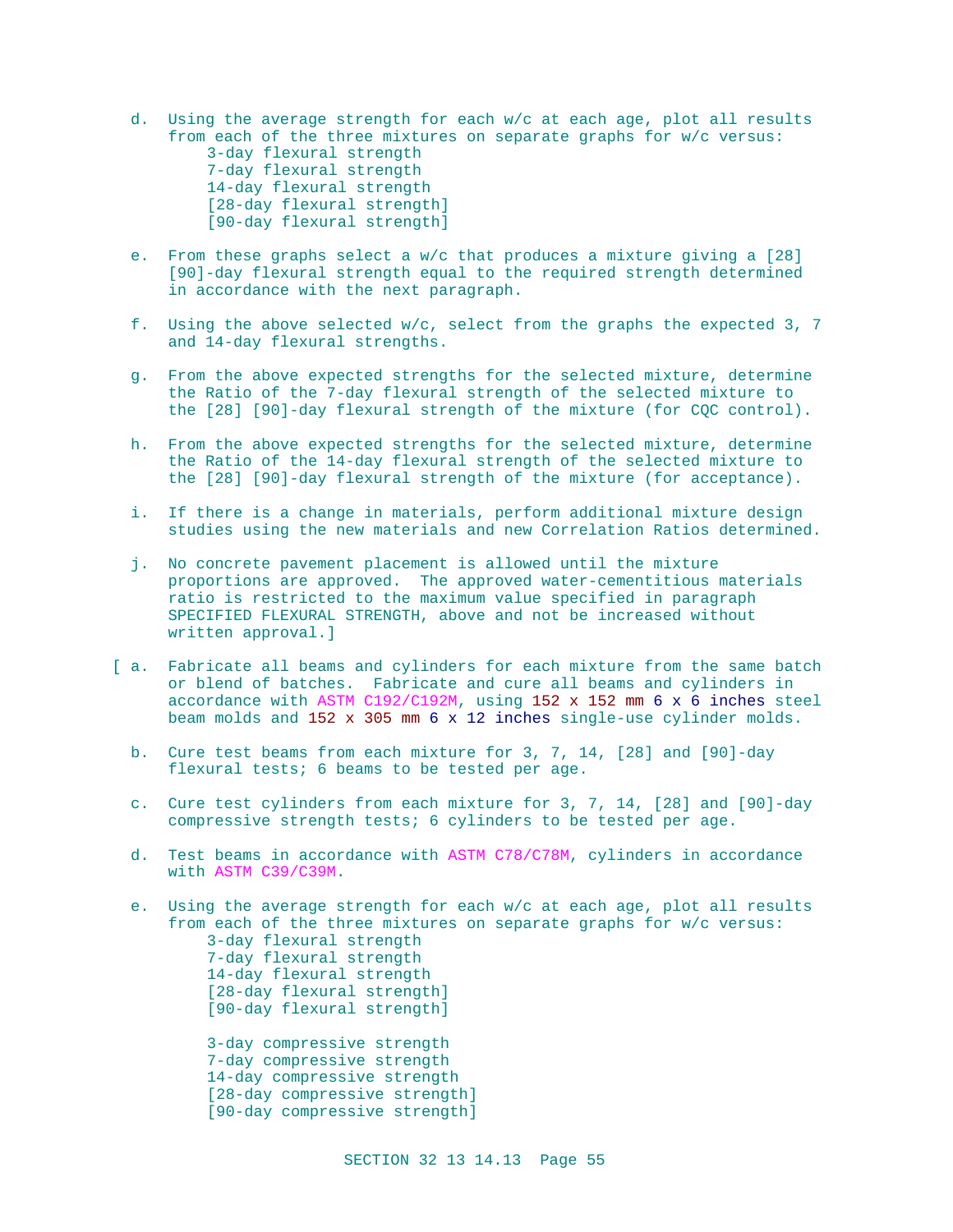- f. From these graphs select a w/c that produces a mixture giving a [28] [90]-day flexural strength equal to the required strength determined in accordance with the next paragraph.
- g. Using the above selected w/c, select from the graphs the expected 3, 7, 14, [28] [90]-day flexural strengths and the expected 3, 7, 14, [28] [90]-day compressive strengths for the mixture.
- h. From the above expected strengths for the selected mixture determine the following Correlation Ratios:
	- (1) Ratio of the 14-day compressive strength of the selected mixture to the [28] [90]-day flexural strength of the mixture (for acceptance).
	- (2) Ratio of the 7-day compressive strength of the selected mixture to the [28] [90]-day flexural strength of the mixture (for CQC control).
- i. If there is a change in materials, perform additional mixture design studies using the new materials and new Correlation Ratios determined.
- j. No concrete pavement placement is allowed until the mixture proportions are approved. The approved water-cementitious materials ratio is restricted to the maximum value specified in the next paragraph and not be increased without written approval.]

2.13.3 Average CQC Flexural Strength Required for Mixtures

In order to ensure meeting the strength requirements specified in paragraph SPECIFIED CONCRETE STRENGTH AND OTHER PROPERTIES above, during production, the mixture proportions selected during mixture proportioning studies and used during construction requires an average CQC flexural strength exceeding the specified strength, R, by the amount indicated below. This required average CQC flexural strength, Ra, is used only for CQC operations as specified in paragraph TESTING AND INSPECTION FOR CONTRACTOR QUALITY CONTROL DURING CONSTRUCTION in PART 3 and as specified in the previous paragraph. During production, adjust the required Ra, as appropriate and as approved, based on the standard deviation of [equivalent [28] [90]][average [28] [90]]-day strengths being attained during paving.

2.13.3.1 From Previous Test Records

Where a concrete production facility has previous test records current to within 18 months, establish a standard deviation in accordance with the applicable provisions of ACI 214R. Include test records from which a standard deviation is calculated that represent materials, quality control procedures, and conditions similar to those expected, that represent concrete produced to meet a specified flexural strength or strengths within

 1 MPa 150 psi of the [28] [90]-day flexural strength specified for the proposed work, and that consist of at least 30 consecutive tests. Perform verification testing to document the current strength. A strength test is the average of the strengths of two specimens made from the same sample of concrete and tested at [28] [90] days. Required average CQC flexural strength, Ra, used as the basis for selection of concrete proportions is the value from the equation that follows, using the standard deviation as determined above: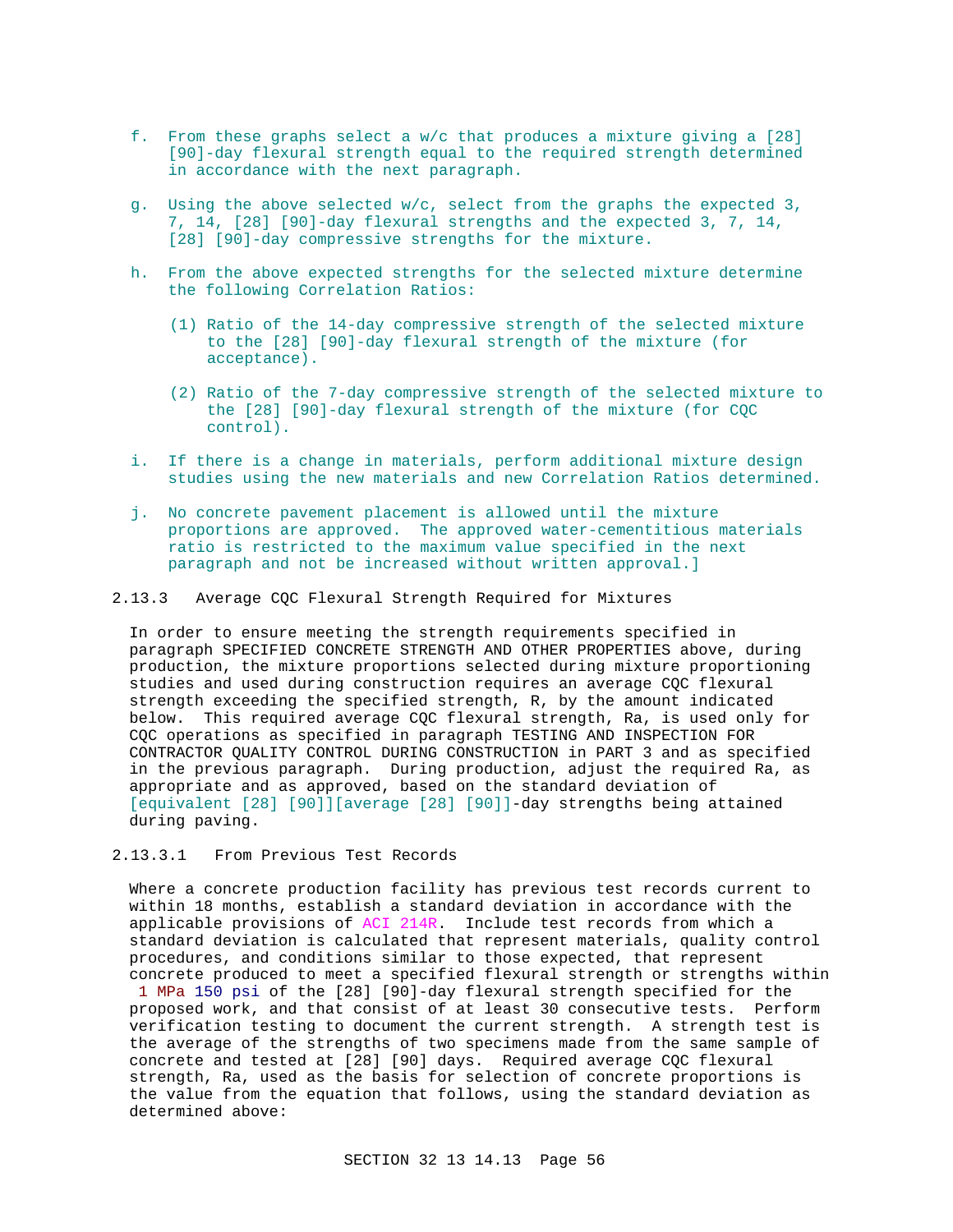```
Ra = R + 1.34SWhere: S = standard deviationR = specified flexural strength
Ra = required average flexural strength
```
Where a concrete production facility does not have test records meeting the requirements above but does have a record based on 15 to 29 consecutive tests, establish a standard deviation as the product of the calculated standard deviation and a modification factor from the following table:

| NUMBER OF TESTS | MODIFICATION FACTOR FOR<br>STANDARD DEVIATION |
|-----------------|-----------------------------------------------|
| 15              | 1.16                                          |
| 20              | 1.08                                          |
| 25              | 1.03                                          |
| 30 or more      | 1.00                                          |

#### 2.13.3.2 Without Previous Test Records

When a concrete production facility does not have sufficient field strength test records for calculation of the standard deviation, determine the required average strength, Ra, by adding 15 percent to the specified flexural strength, R.

#### PART 3 EXECUTION

## 3.1 PREPARATION FOR PAVING

Before commencing paving, perform the following. If used, place cleaned, coated, and adequately supported forms. Have any reinforcing steel needed at the paving site; all transporting and transfer equipment ready for use, clean, and free of hardened concrete and foreign material; equipment for spreading, consolidating, screeding, finishing, and texturing concrete at the paving site, clean and in proper working order; and all equipment and material for curing and for protecting concrete from weather or mechanical damage at the paving site, in proper working condition, and in sufficient amount for the entire placement.

### 3.1.1 Weather Precaution

When windy conditions during paving appear probable, have equipment and material at the paving site to provide windbreaks, shading, fogging, or other action to prevent plastic shrinkage cracking or other damaging drying of the concrete.

#### 3.1.2 Proposed Techniques

# **\*\*\*\*\*\*\*\*\*\*\*\*\*\*\*\*\*\*\*\*\*\*\*\*\*\*\*\*\*\*\*\*\*\*\*\*\*\*\*\*\*\*\*\*\*\*\*\*\*\*\*\*\*\*\*\*\*\*\*\*\*\*\*\*\*\*\*\*\*\*\*\*\*\***

**NOTE: Include joint layout and typical detail of joint/dowel bar spacing in drawings and coordinate**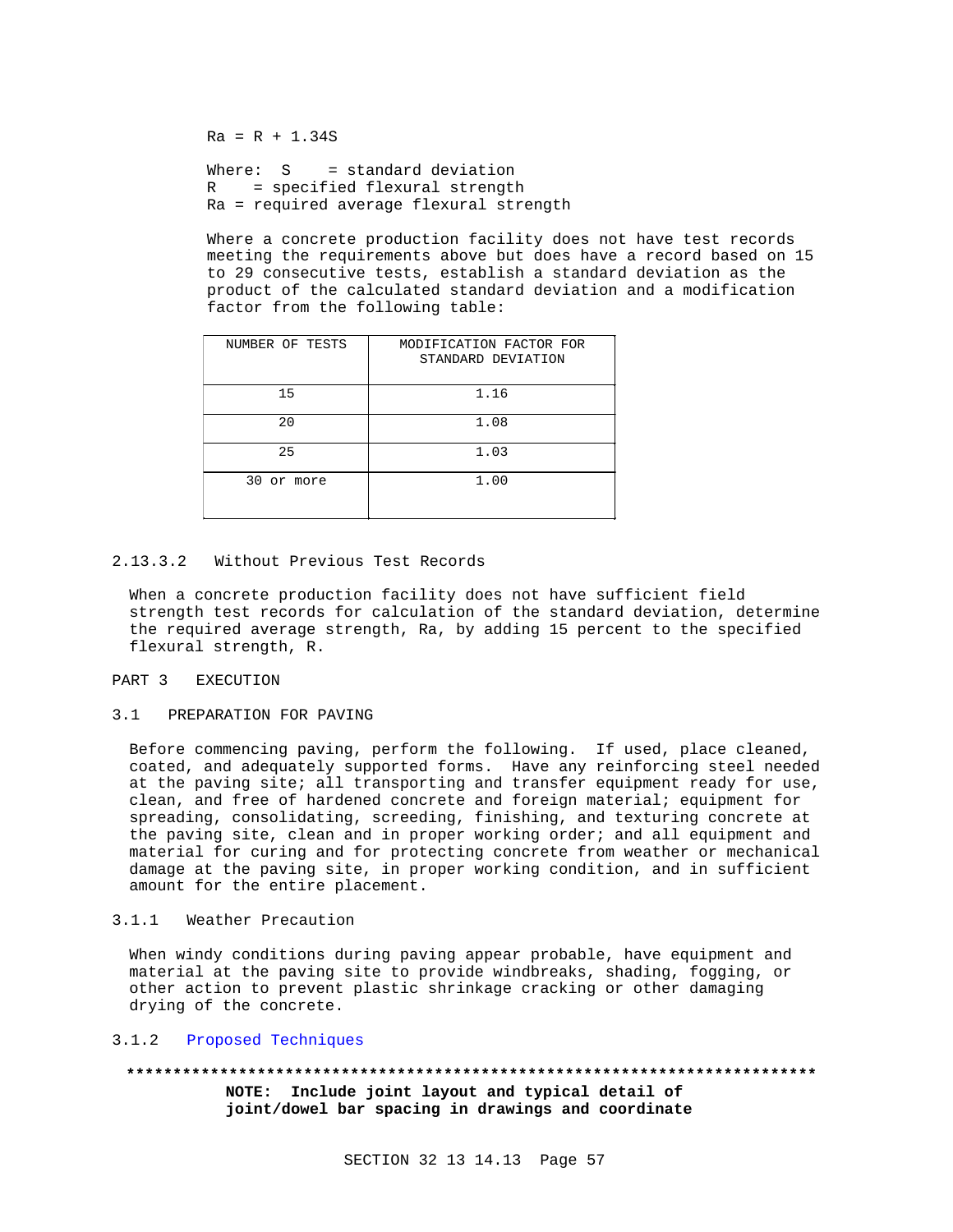#### **with paragraph PLACING DOWELS AND TIE BARS. Insert office title for approval of joint plan changes. \*\*\*\*\*\*\*\*\*\*\*\*\*\*\*\*\*\*\*\*\*\*\*\*\*\*\*\*\*\*\*\*\*\*\*\*\*\*\*\*\*\*\*\*\*\*\*\*\*\*\*\*\*\*\*\*\*\*\*\*\*\*\*\*\*\*\*\*\*\*\*\*\*\***

Submit placing and protection methods; paving sequence; jointing pattern; data on curing equipment and profilographs; demolition of existing pavements, as specified; pavement diamond grinding equipment and procedures. Submit for approval the following items:

- a. A description of the placing and protection methods proposed when concrete is to be placed in or exposed to hot, cold, or rainy weather conditions.
- b. A detailed paving sequence plan and proposed paving pattern showing all planned construction joints; transverse and longitudinal dowel bar spacing; and identifying pilot lanes and hand placement areas. Deviations from the jointing pattern shown on the drawings are not allowed without written approval of the [design engineer] [\_\_\_\_\_].
- c. Plan and equipment proposed to control alignment of sawn joints within the specified tolerances.
- d. Data on the curing equipment, media and methods to be used.
- e. Data on profilograph and methods to measure pavement smoothness.
- f. Pavement demolition work plan, presenting the proposed methods and equipment to remove existing pavement and protect pavement to remain in place.
- 3.2 CONDITIONING OF UNDERLYING MATERIAL

### 3.2.1 General Procedures

Verify the underlying material, upon which concrete is to be placed is clean, damp, and free from debris, waste concrete or cement, frost, ice, and standing or running water. Prior to setting forms or placement of concrete, verify the underlying material is well drained and have been satisfactorily graded by string-line controlled, automated, trimming machine and uniformly compacted in accordance with the applicable Section of these specifications. Test the surface of the underlying material to crown, elevation, and density in advance of setting forms or of concrete placement using slip-form techniques. Trim high areas to proper elevation. Fill and compact low areas to a condition similar to that of surrounding grade, or filled with concrete monolithically with the pavement. Low areas filled with concrete are not to be cored for thickness to avoid biasing the average thickness used for evaluation and payment adjustment. Rework and compact any underlying material disturbed by construction operations to specified density immediately in front of the paver. If a slipform paver is used, continue the same underlying material under the paving lane beyond the edge of the lane a sufficient distance that is thoroughly compacted and true to grade to provide a suitable trackline for the slipform paver and firm support for the edge of the paving lane.

3.2.2 Traffic on Underlying Material

# **\*\*\*\*\*\*\*\*\*\*\*\*\*\*\*\*\*\*\*\*\*\*\*\*\*\*\*\*\*\*\*\*\*\*\*\*\*\*\*\*\*\*\*\*\*\*\*\*\*\*\*\*\*\*\*\*\*\*\*\*\*\*\*\*\*\*\*\*\*\*\*\*\*\* NOTE: Transporting equipment must not be allowed to**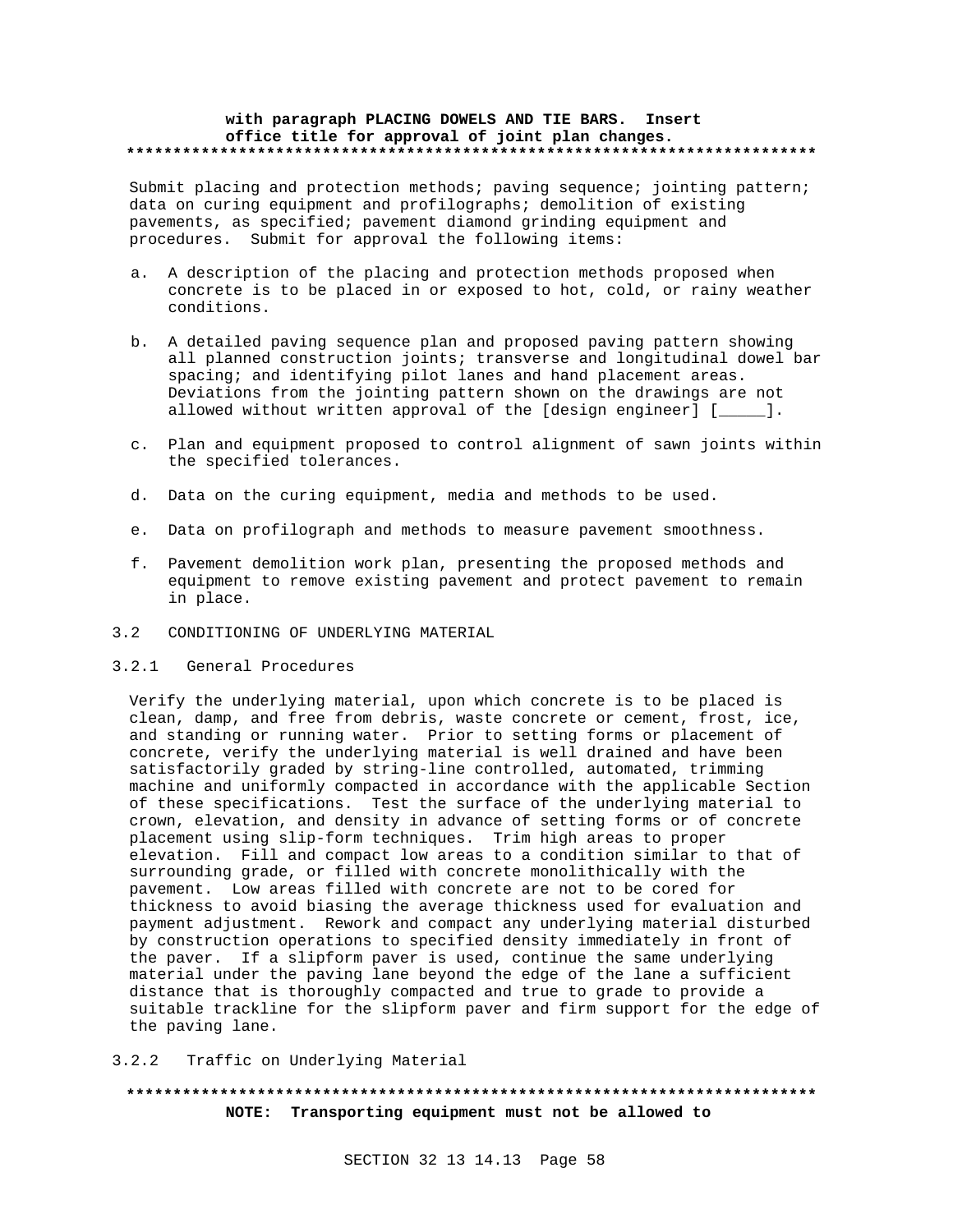**operate on the prepared underlying material for airfield paving. Operating hauling equipment in the paving lane will cause the paver to stop frequently, producing a discontinuity in the pavement surface. Edit bracketed items as appropriate and coordinate with Part 2, subparagraph TRANSFER AND SPREADING EQUIPMENT. \*\*\*\*\*\*\*\*\*\*\*\*\*\*\*\*\*\*\*\*\*\*\*\*\*\*\*\*\*\*\*\*\*\*\*\*\*\*\*\*\*\*\*\*\*\*\*\*\*\*\*\*\*\*\*\*\*\*\*\*\*\*\*\*\*\*\*\*\*\*\*\*\*\***

After the underlying material has been prepared for concrete placement, equipment is not permitted thereon with exception of the paver. Subject to specific approval, crossing of the prepared underlying material at specified intervals for construction purposes may be permitted, provided rutting or indentations do not occur. Rework and repair the surface before concrete is placed. [Transporting equipment is not to be allowed to operate on the prepared and compacted underlying material in front of the paver-finisher.] [Equipment may be allowed to operate on the underlying material only if approved and only if no damage is done to the underlying material and its degree of compaction. Correct any disturbance to the underlying material that occurs, as approved, before the paver-finisher or the deposited concrete reaches the location of the disturbance and replace the equipment or change procedures to prevent any future damage.]

#### 3.3 WEATHER LIMITATIONS

### 3.3.1 Placement and Protection During Inclement Weather

Do not commence placing operations when heavy rain or other damaging weather conditions appear imminent. At all times when placing concrete, maintain on-site sufficient waterproof cover and means to rapidly place it over all unhardened concrete or concrete that might be damaged by rain. Suspend placement of concrete whenever rain, high winds, or other damaging weather commences to damage the surface or texture of the placed unhardened concrete, washes cement out of the concrete, or changes the water content of the surface concrete. Immediately cover and protect all unhardened concrete from the rain or other damaging weather.

Remove and replace any slab damaged by rain or other weather full depth, by full slab width, to the nearest original joint as specified in paragraph REPAIR, REMOVAL AND REPLACEMENT OF NEWLY CONSTRUCTED SLABS below, at no expense to the Government. Rain damaged pavement is pavement with coarse aggregate exposed at the surface. Cores evaluated by a qualified petrographer to contain carbonation to a depth greater than 3 mm 1/8 inch or Mohs hardness of less than 2 are also considered rain damaged.

#### 3.3.2 Paving in Hot Weather

## **\*\*\*\*\*\*\*\*\*\*\*\*\*\*\*\*\*\*\*\*\*\*\*\*\*\*\*\*\*\*\*\*\*\*\*\*\*\*\*\*\*\*\*\*\*\*\*\*\*\*\*\*\*\*\*\*\*\*\*\*\*\*\*\*\*\*\*\*\*\*\*\*\*\* NOTE: Additional information concerning hot weather concreting may be obtained from ACI 305R. Do not delete this paragraph or the next paragraphs dealing with weather. \*\*\*\*\*\*\*\*\*\*\*\*\*\*\*\*\*\*\*\*\*\*\*\*\*\*\*\*\*\*\*\*\*\*\*\*\*\*\*\*\*\*\*\*\*\*\*\*\*\*\*\*\*\*\*\*\*\*\*\*\*\*\*\*\*\*\*\*\*\*\*\*\*\***

When the ambient temperature during paving is expected to exceed 32 degrees C 90 degrees F, properly place and finish the concrete in accordance with procedures previously submitted, approved, and as specified herein. Provide concrete that does not exceed the temperature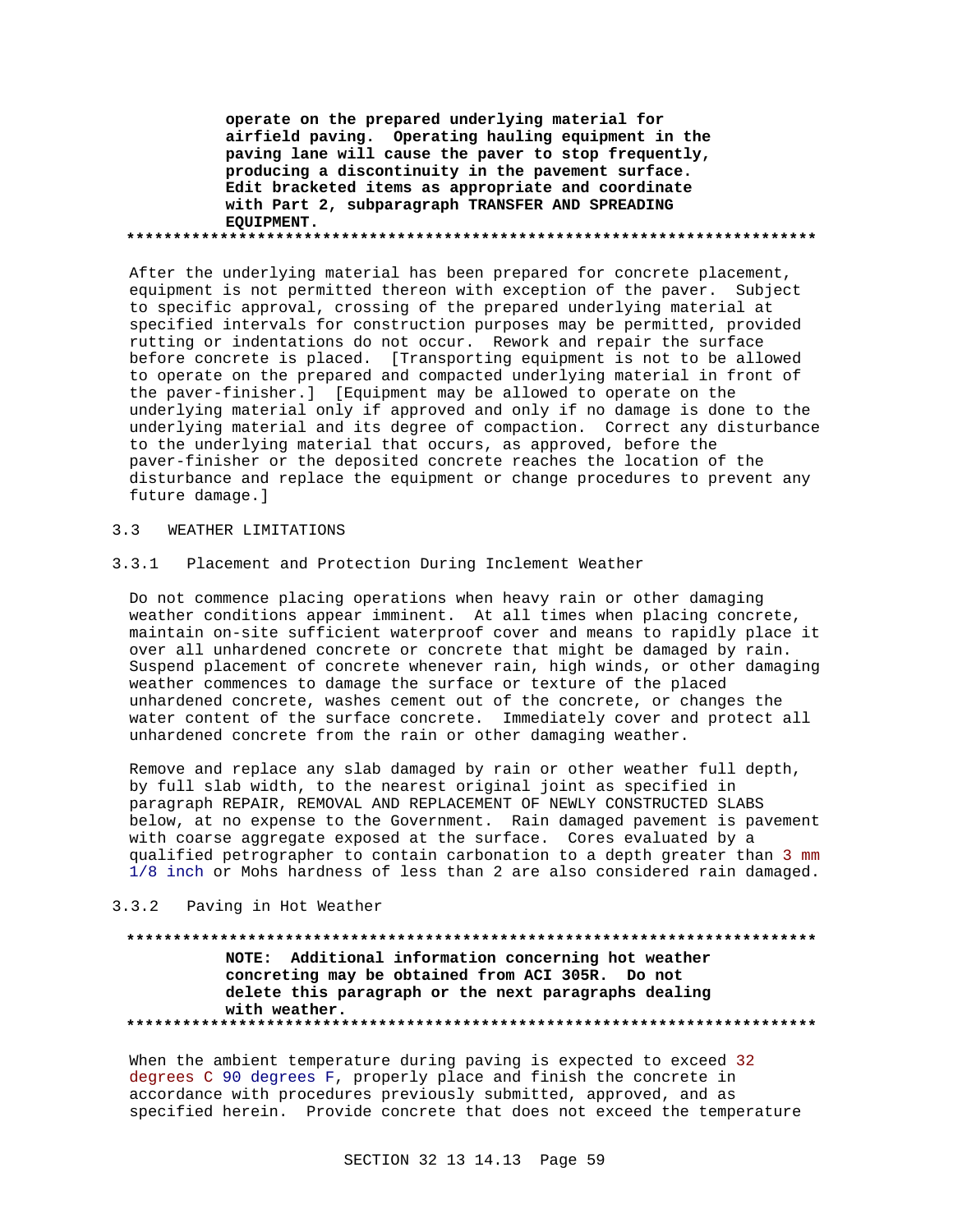shown in the table below when measured in accordance with ASTM C1064/C1064M at the time of delivery. Cooling of the mixing water or aggregates or placing in the cooler part of the day may be required to obtain an adequate placing temperature. Cool steel forms and reinforcing as needed to maintain steel temperatures below 49 degrees C 120 degrees F. Cool or protect transporting and placing equipment if necessary to maintain proper concrete placing temperature. Keep the finished surfaces of the newly laid pavement damp by applying a fog spray (mist) with approved spraying equipment until the pavement is covered by the curing medium.

| Maximum Allowable Concrete Placing Temperature                   |                                                          |  |
|------------------------------------------------------------------|----------------------------------------------------------|--|
| Relative Humidity, Percent, During<br>Time of Concrete Placement | Maximum Allowable Concrete<br>Temperature in Degrees C F |  |
| Greater than 60                                                  | 3290                                                     |  |
| $40 - 60$                                                        | 3085                                                     |  |
| Less than 40                                                     | 2780                                                     |  |

# 3.3.3 Prevention of Plastic Shrinkage Cracking

During weather with low humidity, and particularly with high temperature and appreciable wind, develop and institute measures to prevent plastic shrinkage cracks from developing. If plastic shrinkage cracking occurs, halt further placement of concrete until protective measures are in place to prevent further cracking. Periods of high potential for plastic shrinkage cracking can be anticipated by use of ACI 305R. In addition to the protective measures specified in the previous paragraph, the concrete placement may be further protected by erecting shades and windbreaks and by applying fog sprays of water, the addition of monomolecular films, or wet covering. Apply monomolecular films after finishing is complete, do not use in the finishing process. Immediately commence curing procedures when such water treatment is stopped. Repair plastic shrinkage cracks in accordance with paragraph REPAIR, REMOVAL AND REPLACEMENT OF NEWLY CONSTRUCTED SLABS. Never trowel over or fill plastic shrinkage cracks with slurry.

# 3.3.4 Paving in Cold Weather

Cold weather paving is required to conform to ACI 306R. Use special protection measures, as specified herein, if freezing temperatures are anticipated or occur before the expiration of the specified curing period. Do not begin placement of concrete unless the ambient temperature is at least 2 degrees C 35 degrees F and rising. Thereafter, halt placement of concrete whenever the ambient temperature drops below 5 degrees C 40 degrees F. When the ambient temperature is less than 10 degrees C 50 degrees F, the temperature of the concrete when placed is required to be not less than 10 degrees C 50 degrees F nor more than 25 degrees C 75 degrees F. Provide heating of the mixing water or aggregates as required to regulate the concrete placing temperature. Materials entering the mixer are required to be free from ice, snow, or frozen lumps. Do not incorporate salt, chemicals or other materials in the concrete to prevent freezing. [ If allowed under paragraph MIXTURE PROPORTIONS in PART 2, an accelerating admixture may be used when the ambient temperature is below 10 degrees C 50 degrees F. ] Provide covering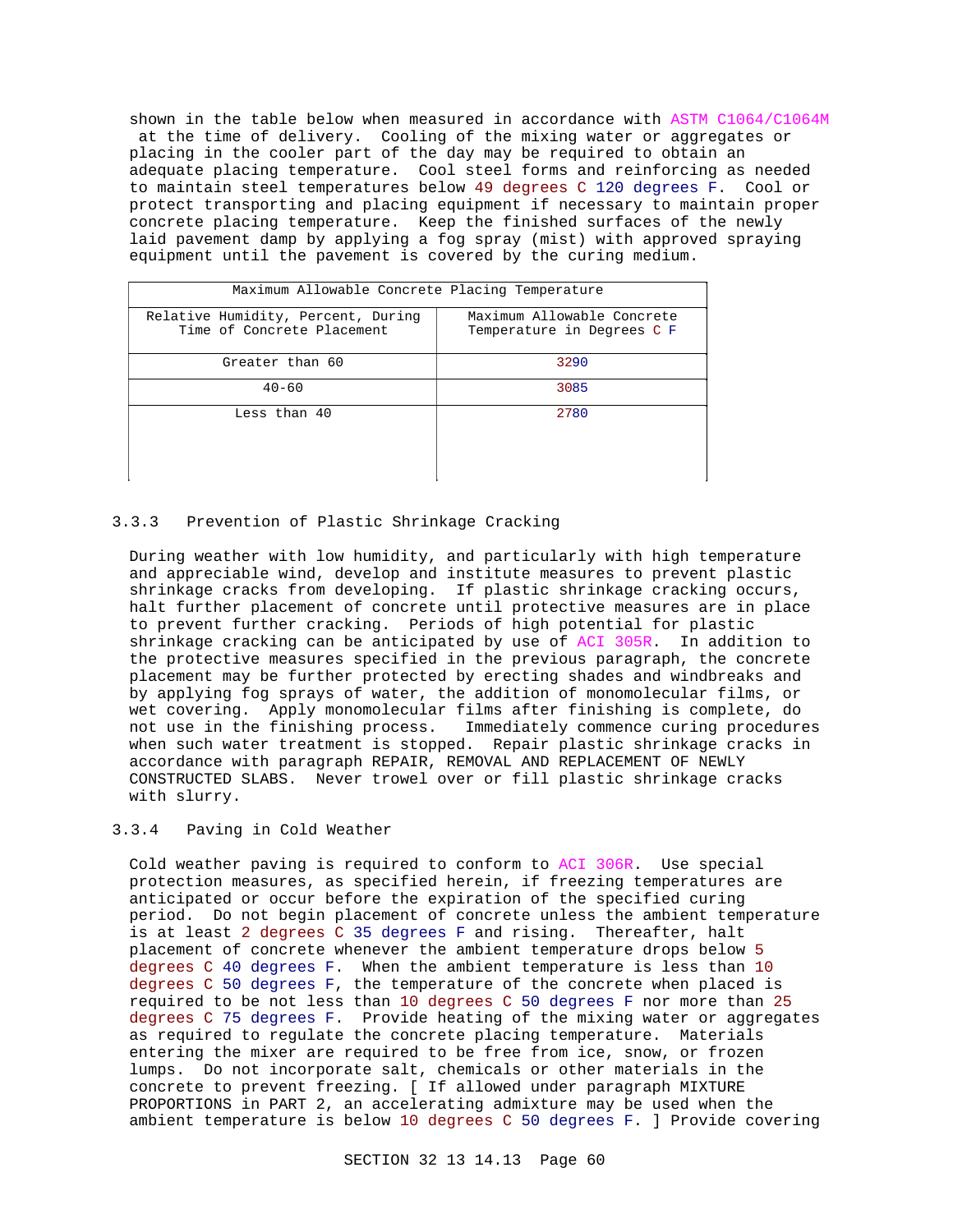and other means for maintaining the concrete at a temperature of at least 10 degrees C 50 degrees F for not less than 72 hours after placing, and at a temperature above freezing for the remainder of the curing period. Remove pavement slabs, full depth by full width, damaged by freezing or falling below freezing temperature to the nearest planned joint, and replace as specified in paragraph REPAIR, REMOVAL AND REPLACEMENT OF NEWLY CONSTRUCTED SLABS, at no expense to the Government.

#### $3.4$ CONCRETE PRODUCTION

# NOTE: Designer must correlate these paragraphs with paragraph EQUIPMENT. Delete item in brackets if truck mixers are not permitted.

Provide batching, mixing, and transporting equipment with a capacity sufficient to maintain a continuous, uniform forward movement of the paver of not less than 0.8 m 2.5 feet per minute. Deposit concrete transported in non-agitating equipment in front of the paver within 45 minutes from the time cement has been charged into the mixing drum, except that if the ambient temperature is above 32 degrees C 90 degrees F, the time is reduced to 30 minutes. Deposit concrete transported in truck mixers in front of the paver within 90 minutes from the time cement has been charged into the mixer drum of the plant or truck mixer. If the ambient temperature is above 32 degrees C 90 degrees F, the time is reduced to 60 minutes. Accompany every load of concrete delivered to the paving site with a batch ticket from the operator of the batching plant. Provide batch ticket information required by ASTM C94/C94M on approved forms. In addition provide design quantities in mass or volume for all materials, batching tolerances of all materials, and design and actual water cementitious materials ratio on each batch delivered, [the water meter and revolution meter reading on truck mixers ] and the time of day. Provide batch tickets for each truck delivered as part of the lot acceptance package to the placing foreman to maintain on file and deliver them to the Government weekly.

#### $3.4.1$ Batching and Mixing Concrete

Maintain scale pivots and bearings clean and free of rust. Remove any equipment which fails to perform as specified immediately from use until properly repaired and adjusted, or replaced.

#### $3.4.2$ Transporting and Transfer - Spreading Operations

Operate non-agitating equipment only on smooth roads and for haul time less than 15 minutes. Deposit concrete as close as possible to its final position in the paving lane. Operate all equipment to discharge and transfer concrete without segregation. Dumping of concrete in discrete piles is not permitted. No transfer or spreading operation which requires the use of front-end loaders, dozers, or similar equipment to distribute the concrete are permitted.

#### $3.5$ PAVING

NOTE: Designer must correlate these paragraphs with paragraph EQUIPMENT.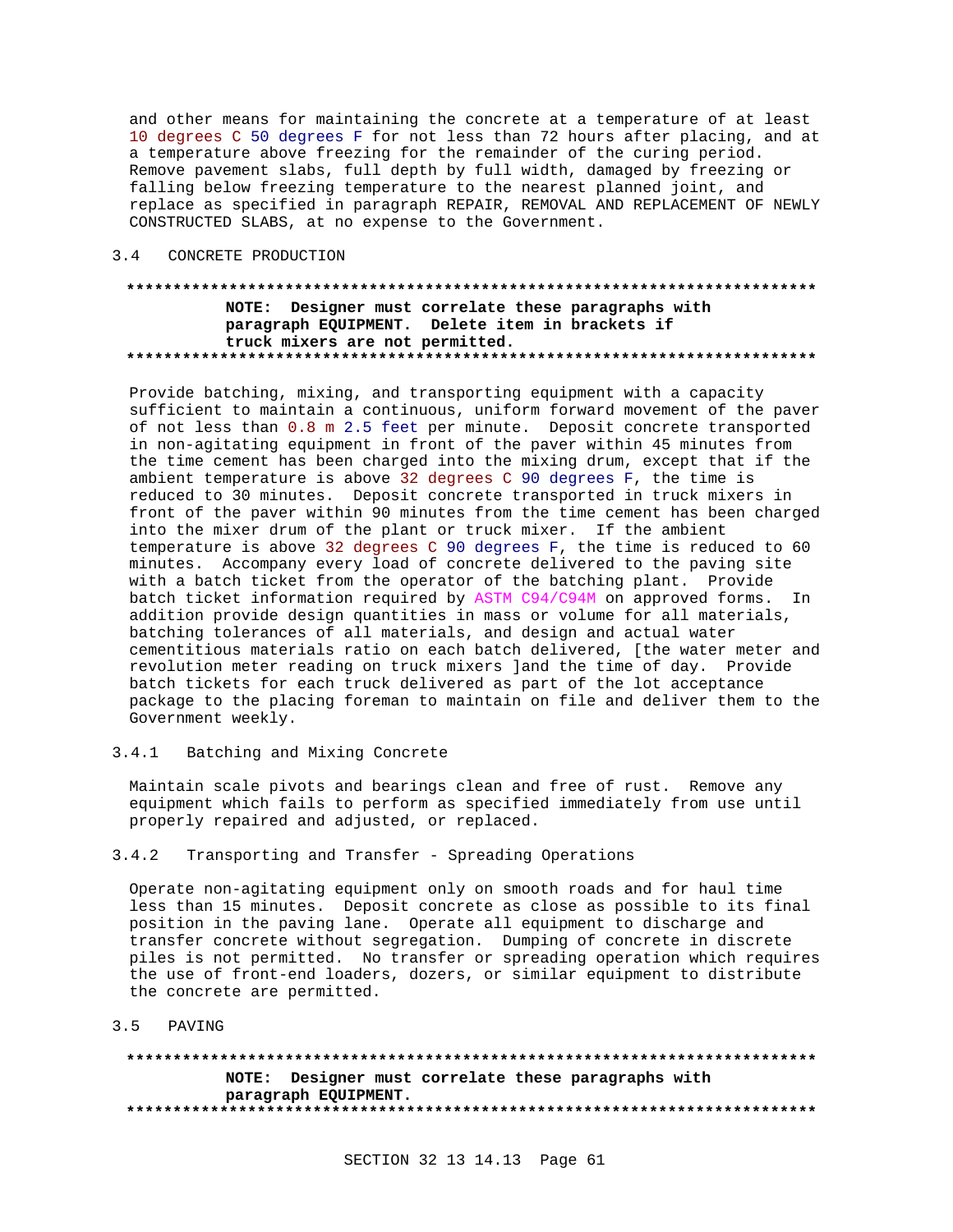#### 3.5.1 General Requirements

Construct pavement with paving and finishing equipment utilizing rigid fixed forms or by use of slipform paving equipment. Provide paving and finishing equipment and procedures capable of constructing paving lanes of the required width at a rate of at least 0.8 m 2.5 feet of paving lane per minute on a routine basis. Control paving equipment and its operation, and coordinated with all other operations, such that the paver-finisher has a continuous forward movement at a reasonably uniform speed from beginning to end of each paving lane, except for inadvertent equipment breakdown. Backing the paver and refinishing a lane is not permitted. Remove and replace concrete refinished in this manner. Failure to achieve a continuous forward motion requires halting operations, regrouping, and modifying operations to achieve this requirement. Personnel are not permitted to walk or operate in the plastic concrete at any time. Where an open-graded granular base is required under the concrete, select paving equipment and procedures which operate properly on the base course without causing displacement or other damage.

### 3.5.2 Consolidation

Consolidate concrete with the specified type of lane-spanning, gang-mounted, mechanical, immersion type vibrating equipment mounted in front of the paver, supplemented, in rare instances as specified, by hand-operated vibrators. Insert vibrators into the concrete to a depth that provides the best full-depth consolidation but not closer to the underlying material than 50 mm 2 inches. Excessive vibration is not permitted. Discontinue paving operations if vibrators cause visible tracking in the paving lane, until equipment and operations have been modified to prevent it. Vibrate concrete in small, odd-shaped slabs or in isolated locations inaccessible to the gang-mounted vibration equipment with an approved hand-operated immersion vibrator operated from a bridge spanning the area. Do not use vibrators to transport or spread the concrete. Do not operate hand-operated vibrators in the concrete at one location for more than 20 seconds. Insert hand-operated vibrators between 150 to 400 mm 6 to 15 inches on centers. For each paving train, provide at least one additional vibrator spud, or sufficient parts for rapid replacement and repair of vibrators at the paving site at all times. Any evidence of inadequate consolidation (honeycomb along the edges, large air pockets, or any other evidence) requires the immediate stopping of the paving operation and approved adjustment of the equipment or procedures.

#### 3.5.3 Operation

When the paver approaches a header at the end of a paving lane, maintain a sufficient amount of concrete ahead of the paver to provide a roll of concrete which spills over the header. Provide a sufficient amount of extra concrete to prevent any slurry that is formed and carried along ahead of the paver from being deposited adjacent to the header. Maintain the spud vibrators in front of the paver at the desired depth as close to the header as possible before they are lifted. Provide additional consolidation adjacent to the headers by hand-manipulated vibrators. When the paver is operated between or adjacent to previously constructed pavement (fill-in lanes), provide provisions to prevent damage to the previously constructed pavement. Electronically control screeds or extrusion plates from the previously placed pavement so as to prevent them from applying pressure to the existing pavement and to prevent abrasion of the pavement surface. Maintain the overlapping area of existing pavement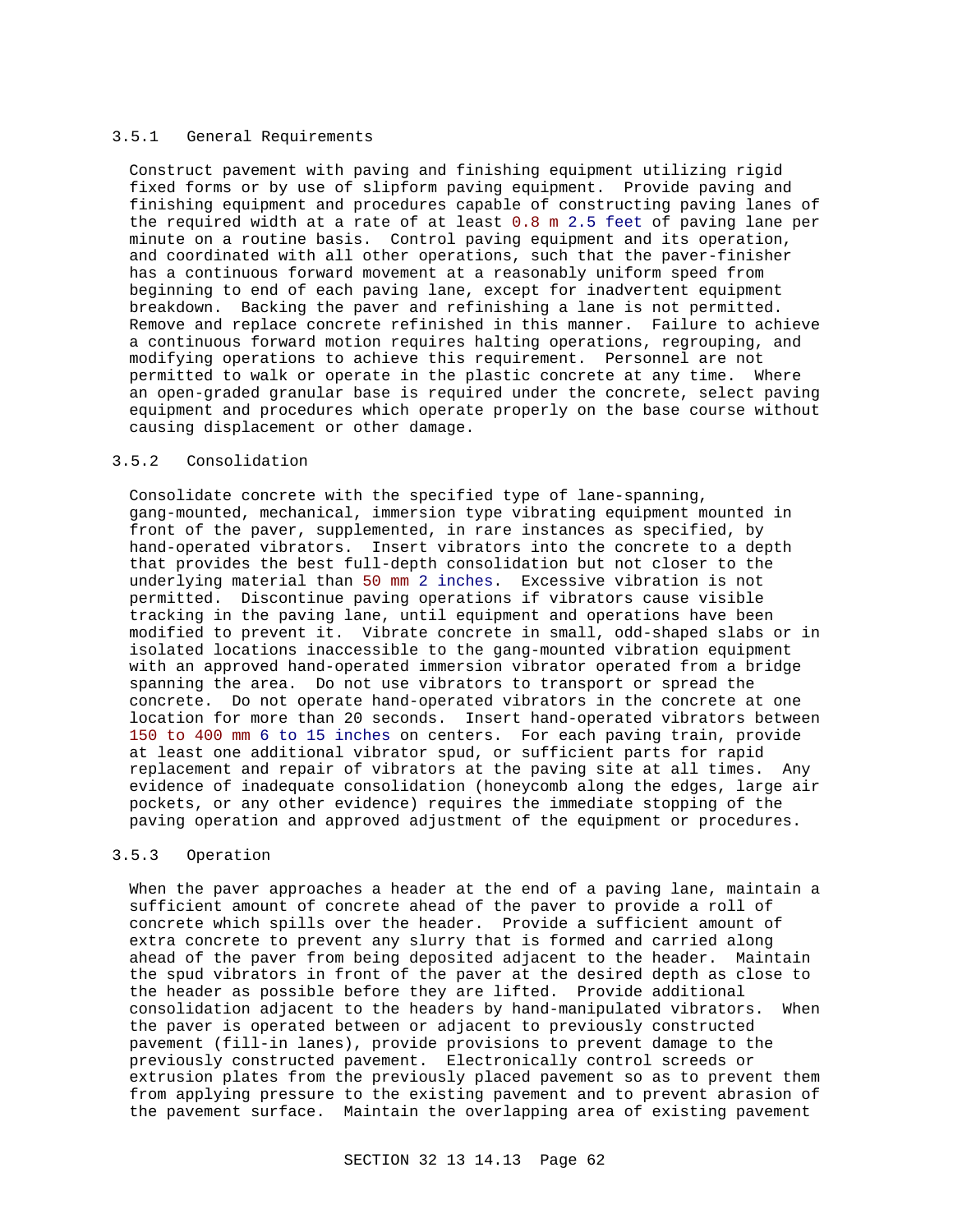surface completely free of any loose or bonded foreign material as the paver-finisher operates across it. When the paver travels on existing pavement, maintain approved provisions to prevent damage to the existing pavement. Pavers using transversely oscillating screeds are not allowed to form fill-in lanes that have widths less than a full width for which the paver was designed or adjusted.

#### 3.5.4 Required Results

Adjust and operate the paver-finisher, its gang-mounted vibrators and operating procedures coordinated with the concrete mixture being used, to produce a thoroughly consolidated slab throughout that is true to line and grade within specified tolerances. Provide a paver-finishing operation that produces a surface finish free of irregularities, tears, voids of any kind, and any other discontinuities in a single pass across the pavement; multiple passes are not permitted. Provide equipment and its operation that produce a finished surface requiring no hand finishing other than the use of cutting straightedges, except in very infrequent instances. Stop paving if any equipment or operation fails to produce the above results. Prior to recommencing paving, properly adjust or replace the equipment, modify the operation, or modify the mixture proportions, in order to produce the required results. No water, other than fog sprays (mist) as specified in paragraph PREVENTION OF PLASTIC SHRINKAGE CRACKING above, is allowed to be applied to the concrete or the concrete surface during paving and finishing.

#### 3.5.5 Fixed Form Paving

#### **\*\*\*\*\*\*\*\*\*\*\*\*\*\*\*\*\*\*\*\*\*\*\*\*\*\*\*\*\*\*\*\*\*\*\*\*\*\*\*\*\*\*\*\*\*\*\*\*\*\*\*\*\*\*\*\*\*\*\*\*\*\*\*\*\*\*\*\*\*\*\*\*\*\***

**NOTE: Fixed-form paving should always be included as an option or mandatory item as appropriate. Edit bracketed items in subparagraph a. Keys are only permitted for roads and streets with a thickness of 230 mm 9 inches or greater. Do not permit keys for airfield pavements. \*\*\*\*\*\*\*\*\*\*\*\*\*\*\*\*\*\*\*\*\*\*\*\*\*\*\*\*\*\*\*\*\*\*\*\*\*\*\*\*\*\*\*\*\*\*\*\*\*\*\*\*\*\*\*\*\*\*\*\*\*\*\*\*\*\*\*\*\*\*\*\*\*\***

Provide paving equipment for fixed-form paving and the operation that conforms to the requirements of paragraph EQUIPMENT, and all requirements specified herein.

3.5.5.1 Forms for Fixed-Form Paving

# **\*\*\*\*\*\*\*\*\*\*\*\*\*\*\*\*\*\*\*\*\*\*\*\*\*\*\*\*\*\*\*\*\*\*\*\*\*\*\*\*\*\*\*\*\*\*\*\*\*\*\*\*\*\*\*\*\*\*\*\*\*\*\*\*\*\*\*\*\*\*\*\*\*\* NOTE: Delete subparagraph e. when overlay pavements are not required. \*\*\*\*\*\*\*\*\*\*\*\*\*\*\*\*\*\*\*\*\*\*\*\*\*\*\*\*\*\*\*\*\*\*\*\*\*\*\*\*\*\*\*\*\*\*\*\*\*\*\*\*\*\*\*\*\*\*\*\*\*\*\*\*\*\*\*\*\*\*\*\*\*\***

a. Provide straight forms made of steel and in sections not less than 3 m 10 feet in length that are clean and free of rust or other contaminants. Seal any holes or perforations in forms prior to paving unless otherwise permitted. Maintain forms in place and passable by all equipment necessary to complete the entire paving operation without need to remove horizontal form supports. Provide flexible or curved forms of proper radius for curves of 31 m 100-foot radius or less. Provide wood forms for curves and fillets made of well-seasoned, surfaced plank or plywood, straight, and free from warp or bend that have adequate strength and are rigidly braced. Provide forms with a depth equal to the pavement thickness at the edge. Where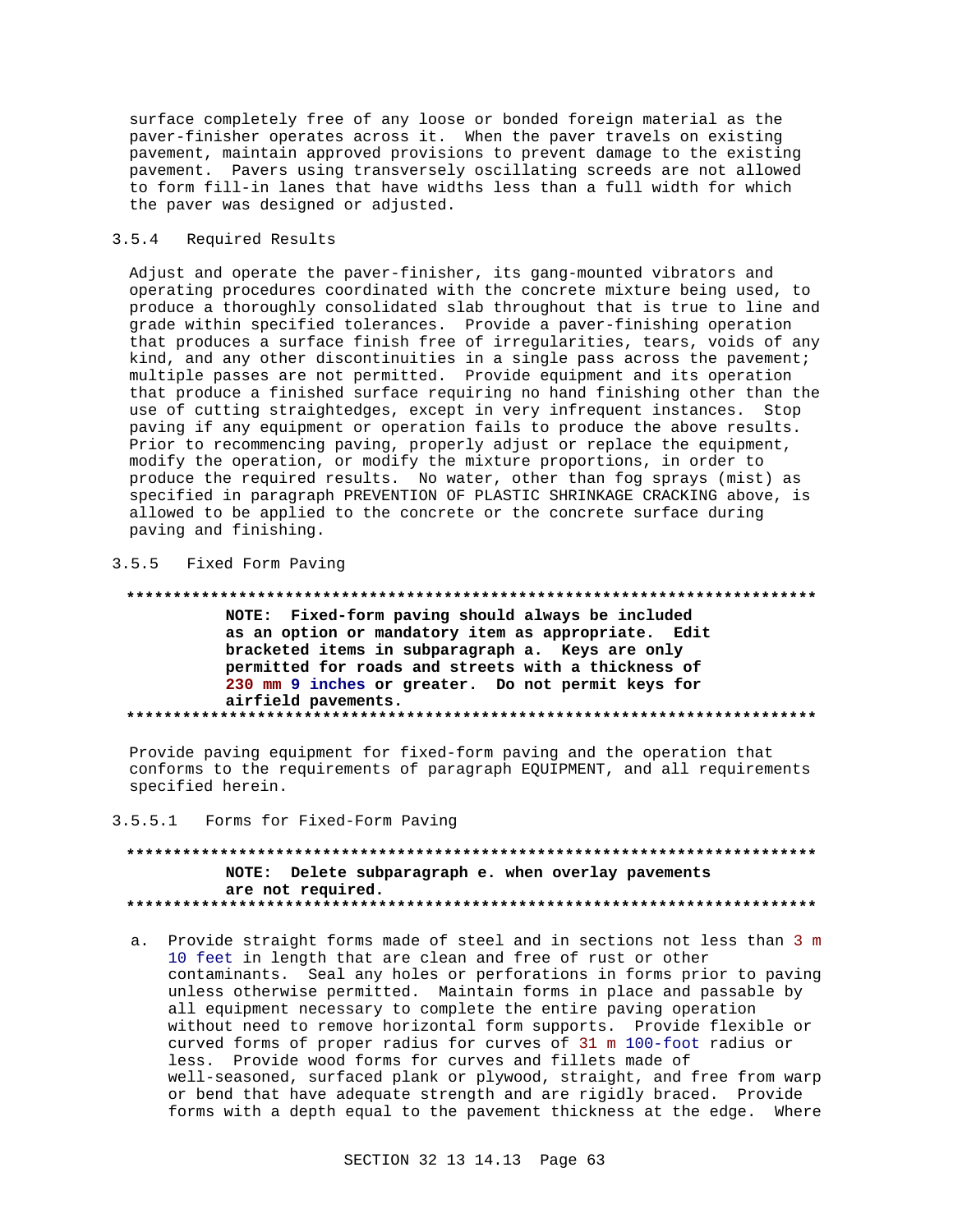the project requires several different slab thicknesses, forms may be built up by bolting or welding a tubular metal section or by bolting wood planks to the bottom of the form to completely cover the underside of the base of the form and provide an increase in depth of not more than 25 percent. Provide forms with the base width of the one-piece or built-up form not less than eight-tenths of the vertical height of the form, except provide forms 200 mm 8 inches or less in vertical height with a base width not less than the vertical height of the form. Provide forms with maximum vertical deviation of top of any side form, including joints, not varying from a true plane more than 3 mm 1/8 inch in 3 m 10 feet, and the upstanding leg not varying more than 6 mm 1/4 inch. [Where keyway forms are required, rigidly attach the keyway form to the main form so no displacement can take place. Tack-weld metal keyway forms to steel forms. Align keyway forms so that there is no variation over 6 mm 1/4 inch either vertically or horizontally, when tested with a 4 m 12 foot template after forms are set, including tests across form joints.]

- b. Provide form sections that are tightly locked and free from play or movement in any direction. Provide forms with adequate devices for secure settings so that when in place they withstand, without visible spring or settlement, the impact and vibration of the consolidating and finishing equipment.
- c. Set forms for full bearing on foundation for entire length and width and in alignment with edge of finished pavement. Support forms during entire operation of placing, compaction, and finishing so that forms do not deviate vertically more than 3 mm 0.01 foot from required grade and elevations indicated. Check conformity to the alignment and grade elevations shown on the drawings and make necessary corrections immediately prior to placing the concrete. Clean and oil the forms each time before concrete is placed. Concrete placement is not allowed until setting of forms has been checked and approved by the CQC team.
- d. Do not anchor guide rails for fixed form pavers into new concrete or existing concrete to remain.
- [ e. Securely hold forms for overlay pavements and for other locations where forms set on existing pavements in place with stakes or by other approved methods. Carefully drill holes in existing pavements for form stakes by methods which do not crack or spall the existing pavement. After use, fill the holes flush with the surrounding surface using approved material, prior to overlying materials being placed. Immediately discontinue any method which does not hold the form securely or which damages the existing pavement. Prior to setting forms for paving operations, demonstrate the proposed form setting procedures at an approved location without proceeding further until the proposed method is approved.]

# 3.5.5.2 Form Removal

Keep forms in place at least 12 hours after the concrete has been placed. When conditions are such that the early strength gain of the concrete is delayed, leave the forms in place for a longer time, as directed. Remove forms by procedures that do not damage the concrete. Do not use bars or heavy metal tools directly against the concrete in removing the forms. Promptly repair any concrete found to be defective after form removal, using procedures specified or as directed.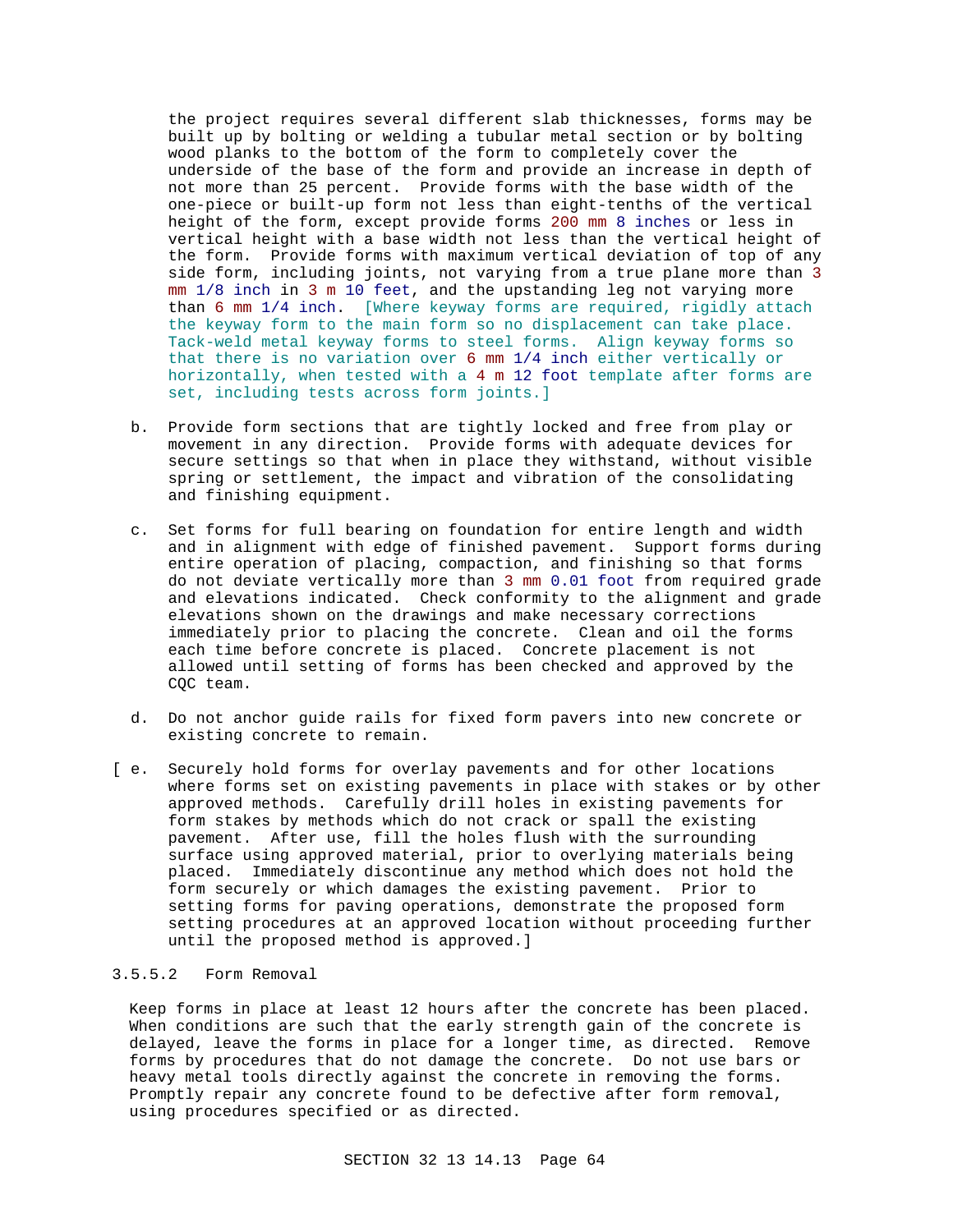#### 3.5.6 Slipform Paving

## NOTE: Retain slipform paving as an option unless there are specific, valid reasons for deleting it. Be sure all other paragraphs correlate with choice made here.

#### $3.5.6.1$ General

Provide paving equipment for slipform paving and the operation thereof that conforms to the requirement of paragraph EQUIPMENT, and all requirements specified herein. Provide a slipform paver capable of shaping the concrete to the specified and indicated cross section, meeting all tolerances, with a surface finish and edges that require only a very minimum isolated amount of hand finishing, in one pass. If the paving operation does not meet the above requirements and the specified tolerances, immediately stop the operation, and regroup and replace or modify any equipment as necessary, modify paving procedures or modify the concrete mix, in order to resolve the problem. Provide a slipform paver that is automatically electronically controlled from a taut wire guideline for horizontal alignment and on both sides from a taut wire guideline for vertical alignment, except that electronic control from a ski operating on a previously constructed adjoining lane is required where applicable for either or both sides. Automatic, electronic controls are required for vertical alignment on both sides of the lane. Control from a slope-adjustment control or control operating from the underlying material is not allowed. Properly adjust side forms on slipform pavers so that the finished edge of the paving lane meets all specified tolerances. Install dowels in longitudinal construction joints as specified below. The installation of these dowels by dowel inserters attached to the paver or by any other means of inserting the dowels into the plastic concrete is not permitted. [If a keyway is required, install a 0.45 to 0.55 mm 26 gauge thick metal keyway liner as the keyway is extruded. Provide keyway forms that do not vary more than plus or minus 3 mm 1/8 inch from the dimensions indicated and do not deviate more than plus or minus 6 mm 1/4 inch from the mid-depth of the pavement. An abrupt offset either horizontally or vertically in the completed keyway is not allowed. Maintain the keyway liner to remain in place and become part of the joint.]

#### $3.5.6.2$ Guideline for Slipform Paving

Accurately and securely install guidelines well in advance of concrete placement. Provide supports at necessary intervals to eliminate all sag in the guideline when properly tightened. Provide guideline consisting of high strength wire set with sufficient tension to remove all sag between supports. Provide supports that are securely staked to the underlying material or other provisions made to ensure that the supports are not displaced when the guideline is tightened or when the guideline or supports are accidentally touched by workmen or equipment during construction. Provide appliances for attaching the guideline to the supports that are capable of easy adjustment in both the horizontal and vertical directions. When it is necessary to leave gaps in the guideline to permit equipment to use or cross underlying material, provide provisions for quickly and accurately replacing the guideline without any delay to the forward progress of the paver. Provide supports on either side of the gap that are secured in such a manner as to avoid disturbing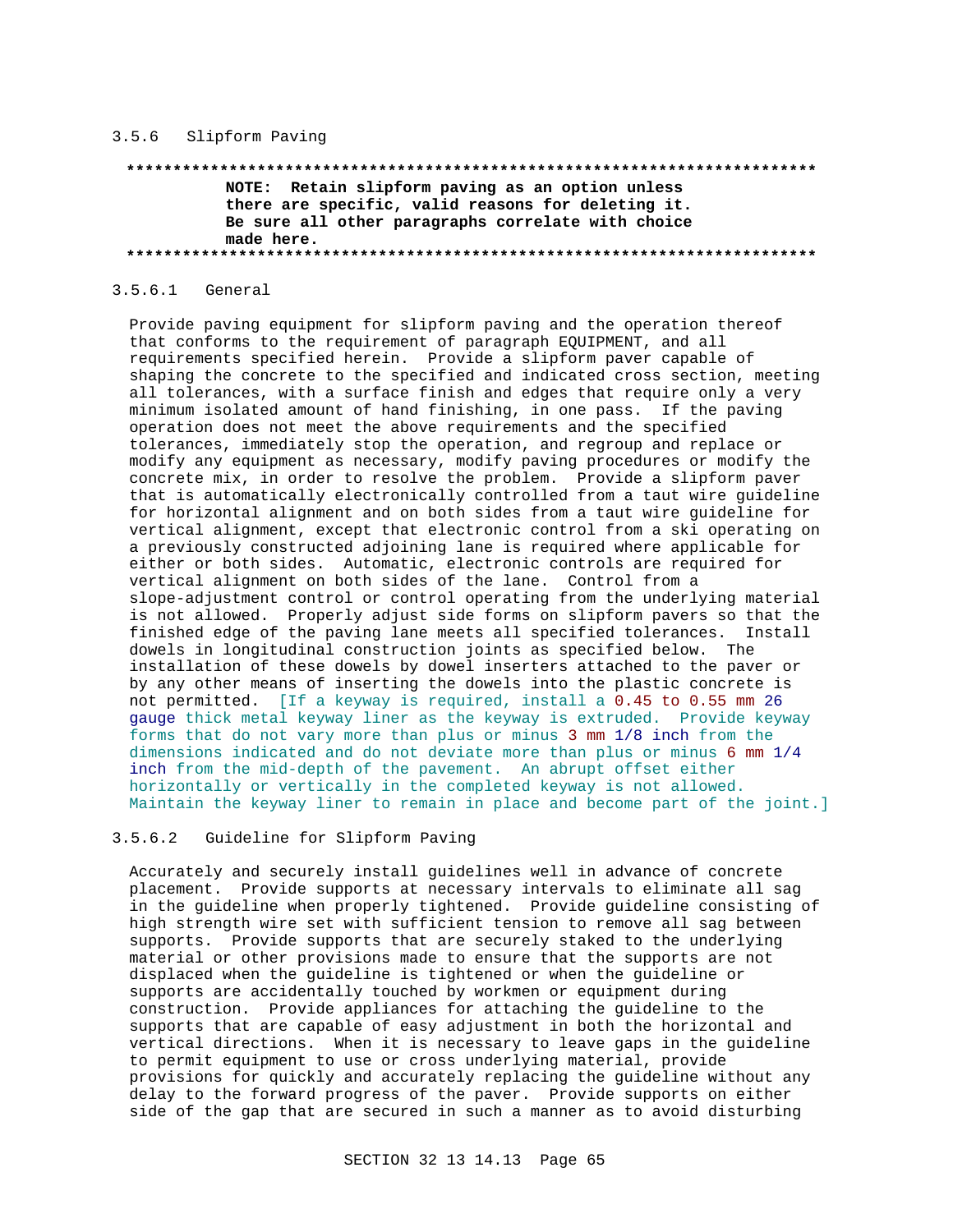the remainder of the quideline when the portion across the gap is positioned and tightened. Check the quideline across the gap and adjacent to the gap for a distance of 60 m 200 feet for horizontal and vertical alignment after the guideline across the gap is tightened. Provide vertical and horizontal positioning of the guideline such that the finished pavement conforms to the alignment and grade elevations shown on the drawings within the specified tolerances for grade and smoothness. The specified tolerances are intended to cover only the normal deviations in the finished pavement that may occur under good supervision and do not apply to setting of the guideline. Set the guideline true to line and grade.

#### $3.5.6.3$ Stringless Technology

If the use of any type of stringless technology is proposed, submit a detailed description of the system and perform a trial field demonstration at least one week prior to start of paving. Approval of the control system will be based on the results of the demonstration and on continuing satisfactory operation during paving.

Placing Reinforcing Steel  $3.5.7$ 

### NOTE: Delete bracketed item if CRCP is not being constructed.

Provide the type and amount of steel reinforcement indicated.

#### $3.5.7.1$ Pavement Thickness Greater Than 300 mm 12 inches

For pavement thickness of 300 mm 12 inches or more, install the reinforcement steel by the strike-off method wherein a layer of concrete is deposited on the underlying material, consolidated, and struck to the indicated elevation of the steel reinforcement. Place the reinforcement upon the pre-struck surface, followed by placement of the remaining concrete and finishing in the required manner. When placement of the second lift causes the steel to be displaced horizontally from its original position, provide provisions for increasing the thickness of the first lift and depressing the reinforcement into the unhardened concrete to the required elevation. Limit the increase in thickness only as necessary to permit correct horizontal alignment to be maintained. Remove and replace any portions of the bottom layer of concrete that have been placed more than 30 minutes without being covered with the top layer with newly mixed concrete without additional cost to the Government.

#### $3.5.7.2$ Pavement Thickness Less Than 300 mm 12 Inches

For pavements less than 300 mm 12 inches thick, position the reinforcement on suitable chairs or continuous mesh support devices securely fastened to the subgrade prior to concrete placement. Consolidate concrete after the steel has been placed. Regardless of placement procedure, provide reinforcing steel free from coatings which could impair bond between the steel and concrete, with reinforcement laps as indicated. Regardless of the equipment or procedures used for installing reinforcement, ensure that the entire depth of concrete is adequately consolidated. [If reinforcing for Continuously Reinforced Concrete Pavement (CRCP) is required, submit the entire operating procedure and equipment proposed for approval at least 30 days prior to proposed start of paving.]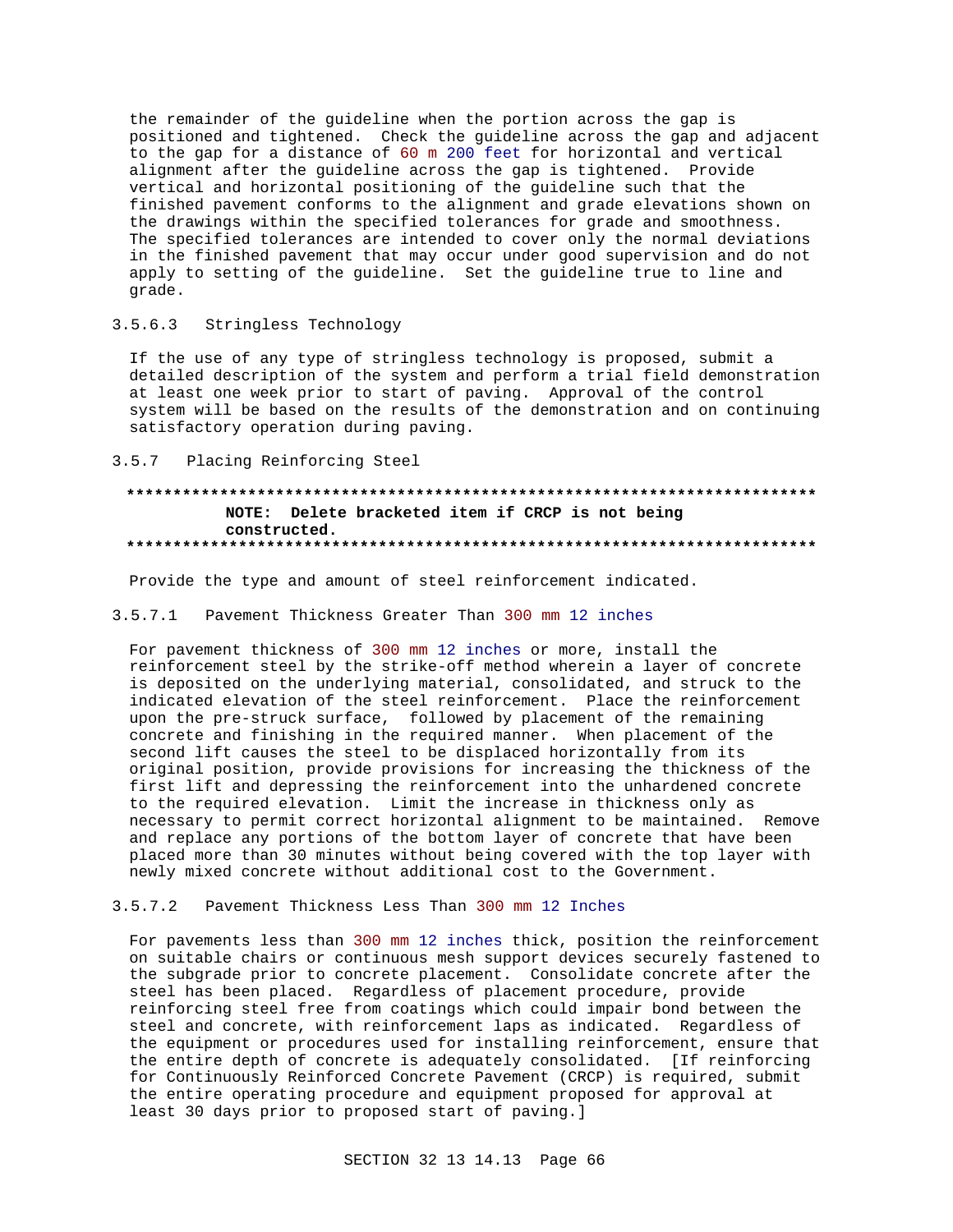## 3.5.8 Placing Dowels[ and Tie Bars]

#### **\*\*\*\*\*\*\*\*\*\*\*\*\*\*\*\*\*\*\*\*\*\*\*\*\*\*\*\*\*\*\*\*\*\*\*\*\*\*\*\*\*\*\*\*\*\*\*\*\*\*\*\*\*\*\*\*\*\*\*\*\*\*\*\*\*\*\*\*\*\*\*\*\*\***

**NOTE: Delete references to slipform paving installation of dowels and tie bars if slipform paving is not allowed. Delete references to installation in contraction joints if not required. Delete bracketed references to tie bars, if tie bars are not used. Tie bars are not permitted in airfield pavements. Use tie bars only for roads and streets projects. \*\*\*\*\*\*\*\*\*\*\*\*\*\*\*\*\*\*\*\*\*\*\*\*\*\*\*\*\*\*\*\*\*\*\*\*\*\*\*\*\*\*\*\*\*\*\*\*\*\*\*\*\*\*\*\*\*\*\*\*\*\*\*\*\*\*\*\*\*\*\*\*\*\***

Ensure the method used to install and hold dowels in position result in dowel alignment within the maximum allowed horizontal and vertical tolerance of 3 mm per 300 mm 1/8 inch per foot after the pavement has been completed. Except as otherwise specified below, maintain the horizontal spacing of dowels within a tolerance of plus or minus 15 mm 5/8 inch. Locate the dowel vertically on the face of the slab within a tolerance of plus or minus 13 mm 1/2 inch). Measure the vertical alignment of the dowels parallel to the designated top surface of the pavement, except for those across the crown or other grade change joints. Measure dowels across crowns and other joints at grade changes to a level surface. Check horizontal alignment perpendicular to the joint edge with a framing square. Do not place longitudinal dowels [and tie bars ] closer than 0.6 times the dowel bar [tie bar ]length to the planned joint line. If the last regularly spaced longitudinal dowel [tie bar ]is closer than that dimension, move it away from the joint to a location 0.6 times the dowel bar [tie bar ]length, but not closer than 150 mm 6 inches to its nearest neighbor. Resolve dowel (tie bar) interference at a transverse joint-longitudinal joint intersection by deleting the closest transverse dowel (tie bar). Do not position the end of a transverse dowel closer than 300 mm 12 inches from the end of the nearest longitudinal dowel. Install dowels as specified in the following subparagraphs.

## 3.5.8.1 Contraction Joints

Securely hold dowels [and tie bars ]in longitudinal and transverse contraction joints within the paving lane in place, as indicated, by means of rigid metal frames or basket assemblies of an approved type. Securely hold the basket assemblies in the proper location by means of suitable pins or anchors. Do not cut or crimp the dowel basket tie wires.

## 3.5.8.2 Construction Joints-Fixed Form Paving

Install dowels [and tie bars ]by the bonded-in-place method or the drill-and-dowel method. Installation by removing and replacing in preformed holes is not permitted. Prepare and place dowels [and tie bars] across joints where indicated, correctly aligned, and securely held in the proper horizontal and vertical position during placing and finishing operations, by means of devices fastened to the forms. Provide the spacing of dowels [and tie bars] in construction joints as indicated, except that, where the planned spacing cannot be maintained because of form length or interference with form braces, provide closer spacing with additional dowels [or tie bars].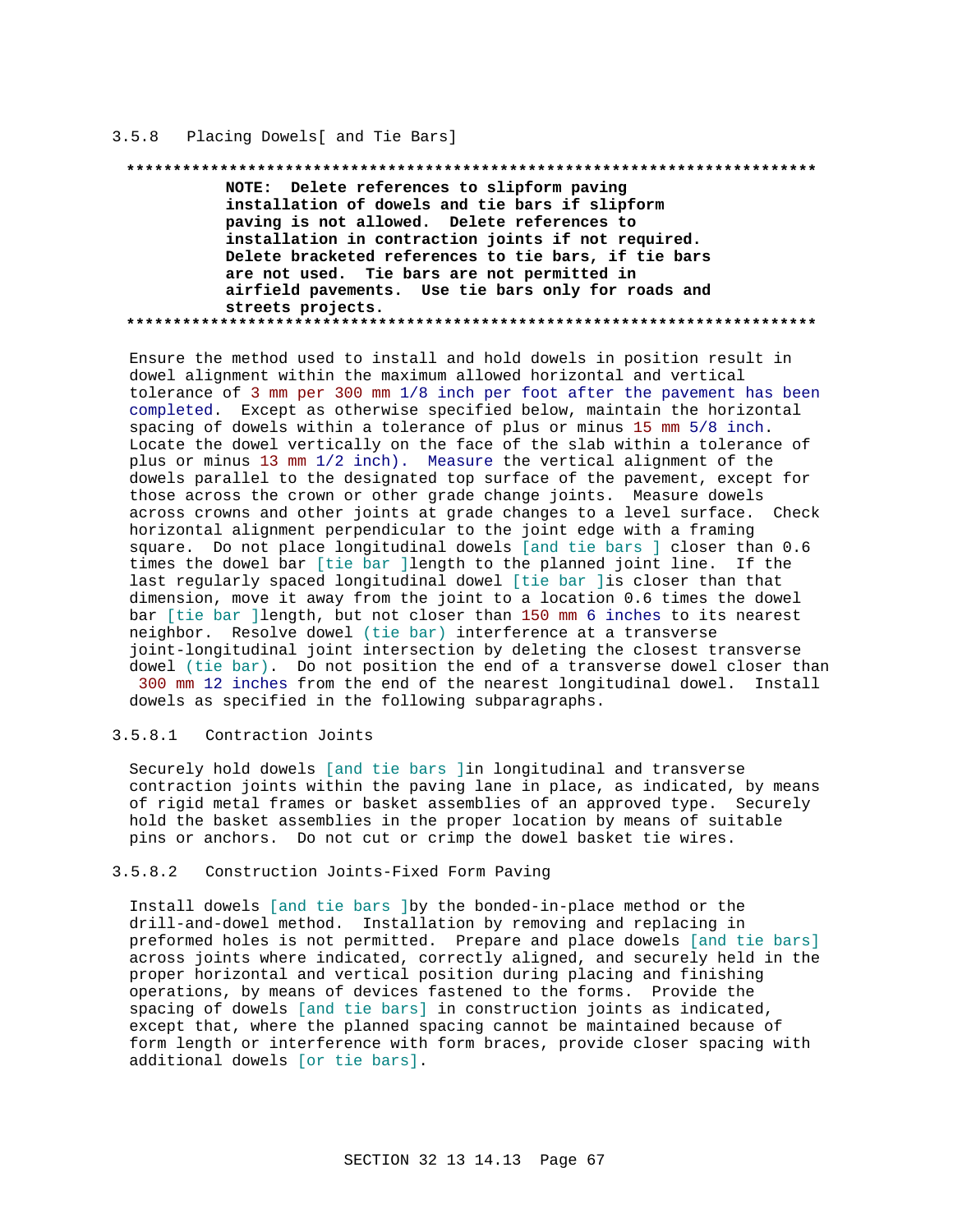#### 3.5.8.3 Dowels Installed in Hardened Concrete

## **\*\*\*\*\*\*\*\*\*\*\*\*\*\*\*\*\*\*\*\*\*\*\*\*\*\*\*\*\*\*\*\*\*\*\*\*\*\*\*\*\*\*\*\*\*\*\*\*\*\*\*\*\*\*\*\*\*\*\*\*\*\*\*\*\*\*\*\*\*\*\*\*\*\* NOTE: The first Tailoring Option is for "Cylinders/Beams" and the second option is for "Beams". \*\*\*\*\*\*\*\*\*\*\*\*\*\*\*\*\*\*\*\*\*\*\*\*\*\*\*\*\*\*\*\*\*\*\*\*\*\*\*\*\*\*\*\*\*\*\*\*\*\*\*\*\*\*\*\*\*\*\*\*\*\*\*\*\*\*\*\*\*\*\*\*\*\***

Install dowels in hardened concrete by bonding the dowels into holes drilled into the hardened concrete. Before drilling commences, cure the concrete for 7 days or until it has reached a minimum [compressive strength of 17 MPa 2500 psi][ flexural strength of 3.1 MPa 450 psi]. Drill holes 3 mm 1/8 inch greater in diameter than the dowels into the hardened concrete using rotary-core drills. Rotary-percussion drills are permitted, provided that excessive spalling does not occur to the concrete joint face. Excessive spalling is defined as spalling deeper than 6 mm 1/4 inch from the joint face or 12 mm 1/2 inch radially from the outside of the drilled hole. Continuing damage requires modification of the equipment and operation. Drill depth of dowel hole within a tolerance of plus or minus 13 mm 1/2 inch of the dimension shown on the drawings. Upon completion of the drilling operation, blow out the dowel hole with oil-free, compressed air. Bond dowels in the drilled holes using epoxy resin. Inject epoxy resin at the back of the hole before installing the dowel and extruded to the collar during insertion of the dowel so as to completely fill the void around the dowel. Application by buttering the dowel is not permitted. Hold the dowels in alignment at the collar of the hole, after insertion and before the grout hardens, by means of a suitable metal or plastic grout retention ring fitted around the dowel. Provide dowels required between new and existing concrete in holes drilled in the existing concrete, all as specified above. [Where tie bars are required in longitudinal construction joints of slipform pavement, install bent tie bars at the paver, in front of the transverse screed or extrusion plate. Do not install tie bars in preformed holes. Construct a standard keyway, with the bent tie bars inserted into the plastic concrete through a 0.45 to 0.55 mm 26 gauge thick metal keyway liner. Protect and maintain the keyway liner to remain in place and become part of the joint. When bending tie bars, provide the radius of bend not be less than the minimum recommended for the particular grade of steel in the appropriate material standard. Before placement of the adjoining paving lane, straighten the tie bars using procedures which do not spall the concrete around the bar.]

### 3.5.8.4 Lubricating Dowel Bars

Wipe the portion of each dowel intended to move within the concrete clean and coat with a thin, even film of lubricating oil or light grease before the concrete is placed.

## 3.6 FINISHING

**\*\*\*\*\*\*\*\*\*\*\*\*\*\*\*\*\*\*\*\*\*\*\*\*\*\*\*\*\*\*\*\*\*\*\*\*\*\*\*\*\*\*\*\*\*\*\*\*\*\*\*\*\*\*\*\*\*\*\*\*\*\*\*\*\*\*\*\*\*\*\*\*\*\* NOTE: Edit bracketed items as appropriate. Retain slipform paving subparagraph except when it is prohibited elsewhere. Delete Other Types of Finishing Equipment here and in PART 2, if not wanted. Hand finishing is to be allowed only for isolated, small, odd-shaped slabs or places inaccessible to the paver. \*\*\*\*\*\*\*\*\*\*\*\*\*\*\*\*\*\*\*\*\*\*\*\*\*\*\*\*\*\*\*\*\*\*\*\*\*\*\*\*\*\*\*\*\*\*\*\*\*\*\*\*\*\*\*\*\*\*\*\*\*\*\*\*\*\*\*\*\*\*\*\*\*\***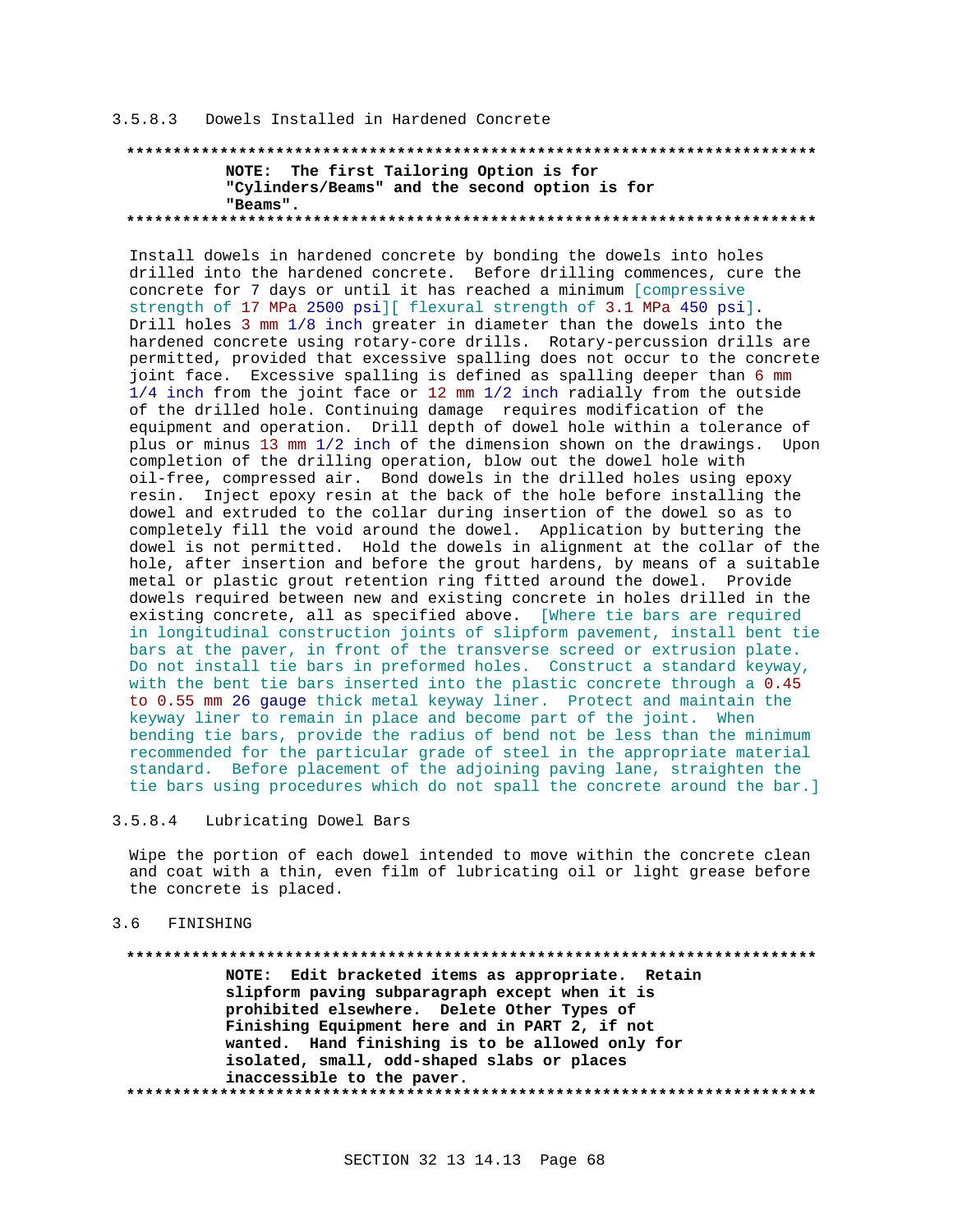Provide finishing operations as a continuing part of placing operations starting immediately behind the strike-off of the paver. Provide initial finishing by the transverse screed or extrusion plate. Provide the sequence of operations consisting of transverse finishing, longitudinal machine floating if used, straightedge finishing, texturing, and then edging of joints. Provide finishing by the machine method. Provide a work bridge as necessary for consolidation and hand finishing operations. Use the hand method only on isolated areas of odd slab widths or shapes and in the event of a breakdown of the mechanical finishing equipment. Keep supplemental hand finishing for machine finished pavement to an absolute minimum. Immediately stop any machine finishing operation which requires appreciable hand finishing, other than a moderate amount of straightedge finishing. Prior to recommencing machine finishing, properly adjust or replace the equipment. Immediately halt any operations which produce more than 3 mm 1/8 inch of mortar-rich surface (defined as deficient in plus 4.75 mm U.S. No. 4 sieve size aggregate) and the equipment, mixture, or procedures modified as necessary. Compensate for surging behind the screeds or extrusion plate and settlement during hardening and take care to ensure that paving and finishing machines are properly adjusted so that the finished surface of the concrete (not just the cutting edges of the screeds) is at the required line and grade. Maintain finishing equipment and tools clean and in an approved condition. Water is not allowed to be added to the surface of the slab with the finishing equipment or tools, or in any other way, except for fog (mist) sprays specified to prevent plastic shrinkage cracking.

### 3.6.1 Machine Finishing With Fixed Forms

Replace machines that cause displacement of the forms. Only one pass of the finishing machine is allowed over each area of pavement. If the equipment and procedures do not produce a surface of uniform texture, true to grade, in one pass, immediately stop the operation and the equipment, mixture, and procedures adjusted as necessary.

#### 3.6.2 Machine Finishing with Slipform Pavers

Operate the slipform paver so that only a very minimum of additional finishing work is required to produce pavement surfaces and edges meeting the specified tolerances. Immediately modify or replace any equipment or procedure that fails to meet these specified requirements as necessary. A self-propelled non-rotating pipe float may be used while the concrete is still plastic, to remove minor irregularities and score marks. Only one pass of the pipe float is allowed. If there is concrete slurry or fluid paste on the surface that runs over the edge of the pavement, immediately stop the paving operation and the equipment, mixture, or operation modified to prevent formation of such slurry. Immediately remove any slurry which does run down the vertical edges by hand, using stiff brushes or scrapers. Slurry, concrete or concrete mortar is not allowed to build up along the edges of the pavement to compensate for excessive edge slump, either while the concrete is plastic or after it hardens.

## 3.6.3 Surface Correction and Testing

After all other finishing is completed but while the concrete is still plastic, eliminate minor irregularities and score marks in the pavement surface by means of cutting straightedges. Provide cutting straightedges with a minimum length of 4 m 12 feet that are operated from the sides of the pavement or from bridges. Provide cutting straightedges operated from the side of the pavement equipped with a handle 1 m 3 feet longer than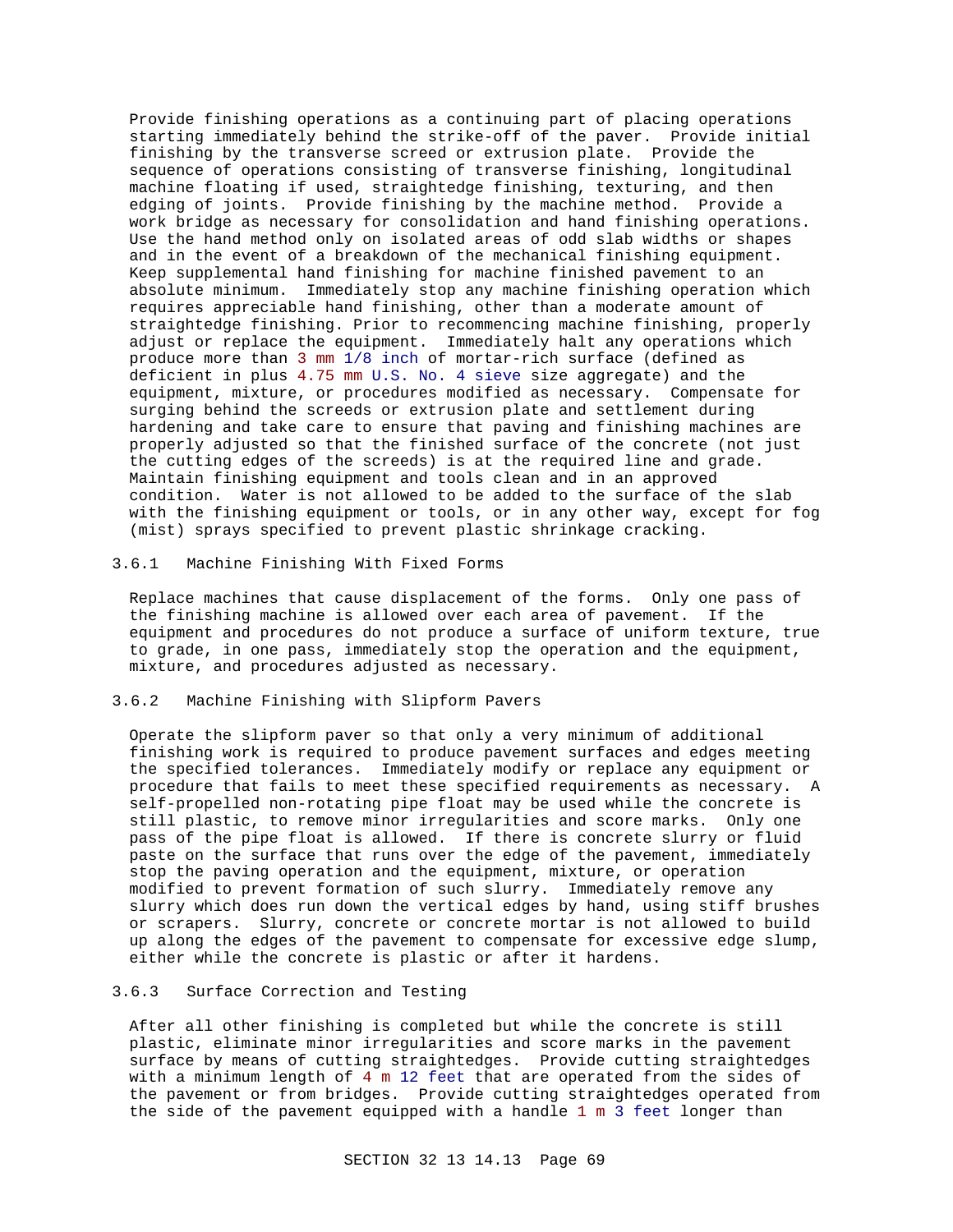one-half the width of the pavement. Test the surface for trueness with a straightedge held in successive positions parallel and at right angles to the center line of the pavement, and the whole area covered as necessary to detect variations. Advance the straightedge along the pavement in successive stages of not more than one-half the length of the straightedge. Immediately fill depressions with freshly mixed concrete, strike off, consolidate with an internal vibrator, and refinish. Strike off projections above the required elevation and refinish. Continue the straightedge testing and finishing until the entire surface of the concrete is free from observable departure from the straightedge and conforms to the surface requirements specified in paragraph SURFACE SMOOTHNESS. This straightedging is not allowed to be used as a replacement for the straightedge testing of paragraph SURFACE SMOOTHNESS in PART 1. Use long-handled, flat bull floats very sparingly and only as necessary to correct minor, scattered surface defects. If frequent use of bull floats is necessary, stop the paving operation and the equipment, mixture or procedures adjusted to eliminate the surface defects. Keep finishing with hand floats and trowels to the absolute minimum necessary. Take extreme care to prevent over finishing joints and edges. Produce the surface finish of the pavement essentially by the finishing machine and not by subsequent hand finishing operations. All hand finishing operations are subject to approval.

# 3.6.4 Hand Finishing

Use hand finishing operations only as specified below. Provide a work bridge to be used as necessary for consolidation and placement operations to avoid standing in concrete.

## 3.6.4.1 Equipment and Template

In addition to approved mechanical internal vibrators for consolidating the concrete, provide a strike-off and tamping template and a longitudinal float for hand finishing. Provide a template at least 300 mm 1 foot longer than the width of pavement being finished, of an approved design, and sufficiently rigid to retain its shape, that is constructed of metal or other suitable material shod with metal. Provide a longitudinal float at least 3 m 10 feet long, of approved design, is rigid and substantially braced, and maintain a plane surface on the bottom. Grate tampers (jitterbugs) are not allowed.

# 3.6.4.2 Finishing and Floating

As soon as placed and vibrated, strike off the concrete and screeded to the cross section and to such elevation above grade that when consolidated and finished, the surface of the pavement is at the required elevation. In addition to previously specified complete coverage with handheld immersion vibrators, tamp the entire surface with the strike-off and tamping template, and the tamping operation continued until the required compaction and reduction of internal and surface voids are accomplished. Immediately following the final tamping of the surface, float the pavement longitudinally from bridges resting on the side forms and spanning but not touching the concrete. If necessary, place additional concrete, consolidated and screeded, and the float operated until a satisfactory surface has been produced. Do not advance the floating operation more than half the length of the float and then continued over the new and previously floated surfaces.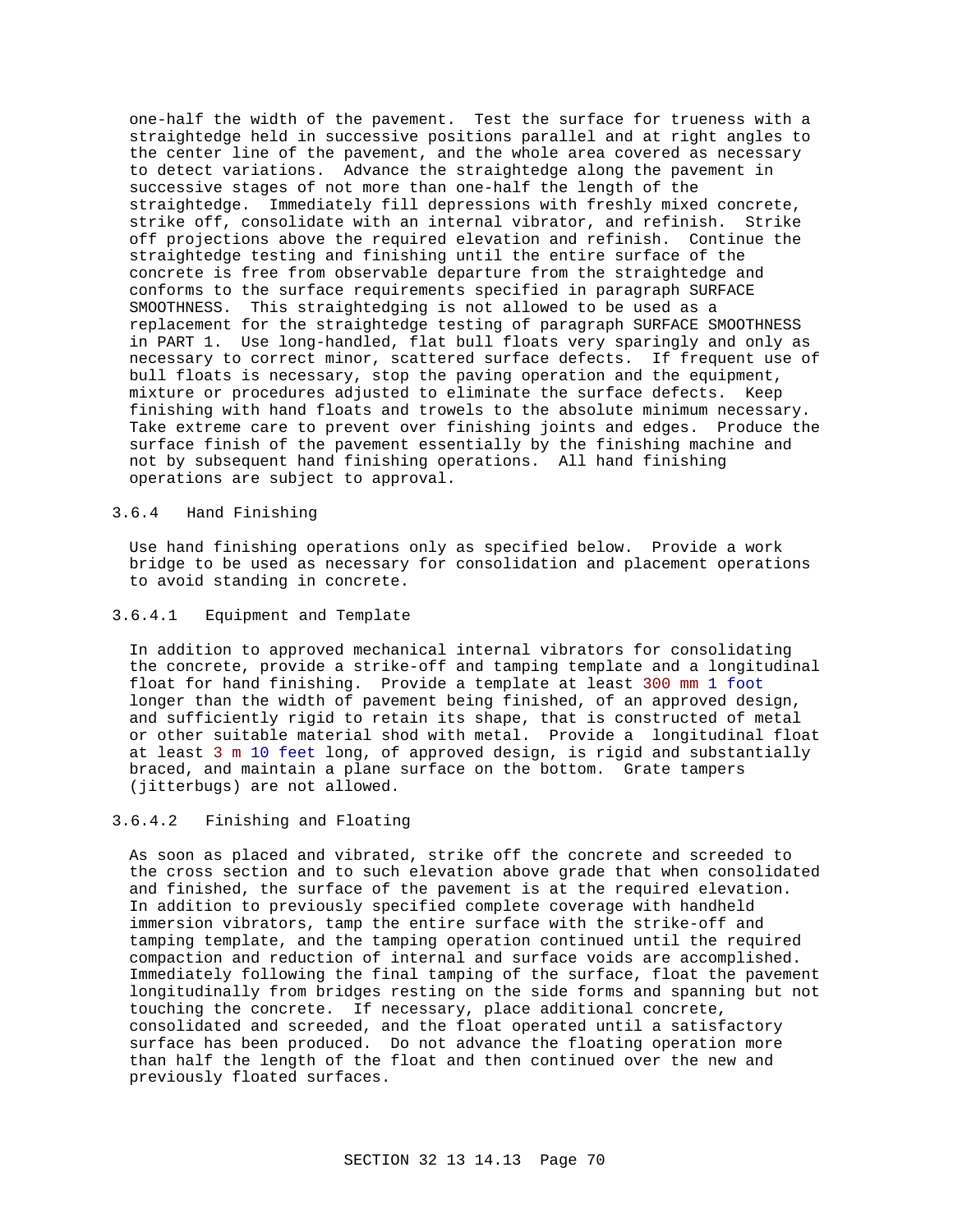#### 3.6.5 Texturing

#### \*\*\*\*\*\*\*\*\*\*\*\*\*\*\*

NOTE: Designer must select type of texturing desired, retain that subparagraph, and delete the others. A genuine effort must be made to determine the type of texturing, if any, desired by the using service. If no guidance is given, the usual default method must be burlap drag. If other than a burlap drag textured finish is required, edit the appropriate paragraph(s) as shown below.

For Air Force airfield paving projects, do not specify artificial turf, wire comb, or surface grooving textures. For Navy airfield paving projects, do not specify wire comb or surface grooving textures. Use Section 32 01 18.71 GROOVING FOR AIRFIELD PAVEMENTS, to specify saw-cut grooves.

Spring tine grooving is limited to use on roads and streets only. 

Before the surface sheen has disappeared and before the concrete hardens or curing compound is applied, texture the surface of the pavement as described herein. After curing is complete, thoroughly power broom all textured surfaces to remove all debris.

#### $[3.6.5.1]$ Burlap Drag Surface

Apply surface texture by dragging the surface of the pavement, in the direction of the concrete placement, with an approved burlap drag. Operate the drag with the fabric moist, and the fabric maintained clean or changed as required to keep clean. Perform the dragging so as to produce a uniform finished surface having a fine sandy texture without disfiguring marks.

#### $]$ [3.6.5.2] Broom Texturing

Complete brooming before the concrete has hardened to the point where the surface is unduly torn or roughened, but after hardening has progressed enough so that the mortar does not flow and reduce the sharpness of the scores. Overlap successive passes of the broom the minimum necessary to obtain a uniformly textured surface. Wash brooms thoroughly at frequent intervals during use. Remove worn or damaged brooms from the job site. Hand brooming is permitted only on isolated odd shaped slabs or slabs where hand finishing is permitted. For hand brooming, provide brooms with handles longer than half the width of slab to be finished. Transversely draw the hand brooms across the surface from the center line to each edge with slight overlapping strokes.

## ][3.6.5.3 Artificial Turf Drag Surface

Apply artificial turf texture by dragging the surface of the pavement in the direction of concrete placement with an approved full-width drag made with artificial turf.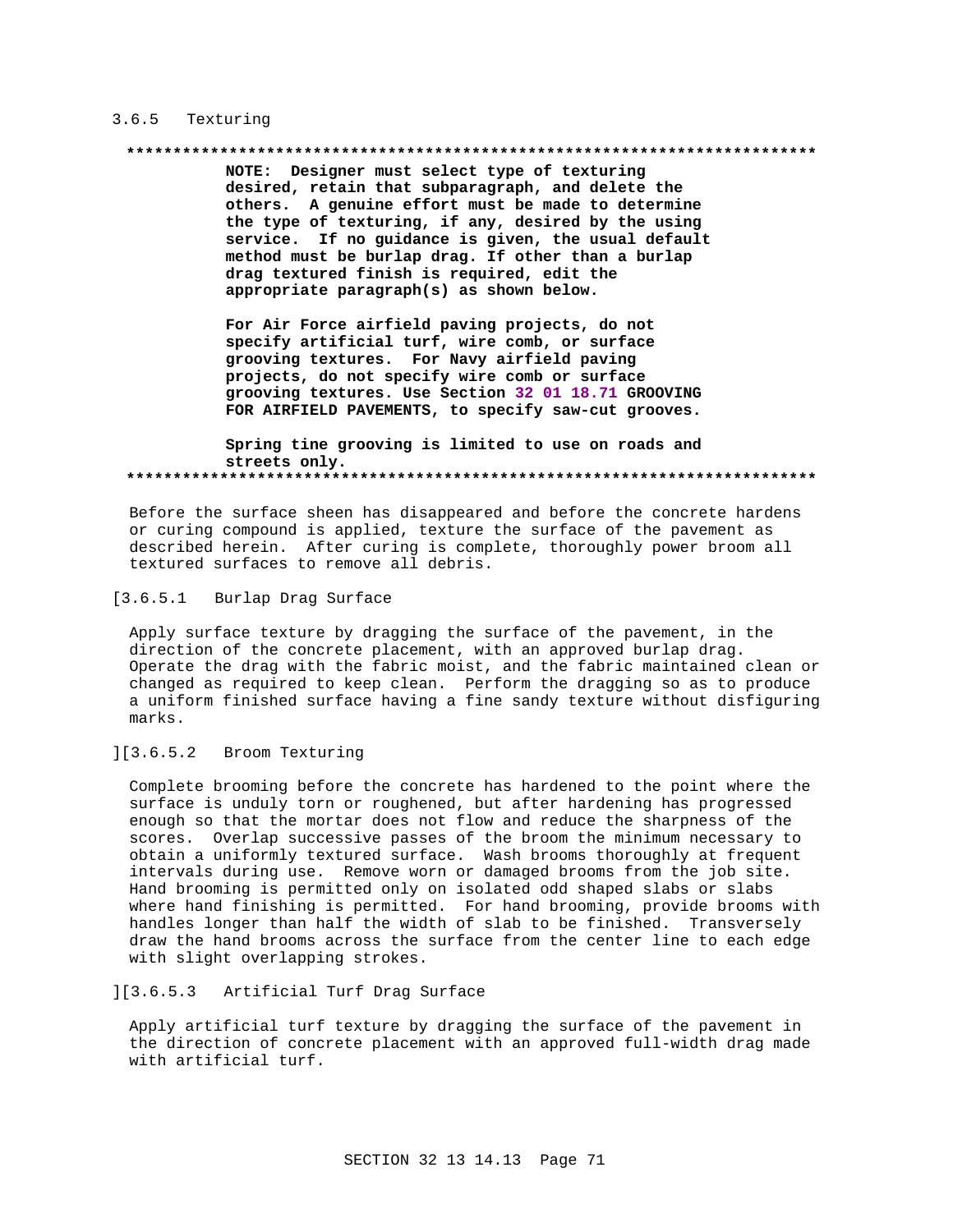#### ][3.6.5.4 Wire-Comb Texturing

Apply surface texture using an approved mechanical wire comb drag operated to comb the surface transverse to the pavement centerline. Provide a comb capable of traversing the full width of the pavement in a single pass at a uniform speed and with a uniform pressure. Overlap successive passes of the comb the minimum necessary to obtain a continuous and uniformly textured surface. Complete texturing before the concrete has hardened to the point where the surface and edges are unduly torn, but after hardening has progressed to the point where the serrations do not close up. Provide serrations 2 to 5 mm 1/16 to 3/16 inch deep, 1.5 to 3 mm 1/16 to 1/8 inch wide, and spaced 9.5 mm 3/8 inch apart. Produce transverse texturing grooves in straight lines across each lane within a tolerance of plus or minus 13 mm 1/2 inch of a true line.

# ]3.6.5.5 Surface Grooving

[Groove the areas indicated on the drawings as required in 32 01 18.71 GROOVING FOR AIRFIELD PAVEMENTS. ][Groove the areas indicated on the drawings with a spring tine drag producing individual grooves 6 mm 1/4 inch deep and 6 mm 1/4 inch wide at a spacing between groove centerlines of 37 mm 1-1/2 inches. Cut grooves perpendicular to the centerline. Before grooving begins, allow the concrete to attain sufficient strength to prevent aggregate spalling. Do not cut grooves within 150 mm 6 inches of a runway centerline, transverse joint, or crack; or through neoprene compression seals. Produce transverse texturing grooves in straight lines across each lane within a tolerance of plus or minus 13 mm 1/2 inch of a true line.]

## 3.6.6 Edging

Before texturing has been completed, carefully finish the edge of the slabs along the forms, along the edges of slipformed lanes, and at the joints with an edging tool to form a smooth rounded surface of 3 mm 1/8 inch radius. Eliminate tool marks, and provide edges that are smooth and true to line. Water is not allowed to be added to the surface during edging. Take extreme care to prevent overworking the concrete.

# 3.6.7 Outlets in Pavement

Construct recesses for the tie-down anchors, lighting fixtures, and other outlets in the pavement to conform to the details and dimensions shown. Carefully finish the concrete in these areas to provide a surface of the same texture as the surrounding area that is within the requirements for plan grade and surface smoothness.

#### 3.7 CURING

# **\*\*\*\*\*\*\*\*\*\*\*\*\*\*\*\*\*\*\*\*\*\*\*\*\*\*\*\*\*\*\*\*\*\*\*\*\*\*\*\*\*\*\*\*\*\*\*\*\*\*\*\*\*\*\*\*\*\*\*\*\*\*\*\*\*\*\*\*\*\*\*\*\*\* NOTE: Retain bracketed item at end of first paragraph mandating 24 hour moist cure only where locally required and only where approved by the using service. Membrane curing should be the first choice of curing methods. \*\*\*\*\*\*\*\*\*\*\*\*\*\*\*\*\*\*\*\*\*\*\*\*\*\*\*\*\*\*\*\*\*\*\*\*\*\*\*\*\*\*\*\*\*\*\*\*\*\*\*\*\*\*\*\*\*\*\*\*\*\*\*\*\*\*\*\*\*\*\*\*\*\***

## 3.7.1 Protection of Concrete

Continuously protect concrete against loss of moisture and rapid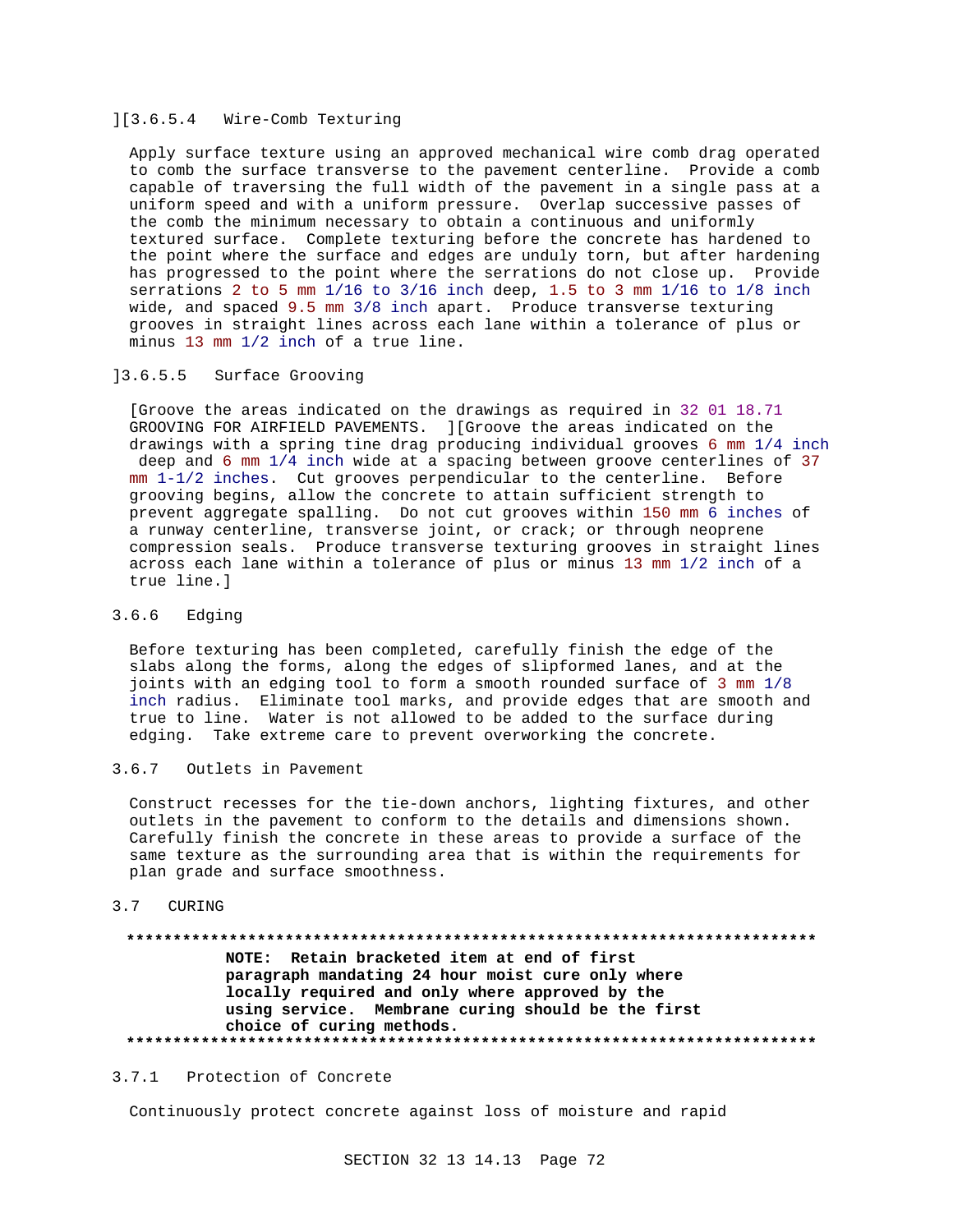temperature changes for at least 7 days from the completion of finishing operations. Have all equipment needed for adequate curing and protection of the concrete on hand and ready for use before actual concrete placement begins. If any selected method of curing does not afford the proper curing and protection against concrete cracking, remove or replace the damaged pavement, and provide another method of curing as directed. Accomplish curing by one of the following methods [except use only moist curing for the first 24 hours].

### 3.7.2 Membrane Curing

## NOTE: The first Tailoring Option is for Army and Air Force jobs; the second option is for Navy projects only.

Apply a uniform coating of white-pigmented, membrane-forming, curing compound to the entire exposed surface of the concrete as soon as the free water has disappeared from the surface after [finishing] [moist curing ceases]. Apply immediately along the formed edge faces after the forms are removed. Do not allow the concrete to dry before the application of the membrane. If any drying has occurred, moisten the surface of the concrete with a fine spray of water, and the curing compound applied as soon as the free water disappears. Apply the curing compound to the finished surfaces by means of an approved automatic spraying machine. [ Apply the curing compound with an overlapping coverage that provides a two-coat application at a coverage of 10 square meters per L 400 square feet per gallon, plus or minus 5.0 percent for each coat. A one-coat application is allowed provided it is applied in a uniform application and coverage of 5 square meters per L 200 square feet per gallon, plus or minus 5.0 percent is obtained. I Apply the curing compound with a single overlapping application that provides a uniform coverage of 3.7 square meters per L 150 square feet per gallon.] The application of curing compound by hand-operated, mechanical powered pressure sprayers is permitted only on odd widths or shapes of slabs and on concrete surfaces exposed by the removal of forms. When the application is made by hand-operated sprayers, apply a second coat in a direction approximately at right angles to the direction of the first coat. If pinholes, abrasions, or other discontinuities exist, apply an additional coat to the affected areas within 30 minutes. Respray curing compound to concrete surfaces that are subjected to heavy rainfall within 3 hours after the curing compound has been applied by the method and at the coverage specified above. Respray curing compound to areas where the curing compound is damaged by subsequent construction operations within the curing period immediately. Adequately protect concrete surfaces to which membrane-curing compounds have been applied during the entire curing period from pedestrian and vehicular traffic, except as required for joint-sawing operations and surface tests, and from any other possible damage to the continuity of the membrane.

## 3.7.3 Moist Curing

NOTE: For OCONUS projects using Silica Fume, specify a minimum 24-hour moist cure before applying membrane curing compound.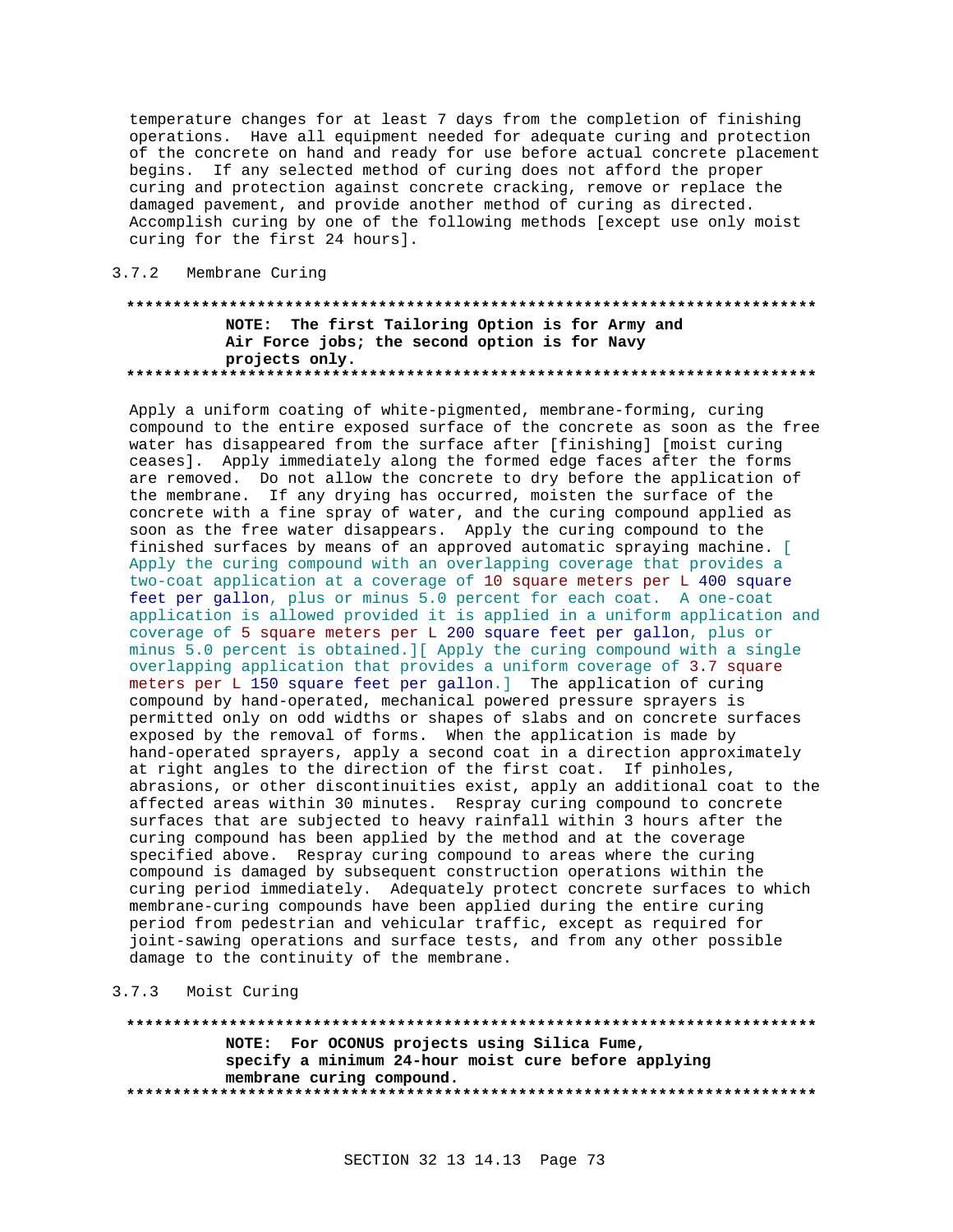Maintain concrete to be moist-cured continuously wet for the entire curing period, or until curing compound is applied, commencing immediately after finishing. If forms are removed before the end of the curing period, provide curing on unformed surfaces, using suitable materials. Cure surfaces by ponding, by continuous sprinkling, by continuously saturated burlap or cotton mats, or by continuously saturated plastic coated burlap. Provide burlap and mats that are clean and free from any contamination and completely saturated before being placed on the concrete. Lap sheets to provide full coverage. Provide an approved work system to ensure that moist curing is continuous 24 hours per day and that the entire surface is wet.

#### 3.8 JOINTS

#### **\*\*\*\*\*\*\*\*\*\*\*\*\*\*\*\*\*\*\*\*\*\*\*\*\*\*\*\*\*\*\*\*\*\*\*\*\*\*\*\*\*\*\*\*\*\*\*\*\*\*\*\*\*\*\*\*\*\*\*\*\*\*\*\*\*\*\*\*\*\*\*\*\*\***

**NOTE: Edit bracketed items in following subparagraphs to conform to design requirements. Even if not required, dowels must be permitted for construction joints. The effect of tie bars on the pavement action and potential cracking must be analyzed before requiring or permitting their use. Remove joint types not required in the project. \*\*\*\*\*\*\*\*\*\*\*\*\*\*\*\*\*\*\*\*\*\*\*\*\*\*\*\*\*\*\*\*\*\*\*\*\*\*\*\*\*\*\*\*\*\*\*\*\*\*\*\*\*\*\*\*\*\*\*\*\*\*\*\*\*\*\*\*\*\*\*\*\*\***

#### 3.8.1 General Requirements for Joints

Construct joints that conform to the locations and details indicated and are perpendicular to the finished grade of the pavement. Provide joints that are straight and continuous from edge to edge or end to end of the pavement with no abrupt offset and no gradual deviation greater than 13 mm 1/2 inch. Where any joint fails to meet these tolerances, remove and replace the slabs adjacent to the joint at no additional cost to the Government. Change from the jointing pattern shown on the drawings is not allowed without written approval. Seal joints immediately following curing of the concrete or as soon thereafter as weather conditions permit as specified in Section [32 01 19.61 SEALING OF JOINTS IN RIGID PAVEMENT] [ 32 13 73.19 COMPRESSION CONCRETE PAVING JOINT SEALANT].

# 3.8.2 Longitudinal Construction Joints

Install dowels [or keys] [or tie bars] in the longitudinal construction joints, or thicken the edges as indicated. Install [dowels] [tie bars] as specified above. [If any length of completed keyway of 1.5 m 5 feet or more fails to meet the previously specified tolerances, install dowels in that part of the joint by drilling holes in the hardened concrete and grouting the dowels in place with epoxy resin.] After the end of the curing period, saw longitudinal construction joints to provide a groove at the top for sealant conforming to the details and dimensions indicated.

#### 3.8.3 Transverse Construction Joints

Install transverse construction joints at the end of each day's placing operations and at any other points within a paving lane when concrete placement is interrupted for 30 minutes or longer. Install the transverse construction joint at a planned transverse joint. Provide transverse construction joints by utilizing headers or by paving through the joint, then full-depth sawcutting the excess concrete. Construct pavement with the paver as close to the header as possible, with the paver run out completely past the header. Provide transverse construction joints at a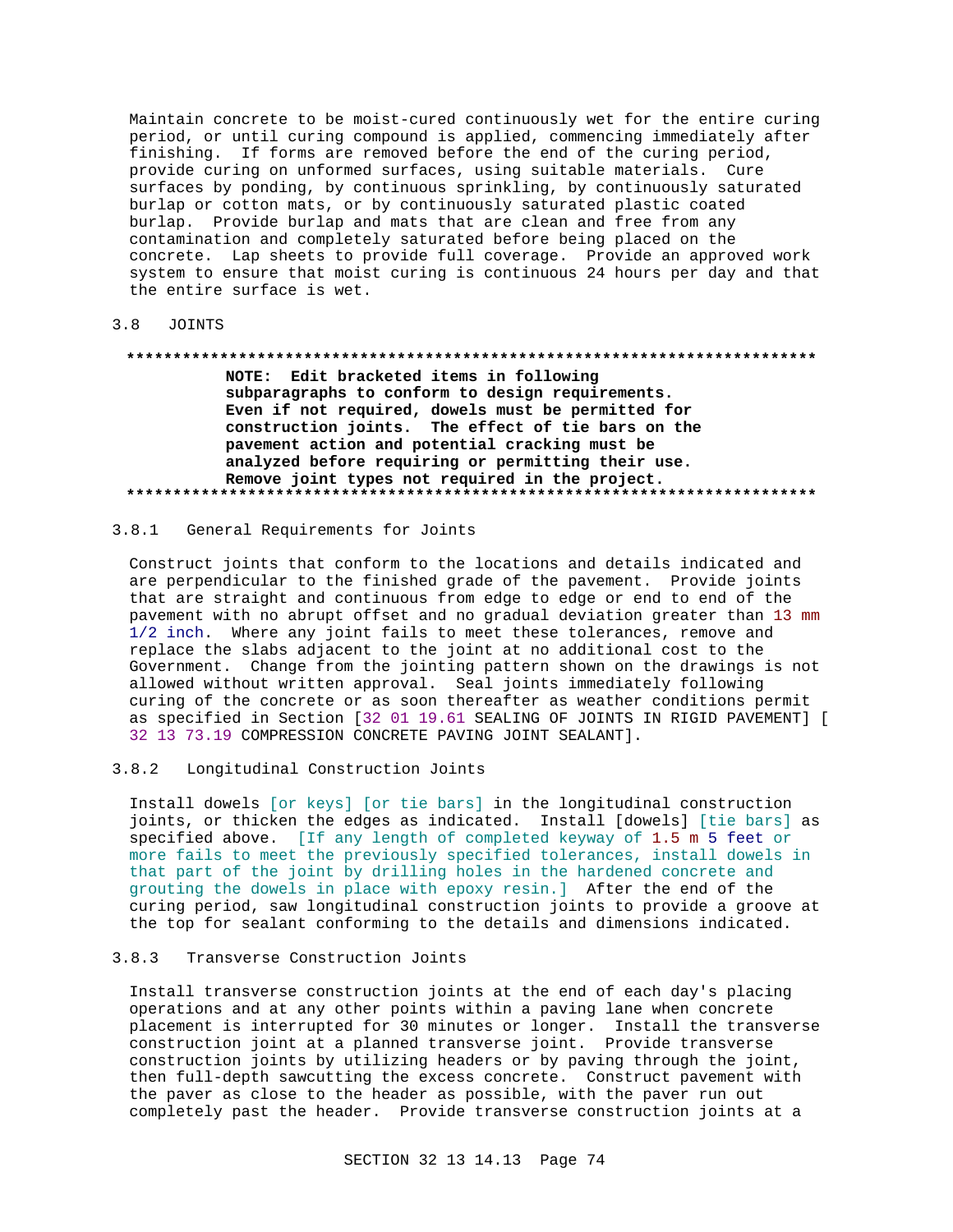planned transverse joint constructed as shown or, if not shown otherwise, dowelled in accordance with paragraph DOWELS INSTALLED IN HARDENED CONCRETE, or paragraph FIXED FORM PAVING above.

### 3.8.4 Expansion Joints

Provide expansion joints where indicated, and about any structures and features that project through or into the pavement, using joint filler of the type, thickness, and width indicated, and installed to form a complete, uniform separation between the structure and the pavement or between two pavements. Attach the filler to the original concrete placement with adhesive and mechanical fasteners and extend the full slab depth. After placement and curing of the adjacent slab, sawcut the sealant reservoir depth from the filler. Tightly fit adjacent sections of filler together, with the filler extending across the full width of the paving lane or other complete distance in order to prevent entrance of concrete into the expansion space. Finish edges of the concrete at the joint face with an edger with a radius of 3 mm 1/8 inch.

## 3.8.5 Slip Joints

Install slip joints where indicated using the specified materials. Attach preformed joint filler material to the face of the original concrete placement with adhesive and mechanical fasteners. Construct a 19 mm 3/4 inch deep reservoir for joint sealant at the top of the joint. Finish edges of the joint face with an edger with a radius of 3 mm 1/8 inch.

#### 3.8.6 Contraction Joints

Construct transverse and longitudinal contraction joints by sawing an initial groove in the concrete with a 3 mm 1/8 inch blade to the indicated depth. During sawing of joints, and again 24 hours later, the CQC team is required to inspect all exposed lane edges for development of cracks below the saw cut, and immediately report results. If there are more than six consecutive uncracked joints after 48 hours, saw succeeding joints 25 percent deeper than originally indicated at no additional cost to the Government. The time of initial sawing varies depending on existing and anticipated weather conditions and be such as to prevent uncontrolled cracking of the pavement. Commence sawing of the joints as soon as the concrete has hardened sufficiently to permit cutting the concrete without chipping, spalling, or tearing. The sawed faces of joints will be inspected for undercutting or washing of the concrete due to the early sawing, and sawing delayed if undercutting is sufficiently deep to cause structural weakness or excessive roughness in the joint. Continue the sawing operation as required during both day and night regardless of weather conditions. Saw the joints at the required spacing consecutively in the sequence of the concrete placement. Provide adequate lighting for night work. Illumination using vehicle headlights is not permitted. Provide a chalk line or other suitable guide to mark the alignment of the joint. Before sawing a joint, examine the concrete closely for cracks, and do not saw the joint if a crack has occurred near the planned joint location. Discontinue sawing if a crack develops ahead of the saw cut. Immediately after the joint is sawed, thoroughly flush the saw cut and adjacent concrete surface with water and vacuumed until all waste from sawing is removed from the joint and adjacent concrete surface. Take necessary precautions to insure that the concrete is properly protected from damage and cured at sawed joints. Tightly seal the top of the joint opening and the joint groove at exposed edges with cord backer rod before the concrete in the region of the joint is resprayed with curing compound,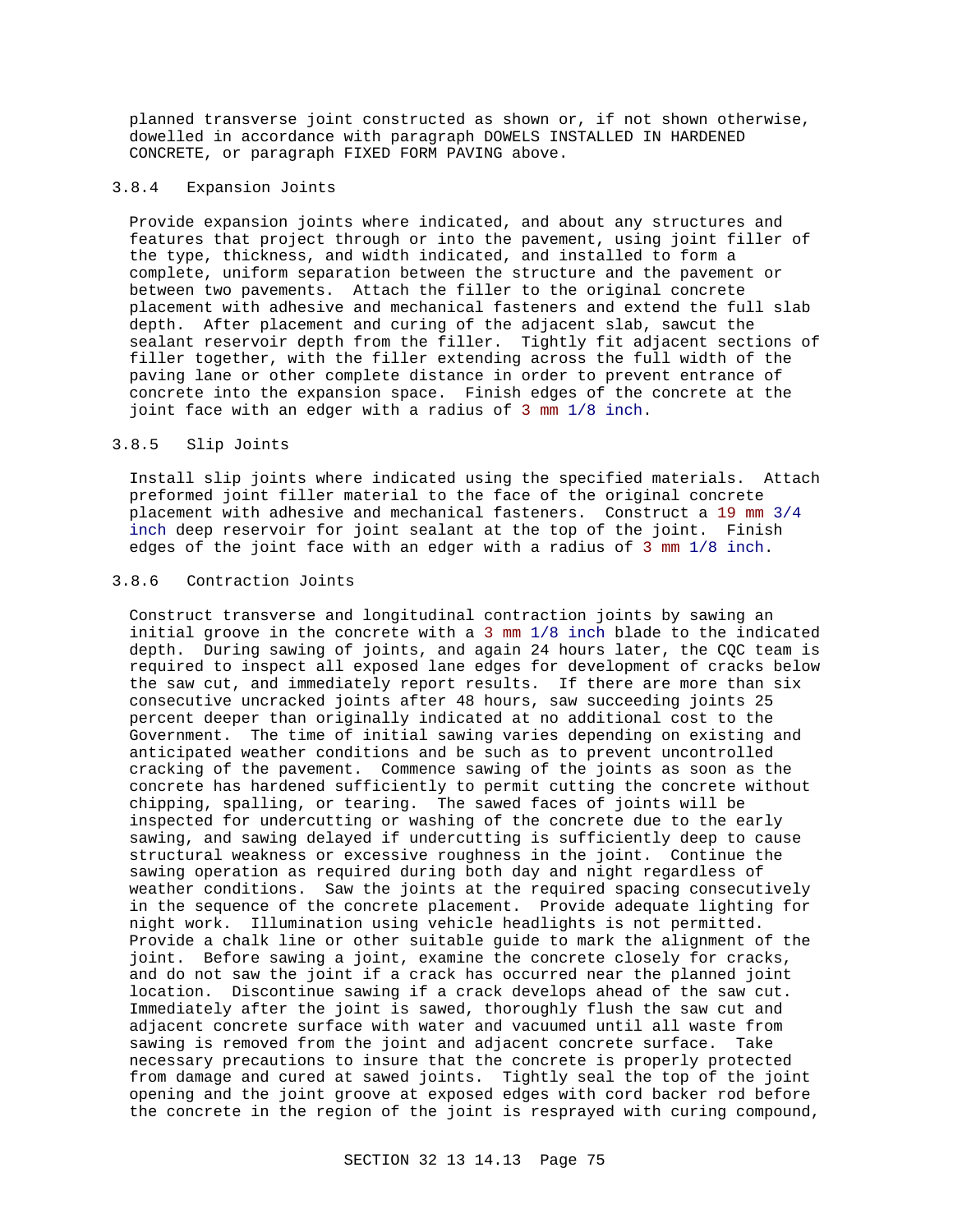and be maintained until removed immediately before sawing the joint sealant reservoir. Respray the surface with curing compound as soon as free water disappears. Seal the exposed saw cuts on the faces of pilot lanes with bituminous mastic or masking tape. After expiration of the curing period, widen the upper portion of the groove by sawing with ganged diamond saw blades to the width and depth indicated for the joint sealer. Center the reservoir over the initial sawcut.

# 3.8.7 Thickened Edge Joints

Construct thickened edge joints as indicated on the drawings. Grade the underlying material in the transition area as shown and meet the requirements for smoothness and compaction specified for all other areas of the underlying material.

## 3.9 REPAIR, REMOVAL AND REPLACEMENT OF NEWLY CONSTRUCTED SLABS

#### 3.9.1 General Criteria

Repair or remove and replace new pavement slabs as specified at no cost to the Government. Removal of partial slabs is not permitted. Prior to any repairs, submit a Repair Recommendations Plan detailing areas exceeding the specified limits as well as repair recommendations required to bring these areas within specified tolerances.

#### 3.9.2 Slabs with Cracks

The Government may require cores to be taken over cracks to determine depth of cracking. Such cores are to be drilled with a minimum diameter of 150 mm 6 inches, and be backfilled with an approved non-shrink concrete. Perform drilling of cores and filling of holes at no expense to the Government. Clean cracks that do not exceed 50 mm 2 inches in depth; then pressure injected full depth with epoxy resin, Type IV, Grade 1. Remove and replace slabs containing cracks deeper than 50 mm 2 inches.

#### 3.9.3 Removal and Replacement of Full Slabs

Remove and replace slabs containing more than 15.0 percent of any longitudinal or transverse joint edge spalled. Where it is necessary to remove full slabs, remove in accordance with paragraph REMOVAL OF EXISTING PAVEMENT SLAB below. Remove and replace full depth, by full width of the slab, and the limit of removal normal to the paving lane and extend to each original joint. Compact and shape the underlying material as specified in the appropriate section of these specifications, and clean the surfaces of all four joint faces of all loose material and contaminants and coated with a double application of membrane forming curing compound as bond breaker. Install dowels of the size and spacing as specified for other joints in similar pavement by epoxy grouting them into holes drilled into the existing concrete using procedures as specified in paragraph PLACING DOWELS[ AND TIE BARS], above. Provide dowels for all four edges of the new slab. Cut off original damaged dowels [ or tie bars] flush with the joint face. Lightly oil or grease protruding portions of new dowels. Place concrete as specified for original construction. Take care to prevent any curing compound from contacting dowels[ or tie bars]. Prepare and seal the resulting joints around the new slab as specified for original construction.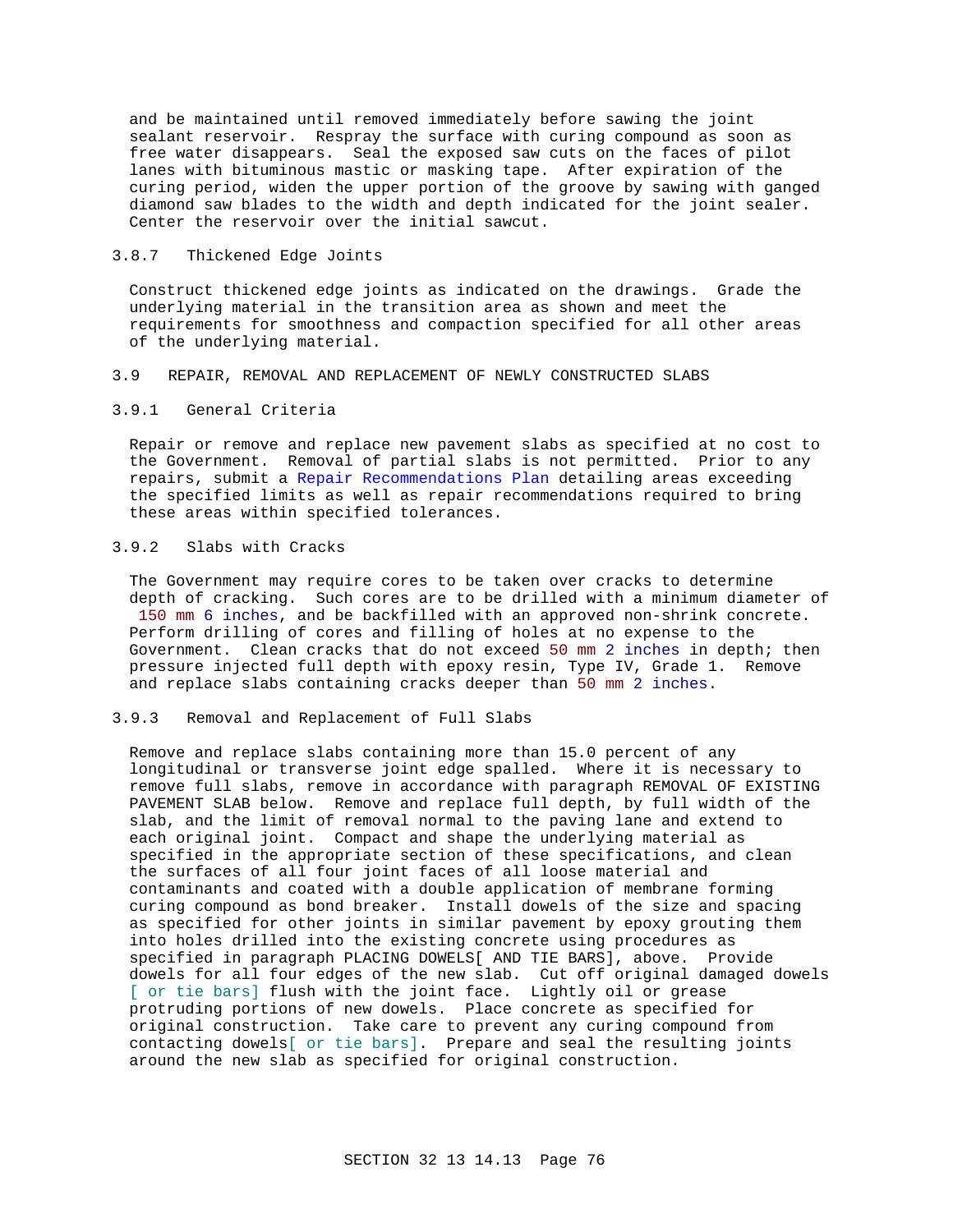### 3.9.4 Repairing Spalls Along Joints

Repair spalls along joints to be sealed to a depth to restore the full joint-face support prior to placing adjacent pavement. Where directed, repair spalls along joints of new slabs, along edges of adjacent existing concrete, and along parallel cracks by first making a vertical saw cut at least 75 mm 3 inches outside the spalled area and to a depth of at least 50 mm 2 inches. Provide saw cuts consisting of straight lines forming rectangular areas without sawing beyond the intersecting saw cut. Chip out the concrete between the saw cut and the joint, or crack, to remove all unsound concrete and into at least 13 mm 1/2 inch of visually sound concrete. Thoroughly clean the cavity thus formed with high pressure water jets supplemented with oil-free compressed air to remove all loose material. Immediately before filling the cavity, apply a prime coat to the dry cleaned surface of all sides and bottom of the cavity, except any joint face. Apply the prime coat in a thin coating and scrubbed into the surface with a stiff-bristle brush. Provide prime coat for portland cement repairs consisting of a neat cement grout and for epoxy resin repairs consisting of epoxy resin, Type III, Grade 1. Fill the prepared cavity with material identified in the following table based on the cavity volume.

| Spall Repairs                                                                                          |                                                               |  |  |
|--------------------------------------------------------------------------------------------------------|---------------------------------------------------------------|--|--|
| Volume of Prepared Cavity After Removal<br>Operations                                                  | Material                                                      |  |  |
| less than 0.00085 cubic meter 0.03 cubic<br>foot                                                       | epoxy resin mortar or epoxy resin or<br>latex modified mortar |  |  |
| 0.00085 cubic meter 0.03 cubic foot and<br>0.009 cubic meter 1/3 cubic foot                            | Portland cement mortar                                        |  |  |
| <code>more than 0.009</code> cubic meter 1/3 cubic foot <code>Portland</code> cement concrete or latex | modified mortar                                               |  |  |

Provide portland cement concretes and mortars that consist of very low slump mixtures, 13 mm 1/2 inch slump or less, proportioned, mixed, placed, consolidated by tamping, and cured, all as directed. Provide epoxy resin mortars made with Type III, Grade 1, epoxy resin, using proportions and mixing and placing procedures as recommended by the manufacturer and approved. Proprietary patching materials may be used, subject to Government approval. Place the epoxy resin materials in the cavity in layers with a maximum thickness of 50 mm 2 inches. Provide adequate time between placement of additional layers such that the temperature of the epoxy resin material does not exceed 60 degrees C 140 degrees F at any time during hardening. Provide mechanical vibrators and hand tampers to consolidate the concrete or mortar. Remove any repair material on the surrounding surfaces of the existing concrete before it hardens. Where the spalled area abuts a joint, provide an insert or other bond-breaking medium to prevent bond at the joint face. Saw a reservoir for the joint sealant to the dimensions required for other joints. Thoroughly clean the reservoir and then sealed with the sealer specified for the joints. [In lieu of sawing, spalls not adjacent to joints and popouts, both less than 150 mm 6 inches in maximum dimension, may be prepared by drilling a core 50 mm 2 inches in diameter greater than the size of the defect, centered over the defect, and 50 mm 2 inches deep or 13 mm 1/2 inch into sound concrete, whichever is greater. Repair the core hole as specified above for other spalls.]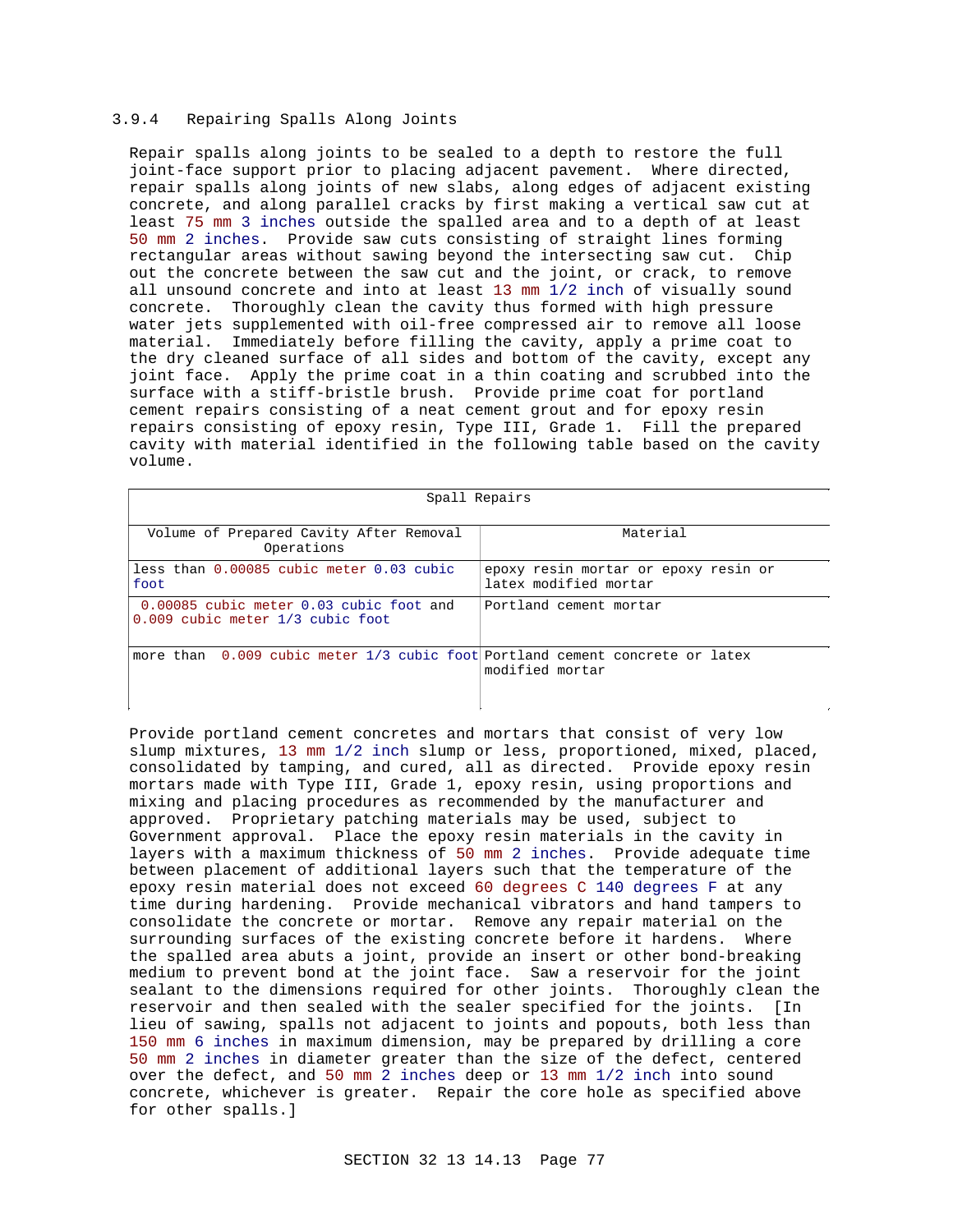#### $3.9.5$ Repair of Weak Surfaces

Weak surfaces are defined as mortar-rich, rain-damaged, uncured, or containing exposed voids or deleterious materials. Diamond grind slabs containing weak surfaces less than 6 mm 1/4 inch thick to remove the weak surface. Diamond grind in accordance with paragraph DIAMOND GRINDING OF PCC SURFACES in PART 1. All diamond ground areas are required to meet the thickness, smoothness and grade criteria specified in PART 1 GENERAL. Remove and replace slabs containing weak surfaces greater than 6 mm 1/4 inch thick.

#### $3.9.6$ Repair of Pilot Lane Vertical Faces

Repair excessive edge slump and joint face deformation while concrete is in a plastic state by approved methods.

#### $3.10$ EXISTING CONCRETE PAVEMENT REMOVAL AND REPAIR

#### 

NOTE: It is imperative that sufficient exploration be made (not just reference to as-built drawings) for the designer to know exactly what the in-place existing pavement thickness and load-transfer are at the jointing area--such as dowels, keys, tie bars--and its condition. Normally, the joint between the new pavement and existing pavement is made at an existing joint in the old pavement. Coordinate with Section 02 41 00 DEMOLITION. 

Removal of existing pavement is not allowed prior to approval of the Proportioning Studies. Remove existing concrete pavement at locations indicated on the drawings. Prior to commencing pavement removal operations, inventory the pavement distresses (cracks, spalls, and corner breaks) along the pavement edge to remain. After pavement removal, survey the remaining edge again to quantify any damage caused by removal operations. Perform both surveys in the presence of the Government. Perform repairs as indicated and as specified herein. Carefully control all operations to prevent damage to the concrete pavement and to the underlying material to remain in place. Perform all saw cuts perpendicular to the slab surface, forming rectangular areas. Perform all existing concrete pavement repairs prior to paving adjacent lanes.

 $3.10.1$ Removal of Existing Pavement Slab

NOTE: The saw cut at a distance from the joint should be sawed with a wheel saw which produces a 38 mm 1-1/2 inches or wider kerf and better prevents stress from propagating across the saw cut. Specify wheel saw for Army and Air Force projects. Specify diamond saw for Navy projects. 

When existing concrete pavement is to be removed and adjacent concrete is to be left in place, perform the first full depth saw cut on the joint between the removal area and adjoining pavement to stay in place with a standard diamond-type concrete saw. Next, perform a full depth saw cut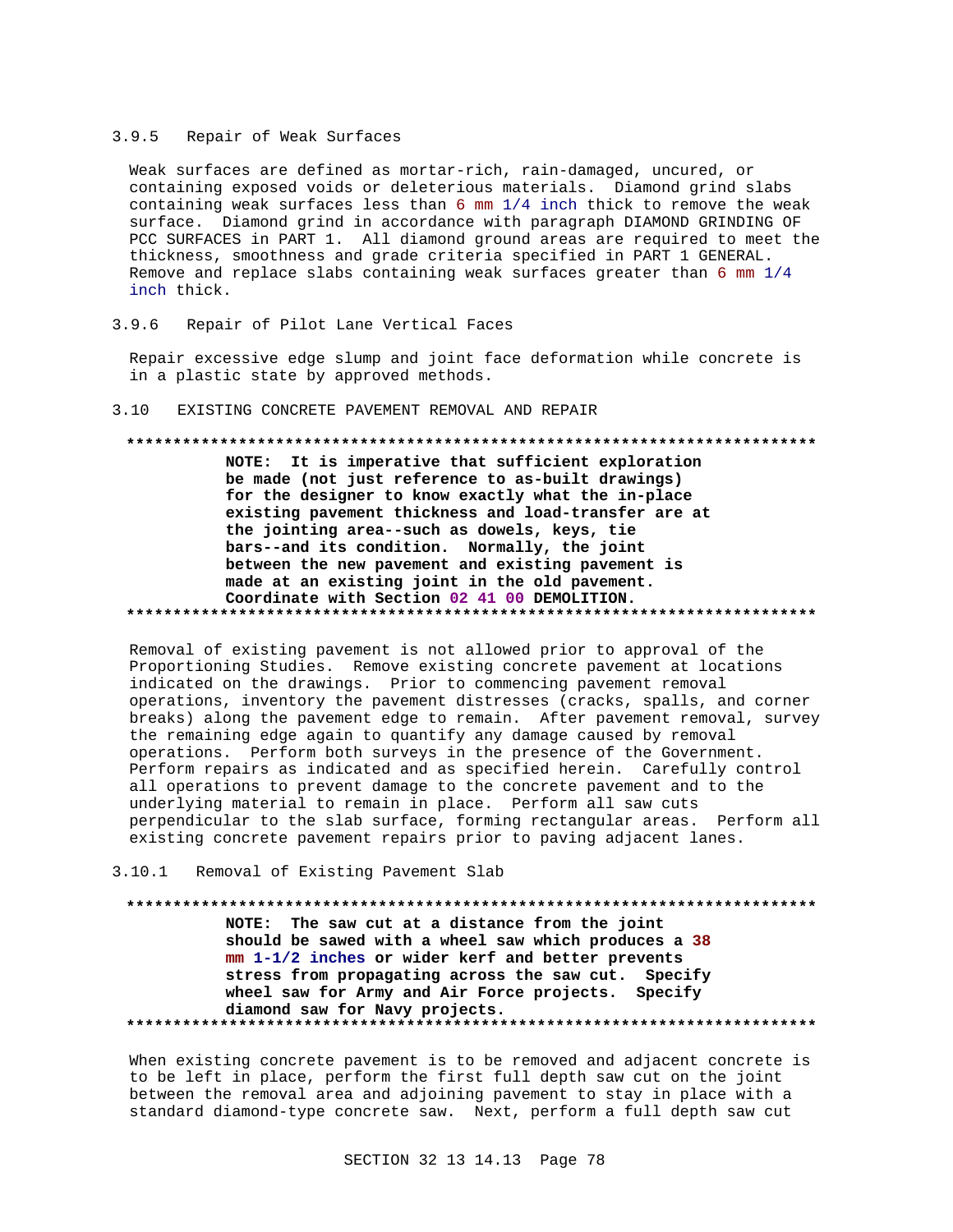parallel to the joint that is at least 600 mm 24 inches from the joint and at least 150 mm 6 inches from the end of any dowels with a [wheel saw] [diamond saw] as specified in paragraph SAWING EQUIPMENT. Remove all pavement beyond this last saw cut in accordance with the approved demolition work plan. Remove all pavement between this last saw cut and the joint line by carefully pulling pieces and blocks away from the joint face with suitable equipment and then picking them up for removal. In lieu of this method, this strip of concrete may be carefully broken up and removed using hand-held jackhammers, 14 kg 30 lb or less, or other approved light-duty equipment which does not cause stress to propagate across the joint saw cut and cause distress in the pavement which is to remain in place. In lieu of the above specified removal method, the slab may be sawcut full depth to divide it into several pieces and each piece lifted out and removed. Use suitable equipment to provide a truly vertical lift, and safe lifting devices used for attachment to the slab.

#### 3.10.2 Edge Repair

Protect the edge of existing concrete pavement against which new pavement abuts from damage at all times. Remove and replace slabs which are damaged during construction as directed at no cost to the Government. Repair of previously existing damage areas is considered a subsidiary part of concrete pavement construction. Saw off all exposed keys and keyways full depth.

### 3.10.2.1 Spall Repair

Repair spalls caused by construction activities if less than 15.0 percent of any slab's edge. Provide repair materials and procedures as previously specified in paragraph, REPAIRING SPALLS ALONG JOINTS. Remove and replace full slabs if spalls exceed 15.0 percent of any slab's edge as specified in paragraph, Removal and Replacement of Full Slabs.

# 3.10.2.2 Underbreak and Underlying Material

Repair all underbreak by removal and replacement of the damaged slabs in accordance with paragraph REMOVAL AND REPLACEMENT OF FULL SLABS above. Protect the underlying material adjacent to the edge of and under the existing pavement which is to remain in place from damage or disturbance during removal operations and until placement of new concrete, and be shaped as shown on the drawings or as directed. Maintain sufficient underlying material in place outside the joint line to completely prevent disturbance of material under the pavement which is to remain in place. Remove and replace any slab with underlying material that is disturbed or loses its compaction.

#### 3.11 PAVEMENT PROTECTION

Protect the pavement against all damage prior to final acceptance of the work by the Government. Placement of aggregates, rubble, or other similar construction materials on airfield pavements is not allowed. Exclude traffic from the new pavement by erecting and maintaining barricades and signs until the concrete is at least 14 days old, or for a longer period if so directed. As a construction expedient in paving intermediate lanes between newly paved pilot lanes, operation of the hauling and paving equipment is permitted on the new pavement after the pavement has been cured for 7 days and the joints have been sealed or otherwise protected, the concrete has attained a minimum field cured flexural strength of 3.8 MPa 550 psi and approved means are provided to prevent damage to the slab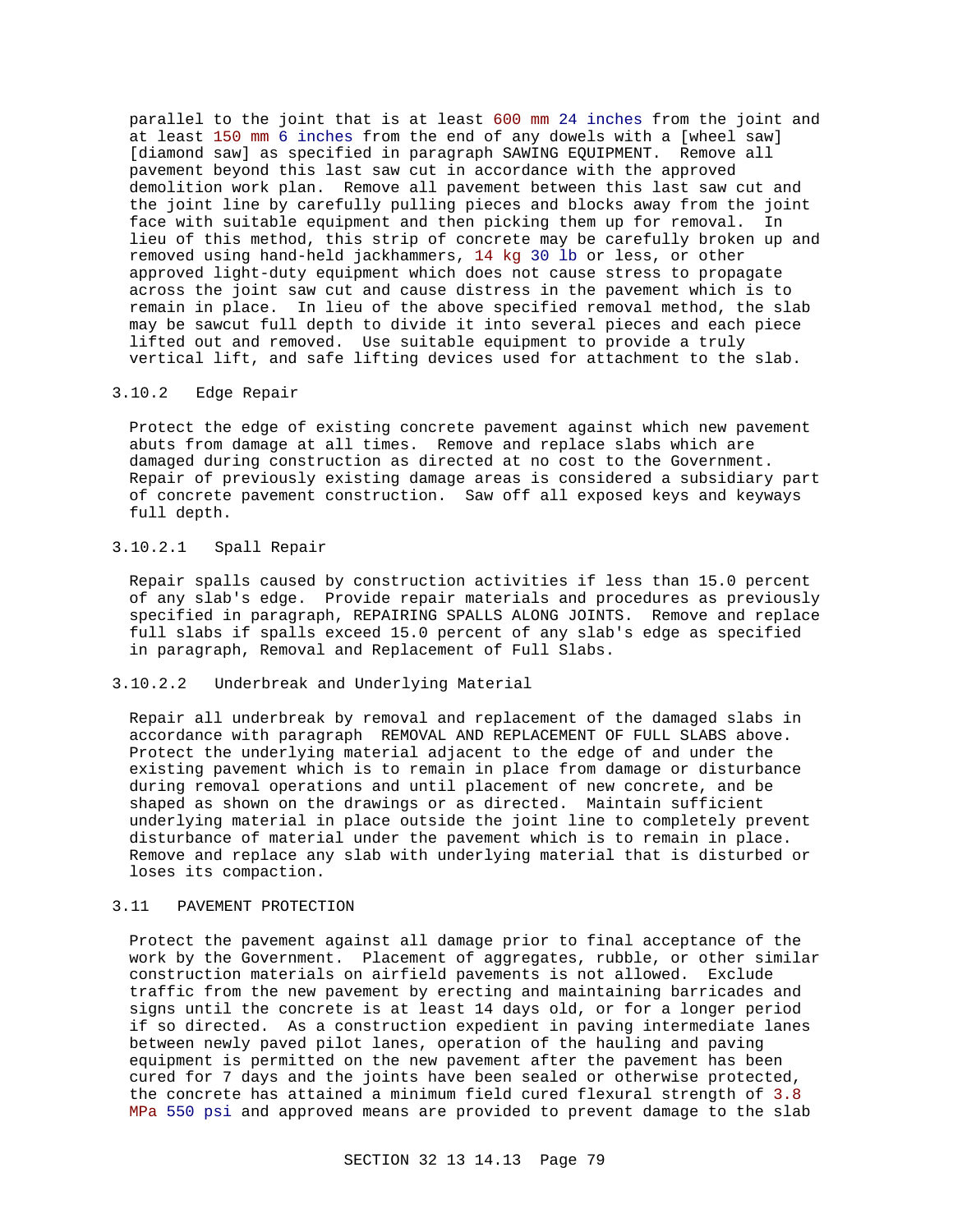edge. Continuously maintain all new and existing pavement carrying construction traffic or equipment completely clean, and spillage of concrete or other materials cleaned up immediately upon occurrence. Take special care in areas where traffic uses or crosses active airfield pavement. Power broom other existing pavements at least daily when traffic operates. For fill-in lanes, provide equipment that does not damage or spall the edges or joints of the previously constructed pavement.

3.12 TESTING AND INSPECTION FOR CONTRACTOR QUALITY CONTROL DURING CONSTRUCTION

## 3.12.1 Testing and Inspection by Contractor

During construction, perform sampling and testing of aggregates, cementitious materials (cement, slag cement, and pozzolan), and concrete to determine compliance with the specifications. Provide facilities and labor as may be necessary for procurement of representative test samples. Furnish sampling platforms and belt templates to obtain representative samples of aggregates from charging belts at the concrete plant. Obtain samples of concrete at the point of delivery to the paver. Testing by the Government in no way relieves the specified testing requirements. Perform the inspection and tests described below, and based upon the results of these inspections and tests, take the action required and submit reports as required. Perform this testing regardless of any other testing performed by the Government, either for pay adjustment purposes or for any other reason.

# 3.12.2 Testing and Inspection Requirements

Perform CQC sampling, testing, inspection and reporting in accordance with the following Table.

| TARLE 6<br>TESTING AND INSPECTION REOUIREMENTS   |                                               |                                                           |                         |
|--------------------------------------------------|-----------------------------------------------|-----------------------------------------------------------|-------------------------|
| Frequency                                        | Test Method                                   | Control Limit                                             | Corrective Action       |
|                                                  | Fine Aggregate Gradation and Fineness Modulus |                                                           |                         |
| 2 per lot                                        | ASTM C136/C136M<br>sample at belt             | 9 of 10 tests must vary<br>less than 0.15 from<br>average | Retest, resolve, retest |
|                                                  |                                               | Outside limits on any<br>sieve                            | Retest                  |
|                                                  |                                               | 2nd gradation failure                                     | Stop, resolve, retest   |
| 1 per 10<br>qradations                           | ASTM C117                                     | Outside limits on any<br>sieve                            | Retest                  |
|                                                  |                                               | 2nd gradation failure                                     | Stop, repair, retest    |
| Coarse Aggregate Gradation (each aggregate size) |                                               |                                                           |                         |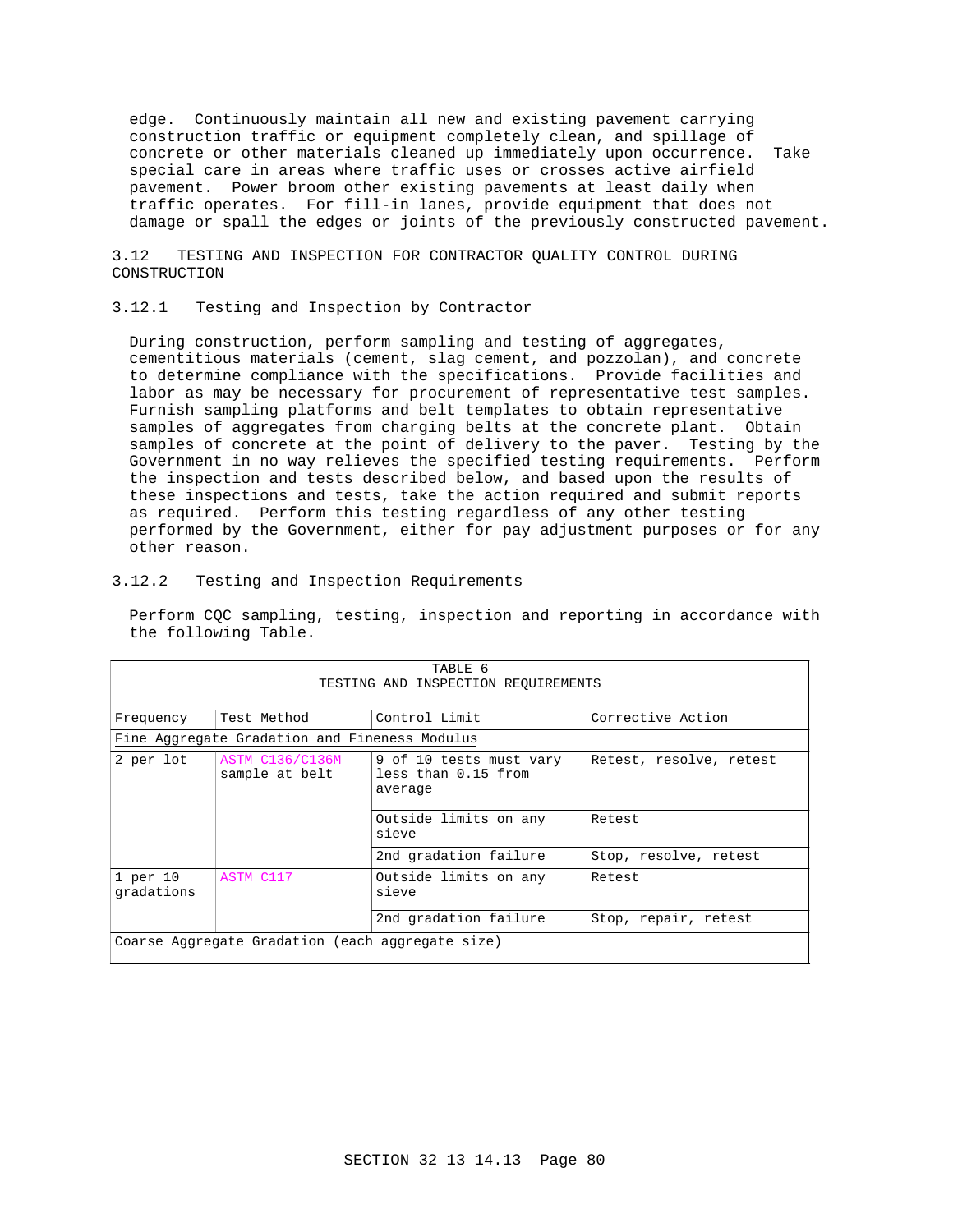| TABLE 6<br>TESTING AND INSPECTION REQUIREMENTS |                                          |                                                                                                                                                                                                                                                                                                                           |                                                                                                                                                     |
|------------------------------------------------|------------------------------------------|---------------------------------------------------------------------------------------------------------------------------------------------------------------------------------------------------------------------------------------------------------------------------------------------------------------------------|-----------------------------------------------------------------------------------------------------------------------------------------------------|
| Frequency                                      | Test Method                              | Control Limit                                                                                                                                                                                                                                                                                                             | Corrective Action                                                                                                                                   |
| 2 per lot                                      | <b>ASTM C136/C136M</b><br>sample at belt | Outside limits on any<br>sieve                                                                                                                                                                                                                                                                                            | Retest                                                                                                                                              |
|                                                |                                          | 2nd gradation failure                                                                                                                                                                                                                                                                                                     | report to COR, correct                                                                                                                              |
|                                                |                                          | 2 consecutive averages of<br>5 tests outside limits                                                                                                                                                                                                                                                                       | report to COR, stop ops,<br>repair, retest                                                                                                          |
| 1 per 10<br>qradations                         | ASTM C117                                | Outside limits on any<br>sieve                                                                                                                                                                                                                                                                                            | Retest                                                                                                                                              |
|                                                |                                          | 2nd gradation failure                                                                                                                                                                                                                                                                                                     | report to COR, correct                                                                                                                              |
|                                                |                                          | 2 consecutive averages of<br>5 tests outside limits                                                                                                                                                                                                                                                                       | report to COR, stop ops,<br>repair, reverify all<br>operations                                                                                      |
|                                                |                                          | Workability Factor and Coarseness Factor Computation                                                                                                                                                                                                                                                                      |                                                                                                                                                     |
| Same as<br>C.A. and<br>F.A.                    | see paragraph<br>AGGREGATES              | Use individual C.A. and<br>F.A. gradations.<br>Combine using batch<br>ticket percentages.<br>Tolerances: plus or minus<br>3 points on WF;<br>plus or minus 5 points on<br>CF from approved adjusted<br>mix design values; only<br>the portion of the<br>tolerance box within the<br>parallelogram is<br>available for use | Check batching tolerances,<br>recalibrate scales                                                                                                    |
|                                                |                                          | 2 consecutive averages of<br>5 tests outside limits                                                                                                                                                                                                                                                                       | Stop production paving,<br>report to COR, and revise<br>materials and operations<br>to be in compliance prior<br>to restarting production<br>paving |
| Aggregate Deleterious, Quality, and ASR Tests  |                                          |                                                                                                                                                                                                                                                                                                                           |                                                                                                                                                     |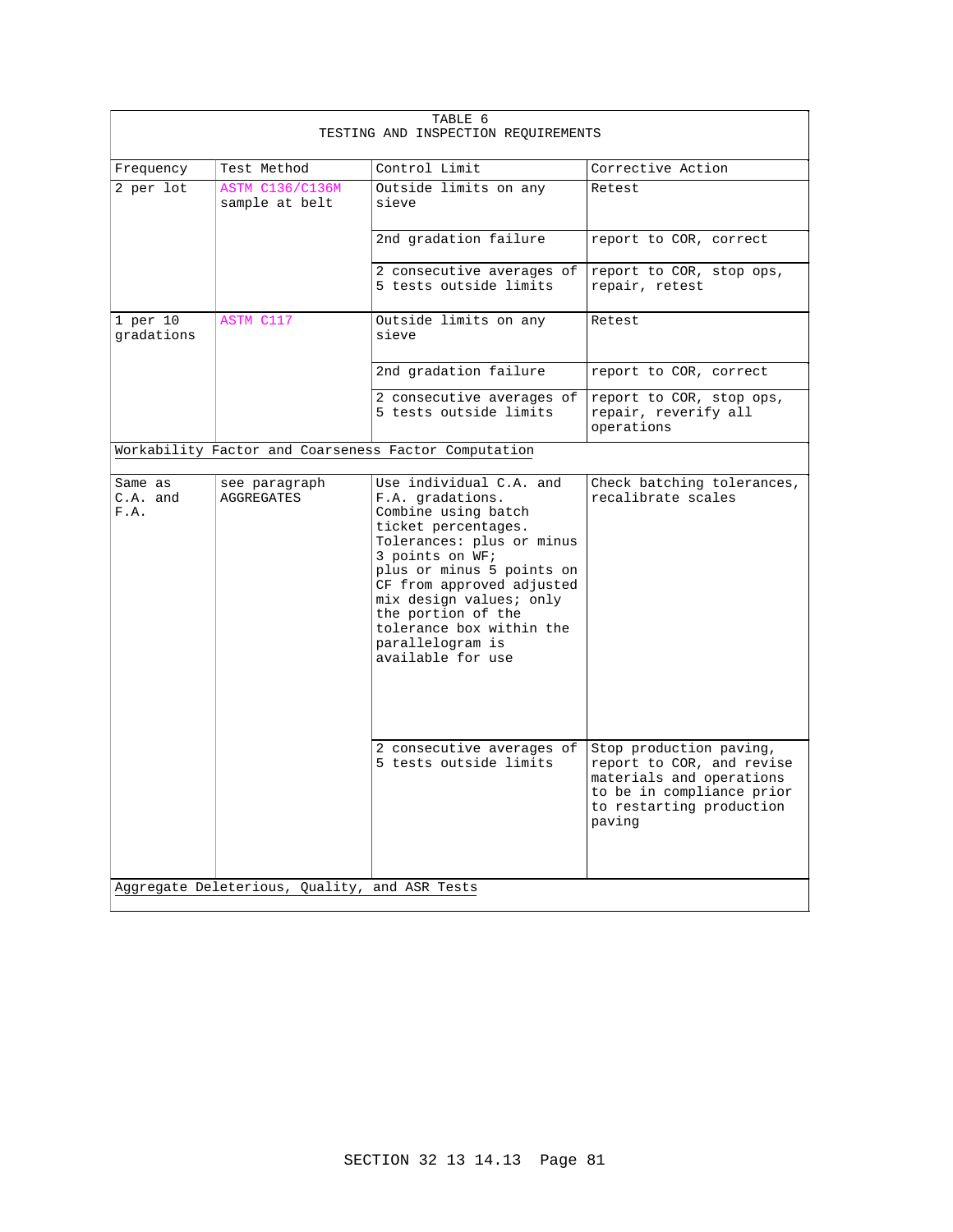| TABLE 6<br>TESTING AND INSPECTION REQUIREMENTS                                                                                        |                                              |                                                   |                                                                                                                       |
|---------------------------------------------------------------------------------------------------------------------------------------|----------------------------------------------|---------------------------------------------------|-----------------------------------------------------------------------------------------------------------------------|
| Frequency                                                                                                                             | Test Method                                  | Control Limit                                     | Corrective Action                                                                                                     |
| First test<br>no later<br>than time<br>оf<br>uniformity<br>testing and<br>then every<br>[30][60]<br>days of<br>concrete<br>production | see paragraph<br><b>AGGREGATES</b>           |                                                   | Stop production, retest,<br>replace aggregate.<br>Increase testing interval<br>to 90 days if previous 2<br>tests pass |
|                                                                                                                                       | Plant - Scales, Weighing Accuracy            |                                                   |                                                                                                                       |
| Monthly                                                                                                                               | NRMCA QC 3                                   |                                                   | Stop plant ops, repair,<br>recalibrate                                                                                |
| Plant - Batching and Recording Accuracy                                                                                               |                                              |                                                   |                                                                                                                       |
| Weekly                                                                                                                                | Record/Report                                | Record<br>required/recorded/actual<br>batch mass  | Stop plant ops, repair,<br>recalibrate                                                                                |
|                                                                                                                                       | Plant - Batch Plant Control                  |                                                   |                                                                                                                       |
| Every lot                                                                                                                             | Record/Report                                |                                                   | Record type and amount of<br>each material per lot                                                                    |
|                                                                                                                                       | Plant - Mixer Uniformity - Stationary Mixers |                                                   |                                                                                                                       |
| Every 4<br>months<br>during<br>paving                                                                                                 | COE CRD-C 55                                 | After initial approval,<br>use abbreviated method | Increase mixing time,<br>change batching sequence,<br>reduce batch size to bring<br>into compliance. Retest           |
| Plant - Mixer Uniformity - Truck Mixers                                                                                               |                                              |                                                   |                                                                                                                       |
| Every 4<br>months<br>during<br>paving                                                                                                 | ASTM C94/C94M                                | Random selection of truck. Increase mixing time,  | change batching sequence,<br>reduce batch size to bring<br>into compliance. Retest                                    |
|                                                                                                                                       | Concrete Mixture - Air Content               |                                                   |                                                                                                                       |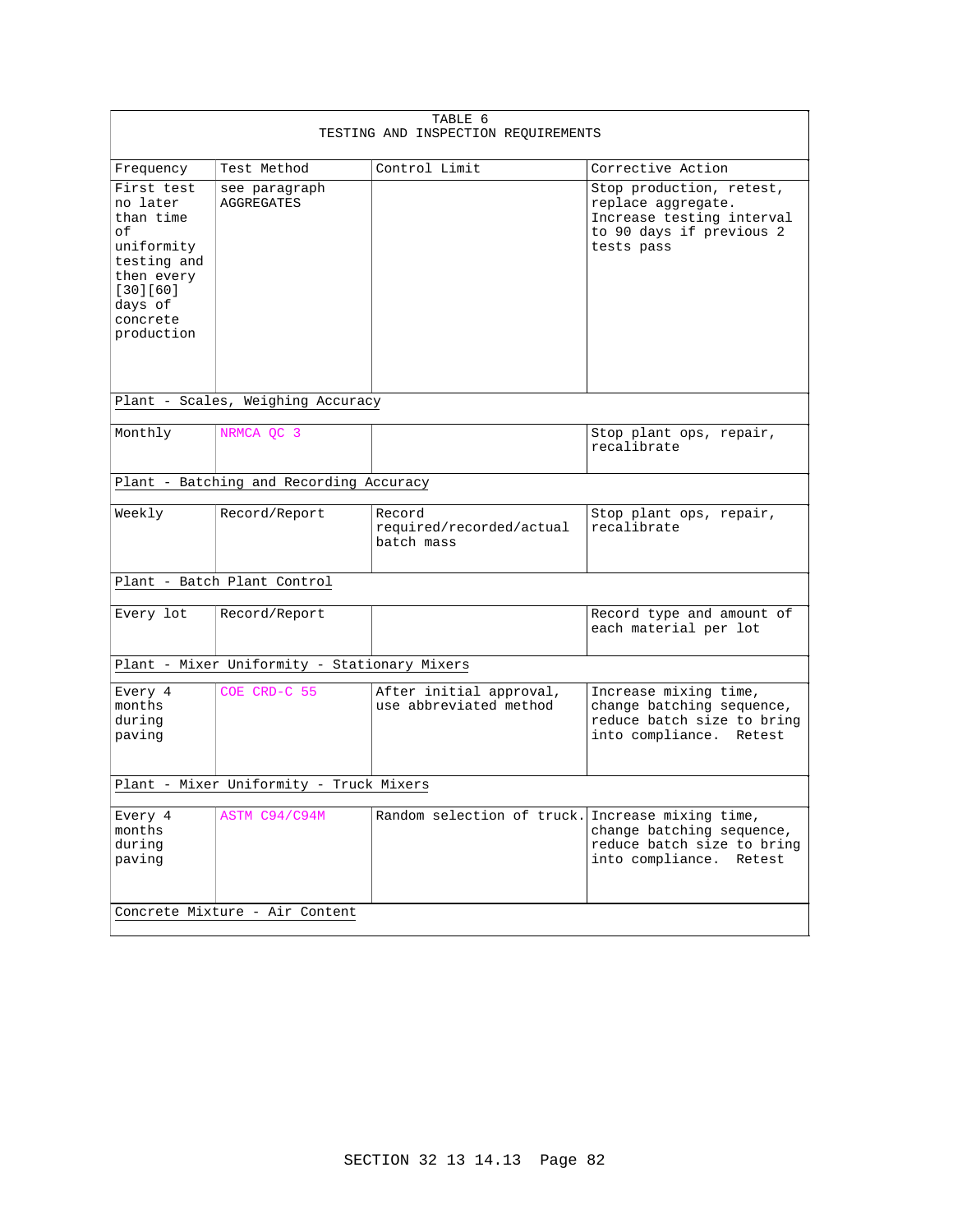| TABLE 6<br>TESTING AND INSPECTION REQUIREMENTS         |                                                                                          |                                                                                                 |                                    |  |
|--------------------------------------------------------|------------------------------------------------------------------------------------------|-------------------------------------------------------------------------------------------------|------------------------------------|--|
| Frequency                                              | Test Method                                                                              | Control Limit                                                                                   | Corrective Action                  |  |
| When test<br>specimens<br>prepared<br>plus 2           | <b>ASTM C231/C231M</b><br>sample at point<br>of discharge<br>within the paving           | Individual test control<br>chart: Warning plus or<br>minus 1.0                                  | Adjust AEA, retest                 |  |
| random                                                 | lane                                                                                     | Individual test control<br>chart: Action plus or<br>minus 1.5                                   | Halt operations, repair,<br>retest |  |
|                                                        |                                                                                          | Range between 2<br>consecutive tests:<br>Warning plus 2.0                                       | Recalibrate AEA dispenser          |  |
|                                                        |                                                                                          | Range between 2<br>consecutive tests: Action<br>plus 3.0                                        | Halt operations, repair,<br>retest |  |
|                                                        | Concrete Mixture - Unit Weight and Yield                                                 |                                                                                                 |                                    |  |
| Same as Air<br>Content                                 | <b>ASTM C138/C138M</b><br>sample at point<br>of discharge<br>within the paving           | Individual test basis:<br>Warning Yield minus 0 or<br>plus 1 percent                            | Check batching tolerances          |  |
|                                                        | lane                                                                                     | Individual test basis:<br>Action Yield minus 0 or<br>plus 5 percent                             | Halt operations                    |  |
| Concrete Mixture - Slump                               |                                                                                          |                                                                                                 |                                    |  |
| When test<br>specimens<br>prepared<br>plus 4<br>random | <b>ASTM C143/C143M</b><br>sample at point<br>of discharge<br>within the paving<br>lane   | Individual test control<br>chart: Upper Warning minus max W/C ratio<br>13 mm 1/2 inch below max | Adjust batch masses within         |  |
|                                                        |                                                                                          | Individual test control<br>chart: Upper Action at<br>maximum allowable slump                    | Stop operations, adjust,<br>retest |  |
|                                                        |                                                                                          | Range between each<br>consecutive test: 38 mm<br>$1-1/2$ inches                                 | Stop operations, repair,<br>retest |  |
| Concrete Mixture - Temperature                         |                                                                                          |                                                                                                 |                                    |  |
| When test<br>specimens<br>prepared                     | <b>ASTM C1064/C1064M</b><br>sample at point<br>of discharge<br>within the paving<br>lane | See paragraph WEATHER LIMITATIONS                                                               |                                    |  |
| Concrete Mixture - Strength                            |                                                                                          |                                                                                                 |                                    |  |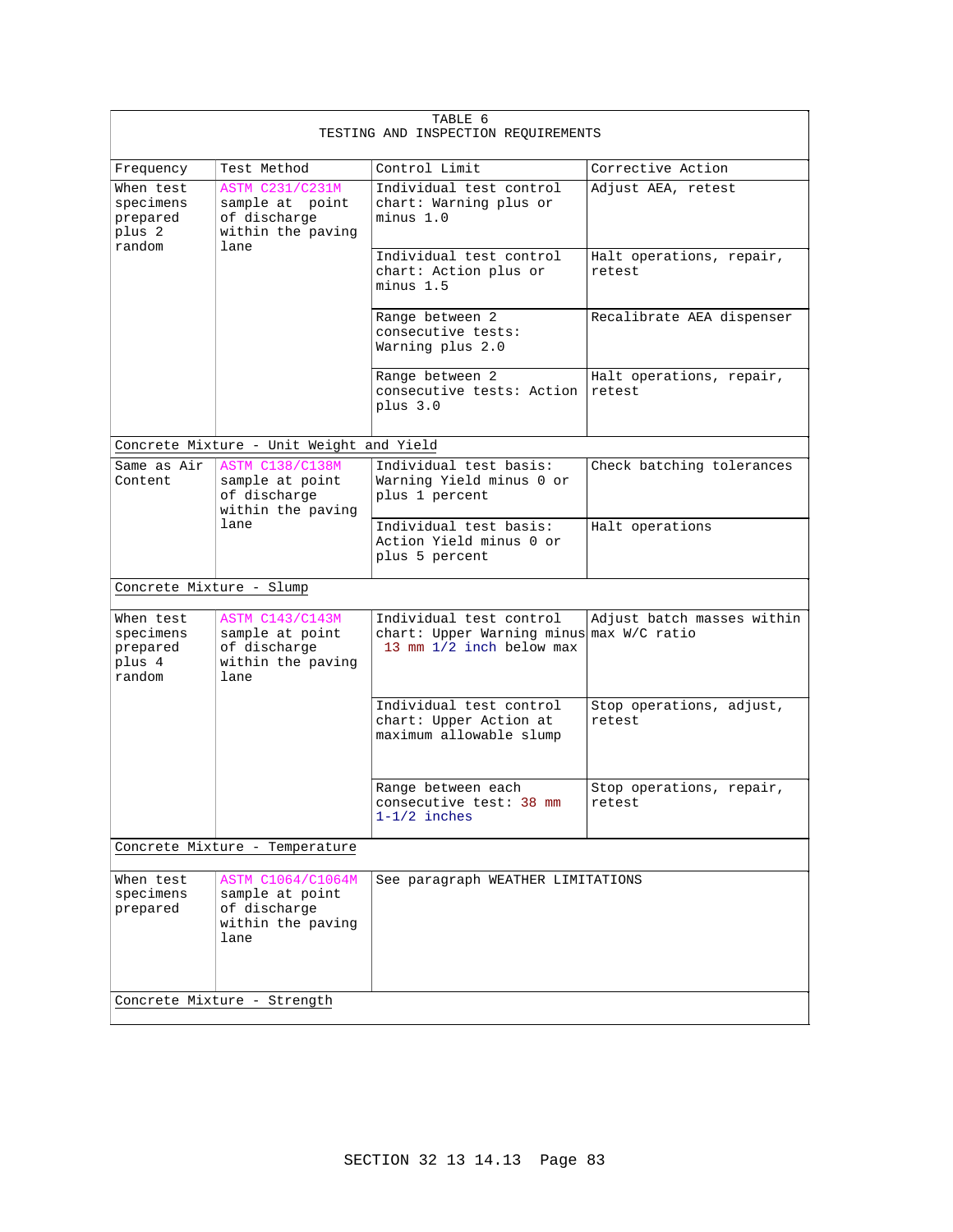| TABLE 6<br>TESTING AND INSPECTION REQUIREMENTS |                                                                               |                                                                                                                                                                                                |                                                                     |  |
|------------------------------------------------|-------------------------------------------------------------------------------|------------------------------------------------------------------------------------------------------------------------------------------------------------------------------------------------|---------------------------------------------------------------------|--|
| Frequency                                      | Test Method                                                                   | Control Limit                                                                                                                                                                                  | Corrective Action                                                   |  |
| 8 per lot                                      | ASTM C31/C31M<br>sample at point<br>of discharge<br>within the paving<br>lane | See paragraph CONCRETE STRENGTH TESTING for CQC<br>Perform fabrication of strength specimens and<br>initial cure outside the paving lane and within 300<br>m 1,000 feet of the sampling point. |                                                                     |  |
|                                                | Paving - Inspection Before Paving                                             |                                                                                                                                                                                                |                                                                     |  |
| Prior to<br>each paving<br>operation           | Report                                                                        | Inspect underlying<br>materials, construction<br>joint faces, forms,<br>reinforcing, dowels, and<br>embedded items                                                                             |                                                                     |  |
|                                                | Paving - Inspection During Paving                                             |                                                                                                                                                                                                |                                                                     |  |
| During<br>paving<br>operation                  |                                                                               | Monitor and control<br>paving operation,<br>including placement,<br>consolidation,<br>finishing, texturing,<br>curing, and joint sawing.                                                       |                                                                     |  |
| Paving - Vibrators                             |                                                                               |                                                                                                                                                                                                |                                                                     |  |
| Weekly<br>during<br>paving                     | COE CRD-C 521                                                                 | Test frequency (in<br>concrete), and amplitude<br>(in air), average<br>measurement at tip and<br>head.                                                                                         | Repair or replace<br>defective vibrators.                           |  |
| Moist Curing                                   |                                                                               |                                                                                                                                                                                                |                                                                     |  |
| 2 per lot,<br>min 4 per<br>day                 | Visual                                                                        |                                                                                                                                                                                                | Repair defects, extend<br>curing by 1 day                           |  |
| Membrane Compound Curing                       |                                                                               |                                                                                                                                                                                                |                                                                     |  |
| Daily                                          | Visual                                                                        | Calculate coverage based<br>on quantity/area                                                                                                                                                   | Respray areas where<br>coverage defective.<br>Recalibrate equipment |  |
| Cold Weather Protection                        |                                                                               |                                                                                                                                                                                                |                                                                     |  |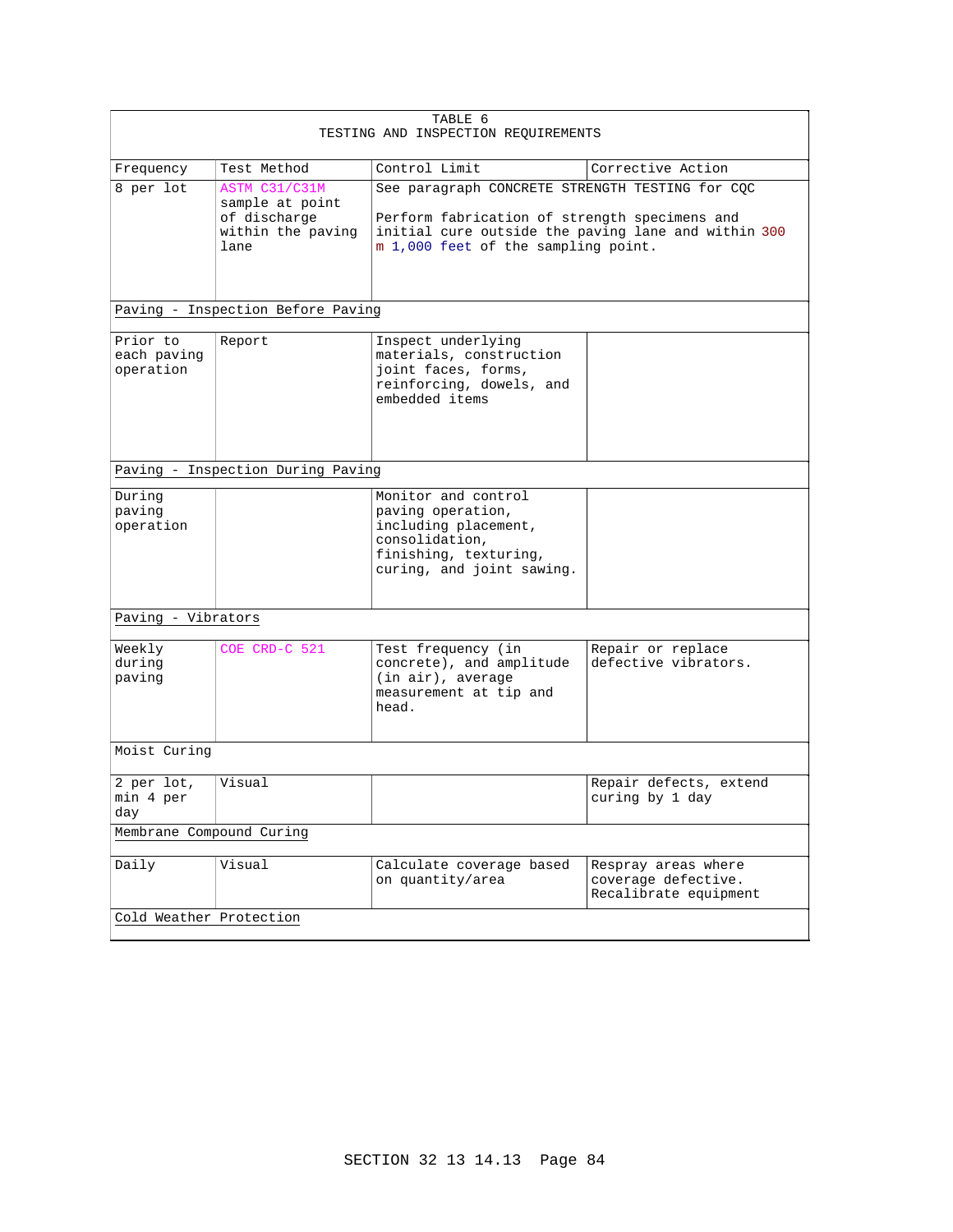| TABLE 6<br>TESTING AND INSPECTION REQUIREMENTS |             |               |                                             |
|------------------------------------------------|-------------|---------------|---------------------------------------------|
| Frequency                                      | Test Method | Control Limit | Corrective Action                           |
| Once per day Visual                            |             |               | Repair defects, report<br>conditions to COR |

#### 3.12.3 Concrete Strength Testing for COC

# NOTE: If paragraph FLEXURAL STRENGTH AND THICKNESS is based on 28-day flexural strength for acceptance, modify this subparagraph to match it. The first option "Cylinders/Beams" includes items a through g; the second option "Beams" includes listing a through

f. 

Perform Contractor Quality Control operations for concrete strength consisting of the following steps:

- [a. Take samples for strength tests at the paving site. Fabricate and cure test cylinders in accordance with ASTM C31/C31M; test them in accordance with ASTM C39/C39M.
	- b. Fabricate and cure 2 test cylinders per sublot from the same batch or truckload and at the same time acceptance cylinders are fabricated and test them for compressive strength at 7-day age.
	- c. Average all 8 compressive tests per lot. Convert this average 7-day compressive strength per lot to equivalent [28] [90]-day flexural strength using the Correlation Ratio determined during mixture proportioning studies.
	- d. Compare the equivalent [28] [90]-day flexural strength from the conversion to the Average Flexural Strength Required for Mixtures from paragraph of same title.
	- e. If the equivalent average [28][90]-day strength for the lot is below the Average Flexural Strength Required for Mixtures by 138 kPa 20 psi flexural strength or more, at any time, adjust the mixture to increase the strength, as approved.
	- f. Fabricate and cure two beams for every 1500 cubic meters 2000 cubic yards of concrete placed. Fabricate and cure in accordance with ASTM C31/C31M; test at 14-days of age in accordance with ASTM C78/C78M.